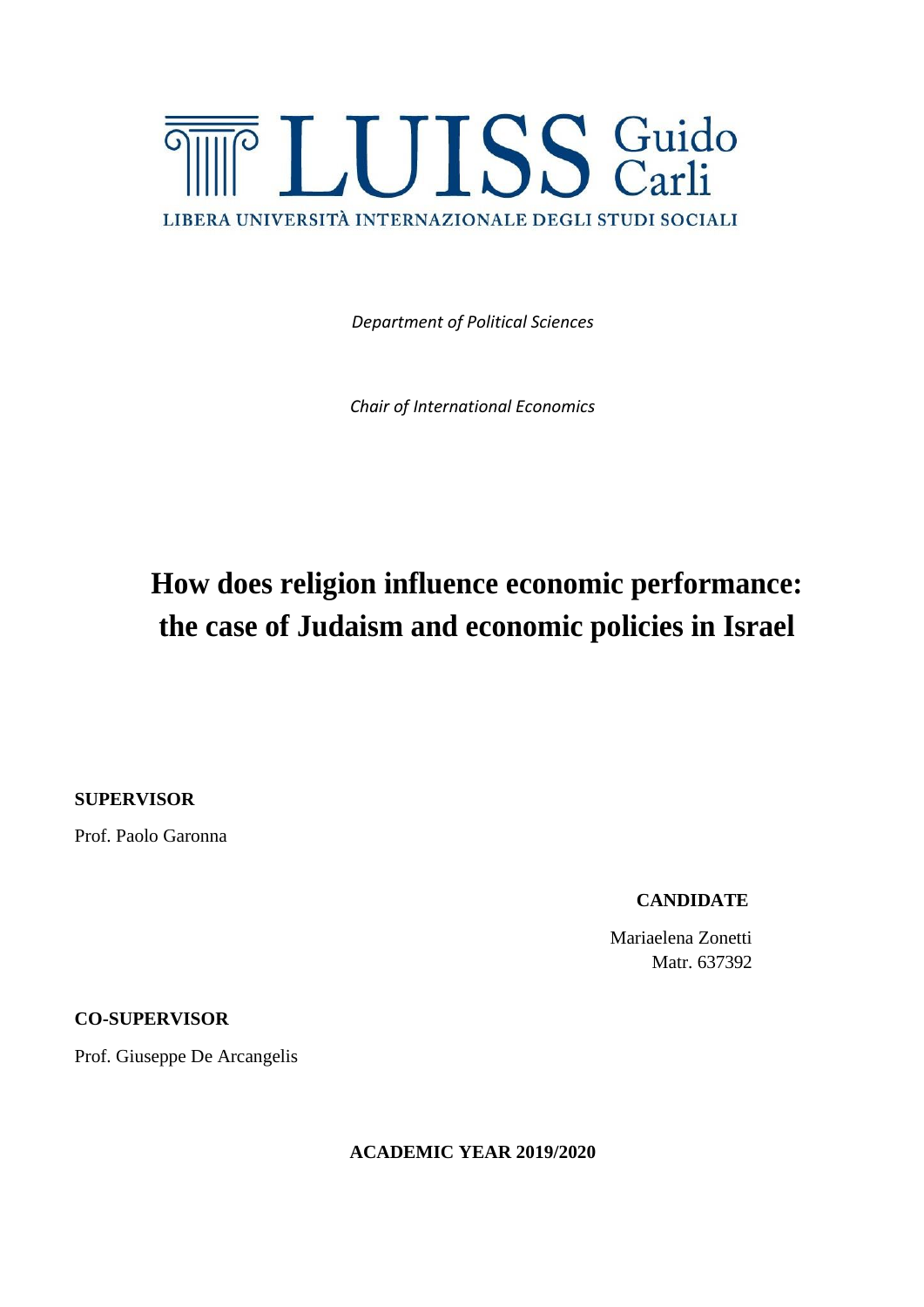**How does religion influence economic performance: the case of Judaism and economic policies in Israel**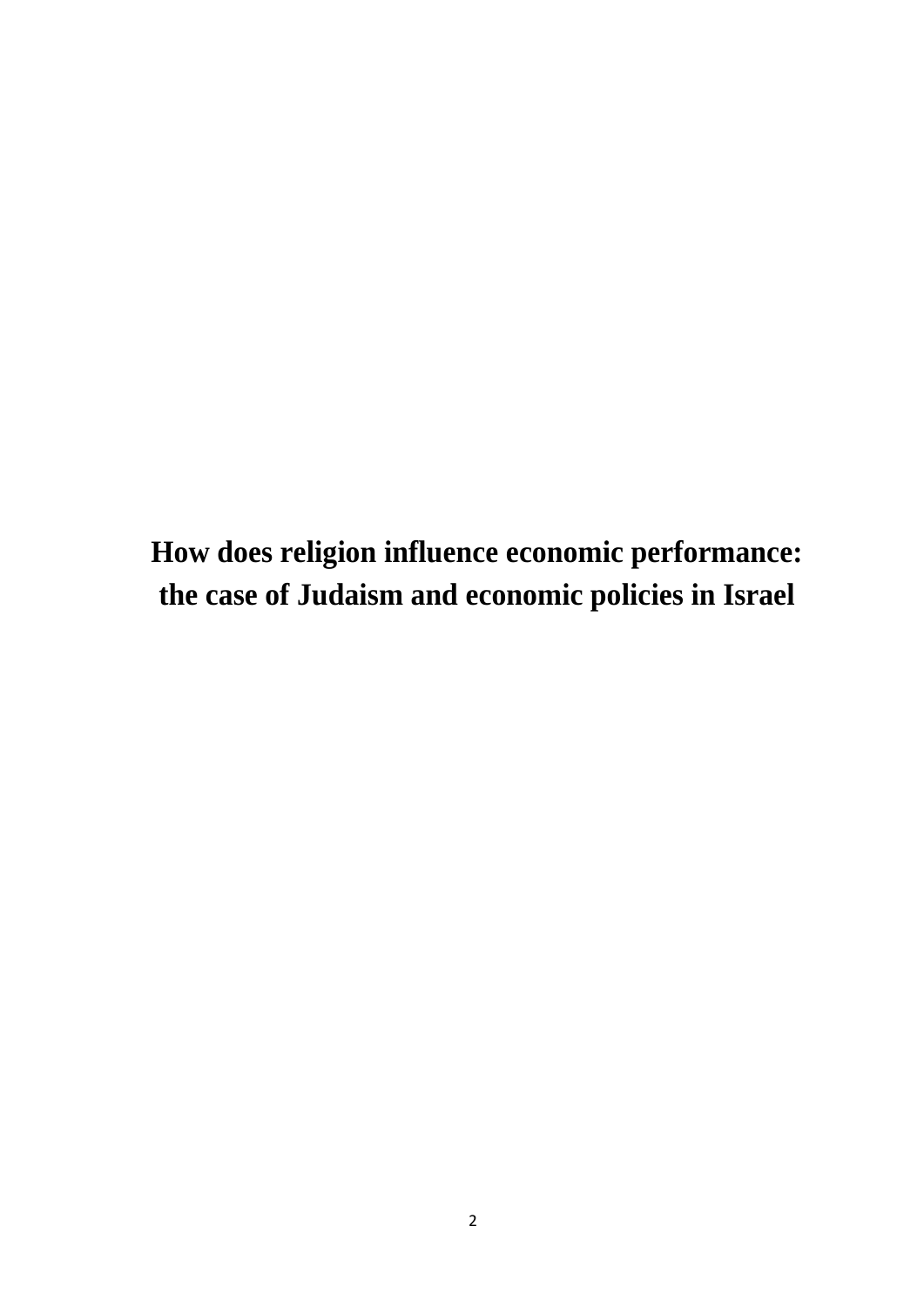# **Table of Contents**

| 1. Understanding the connection between religious and economic dimension:                                                                                    |  |
|--------------------------------------------------------------------------------------------------------------------------------------------------------------|--|
| 1.1                                                                                                                                                          |  |
| 1.2                                                                                                                                                          |  |
| 1.2.1                                                                                                                                                        |  |
| 1.2.2                                                                                                                                                        |  |
|                                                                                                                                                              |  |
| 2. Religion and economic growth: how the ethic and religious dimensions<br>influence the economic performance in the contemporary economic system 26         |  |
| 2.1                                                                                                                                                          |  |
| 2.2                                                                                                                                                          |  |
| 2.3                                                                                                                                                          |  |
|                                                                                                                                                              |  |
| Jewish business ethics in economy and evolution of Jewish economic<br>3.1                                                                                    |  |
| 3.2 Haredi Judaism and its complex economic internal system: a                                                                                               |  |
| 3.3 Analyse the connection between the religious and economic dimension in<br>the contemporary society of the state of Israel: analysis of evidences through |  |
|                                                                                                                                                              |  |
|                                                                                                                                                              |  |
|                                                                                                                                                              |  |
|                                                                                                                                                              |  |
|                                                                                                                                                              |  |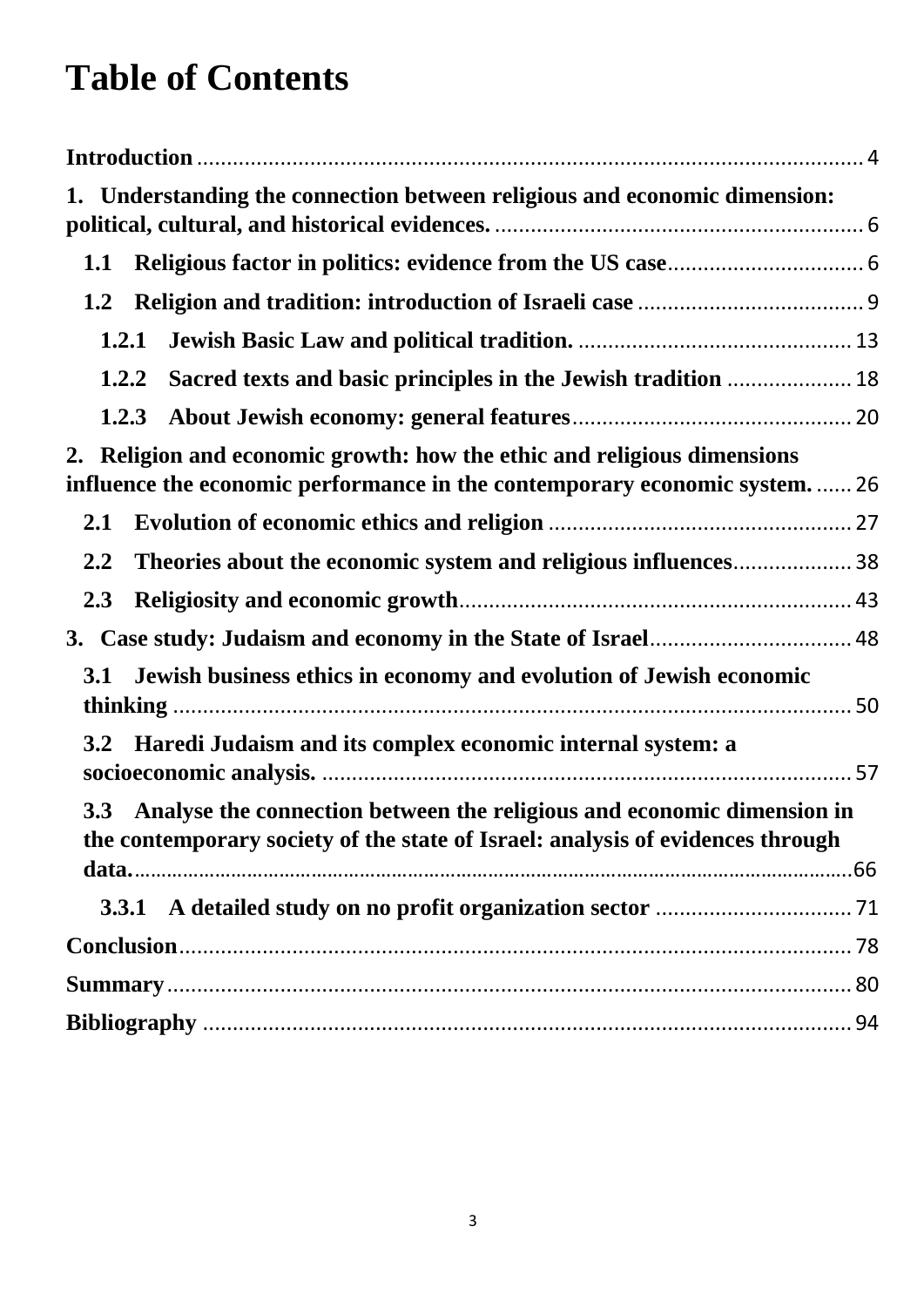### <span id="page-3-0"></span>**Introduction**

The present dissertation focuses on the study of how religion can influence economic performance especially by focusing the analysis on the case of Judaism in the State of Israel towards economic policies.

Analysing this dimension connects the two areas, the sociological and social one of religion and the economic one, pointing out that regarded economic policies, I decided to focus on a particular sector that contributes to the economy of the State of Israel: the third sector, which includes non-profit organizations.

The main objective is to understand through the right means how particular the context of Israel is, since it is a young state with specific characteristics compared to neighbouring countries.

Religion plays a fundamental role here, as it is difficult to split it clearly given its origin as a country with the function of welcoming all those who professed the Jewish religion in the world. Indeed, modern Israel was founded only in 1948 as a Jewish state and refuge for Jews around the world after the terrible events that led to the Holocaust in Germany under the Nazis. The role of the government of Israel has been central in providing protection for the Jewish people. Its goal was to provide a modern and westernized homeland, to make the people of Israel rich, and to continue the trend begun in ancient times in the area occupied by the ancient tribes of Israel to which they had been brought by Moses.

The evidence analysed in the following chapters leads to clear conclusions, even if, analysing carefully the economic ethics underlying this religion, some inconsistencies in terms of values also emerge. In particular, specific very exclusive ultra-orthodox communities even seem to differ in some ethical guidelines in the economic field.

The thesis is divided into three chapters.

In the first chapter, to contextualize and explain how there is this connection between the religious and economic dimensions, an analysis of the political, historical and traditional dimensions of the State is carried out. Since the religious factor has always been central in state contexts, it is explained how this is also aimed at creating a harmonious economic environment, including the secularization factor and what follows from it. This is concretized through a general analysis of the American political context and an overall introduction of the cultural and religious characteristics of the case study.

In the second chapter, religion and economic growth are related by analysing how the ethical and religious dimensions influence the economic performance of the contemporary economic system. The means through which this study has been possible have highlighted how the historical evolution of religious ethics affects the commercial and economic dimension. They also presented the ethical evolution of trade in the light of religious influences in the countries most affected by trade, particularly in relation to Jewish communities. The help of theories about the economic system and religious influences, and religiosity and economic growth explained in depth how economic performance has actually been affected.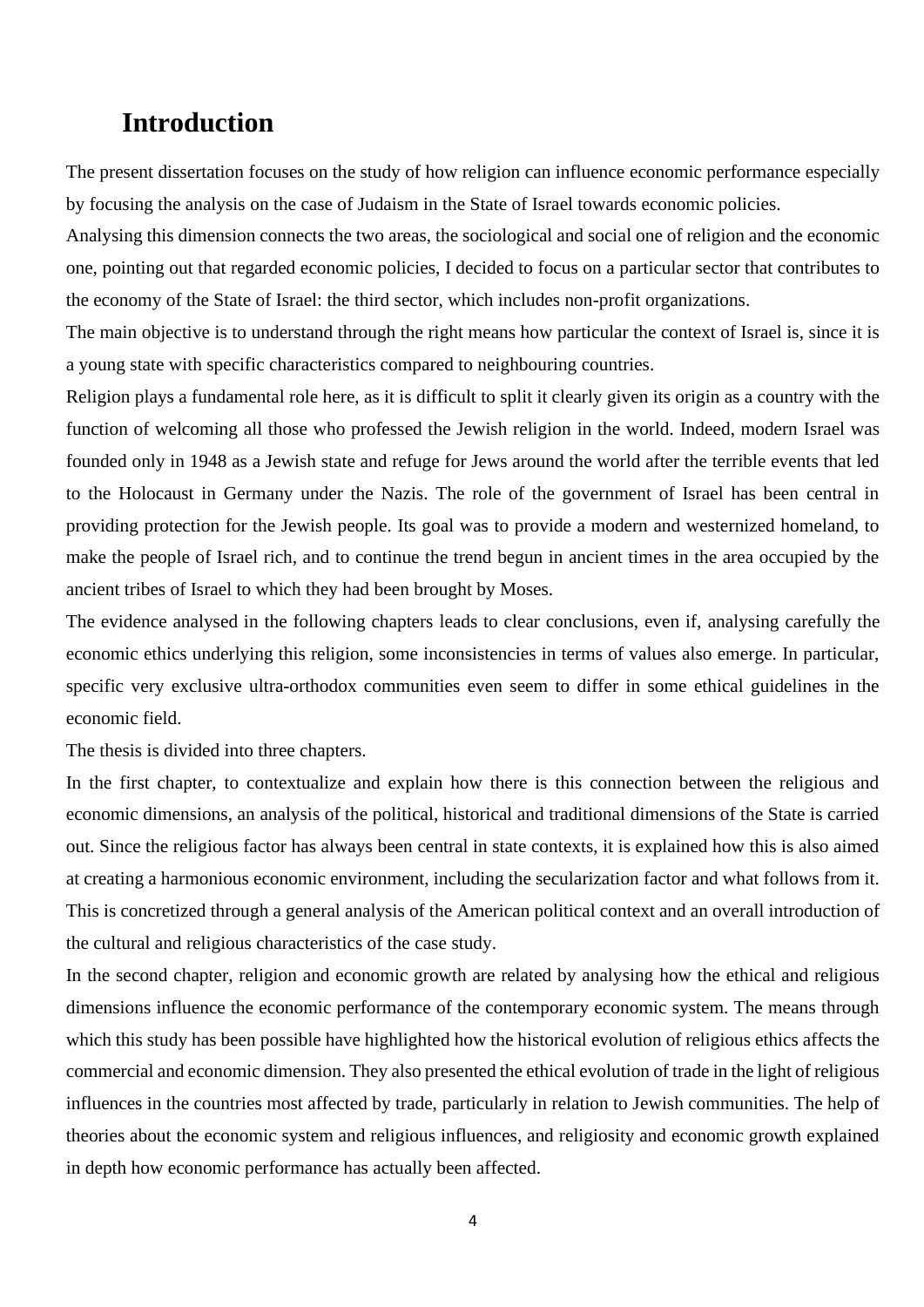Finally, the third chapter presents the case study with an analysis of the role of Judaism and the economy in the State of Israel. The analysis is enriched by the study of the presence of some ultra-orthodox religious communities, such as Haredim, and their internal economic and social system. In the last paragraph, the direct effect that the religion-economy relationship has on economic policies in Israel is highlighted. The factor of economic freedom that the country presents in the national context is taken into consideration, particularly looking at public spending. Moreover, through the evidence derived from the analysis of the non-profit sector and how this is influenced by the religious dimension, we reach the conclusion that goes to support the demand for research.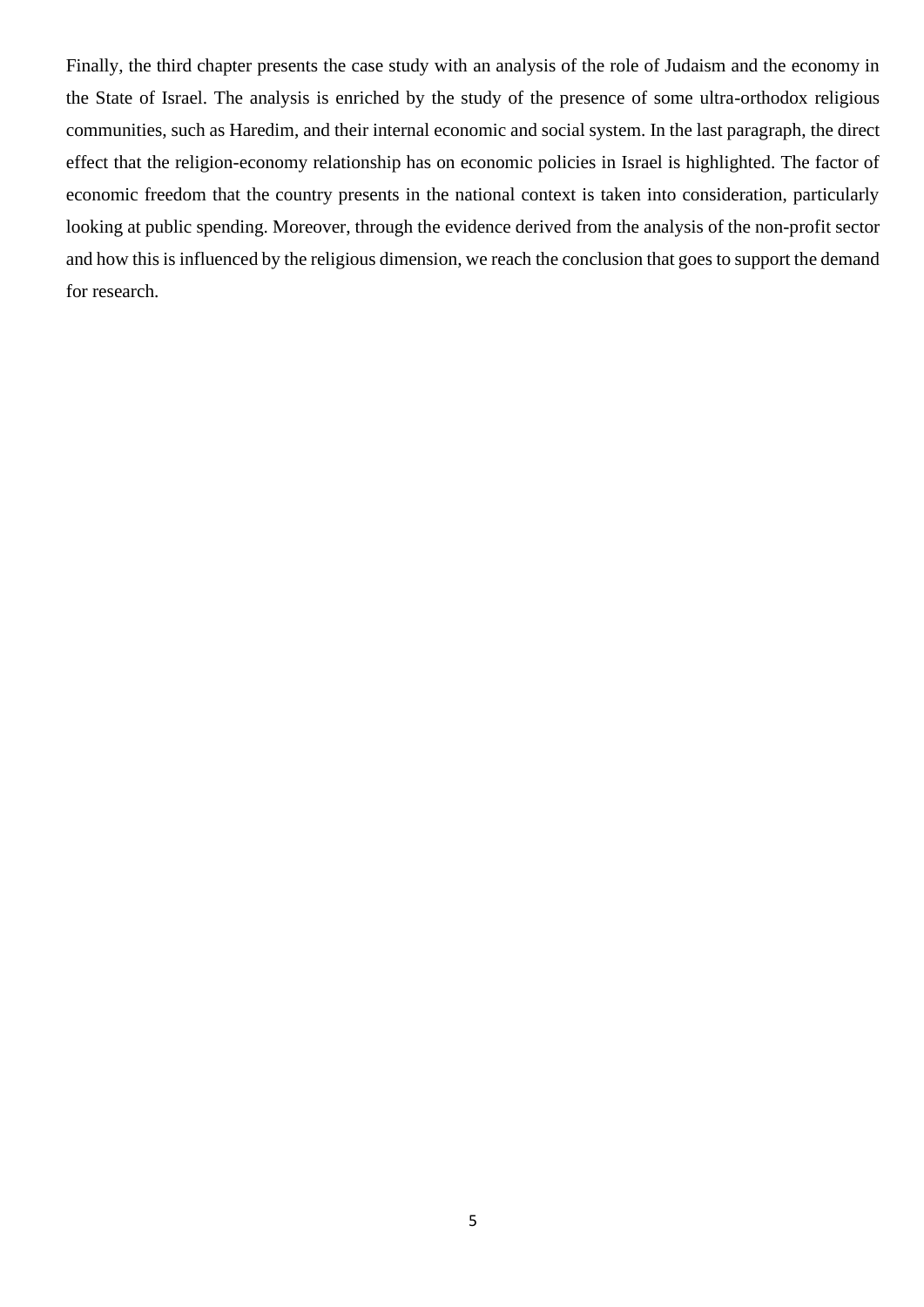## <span id="page-5-0"></span>**1. Understanding the connection between religious and economic dimension: political, cultural, and historical evidences.**

Explaining and understanding how this connection exists between the religious and economic dimensions and what this derives from is also to be found in the other dimensions of the state: the political, historical, and cultural dimensions.

Historically, the religious factor in societies has always been prevalent in the composition of all community dimensions: politics, economics, fundamental laws, and many other implicit internal mechanisms that established a balance throughout the country.

In particular, it is important to underline how the religious dimension influences the economic dimension in many aspects, putting culture and society at the center, and how these two are intertwined in order to create a harmonious economic environment with all the internal and external influences of the country.

The relevance of religious experience is a phenomenon that affects both the individual and the social level in equal measure. At the same time it is a factor that marks the personal identity of the individual and affects his inner growth and his projection and integration in the social sphere and a propulsive and vital element of civil society itself, able to characterize in a relevant way the political and institutional dynamics of many contemporary state systems.

In contemporary society, considering what has just been said, despite the advance of the cultural phenomenon of secularization, which tends to exclude the religious factor from human dynamics, there is a sort of recovery of the individual and collective religious dimension. The processes of secularization have simultaneously produced a progressive exclusion of religion from positions of power and have induced other forms of the presence of religiosity, which is vital for modern societies. This consistent religious presence in the social field is accompanying the evolution of many contemporary political systems in which the factor religious is gradually reclaiming a new public space.<sup>1</sup>

#### **1.1 Religious factor in politics: evidence from the US case**

<span id="page-5-1"></span>It is important to begin with a general analysis of a political nature to understand the relationship between the religious and economic dimensions.

In history, politicians, through their ideological tendencies, put the religious factor at the top of the scale of values they presented to their voters, as in the case of American President Kennedy.<sup>2</sup>

<sup>&</sup>lt;sup>1</sup> Lillo, Pasquale, Rilevanza pubblica delle comunità religiose nella dimensione giuridica europea (Stato, Chiese e pluralismo confessionale, n. 28, 2018.

<sup>2</sup> Putnam, Robert D. & Campbell, David E., American Grace: How Religion Divides and Unites Us (Edition February 2012, New York, Simon & Schuster Paperbacks, 2012).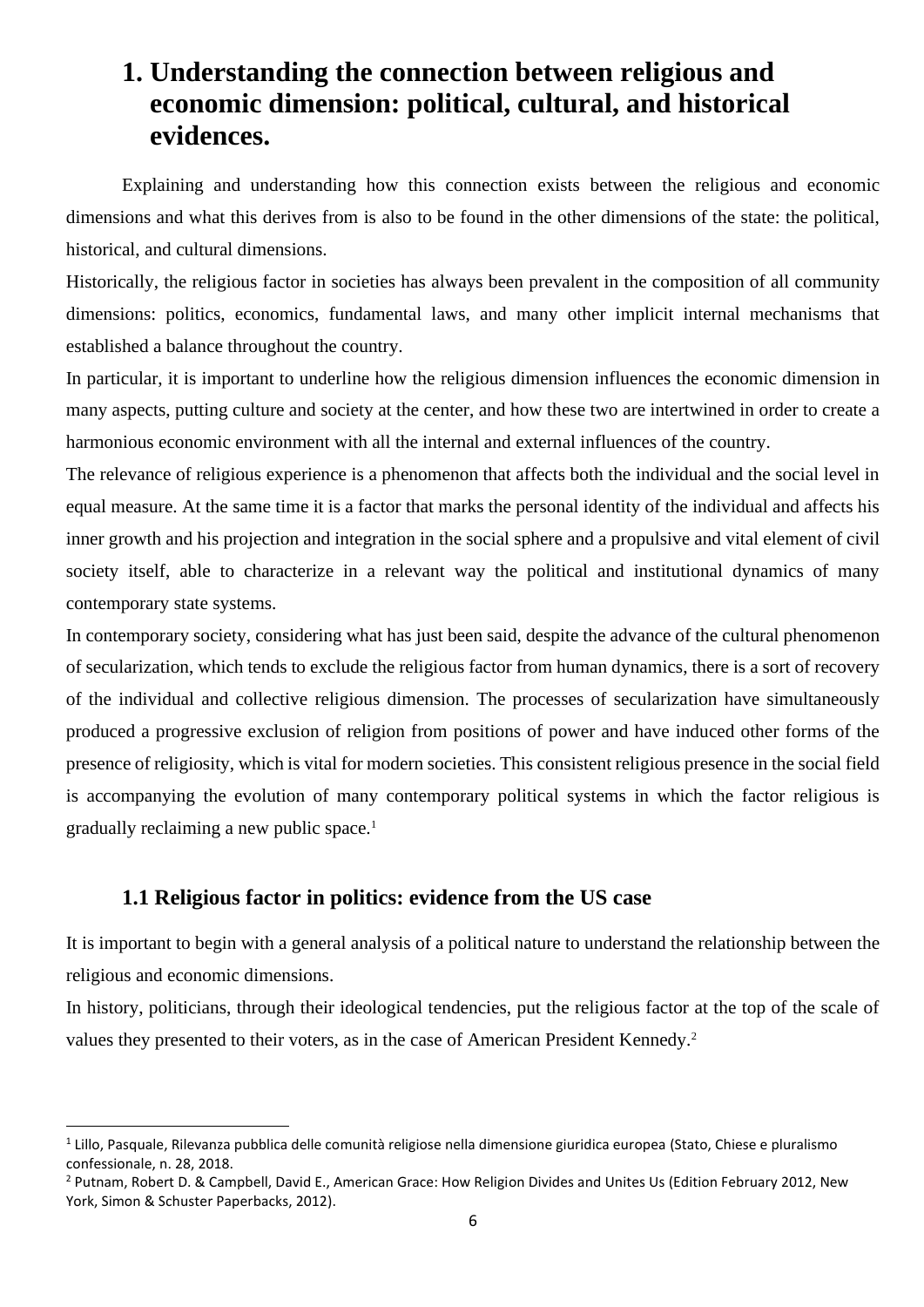This dimension was not always well accepted by voters, but the skill of the candidates was precisely in making them believe they were the best possible alternative.

With the aim of gathering the votes of all citizens, political leaders focused on another factor that was especially important in American society. Indeed, as can be found in Putnam's book, a fundamental characteristic present in American society from a religious point of view is fluidity. This allows one to observe the religiosity of a community or individual as a preference and not as a fixed characteristic that could make the community or individual closed in their ethical and ideological code.

Referring to the Bill of Rights<sup>3</sup>, this charter still provides that Congress must guarantee religious freedom that does not favor any belief. In this way, the absence of a religion of state and a freedom of belief allows American society to define its national environment free of ethical conditioning and free to develop as a pluralistic religious ecosystem.

Considering this, it is important to ask why the line in the Bill of Rights is not explicitly pursued in every country in the world, thinking mainly of the countries of the Middle East where Islam and also Judaism are the prevailing and most influential religions in the internal organization of states. It is possible to seek an answer by analyzing some factors that could directly influence the interconnection between the political and religious dimensions of a given country.

First, the political culture of the country and its historical evolution, which have a central role in defining the internal cultural dynamics of a country by defining it in its internal and international political identity.

Second, the historical background of the country, which is essential in explaining the path and development of the political and historical tradition followed up to the point where it is located.

Finally, linked to the latter, the influence of religious faiths that from the historical point of view have impacted the functioning of the state politically, legally, with respect to the degree to which they were involved in the decision-making system at the time of drafting the country's legislative bases, and economically, regarding the impact they had on economic business, policies and the economic order in general.

From this last factor one can intuit the socio-economic and socio-political importance of the religious tradition of a country, and how the ethics of a given religion can influence the general trend of a state in different ways. Referring again to the history of American politics, there is a widely studied connection that seems to link the intensity of the religiousness of individuals to the two main American political parties: Republican party and Conservative party.

Robert Putnam in his book American Grace initially noted, through surveys and social analysis, how religious and non-religious voters are oriented towards completely different parties.

<sup>&</sup>lt;sup>3</sup> Bill of Rights, in the United States, the first 10 amendments to the U.S. Constitution, which were adopted as a single unit on December 15, 1791, and which constitute a collection of mutually reinforcing guarantees of individual rights and of limitations on federal and state governments. (Britannica enciclopedia [https://www.britannica.com/topic/Bill-of-Rights-United-States-](https://www.britannica.com/topic/Bill-of-Rights-United-States-Constitution)[Constitution\)](https://www.britannica.com/topic/Bill-of-Rights-United-States-Constitution)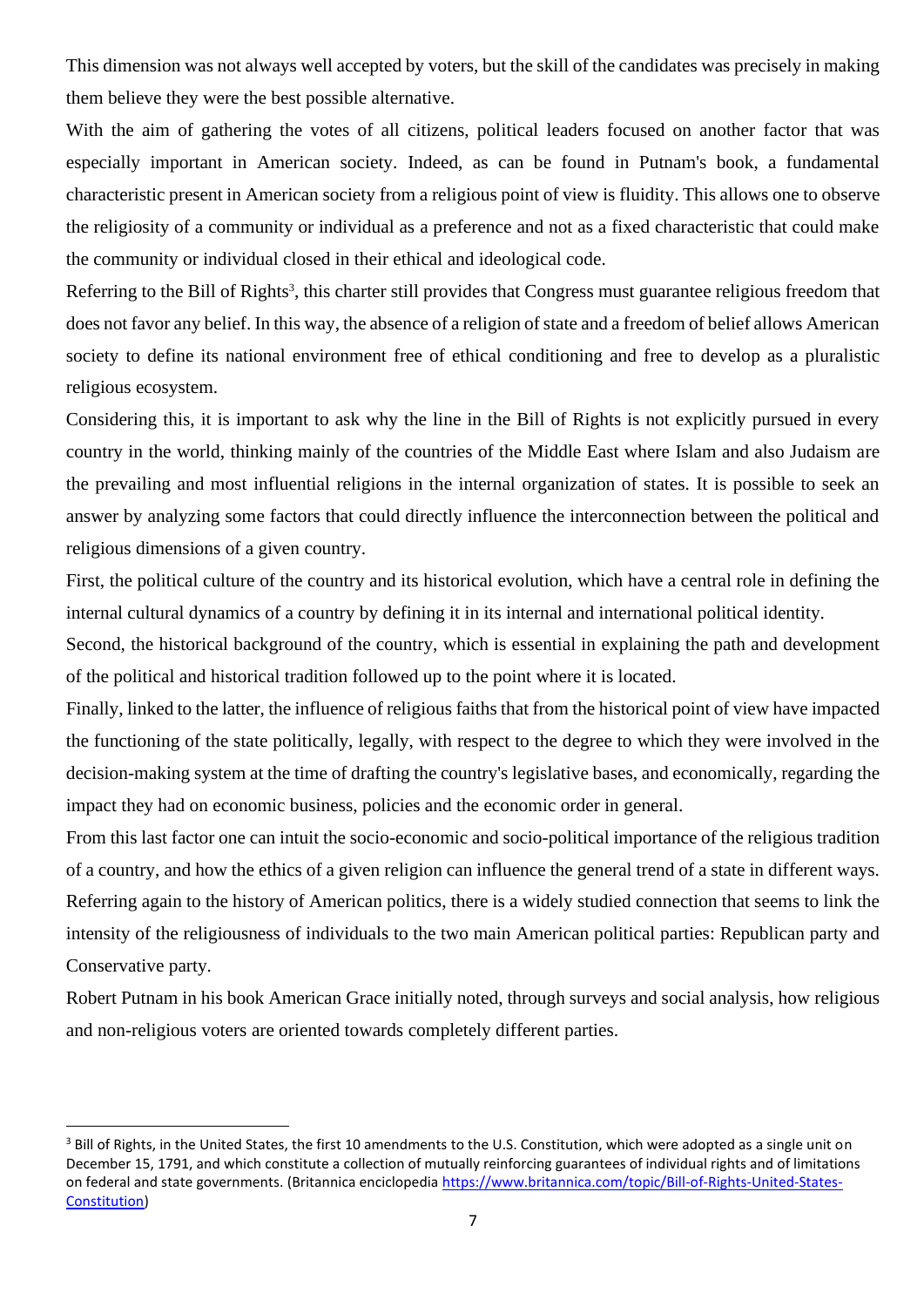Historically, this connection has undergone several variations. There has been a shift from a high rate of religiousness among the American population to a lower one, also changing the political trend of the major parties in this way. In this dynamic a real internal division is evident, which includes both the cultural and the political dimensions.

Despite this polarized view of the concept of religiosity and partitocracy, it can be seen from the election campaign and the speeches of President Jefferson to Obama's and Trump's reference, or even better, reliance on God of the American people, regardless of the party they belong to. This could be considered a kind of contradiction with respect to the studies mentioned above, but it makes it clear that religiosity in American politics is a kind of glue in the party system, which holds the nation together, creating a rather strong sense of social unity.

Since the religious dimension is on the same path as the political dimension, it goes without saying that if one refers to political leaders, they use the factor not only as a search for electoral consensus but also as a dimension that influences the entire government program of a country.

So, the civil role of religion is the result of the constitutional status granted to religion itself and connected to the fact that it is not proclaimed as state religion in the US, but that there is fluidity. This constitutional protection allows free and public religious expression, increasing tolerance and openness towards this dimension, separating it from morality.

It is also important to emphasize that the American people do not completely think that religious diversity is right, but their conviction is shaped by the presentation of fluidity and diversity as the best possible solution to the situation facing the country in modern times.

Indeed, one of the positive characteristics attributable to the religious fluidity typical of American society is the ease with which interpersonal connections between individuals of different religions develop.

American culture and tradition have always mixed patriotism and religion, also remembering the famous phrases that historically have had great relevance such as "In God we trust"<sup>4</sup> and "God bless America"<sup>5</sup>.

In addition, the population widely shares the view that even Americans without a religious faith can still be "good Americans". This is a central issue, easily applicable to all societies and explains how important it is for public opinion to identify in the other a kind of affinity, in this case religious, that allows to connect the whole population. In Western countries, religious plurality allows for greater openness and acceptance of each other's religious diversity. If we think of the Middle East, although many religious beliefs coexist in the territory, within states this acceptance is more difficult, because of the mixture that exists between religion and the organization of the state.<sup>6</sup>

<sup>&</sup>lt;sup>4</sup> In God We Trust is the current national motto of the United States of America and the State of Florida. It first appeared on a U.S. currency in 1864 but did not become official until a joint resolution passed by Congress in 1956. (Wikipedia, [https://it.wikipedia.org/wiki/In\\_God\\_We\\_Trust\)](https://it.wikipedia.org/wiki/In_God_We_Trust)

<sup>&</sup>lt;sup>5</sup> "God bless America", used by American leaders to conclude about every public speech. It was first used by Ronald Reagan in the 1980s and passed on to all his successors. (Casa della Cultura, [https://www.casadellacultura.it/384/god-bless-america\)](https://www.casadellacultura.it/384/god-bless-america) <sup>6</sup> Putnam, Robert D. & Campbell, David E., American Grace: How Religion Divides and Unites Us (Edition February 2012, New York, Simon & Schuster Paperbacks, 2012), chapter 5.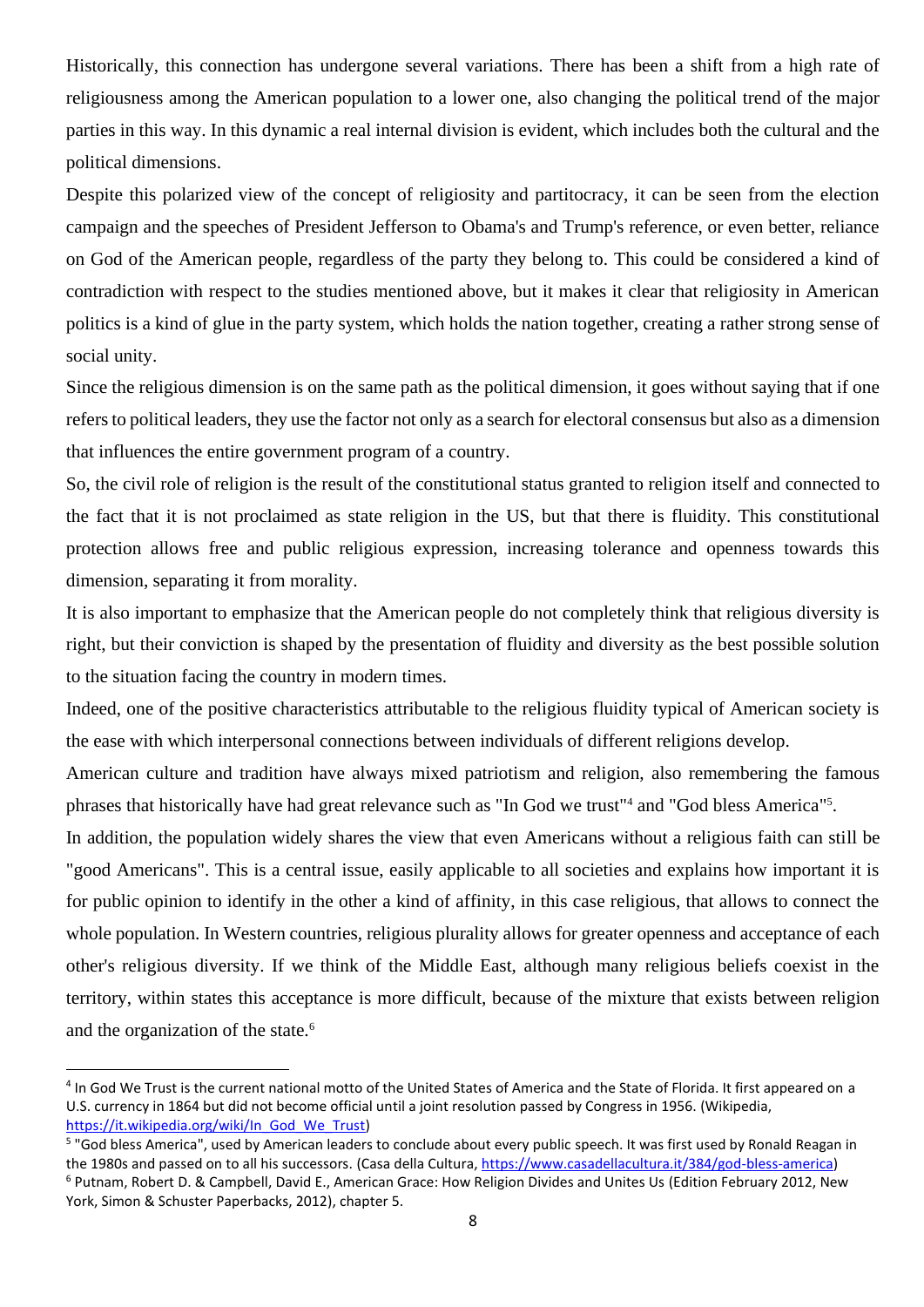#### **1.2 Religion and tradition: introduction of Israeli case**

<span id="page-8-0"></span>The tradition of a state includes many aspects of the life of individuals and the community at the same time. Proceeding with a sociological analysis, one of these aspects is certainly religious.

The religious dimension of a modern state can play a primary role, if considered by the internal system as the state religion and involved in the decision-making processes; a secondary role, if in that state there is freedom of religious belief and importance is given to every religion that defines the identity of the state and the population; finally a combination of the two previous roles, as in the case of the State of Israel and Judaism, the subject of the case study of this thesis.

It is precisely for this reason that it is important to give a political, cultural, and economic framework to the country, in the light of its legislation and the historical and cultural background that characterizes it.

Israel is defined as a Jewish and democratic state. These two characteristics may seem incompatible, but their integration derives from the founders of the state and constitute the guiding principles of the nation. Part of modern political democracy has its origins in early Jewish history and part of the fundamental democratic values and principles have been the basis of Jewish thought and practice for millennia. The Talmud<sup>7</sup> and the Jewish Bible<sup>8</sup> define the authoritarian character of the law, the individual and humanitarian interest and the exhortation of prophets and rabbis derived from the reading and interpretation of the Sacred Scriptures. In these Sacred Texts the care of the weakest members of society and the importance of equality before God, which are also connected with modern democratic philosophy, are encouraged. In particular, caring for the members of society most in difficulty was one of the concerns of the Community institutions, a factor which in the Israeli democratic system has been translated into welfare policy.

In addition, the Talmud documents the formation of Jewish customs and rites, also reporting the divergent debates and opinions among scholars of the Mishnah<sup>9</sup> period.

Modern Judaism has undergone various changes over the last two centuries in the customs, liturgies, and philosophies of different internal movements. It was from here that the first concrete humanitarian and pluralist expressions were born, today the cornerstones of modern democracy.

<sup>&</sup>lt;sup>7</sup> The Hebrew term Talmud ("study" or "learning") commonly refers to a compilation of ancient teachings regarded as sacred and normative by Jews from the time it was compiled until modern times and still so regarded by traditional religious Jews. (Britannica encyclopaedia, [https://www.britannica.com/topic/Talmud\)](https://www.britannica.com/topic/Talmud)

<sup>&</sup>lt;sup>8</sup> Hebrew Bible, also called Hebrew Scriptures, Old Testament, or Tanakh, collection of writings that was first compiled and preserved as the sacred books of the Jewish people. It also constitutes a large portion of the Christian Bible. (Britannica encyclopaedia[, https://www.britannica.com/topic/Hebrew-Bible\)](https://www.britannica.com/topic/Hebrew-Bible)

 $9$  Mishna, also spelled Mishnah (Hebrew: "Repeated Study"), plural Mishnayot, the oldest authoritative postbiblical collection and codification of Jewish oral laws, systematically compiled by numerous scholars (called tannaim) over a period of about two centuries. The codification was given final form early in the 3rd century AD by Judah ha-Nasi. The Mishna supplements the written, or scriptural, laws found in the Pentateuch. It presents various interpretations of selective legal traditions that had been preserved orally since at least the time of Ezra (c. 450 BC). (Britannica encyclopedia, [https://www.britannica.com/topic/Mishna\)](https://www.britannica.com/topic/Mishna)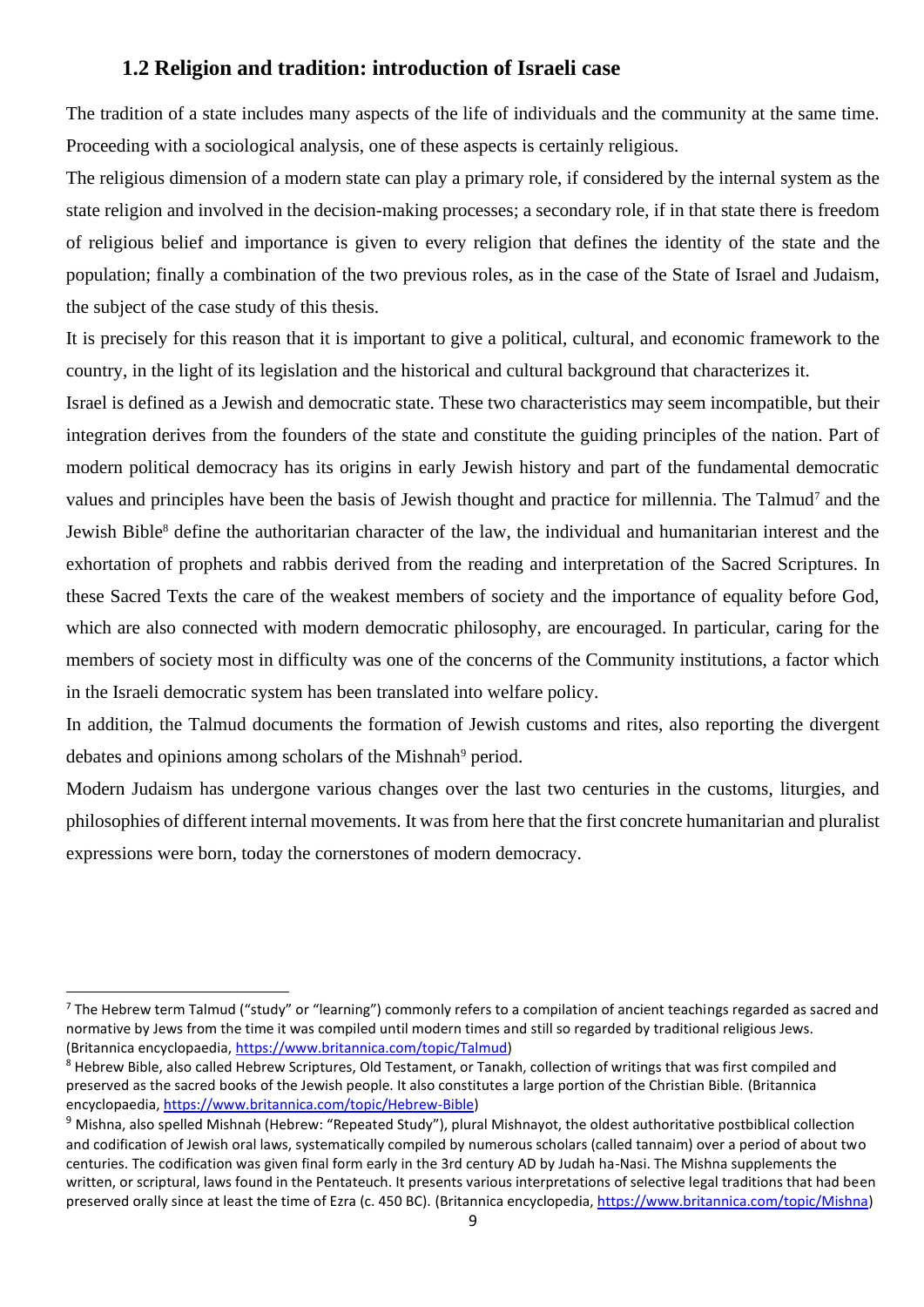Democratic inclinations were able to mature with the founding of the state, bringing a democratic culture to a region that had always had a tradition of authoritarian regimes and helping Israel to remain a vigorous and flourishing democracy, characteristic of the Western world.<sup>10</sup>

The population of Israel is characterized by numerous ethnic, religious, cultural, and social backgrounds. Of its approximately 6.6 million inhabitants, 77% are Jews, 19% Arabs, mostly Muslims, and the remaining 4% include Druze, Circassians and other unclassified religious groups.

Israel can be defined as a mosaic, made up of individual groups, each of which brings its own cultural identity, ethnic and linguistic character, to the whole of society.

As a result of mass immigration, after the founding of the State and in the following decades, Israel's structure and social fabric have changed. The Jewish social group, which was found to include the largest segment of the population, was composed of two main nuclei: a majority, formed by the pre-existing Sephardic<sup>11</sup> community, veteran Askenazi<sup>12</sup> immigrants and Shoàh survivors, and a minority of recently immigrated Jews from Muslim countries in North Africa and the Middle East.

The two groups initially coexisted, without much social and cultural interaction.

Unlike most of the Sephardic community, Askenazi Jews soon became involved in the political life of the state and held key positions in government offices and institutions. However, as time passed, the Sephardic population became more politically active and gradually became part of the Israeli ruling political class. It is therefore possible to identify how the common denominator of religion, Jewish history and national cohesion has managed to overcome the barriers between the two populations.

Alongside these cultural tensions are those generated by the existence of various movements of Judaism. Each movement is firmly linked to its own individual practice of Judaism, as a religious belief and nationalistic, and its own perception of the role that Judaism should play in the national character of the state as a whole.

Indeed, Jewish society in Israel is composed of observant and non-observant Jews, forming a spectrum ranging from the ultra-Orthodox, who live in isolated and separate communities, to those who consider themselves secular.

This distinction is not as clear and unambiguous as it may seem. Many Jews, who do not call themselves Orthodox, follow, to varying degrees, the rules, precepts, and traditional religious customs of Judaism.

<sup>10</sup> Karniel Yuval, Un popolo libero nella propria terra: democrazia e pluralismo in Israele, 2005.

 $11$  Sephardic Jews living in the Iberian Peninsula until the end of the 15th century, exiles from that region (settled in many countries of the Mediterranean basin and elsewhere) and their descendants. They represent one of the two main groups into which Judaism is divided (the other is Ashkenazite), distinguished by liturgical and ritual traditions, customs, and language (the original Spanish, called Ladin, is still spoken in many communities). The largest groups of S. live in Israel, Europe (especially in France) and America. (Treccani enciclopedia, [http://www.treccani.it/enciclopedia/sefarditi/\)](http://www.treccani.it/enciclopedia/sefarditi/)

<sup>&</sup>lt;sup>12</sup> Ashkenazi, the Jews of Central and Eastern Europe. In medieval Judaism Ashkenazi identified Germany, while in the "table of peoples" (Genesis) and in a passage of Jeremiah (51, 27) it is the name of the population descending from Iafet, settled in North of Syria. Their traditions are different from those of the Sephardic people of Spain. (Treccani enciclopedia,

[http://www.treccani.it/enciclopedia/ashkenaziti/\)](http://www.treccani.it/enciclopedia/ashkenaziti/)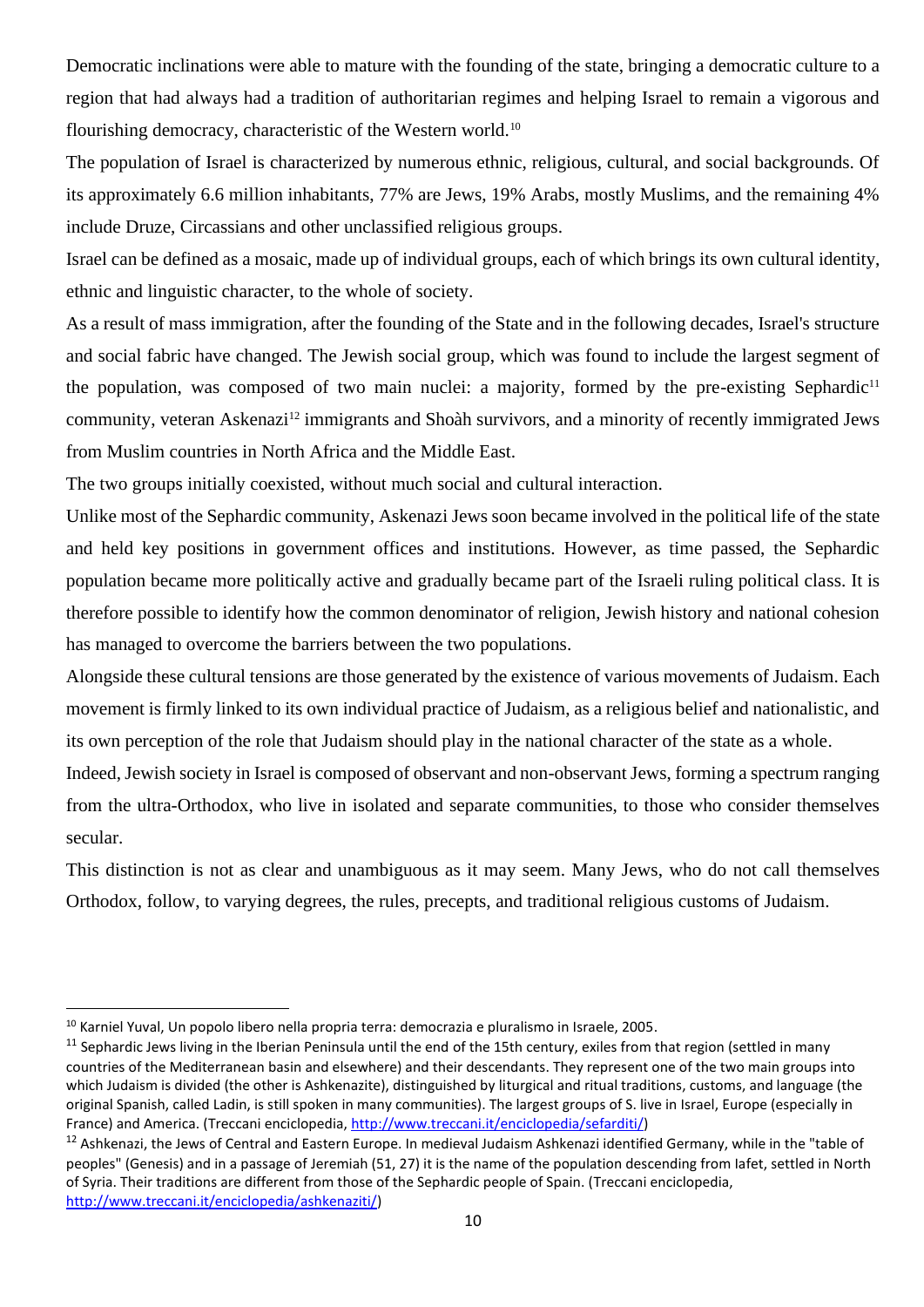Israel was conceived as a Jewish state, and therefore the Shabbat<sup>13</sup> and all holidays were established as national holidays and are generally observed by the entire Jewish population.

Most of the population of the State of Israel consists of Jews, while about 1.5 million people, approximately 23% of the population, are non-Jews. This makes it much easier to understand the decision to establish the state of Israel as a Jewish state, but it is also important to emphasize that freedom of religious profession is left to all those who are part of the people of Israel.

Most of the non-Jewish population is collectively referred to as "Arab citizens of Israel", but indeed it forms a group of various groups each with distinct characteristics. Examples of these small communities are Muslim Arabs, most of them Sunnis; Bedouin Arabs, former shepherds or nomads, who are currently in a phase of transition from a tribal social context to a permanent sedentary society, and are gradually becoming part of the Israeli labor force.

Despite differences, economic disparities and an often-overheated political life, Israeli society is quite balanced and stable. Socio-economic, and sometimes political, tensions between the different groups remain at a moderate or even low level, which can be attributed to the country's political and judicial systems, which express strict legal and civic equality in the context of a democratic state. The Israeli political system, partisan and proportional, allows the numerous segments of the population to be represented in Israeli democracy.

From an economic and social point of view, all Israeli citizens benefit from extensive social security legislation. Moreover, Israel's institutions are very attentive to the defense of freedom of expression and speech for all its citizens. In addition, there are numerous governmental and non-profit organizations in the territory, which are vigilant against the violation of human rights. The implementation and subsequent interpretations by the courts of the Basic Law "Human Dignity and Freedom" has transformed many of Israel's social policies into firmly established laws.

Among all the freedoms guaranteed by the Declaration of Independence, the freedom to profess and practice one's religion and the freedom to act according to one's conscience are two of those considered fundamental for a democracy. The Jewish people, having suffered so many times at the hands of intolerant leaders in the

<sup>&</sup>lt;sup>13</sup> Sabbath, Hebrew Shabbat, (from shavat, "cease," or "desist"), day of holiness and rest observed by Jews from sunset on Friday to nightfall of the following day. The time division follows the biblical story of creation: "And there was evening and there was morning, one day" (Genesis 1:5). The sacredness of the Sabbath served to unite the Jews throughout the long course of their history and was for them a joyful reminder of their perpetual Covenant with God. The prophets, however, have often found it necessary to remind Jews of God's commandment to keep the Holy Sabbath. Because abstention from work was fundamental to keeping the Sabbath, God miraculously provided a double portion of manna on Friday so that the Israelites would not have to collect food on the Sabbath during their 40 years of wandering in the desert. In the synagogue a portion of the Torah is read during the morning service, followed by the singing of Haftara (a selection of the prophets). Psalms are also part of the day's liturgy. During the Saturday morning service, a Jewish boy, whose thirteenth birthday took place during the previous week, usually celebrates his Bar Mitzvah (religious adulthood) and can sing the Hafṭara. In modern times Orthodox Jews strive to observe the Sabbath with full solemnity. Conservative Jews vary in their practice, some seek some modifications to allow, for example, to travel on the Sabbath. Some Saturdays during the Jewish religious year have special denominations. Four occur between the end of Shevat (fifth month of the Jewish calendar year) and the first day of Nisan (seventh month). The specific name of each of these Saturdays is linked to an additional reading of the Torah (first five books of the Old Testament) which replaces on that day the Mafṭir (last part of the reading of the Torah assigned). For each of these four Sabbaths there is also a badge Hafṭara. (Britannica encyclopaedia[, https://www.britannica.com/topic/Sabbath-Judaism\)](https://www.britannica.com/topic/Sabbath-Judaism)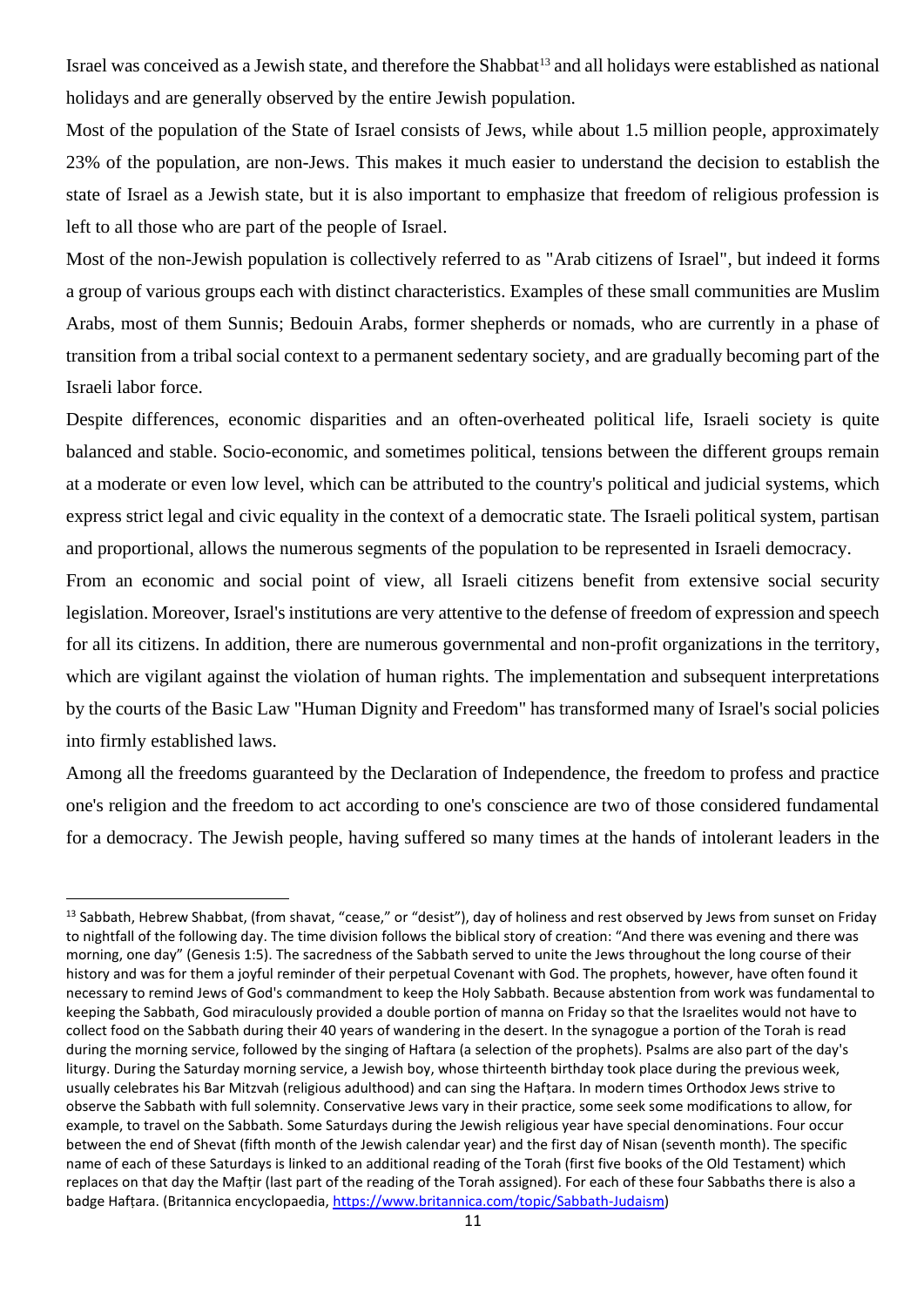countries where they have lived over the centuries, understand well the importance of these freedoms of the individual.

The 1948 Declaration of Independence proclaims freedom of worship for all citizens of the state. Therefore, each religious community is free, by law and in practice, to profess its faith, to observe its feasts and weekly rest days, and to administer its internal affairs.

Each has its own religious courts and councils, recognized by law and with jurisdiction over all religious affairs and matters of personal status. Each has its own unique places of worship, with its own traditional rituals and architectural features developed over the centuries.

Israel protects the freedom, which have Jews and non-Jews alike, to exercise their religious practice or chosen worship. Therefore, in most cases, state institutions recognize religious precepts, such as, for example, the prohibition of working on religious days off, and do not oblige Jews and non-Jews to violate the doctrine of their chosen faith.

Each holy place or place of worship is administered by its own religious authority, and freedom of access and worship is guaranteed by law.

The purpose of the State of Israel is to serve primarily as the motherland of the Jewish people, and extensive debates have been held on the role that religion should play in setting the policies and laws of the state. The country, as a democracy, is committed to upholding and maintaining the fundamental freedoms that such a political system entails, but as a state with a clear Jewish heritage, it strives to preserve its particular character, derived largely from Jewish sources.

Although Israel has no state religion, there is no clear distinction between religion and state. One of the major issues in the tradition of Israeli society is the dissension between the Orthodox and secular sectors about the limits of imposing religious norms and restrictions on all Jews, regardless of the degree of their religious observance.

Issues such as the definition of a Jew entitled to citizenship by the Law of Return, the exclusive application of a religious norm to personal law, or state funding for religious schools, are only examples of the involvement of religion in state affairs.

From the political point of view, no Israeli party has ever obtained the necessary majority to win most seats in the Knesset<sup>14</sup> alone, making the formation of coalition governments necessary. It follows that religious parties condition their participation in government to any kind of legislation or politics on a religious basis. This type of interference has triggered tensions between secular and religious representatives of society.<sup>15</sup>

<sup>&</sup>lt;sup>14</sup> Knesset, (Hebrew: "Assembly") unicameral parliament of Israel and supreme authority of that state. On Feb. 16, 1949, the Constituent Assembly—elected in January of that year to prepare the country's constitution—ratified the Transition Law and reconstituted itself as the First Knesset. [\(https://www.britannica.com/topic/Knesset\)](https://www.britannica.com/topic/Knesset)

<sup>15</sup> Karniel Yuval, Un popolo libero nella propria terra: democrazia e pluralismo in Israele, 2005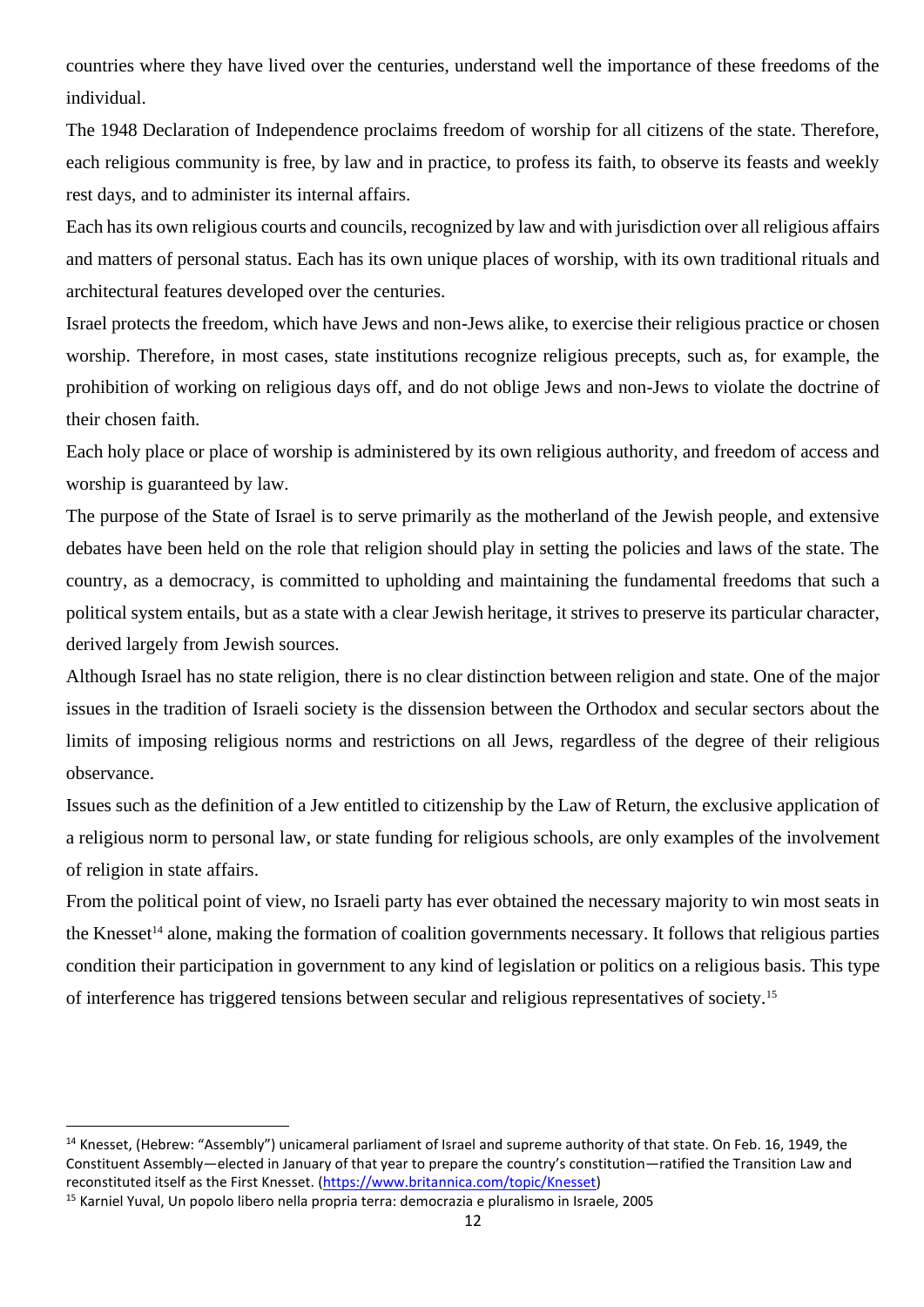The apparent dichotomous nature of Israel's democratic state is gradually being resolved, through the interpretation of the Basic Laws by the courts, and by the request made by secular political parties to change the status quo on issues of state and religion, which Israel had accepted in past decades.

#### **1.2.1 Jewish Basic Law and political tradition.**

<span id="page-12-0"></span>At the legislative level, it is well known that there is no real constitutional charter regulating all dimensions of the state. In this context, the State of Israel has had a rather complicated history. In order to give a historical framework to understand the developments in the formation of the state, it is important to remember that in 1939, Great Britain began a process of transition to the independence of Palestine, still disputed between Arabs and Jews. The Zionist movement, which would later be defined in detail, pressed for the imminent creation of a Jewish state, an issue fueled by the huge migration of the European Jewish people fleeing the Nazi threat. The nationalist pressures, moved above all by the Zionist leaders, received legitimization from democratic public opinion and wide support from the United States, where the Jewish community was present in very high numbers.

On the other hand, the Jewish military organizations in Palestine prepared for an armed confrontation against both the Arabs and the British. The uncontrollable situation given by the British opposition to the creation of a binational state led to the withdrawal of British troops from Palestine in May 1948, leaving it to the United Nations to seek a solution to the internal conflict. The United Nations Organization then approved a two-state partition plan, which was rejected by the Arab side. Upon the departure of the British troops the Jews proclaimed the birth of the State of Israel and in response, the Arab League states attacked it militarily. This event started a series of wars that were part of the Arab-Israeli conflict<sup>16</sup>. The first of these, with the defeat of the Arab faction, marked a definitive affirmation of the new Jewish State, inspired by the models of Western democracies, with advanced social and civil structures, in contrast to the infrastructural and organizational backwardness typical of the Middle East.

The new State of Israel turned out to be economically an unexpected force compared to its small size, but which derived from the resources coming from outside, especially the European and American Jewish communities, and from the preparation and initiative of the political leaders who guided the country towards independence, such as the Labor exponent David Ben Gurion<sup>17</sup>.

<sup>&</sup>lt;sup>16</sup> After the declaration of independence of the State of Israel, armies of five Arab countries, Egypt, Syria, Transjordan, Lebanon, and Iraq, invaded Israel. This marked the beginning of the War of Independence. Arab states have jointly waged four full-scale wars against Israel: 1948 War of Independence;1956 Sinai War; 1967 Six Day War; 1973 Yom Kippur War. Despite the numerical superiority of the Arab armies, Israel defended itself each time and won. After each war Israeli army withdrew from most of the areas it captured (see maps). This is unprecedented in World history and shows Israel's willingness to reach peace even at the risk of fighting for its very existence each time anew. [\(https://www.science.co.il/israel-history/\)](https://www.science.co.il/israel-history/)

<sup>&</sup>lt;sup>17</sup> David Ben-Gurion, original name David Gruen, (born Oct. 16, 1886, Płońsk, Pol., Russian Empire—died Dec. 1, 1973, Tel Aviv-Yafo, Israel), Zionist statesman and political leader, the first prime minister (1948–53, 1955–63) and defense minister (1948–53; 1955–63) of Israel. It was Ben-Gurion who, on May 14, 1948, at Tel Aviv, delivered Israel's declaration of independence. His charismatic personality won him the adoration of the masses, and, after his retirement from the government and, later, from the Knesset, he was revered as the "Father of the Nation." [\(https://www.britannica.com/biography/David-Ben-Gurion\)](https://www.britannica.com/biography/David-Ben-Gurion)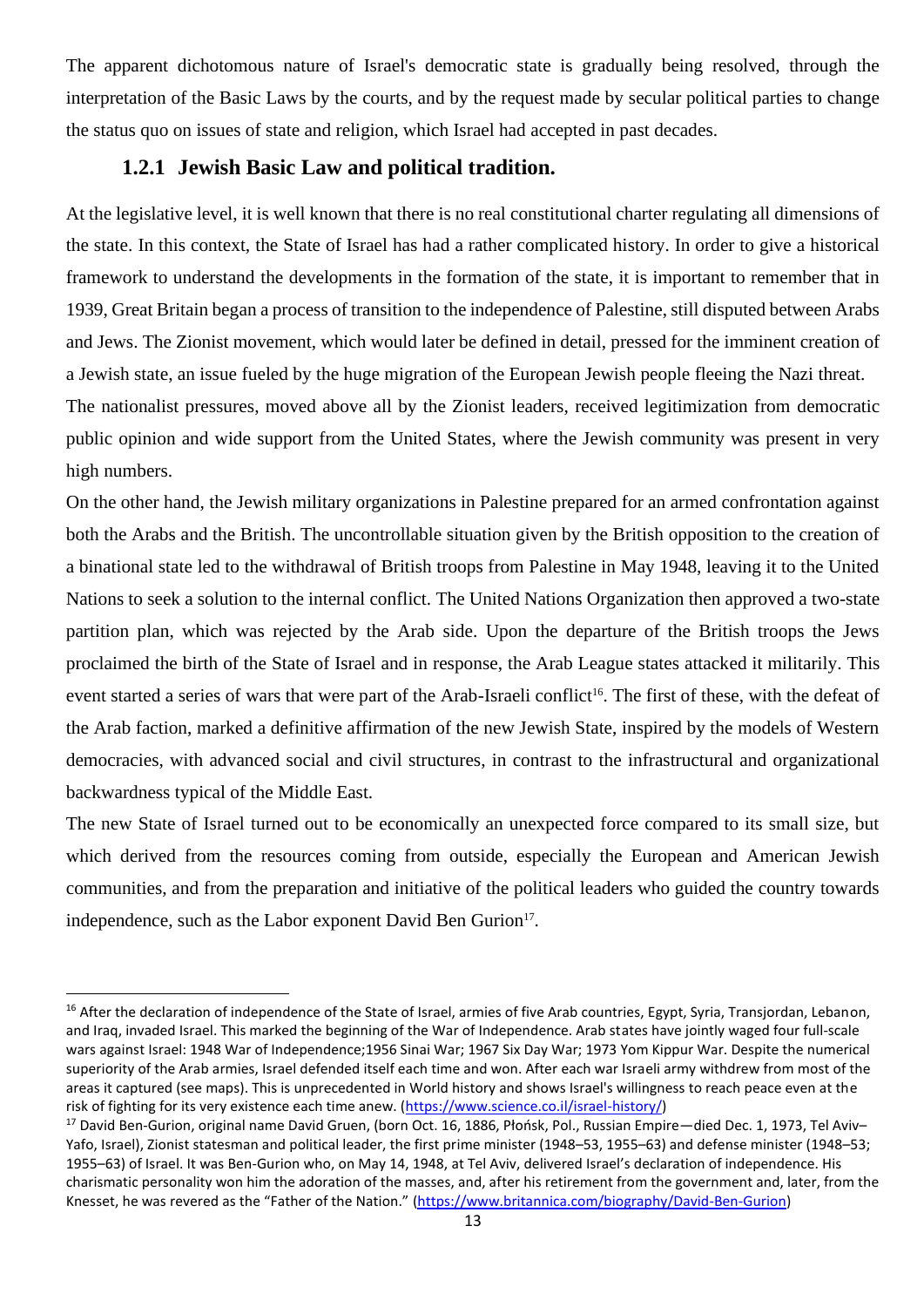With the war of '48, the Jewish state expanded from the UN partition plan to occupy the western part of Jerusalem. Many Arab refugees abandoned the territories occupied by the State of Israel, taking refuge mainly in Jordan. From these events the Palestinian drama began.<sup>18</sup>

It is important to recall at this point the UN General Assembly resolution of November 29, 1947 which approved the request for the construction of a Jewish state, urging the inhabitants of Eretz-Israel<sup>19</sup> to take the necessary measures to implement the resolution and which allowed the Jewish people to pursue their right to establish their own state. As the Declaration states, this "is the natural right of the Jewish people to be masters of their own destiny, like all other nations, in their sovereign state". Thus the members of the People's Council, representatives of the Jewish Community of Eretz-Israel and the Zionist Movement, declared on the 5th day of Iyar 5708 of the Jewish calendar, May 14, 1948, the birth of the Jewish state in Eretz-Israel, or State of Israel.

Following Israel's declaration of independence in 1948, some 687,000 Jews, of whom over 300,000 were refugees from Arab countries, immigrated to Israel. Many had survived the Shoah from European countries, and joined the previous waves of immigrants, mainly Russians and Poles, who arrived in the first decades of the century. These early immigrants had already laid the foundations for the country's complete and complex social and economic infrastructure. Immigrants from Central and Western Europe, who arrived in the 1930s, were educated, professionally trained and experienced, thereby raising economic standards, improving urban and rural amenities, and broadening the horizons of the cultural life of the pre-existing Jewish population.<sup>20</sup>

Going back in history again, at the time of the expulsion from the Land of Israel, some 2,000 years ago, Jews were dispersed to other lands, mainly in Europe, North Africa, and the Middle East, suffering violent persecution. Throughout all these centuries, the dream of returning to the promised land and faith in the final reunion of the exiles remained intact in the heart of the Jewish nation. The Zionist movement, founded at the end of the 19th century, turned this concept into a concrete political objective, namely the rebirth of Jewish sovereignty, and the State of Israel translated it into law, guaranteeing citizenship to any Jew wishing to settle in the country.

Previously, an attempt was made to give a historical frame to the State of Israel, which with obvious difficulties has been defined on the legal and cultural level, given the rifts and tensions that have created a situation of internal imbalance since the colonial era. This complexity also exists in the definition of the relationship between the legal state and religion.

<sup>18</sup> Sabbatucci G., Vidotto, V., Storia contemporanea: Il Novecento (Edition n.13, Bari, Editori Laterza, 2008) p.243-244 <sup>19</sup> Eretz Yisrael, Hebrew, meaning "land of Israel", expression used to designate the land of Israel, as it was promised by God to the Jewish people, according to Biblical tradition. Geographically this territory corresponds to the Kingdom of Solomon, which extended from Dan, north of Tiberias, to Beersheba in the south. After the creation of the State of Israel in May 1948, this notion of a "Greater Israel" became the central theme of the political program of Israeli nationalist extremist movements. To them, Eretz Yisrael stretches from the Jordan River to the Mediterranean. [\(https://www.encyclopedia.com/politics/dictionaries](https://www.encyclopedia.com/politics/dictionaries-thesauruses-pictures-and-press-releases/eretz-yisrael-hebrew-meaning-land-israel)[thesauruses-pictures-and-press-releases/eretz-yisrael-hebrew-meaning-land-israel\)](https://www.encyclopedia.com/politics/dictionaries-thesauruses-pictures-and-press-releases/eretz-yisrael-hebrew-meaning-land-israel)

<sup>&</sup>lt;sup>20</sup> Karniel Yuval, Un popolo libero nella propria terra: democrazia e pluralismo in Israele, 2005.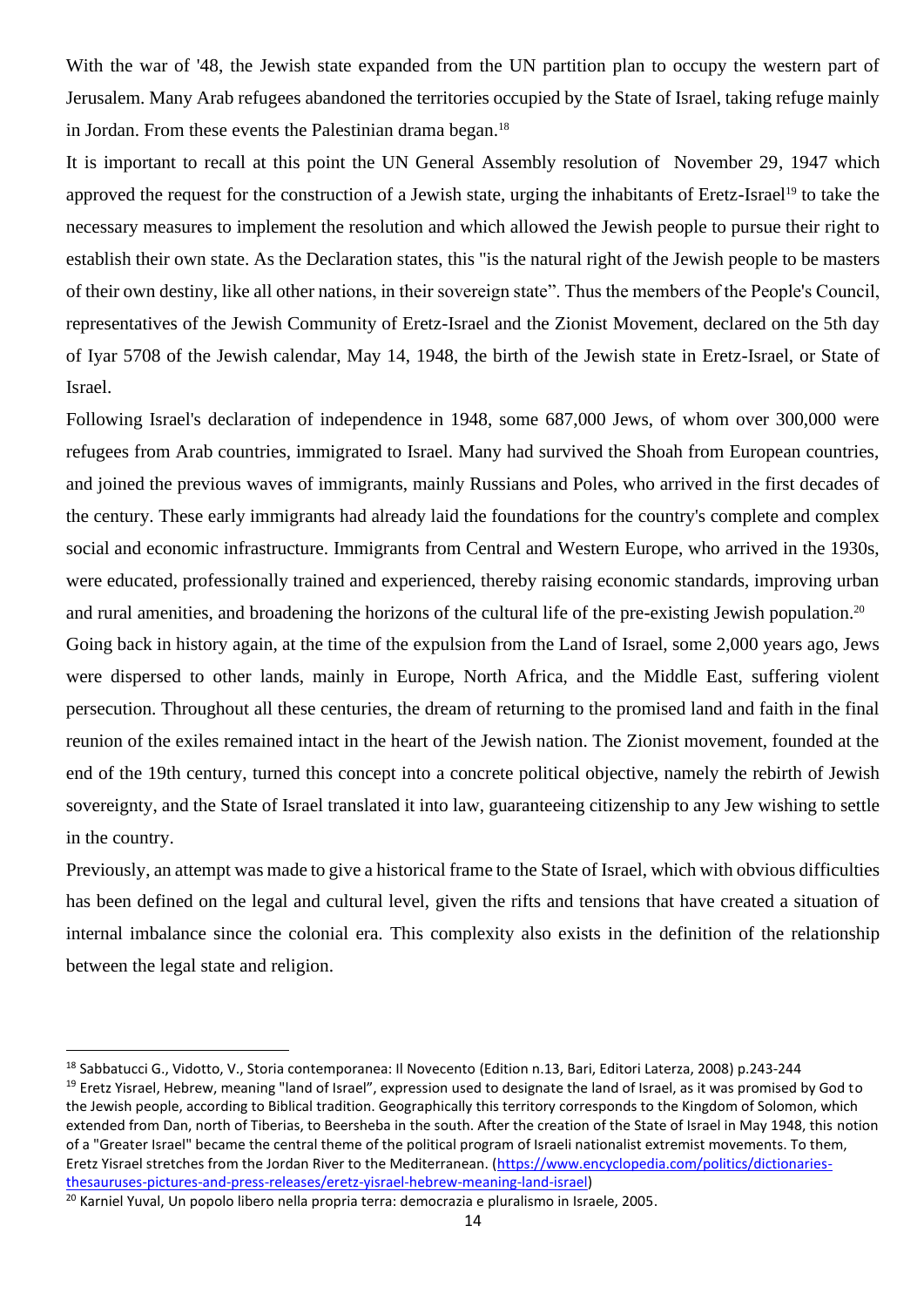According to Rubinstein, there are three factors that cause this complexity. First, the nature of Judaism, the Jewish religion and the state of Israel as a Jewish state; second, the political system that is implemented in the state that gives an influential role to the Jewish religious block; third, the importance of the legal system in the definition of personal status.

To better understand the origin of the state-religion relationship it is essential to consider the Proclamation of Independence, also known as The Declaration of the Establishment of the State of Israel, proclaimed on 14 May 1948 by the People's Council. This is divided into four sections: an historical one that tells the battle to renew the political aspect of the country and the international one regarding the recognition of rights; an operative one, with the effective proclamation of the state; one that makes explicit the principles that guide the entire state of Israel; finally, an international one, referring to the UN, the Arab inhabitants present in Israel, the Arab states and the Jewish world.

The Proclamation has no legal status as a law or ordinary legal document but represents in any case a declaration with legal validity, used also in the international sphere. Especially the second section is used in the Israeli legal system as a primary source of authority, but despite this its legal value cannot be put on a par with a national constitution. The Supreme Court, through decisions, has given the Proclamation itself a legal status that does not allow it to invalidate laws and regulations that contradict it. $21$ 

At the formation of the state of Israel, with the Proclamation of Independence, an important character is made explicit, which still seems to be a delicate button, that of religious freedom. The Proclamation says that "it will be based on freedom, justice and peace as envisaged by the prophets of Israel; it will ensure complete equality of social and political rights to all its inhabitants irrespective of religion, race or sex; it will guarantee freedom of religion, conscience, language, education and culture; it will safeguard the Holy Places of all religions; and it will be faithful to the principles of the Charter of the United Nations"<sup>22</sup>.

In the lines above, the concepts of freedom, justice and peace are very stressed, implicitly referring to the Sacred Scriptures, a characteristic that makes recurrent the importance of Judaism as the basis for the formation of the newly formed legal country.

In addition, other aspects that are difficult to observe in the other religions prevailing in the Middle East, such as Islam, are noted, namely equality in social and civil rights, freedom of religion, conscience, language, education and culture.

Finally, the importance that is attached to fidelity to the international community of the United Nations, signing their Charter and making the State of Israel in line with the more legally and ethically developed states of the West, despite its short life and legal tradition.

The Declaration of Independence of the State of Israel also provided that a constitution for the newly founded state would be written by a constituent assembly elected at the birth of the state. Due to the lack of consensus

<sup>&</sup>lt;sup>21</sup> The Knesset, Proclamation of Independence, <https://www.knesset.gov.il/docs/eng/megilat\_eng.htm>, 2005 <sup>22</sup> See 21.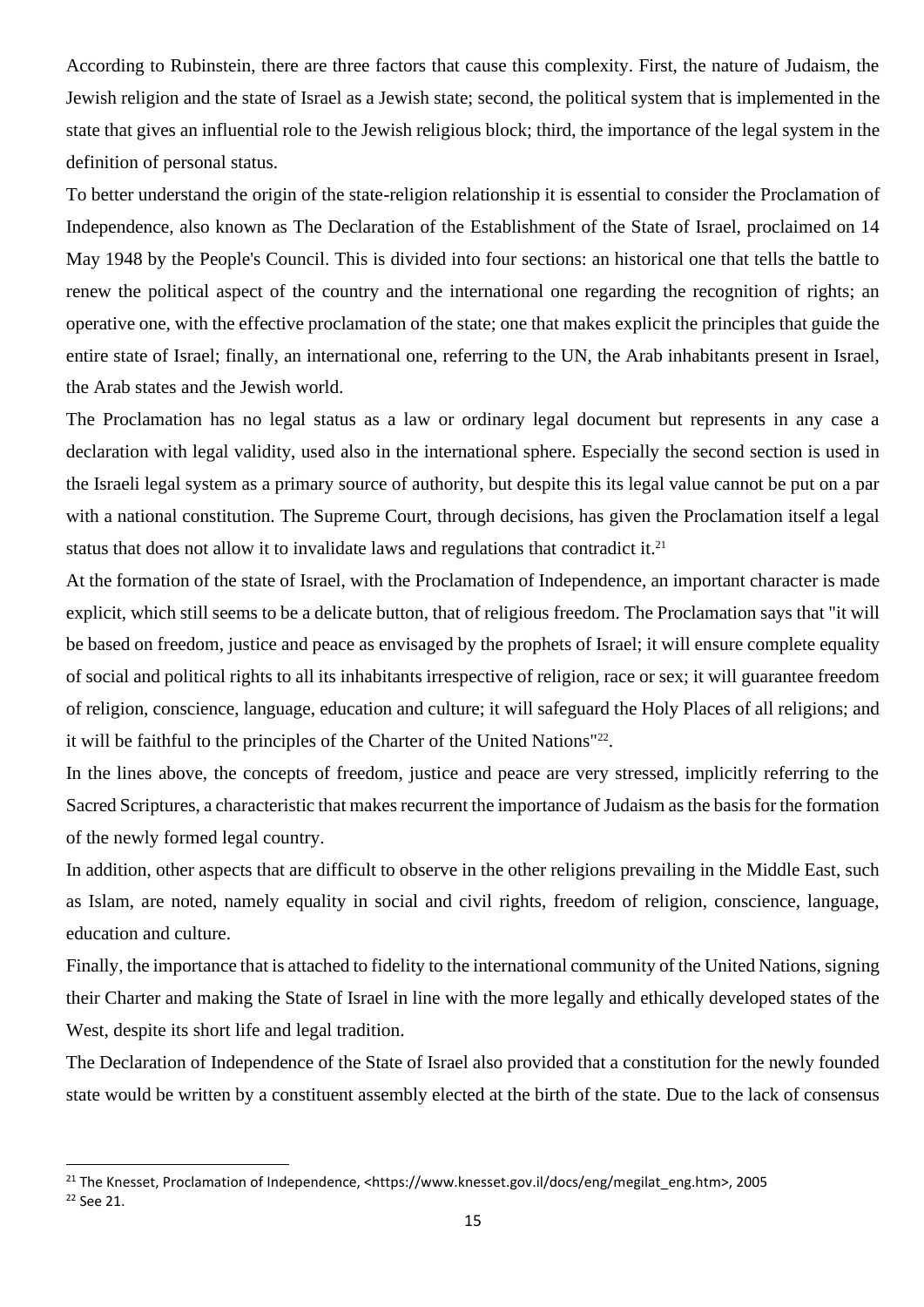on the content of the constitution itself, especially the part concerning the role of religion in the new state, it was left in abeyance by the first Knesset.

As a result, the Knesset adopted a resolution called the Harari resolution, which provided that the Knesset would gradually draft a constitution through the adoption of Basic Laws to be promulgated individually. Once completed, these laws would be enshrined in a single text, approved by the Knesset, which would constitute the final constitution. The enacted Basic Laws focus primarily on the logistics, role, and functions of the various institutions of the democratic political system.

The draft Constitution submitted to the first government, one year after the founding of the state, contained an extensive list of social rights. However, in 1950, the Knesset decided to postpone the adoption of a formal constitution and decided on a gradual promulgation of some Basic Laws, which would one day be incorporated into a final Constitution.

The first Basic Laws to establish social rights were adopted in 1992, in the form of the Basic Law: Human Dignity and Freedom and the Basic Law: Freedom of Employment and Occupation, which were hailed as a "constitutional revolution" by Supreme Court President Aharon Barak. Human rights were therefore established by supreme law, which makes regular legislation lapse, and the Knesset's legislation became subject to legal review.

This Basic Law gave voice to the classic set of fundamental rights, such as the right to dignity, the right to liberty, the right to privacy and confidentiality, the right to property, the right to leave the country and the right to freely conduct business and professions. Although there was a lack of a Basic Law expressly addressing the issue of socio-economic rights, the Supreme Court found that law in the years immediately following independence Israel remained closely linked to what were, for the most part, socialist values. The newly formed Knesset enacted various social laws, such as, for example, the Compulsory Education Act of 1949, which guaranteed all citizens and residents of Israel the right to free education up to the 12th grade, and compulsory education up to the 10th grade, within the public school system.

The issue related to this of the Basic Law on Social Rights, it is important that the government is also concerned with promoting the welfare state of all human beings and creating social justice.

Already from the words on paper, one can see how the religious and political dimensions, with the construction of the state, are effectively interconnected. This is even more evident when one examines the written texts of Judaism. In the Sacred Hebrew Scriptures, the Jewish Bible or Tanakh, the first prophets were ordered to establish the state of Israel in the territories of Palestine, a place that is presented as the Promised Land by God to his chosen people.

For a complete analysis, it is also important to mention a current that has greatly influenced the path of Judaism throughout history, since the time of the Jewish diaspora: the Zionist movement. This is a political and ideological movement aimed at the creation of a Jewish state in Palestine.

It is named after Zion, the well-known hill on which part of Jerusalem is built. Its origins can be traced back to the end of the 19th century, following the advent of anti-Semitism in Eastern Europe and the crisis following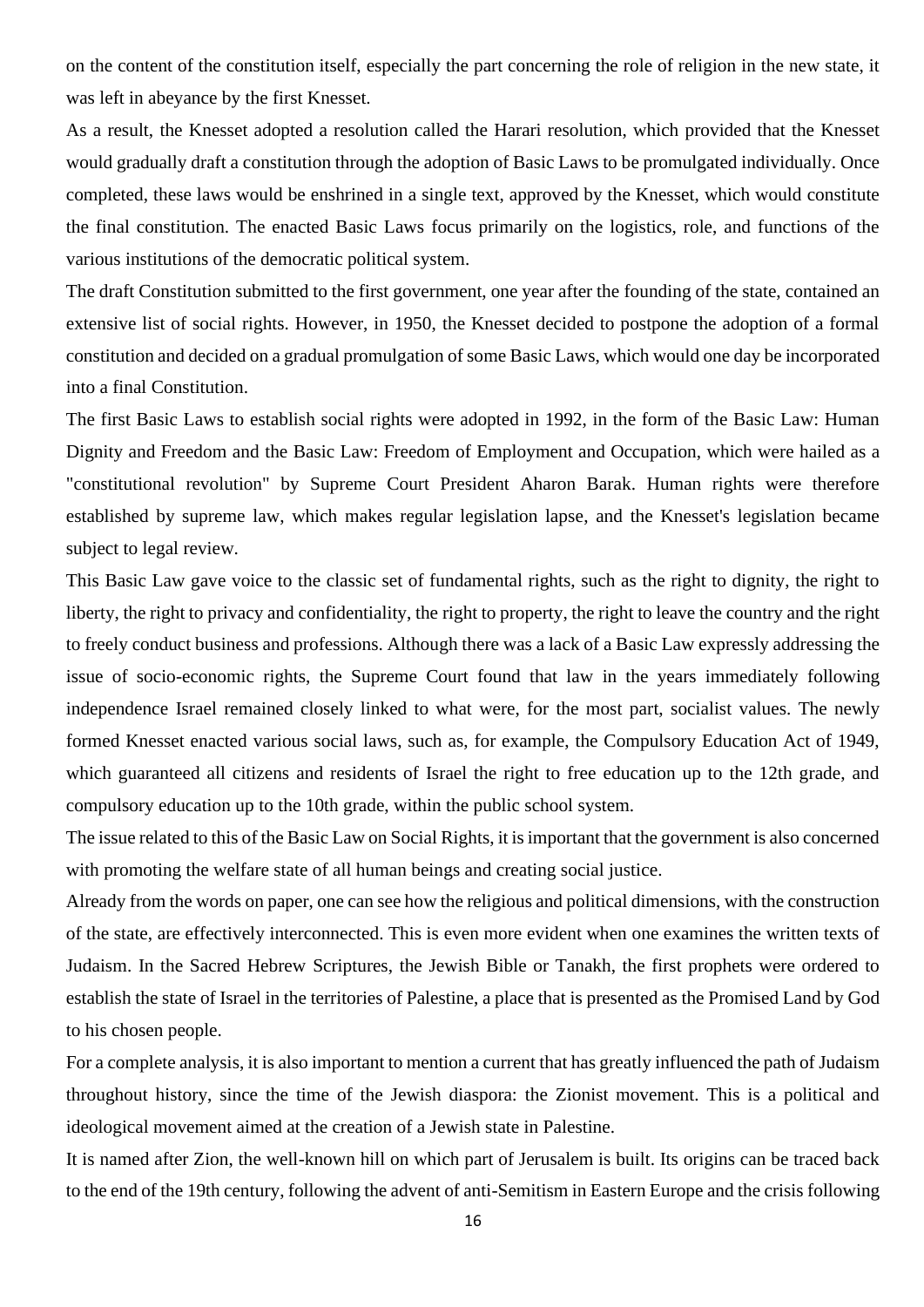the so-called Dreyfus affair<sup>23</sup>. Zionism began with the demands of the Basel Congress of 1897, organized by T. Herzl, founder of the movement. In the movement's program of action, three tendencies merged: the first, practical, saw in the agricultural colonization of Palestine the means to restore to the Jews their human dignity and to assert effective rights on the territory in the future, and found its instrument in the Qeren qayyemeth le Yiśrā'ĕl, Permanent Fund for Israel, known as the Jewish National Fund, created in 1901 for the purpose of buying land in Palestine.

The second trend, ethical-religious, was fighting for a return to tradition and the rebirth of a national spirit and the cultural and religious values of Judaism.

Finally, the political tendency, aimed at obtaining the concession of an international 'charter' that would authorize and protect Jewish immigration to Palestine.

A decisive step forward was taken with the Balfour Declaration of 1917, in which the British government undertook to facilitate the creation in Palestine of a national land for the Jewish people, and with its subsequent incorporation in the statute of the mandate on Palestine entrusted to Great Britain by the League of Nations, the starting point of that vast political, economic, colonizing, and then military action, which led to the constitution of the State of Israel.

After the ratification of the mandate on Palestine entrusted to Great Britain in 1922, a Zionist executive was constituted in Palestine. The Jewish Agency<sup>24</sup> was decisive, which began its activity in 1929 and, favoring the influx of large investments, above all American capital, contributed to start up the industrialization of the country. This progressively assumed the physiognomy of a state entity in formation: an elective assembly and an executive directed the politics of the Ishuv (i.e. the Jewish community of Palestine); a trade union organization, Histadrut, was set up to protect Jewish labor. The problems of the defense of the communities were entrusted to the Hagānāh, a body of pioneer-soldiers who later became the Israeli army; health, education, public services had found their structures. This evolution was accompanied by a progressive intensification of conflicts with the Arab-Palestinian population, until the serious crisis of 1936-39.

In the following years, the dramatic situation created by the extermination of millions of Jews in Europe made the push towards the constitution of a Jewish State in Palestine ever stronger, while the Zionist movement obtained growing international support, first and foremost from the USA.

<sup>&</sup>lt;sup>23</sup> Dreyfus affair, political crisis, beginning in 1894 and continuing through 1906, in France during the Third Republic. The controversy centred on the question of the guilt or innocence of army captain Alfred Dreyfus, who had been convicted of treason for allegedly selling military secrets to the Germans in December 1894. At first the public supported the conviction; it was willing to believe in the guilt of Dreyfus, who was Jewish. Much of the early publicity surrounding the case came from anti-Semitic groups (especially the newspaper La Libre Parole, edited by Édouard Drumont), to whom Dreyfus symbolized the supposed disloyalty of French Jews. (Britannica encyclopaedia[, https://www.britannica.com/event/Dreyfus-affair\)](https://www.britannica.com/event/Dreyfus-affair) <sup>24</sup> Jewish Agency, in full Jewish Agency of Israel, Hebrew Ha-sokhnut Ha-yehudit El-eretz Yisra'el, international body representing the World Zionist Organization, created in 1929 by Chaim Weizmann, with headquarters in Jerusalem. Its purpose is to assist and encourage Jews worldwide to help develop and settle Israel. [\(https://www.britannica.com/topic/Jewish-Agency\)](https://www.britannica.com/topic/Jewish-Agency)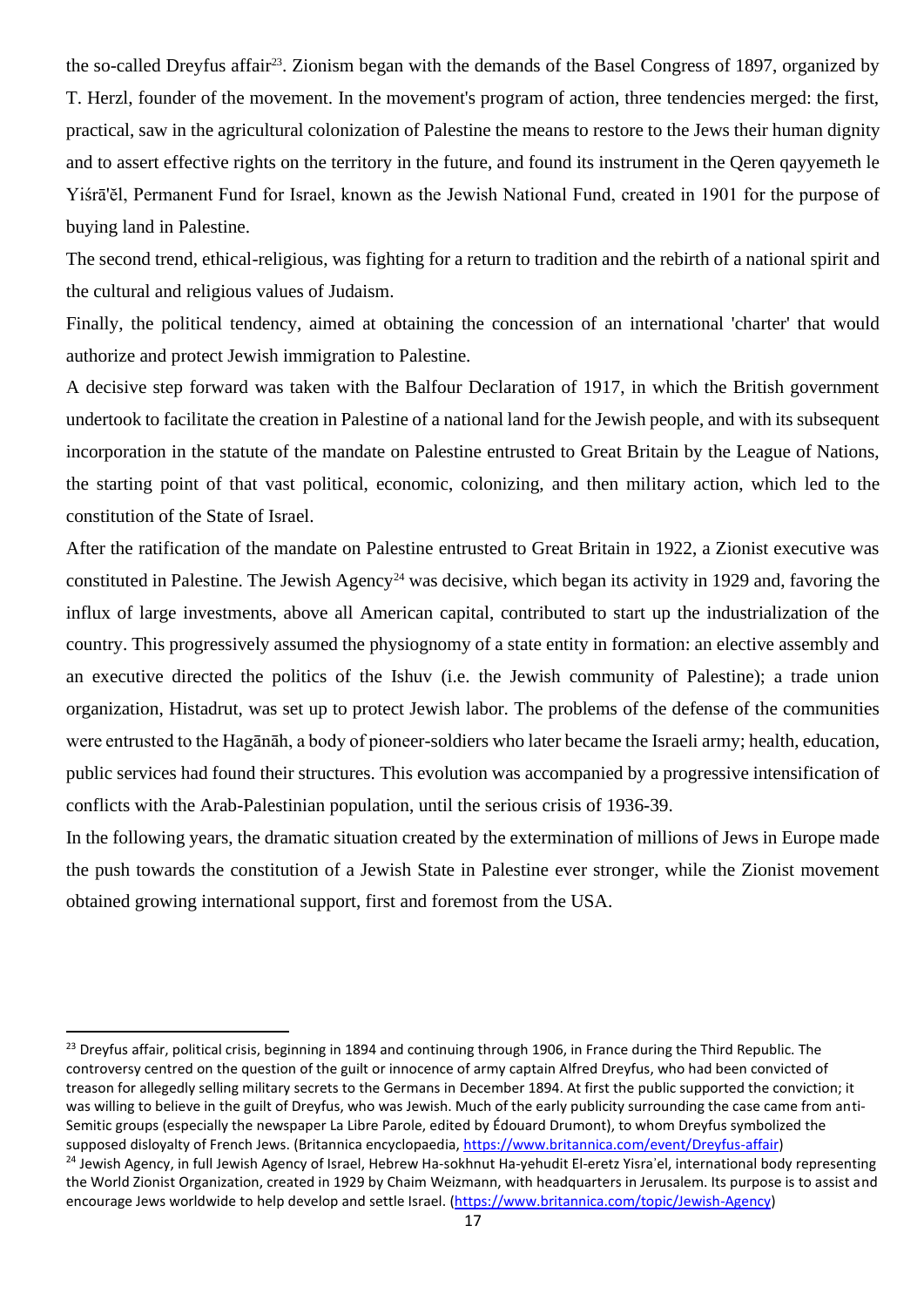After the British decision in 1947 to refer the Palestinian problem to the United Nations and the failure of the solution proposed by the latter, the victory of the Zionist forces in the military conflict with the Arab forces finally led to the constitution of the State of Israel.<sup>25</sup>

In light of the exposition of the main characters and the history of Zionism, it is important to highlight how this movement focuses on the importance of the separation of the state from religion, in order to build a more secular state and facilitate the existence of all Jews in the state of Israel.

According to the Supreme Court of Israel there are two distinct meanings of the term "Jew": the first defined in accordance with religious law, the second depending on the popular recognition of a person as a Jew<sup>26</sup>. From this double meaning it is already possible to understand how difficult it is to separate religious and secular elements. This point is supported above all by the section of the Proclamation of Independence on individual and religious freedom.

Therefore, one of the main issues that makes the understanding of the definition of the religion-state relationship complex is based on the absence of a written constitution, which regulates at the legal level the hierarchy of provisions to be activated for a good functioning of the state, taking into account the Proclamation of Independence and the traditional Jewish laws of the more orthodox communities, which could clash with each other.

Finally, it is important to underline how legally no state religion has been established in the State of Israel. With respect to this evidence it is possible to note that although Judaism is not actually the state religion, Israel politically and legally recognizes only the vision and institutions of Orthodox Judaism, a fundamental characteristic in the analysis that will develop in the following chapters.

#### **1.2.2 Sacred texts and basic principles in the Jewish tradition**

<span id="page-17-0"></span>In order to better understand the central debate of this thesis, it can be pointed out that Judaism, especially in its more orthodox version, refers to sacred texts that regulate every dimension of the life of the individual and the observing community.

Judaism places its precepts in the Bible, in which God's Revelation to his chosen people is inscribed. The Jewish Bible is composed of 24 books and is divided into three sections: the Torah or Pentateuch, that is, the first five books of the Jewish Bible; the Nevi'im ("Prophets") and the Ketuvim ("Scriptures"). In the Bible the historical events of the Jewish people, the Covenant established between the people and their God, and the principles that the Jews must follow in order not to break this Covenant, are mainly narrated.

Bible books were written in different eras: the oldest traditions date back to 1000 B.C., while most of the texts were written around the 6th century B.C..

<sup>25</sup> Treccani Enciclopedia[, http://www.treccani.it/enciclopedia/sionismo/.](http://www.treccani.it/enciclopedia/sionismo/)

<sup>&</sup>lt;sup>26</sup> Rubinstein, Amnon, State and Religion in Israel (Journal of Contemporary History, Vol.2., No. 4, Church and Politics pp. 107-121, Oct. 1967).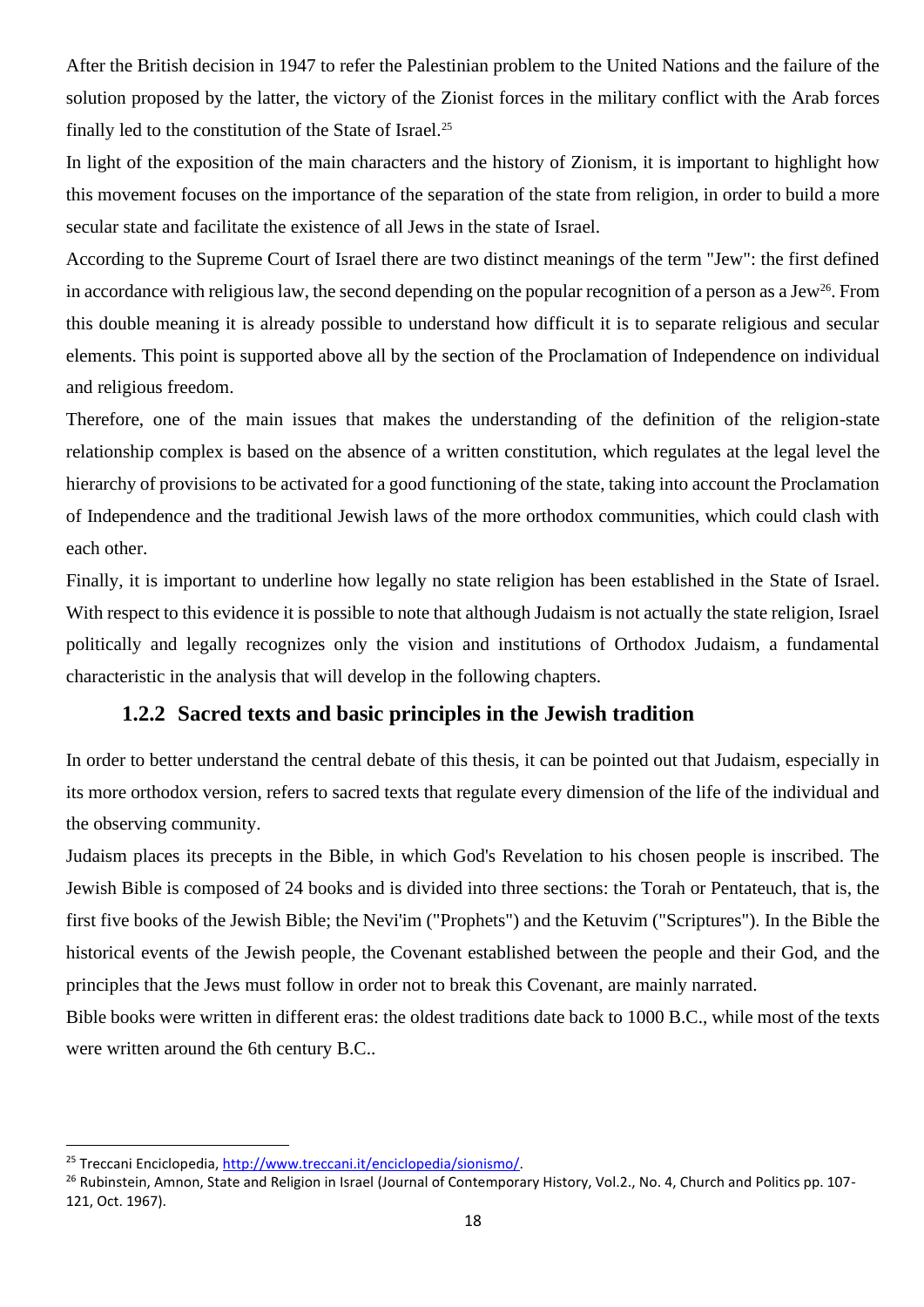Next to the Bible, the Talmud, which means "teaching", is the great sacred book of Judaism: unlike the Jewish Bible, the Talmud is indeed recognized only by Judaism, considered as the "oral Torah", revealed on Sinai to Moses and transmitted by voice, from generation to generation, until the Roman conquest. The Talmud was fixed in writing only when, with the destruction of the Second Temple (add date), the Jews feared that the religious bases of Israel would disappear. The Talmud consists of a collection of discussions that took place between the wise (Hakhamim) and the masters (Rabbi) about the meanings and applications of the passages of the Torah, and is divided into two levels: the Mishnah (or "repetition") collects the discussions of the oldest masters until the 2nd century B.C., while the Ghemarah (or "completion"), drawn up between the 2nd and 5th centuries, provides an analytical commentary on the Mishnah. The Talmud has come to us in two different versions: the Jerusalem Talmud, written between the 4th and 6th centuries in the Land of Israel, and the Babylonian Talmud, written between the 5th and 7th centuries in Babylon.

Depending on the content, the Talmud is divided into two kinds of text: a legislative part, called Halakhah, in which are recorded the rules governing the daily life of every practicing Jew and it is important to specify that not all Jews, and not all schools, interpret these rules in the same way. The other is the narrative part, called Aggadah, in which the rabbinical teachings take the form of legends and stories.

Through this quick explanation of the main sacred Hebrew texts, one can see that the Bible is the reference to be taken into account with regard to the birth and fate of the Jewish people and their entire history, while the Talmud deals with the regulation of the life of the faithful Jew in every aspect of his daily life.

It is essential, at this point, to make explicit what are the fundamental principles of Judaism in order to understand on what basis the religious and consequently civil society is founded, in all its aspects, which will be analyzed throughout the dissertation.

The principle that founds the Jewish religion is the belief in one God who, after having created the world, manifested Himself to men through a Revelation, handed down through the Sacred Texts.

Another fundamental principle, closely linked to the first, is that of the Covenant between God and the Jewish people. Through the Covenant, which God originally made with Abraham, the Jewish people committed themselves to recognize God, to support his plan and to respect his Laws. It was through the acceptance of this covenant that the Jews recognized themselves as the "chosen people." This does not mean that the Jews expect to receive special privileges from God, or that they feel better than other peoples, but rather that they feel that they have been designated by God to witness to others His presence on earth.

The Covenant of God and with the Jewish people is renewed when Jews observe God's laws in practical life. At the basis of the Jewish ethical system are the Ten Commandments that God gave to Moses on Mount Sinai. There are also 613 precepts, or mitzvot (including 365 prohibitions and 248 obligations), recorded in the Talmudic tradition, which regulate the daily life of every practicing Jew, and which include laws relating to all aspects of social life, from marriage to ceremonial procedures, as well as various rules and dietary prohibitions.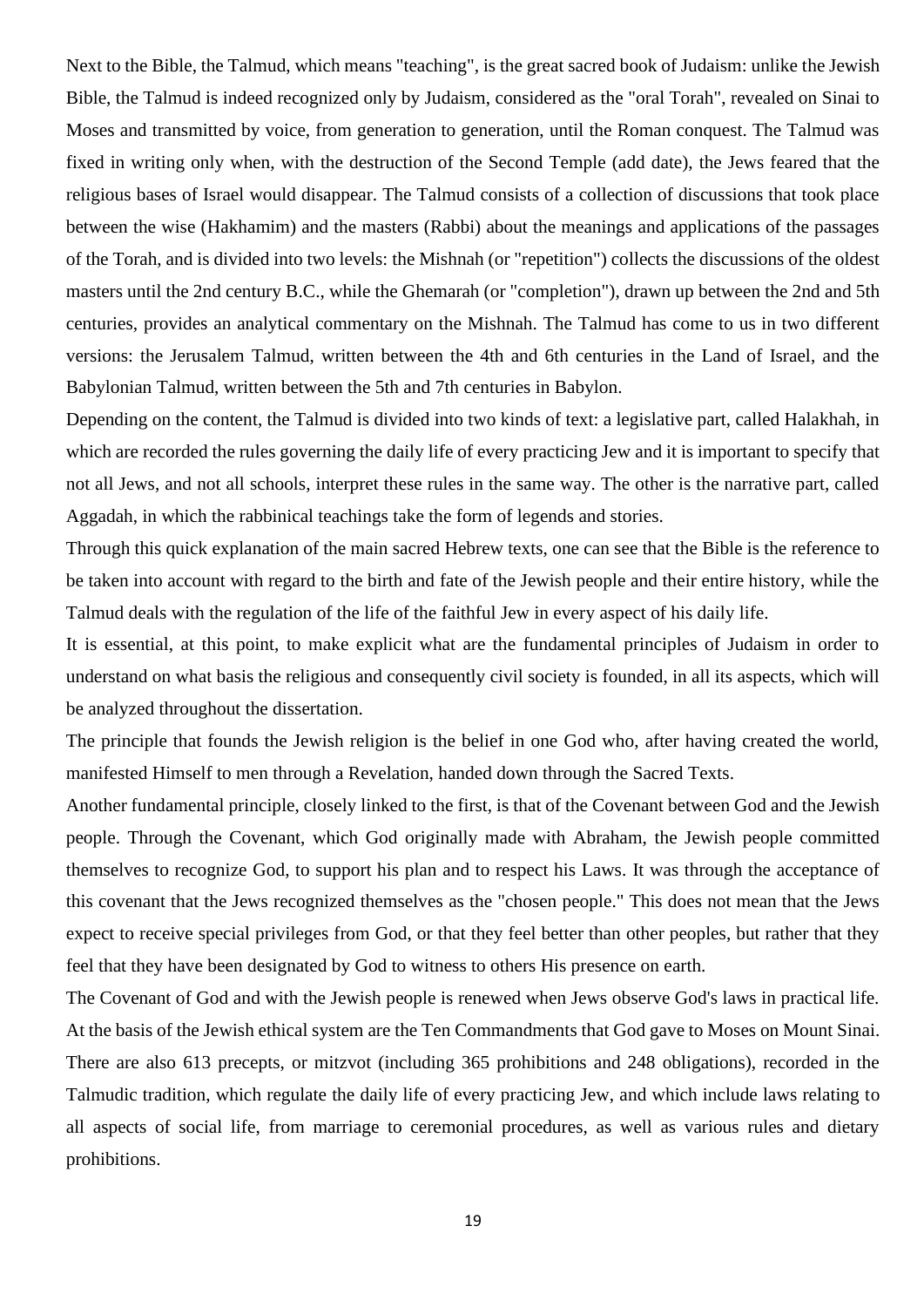In the covenant between God and his people, the reward for good conduct is the possession of the land, which first and foremost belongs to God. The hope of a return to the Promised Land, more by God's will than by man's direct action, has given rise at certain times to the belief in the arrival of a Messiah, that is, a charismatic leader who would bring the people back to the Land of Israel.<sup>27</sup>

Therefore, this desire to establish a state based on the fundamental principles and sacred texts of Judaism is first encouraged by a divine promise derived from religious tradition. The union that the Jewish people seek in every way to pursue is due to the sense of isolation and perdition found in the historical roots of religion itself. All this helps to explain with more points of view the situation that pervades all dimensions of the State of Israel.

#### **1.2.3 About Jewish economy: general features**

<span id="page-19-0"></span>The economic dimension connected to the religious dimension will be carefully analyzed in the following chapters, emphasizing all the facets and fundamental characteristics that will finally make us understand how these two are interconnected.

Therefore, the socio-economic analysis on which the research question is based is aimed at analyzing the extent to which the economic performance of states is influenced by cultural and traditional factors, and in particular religious factors in a country.

It is important to highlight what are the main elements that define economic performance and that should be analyzed in order to understand how these two dimensions are intertwined and cooperate in modern capitalist states.

Key measures of economic performance in macroeconomics include economic growth, i.e. real GDP growth; the inflation rate; unemployment; and finally, the current account, which defines the balance of payments surplus or deficit. Today, the world economic system is in a transitional situation that includes the political, religious and economic dimensions. <sup>28</sup>

From the economic point of view, as expressed by Salvarani in his article<sup>29</sup>, this contrasting vision of capitalism and the so-called "real socialism", which can be traced back to an economic organization similar to the dimension, has developed over time and poses very topical questions such as social inequality.

Consequently, with the advent of the modern age it is possible to identify a "before" and an "after". In the "before", religions have obviously dealt with the economy and the sectors of activity of communities in very general terms, establishing precepts that derived from the type of human relations that they potentially wanted to establish. These precepts were sufficient to impose norms on the negative dynamics of archaic economies such as theft, speculation, usury, suspicion of accumulation, the duty of charity. Many of these situations were

20

<sup>27</sup> Riflessioni.it, Ebraismo, <https://www.riflessioni.it/enciclopedia/ebraismo.htm>, 2000, agg. 2020 <sup>28</sup> Pettinger, Tejvan, Key measures of economic performance, Economics Help

<sup>&</sup>lt;https://www.economicshelp.org/blog/10189/economics/key-measures-economic-performance/>, November 2019.

<sup>&</sup>lt;sup>29</sup> Salvarani, Brunetto, Le domande che l'economia pone alle religioni, Confronti quaderni: religioni ed economia, september 2015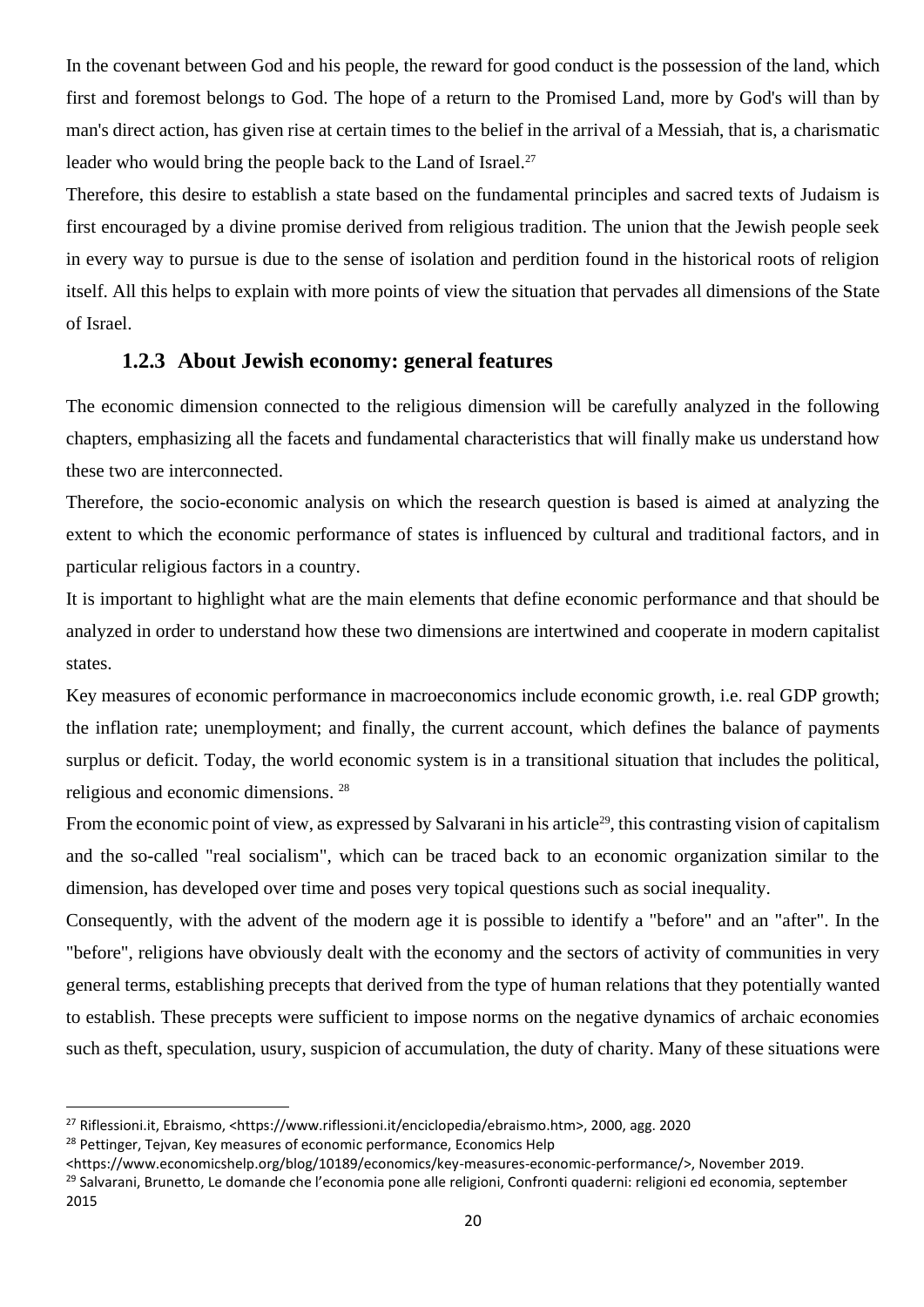not yet in use at the time of the stabilization of the precepts. It is therefore in the "after" that religions are questioned because of a diffusion of phenomena and behaviors that would have come to generate new anthropological categories: the homo oeconomicus first, the homo consumens then.<sup>30</sup>

The presence of this shift in the economic conception of states helps better to understand how the individual and collective development of societies always approaches a model similar to the western one, always favoring capitalism. Focusing attention on the system of the state of Israel, as previously analyzed, the importance of the Sacred Texts in the definition of social and economic mechanisms within society is highlighted.

Indeed, the Jewish Bible does not indicate an ideal of total equality between rich and poor, but the rich has limits in the accumulation of goods and in the centralization of productive resources. It is provided that these should be periodically redistributed. Thinking about the remission of debts, the liberation of slaves and the obligations towards the less protected classes.

Therefore, speaking of the economy in the Bible, it is very difficult to separate the economic aspects from the social ones. These two areas are deeply intertwined. The Bible addresses the material aspects of life with primary importance, regulating the everyday life of the individual. In particular, these aspects become relevant when the Jewish people cease to live in exile, having to adapt to pre-existing economic structures and preferring the private sphere, settling in a land in which an organization of the material sphere must be provided for, which must support the spiritual one.

In the worldview resulting from the Torah, it is not conceivable that society should be based exclusively on abstract concepts, without these then finding application in practice, just as it is not conceivable that there should be a system where there is no direction and an overall vision. Certainly, that of equality among all human beings is a powerful concept, but it is part of the ideal sphere.

In the Torah aspects exist that refer to this idea, but the impression that is drawn from it is that it is only a goal that will be realized when humanity is ready.

In general, it can be said that fostering progress, innovation and economic development is one of the main tasks entrusted to humanity.

In many respects the Jewish Bible is a real revolution in social relations. Many of the precepts of the Torah have a marked social relevance: the Shabbat, the remission of debts, the liberation of slaves, the obligations towards the less protected classes, and many others. From these numerous elements derives a model of construction of the society based on a series of socio-economic foundations.

A first central aspect is the subtraction of a series of prerogatives connected to the maintenance of social justice, operated with regard to the constituted power.

For example, in the ancient East, the king's acts of clemency had no other purpose than to make his power stronger but depended exclusively on his will. In the Torah, instead, this system is automated and taken away from the will of human beings, and the actions of support to the weakest take place according to regular cycles

<sup>&</sup>lt;sup>30</sup> Salvarani, Brunetto, Le domande che l'economia pone alle religioni (Confronti quaderni: religioni ed economia, september 2015).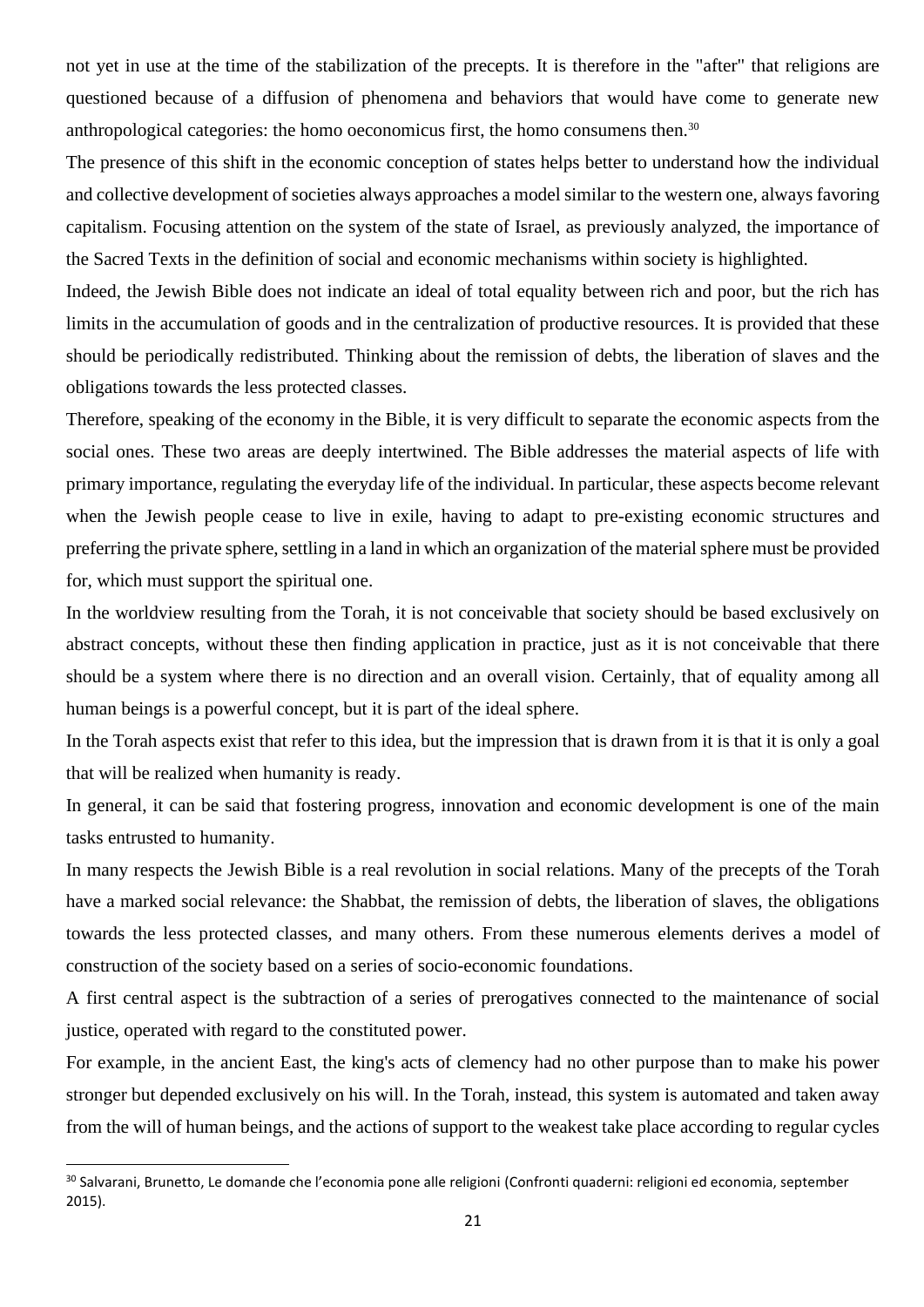known to all. Moreover, the help to the weakest does not come from state bodies, as it happens today, but falls on individuals, creating a relationship that is anything but anonymous, in which the poor person is seen first of all as a brother.

In the case of support for the poor, this takes the form of immediate sustenance. This is achieved through economic support and the opportunity not to have a continuous work obligation, through sabbatical rest, guaranteeing the needy survival in the immediate and especially in the long term. This allows a certain economic independence to the individual and gives him/her back the freedom and the land originally owned by him/her.

This measure, precisely because of its exceptionality, usually happens to an individual only once in a lifetime. Debt forgiveness, which takes place every seven years, is also implemented for the same purpose.

In the recognition of the poor person's sustenance by the wealthiest, a form of collaboration is noted that leads the poor person to carry out the last operations necessary for the harvest, in order to obtain the part of the product that is due to him, working directly in the field of those who support him.

On the other hand, it can be seen that, despite all these rules, there is no interest in achieving full equality between rich and poor: the rich are limited in the accumulation of a number of goods, mainly land, slaves, and money lent, while they have full freedom to get rich in other fields. The system therefore guarantees those who want to protect certain categories of goods.

The rich man's right to property is also preserved: support for the poorest will only cover part of his assets. Whoever reserves a considerable part of his goods to charity will be condemned by the rabbinical tradition, because in this way he will endanger himself and his economic stability, risking falling into a state of poverty. What the Torah wants to avoid is not so much the accumulation of goods, but the centralization of productive resources, identified as the real danger, and for this reason it provides for their periodic redistribution.

The Masters of Israel over the centuries have emphasized that the highest form of assistance is not economic support, but the contribution to the needy, through donations, loans and societies, of the instruments that can allow them to leave the state of poverty, becoming a producer in turn.

In this way, a war on poverty is being waged which has the concrete hope of proving effective. Much less interest is reserved, at least in biblical doctrine, to prices.

In the biblical perspective, the main interest is to protect the consumer so that he is not cheated by the seller. That is why there is a special concern about measuring instruments, but initially prices are set by the laws of the market. Behind this fact can be seen a willingness to leave a certain freedom to organize oneself in an appropriate way with respect to the various places and times, and this makes the biblical directives still relevant, capable of adapting according to the various contexts.

If one wanted to identify a principle that unifies all these elements, it would most probably be the value of brotherhood, which pervades the relationship between individuals, involving a significant dose of mutual responsibility, especially towards those who are in difficulty.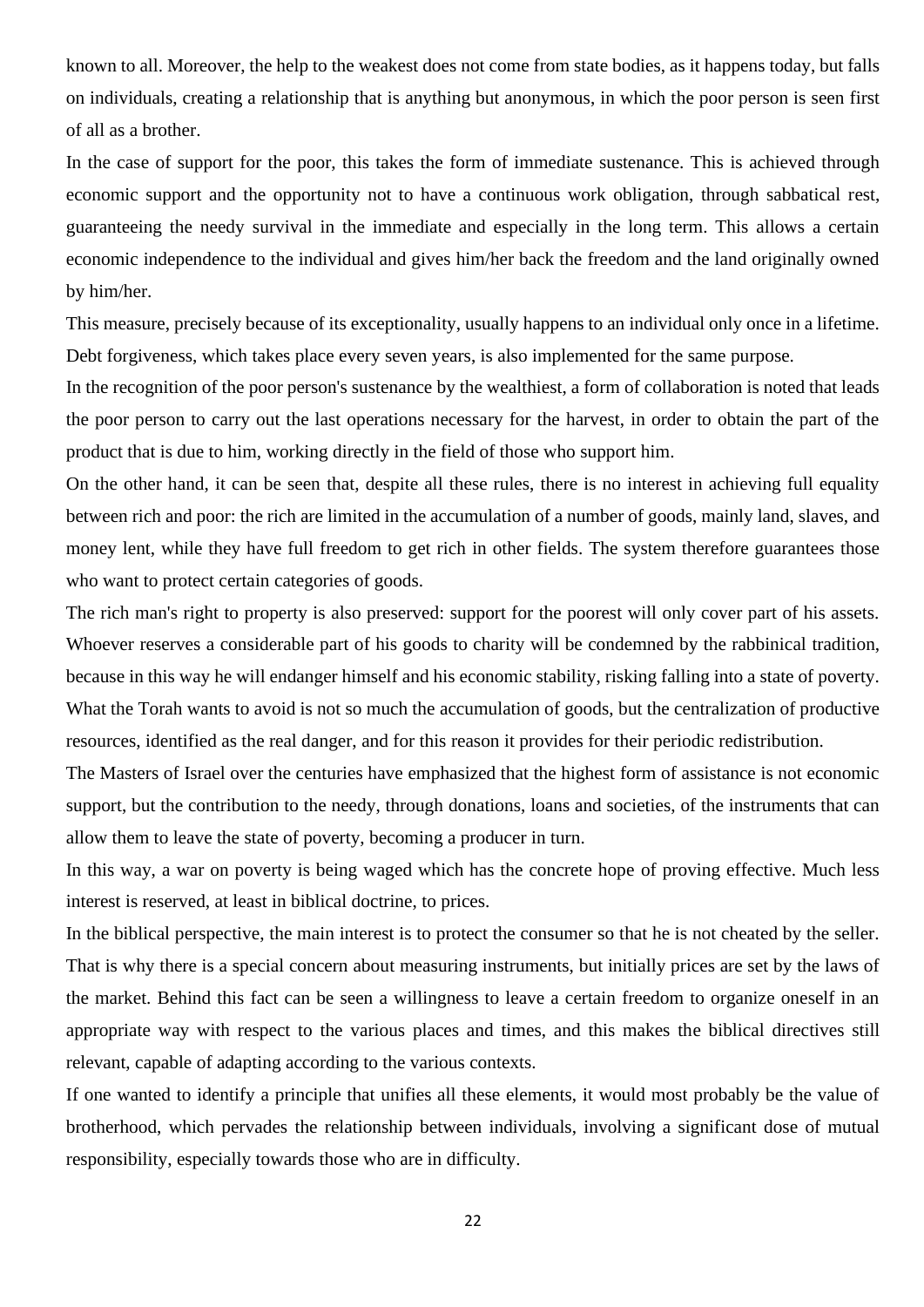Finally, it is good to conclude this explanation of the dynamics of the mechanisms that regulate the socioeconomic relationship between rich and poor, according to the Jewish Bible in particular, with the question that focuses on how social justice is actually derived mainly from humanity as a whole and from individuals, who are obliged to cultivate it, through the actions of everyday life, internalizing these concepts that derive from religious consciousness.<sup>31</sup>

Now, mentioning references to the historical evolution of the economic dimension, an issue that will be well explained in the following chapters, one of the main accusations against the Jewish people is the one related to avarice, then coming to conspiracy theories based on the reputation of economic rulers that Jews have always had.

The Torah and the Masters of Israel fixed some useful points still today to regulate themselves in matters of money and economy. One of the questions criticized and always in the forefront of socio-economic analysis is the relationship between Jews and money, presented as a sort of genetic link. This is rooted in the anti-Jewish teachings and measures that derive mainly from the tradition of the Christian churches, transforming it into a social fact.

Furthermore, according to Rabbi Avraham Yitzkhàq ha-Cohen Kook, the Jewish population seems to be fed by socialist ideals. While not believing that the Jewish religion and the Halakhah (biblical and rabbinical norms) should promote economic and social reforms, it is affirmed that a coherent application of the traditional Jewish norms in the socio-economic ambit could not have tolerated the capitalist system, as opposed to the biblical morality, aimed, instead, at limiting the privileges of the holders of private property, on which charges were imposed in order to re-establish social justice and a partial redistribution of goods. Many Jewish academics also questioned the role between states, institutions, and the economy, especially in relation to political, and consequently economic, thought.

Fundamental and useful for a deeper understanding are some points established by the Torah and the Masters of Israel such as: the transparency of public accounts, taught directly by Moses; the principle of fairness and correctness in economic transactions, already clearly established in Scripture; the safeguarding of private property and some significant limitations to private property; the norms of social solidarity and charity; the repeated awareness of the spiritual and material needs of the last and the derelict.

As far as the Jewish work ethic is concerned, it is possible to point out that since the beginning of the 1920s, the initiators of the state of Israel were inspired by the Russian Revolution of 1917 and saw the world through the prism of a socio-nationalist or socio-Zionist perspective.

The hero of this pioneering movement was the figure of the new "Jewish worker", who immigrated to Israel to work the land and live a free life based on Jewish principles of work, freedom, equality and mutual cooperation. Consequently, the workers' parties, who governed the Jewish settlement before and after the

<sup>31</sup> Di Porto Ariel, L'economia nella Bibbia Ebraica (Confronti quaderni: religioni ed economia, september 2015).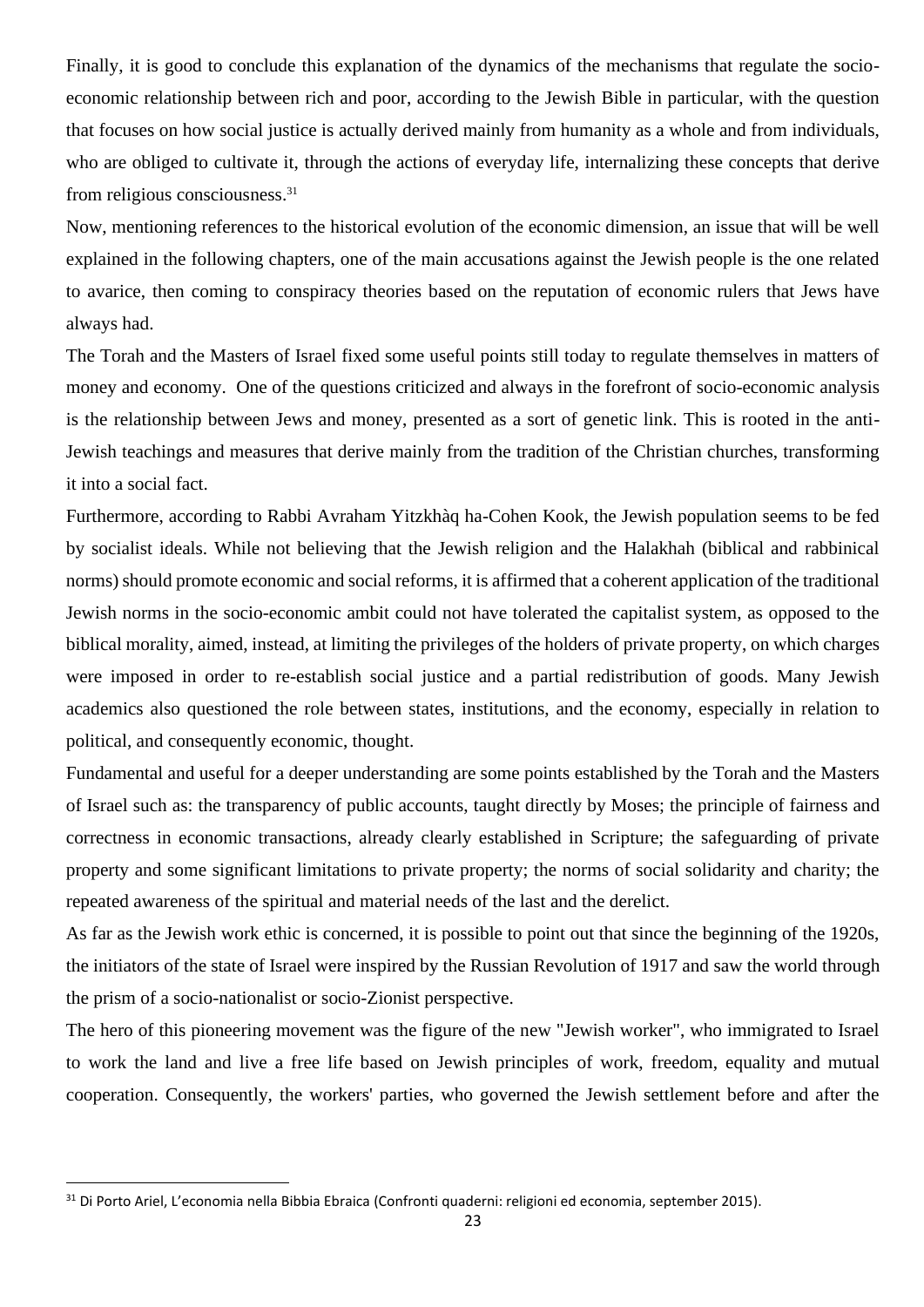founding of the state, founded and supported the various socialist enterprises, cooperative settlements, and workers' unions.

Thus, at the time of its formation, the State of Israel had an economic organization that merged the industrial capitalist system and the experiment based on cooperation typical of the agricultural communities created by the early Zionists. These small communities were called Kibbutz.

It is important to explain how the functioning of these small communities is essential in order to better understand the socio-economic structure of the country linked to the historical factor. The first Kibbutz, a word derived from the Jewish expression kvutza, i.e. group, was conceived as a revolutionary idea of a voluntary society in which people lived according to a specific social contract, based on egalitarian and community principles within a social and economic framework. The Kibbutz ideology was born and developed during the early years of the state of Israel.

The main characteristics of Kibbutz's life lie in its adherence to collectivism in property and its cooperative character in the sphere of education, culture, and social life.

From an economic point of view, Kibbutz is based on the idea that all income generated by Kibbutz and its members goes into a common pool, used to manage Kibbutz, make investments and ensure mutual help and responsibility among the members. Kibbutz members receive the same budget, which depends on family size, but independent of their work or social position.

Kibbutz is governed by a system of direct participatory democracy, where the individual can directly influence community issues and events. In the internal organization of this community, which can be defined as selfsufficient, the collective and the work ethic play an important role.

Although it comprises only three percent of Israeli society, Kibbutz is relevant to Israeli production, culture and ideology. There are about 250 Kibbutzim in the country, where about 125.000 people live. Most kibbutzims are secular, but there are religious kibbutzims.

The peculiarities in the character of the Kibbutzim derive from their historical origins, the age of the members and the general social and economic success and security of the Kibbutz. In addition, the economic issues of privatization and the extent of the continuation of common life are factors that influence the style and development of most kibbutz today.

Part of the Kibbutzim ideology has always been the welfare of the collective and a strong involvement and ideological conviction in social and country issues. An extension of these beliefs has led to continued involvement with new immigrants over the years, from developing programs and assisting in providing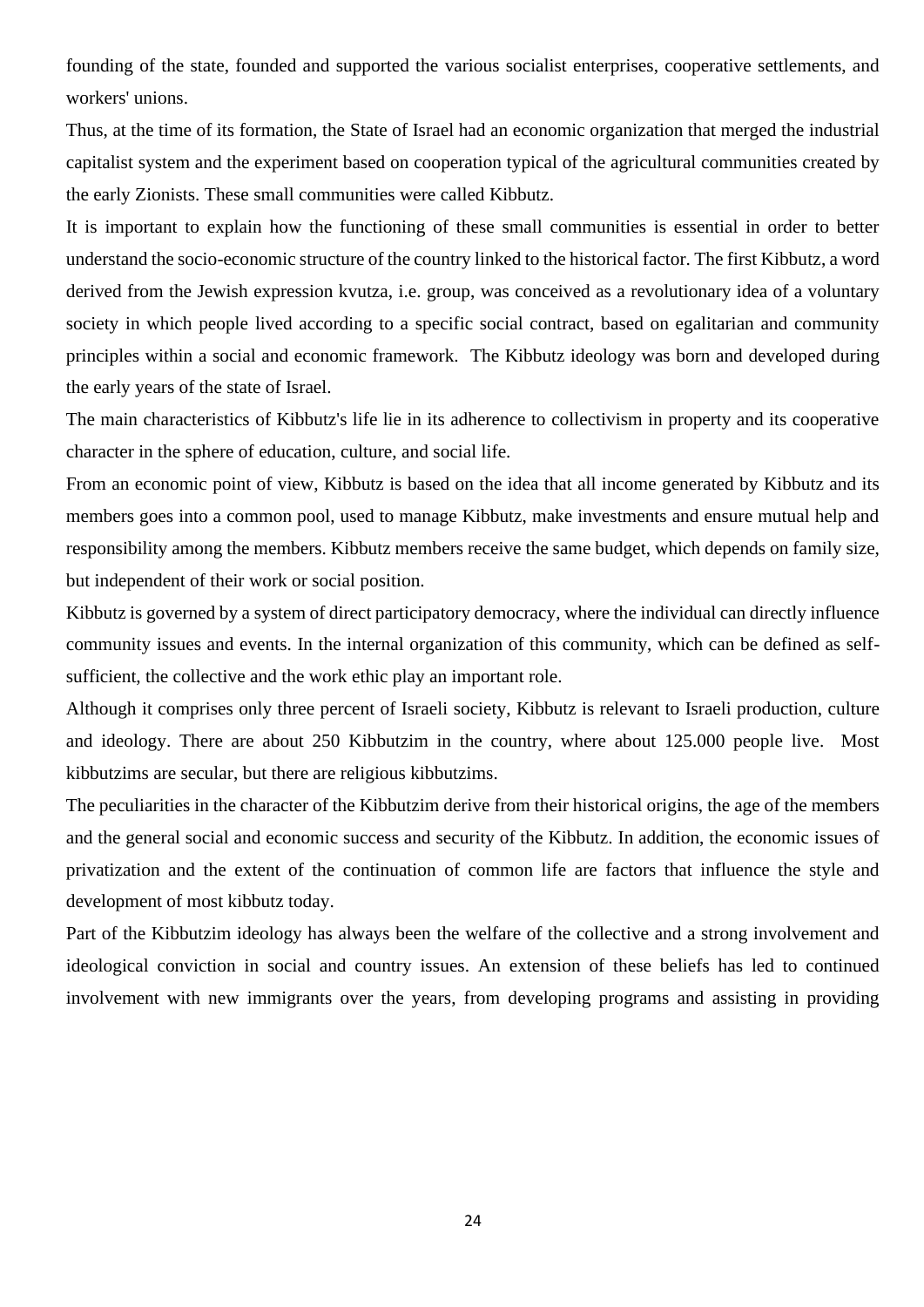housing to opening their communities and homes. Kibbutz have historically been involved with Aliyah<sup>32</sup> and continue to be interested in this important aspect of building the country.<sup>33</sup>

Legally speaking, Israel's initial welfare legislation was followed by a second set of social legislation in the 1980s, despite the fact that the socialist welfare model was being challenged in Israel and around the world.

Israel has not overlooked the Jewish-Zionist vision of a modern welfare state, despite increasingly pressing budgetary concerns and an ideological departure from the original socialist ethos of the founders. Due to the recent global recession, also felt in Israel, social legislation has had to compete with the government's goal of reducing the state budget and minimizing government interference in the free market. Understandably, maintaining a modern welfare state requires a considerable effort from the Israeli economy.<sup>34</sup>

Through this general explanation, the aim was to present a framework that could include all the state dimensions, in particular with reference to the State of Israel, and then to continue to carefully analyze the economic aspect only mentioned so far in its general characteristics.

33 The Jewish Agency for Israel, What exactly is a Kibbutz, < http://archive.jewishagency.org/first-homehomeland/program/16766 >, 2020

 $32$  Aliyah, plural aliyahs, aliyoth, or aliyot, Hebrew 'aliya ("going up"), in Judaism, the honour accorded to a worshiper of being called up to read an assigned passage from the Torah (first five books of the Bible). Because the passage assigned for each sabbath-morning service is subdivided into a minimum of seven sections, at least seven different persons are called up for these readings. An additional reader is called up to repeat part of the final reading and to recite the Hafṭarah (a reading from the prophetic books of the Bible). At certain times throughout the year (e.g., fast days, festivals), there are fewer Torah readings and they may not be subdivided into more than the statutory number. [\(https://www.britannica.com/topic/aliyah\)](https://www.britannica.com/topic/aliyah)

<sup>34</sup> Rabin Yoram, Welfare e diritti socio-economici in Israele (Un popolo libero nella propria terra: democrazia e pluralismo in Israele, Israeli Embassy in Italy, 2005)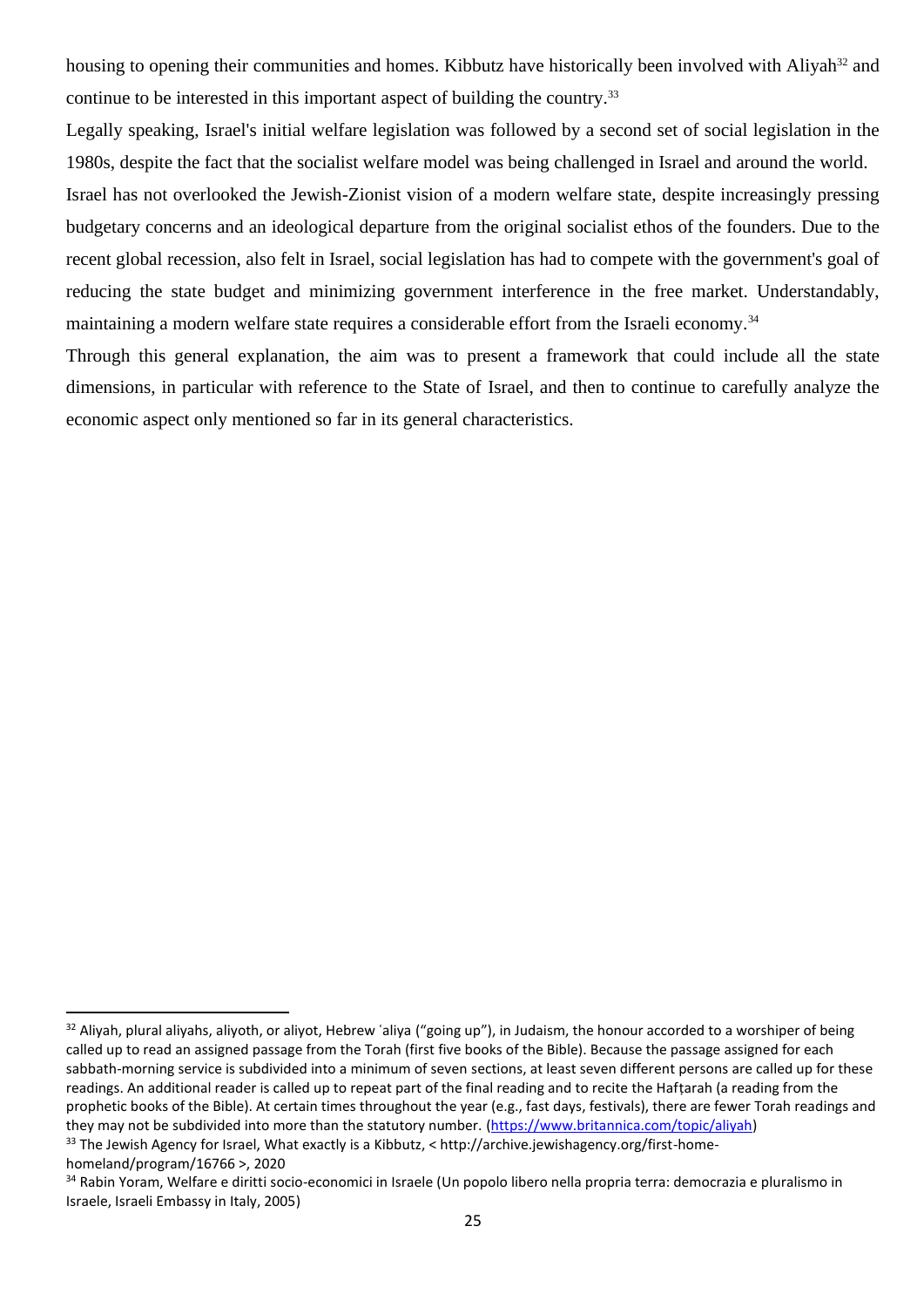## <span id="page-25-0"></span>**2. Religion and economic growth: how the ethic and religious dimensions influence the economic performance in the contemporary economic system.**

In many views economy is understood as the religion of the states because of its dominance in matters related to the organization and management of states, since the creation of the first communities to the modern capitalist states. Given also the general analysis expressed in the previous chapter, the question is how these two dimensions, religion, and economy, are actually connected if taken into account as identities that influence each other.

The economic growth of a state predisposes a certain ethic applicable to the various dimensions of the state, to make it work in the right way and bring the country to levels of well-being and wealth that help citizens and institutions to define themselves as modern and developed.

If contemporary economic systems are taken into account, economic performance plays a central role. Moreover, analysing the religious dimension, being one of the prevailing ones in the cultural construction of the state, as will be well presented below, from the economic point of view, we will see how the initial statement about the economy understood as religion, is imprecise and therefore how effectively, in some societies, both religion and religion define the economy itself.

As presented in Zaretti's book Religion and Modernity in Max Weber (2003), focused on an extensive study of the relationship between religion and society in different civilizations carried out by Weber, the intention was to show how some religious ethics and doctrines had an accelerating and others a braking effect on the rationality of a state's economic life. Therefore, through this analysis, it is possible to perceive the impact of religious ideas on the behaviour of the individual and the community in directing action, affecting the processes of transformation.

In this way religion is seen as a kind of autonomous universe able to shape the life and feelings of populations. One of the issues much studied by experts is the relationship between ideas and material interests.

Weber was convinced that the practical-rational expressions of the individual's conduct of life are not completely dependent on interests, but that they are influenced by the definitions that men give of themselves with respect to divinities and the world. In this way the religious phenomenon in its relationship with social, political and economic life and with the directives of the development of modern society becomes the centre of Weber's hypotheses on the meaning of religion, its weight on social action and its historical role in the development of culture and institutions. From a capitalist point of view, being the initial years when Weber began his studies on the sociology of religion, it is also analysed how the expansion of the capitalist economy and the religious life of sects ran on the same tracks.

In these sects, religiosity was a fundamental characteristic of modern individualism typical of the capitalist spirit. Furthermore, Weber approached a broad problem that concerned the distinctive characteristics of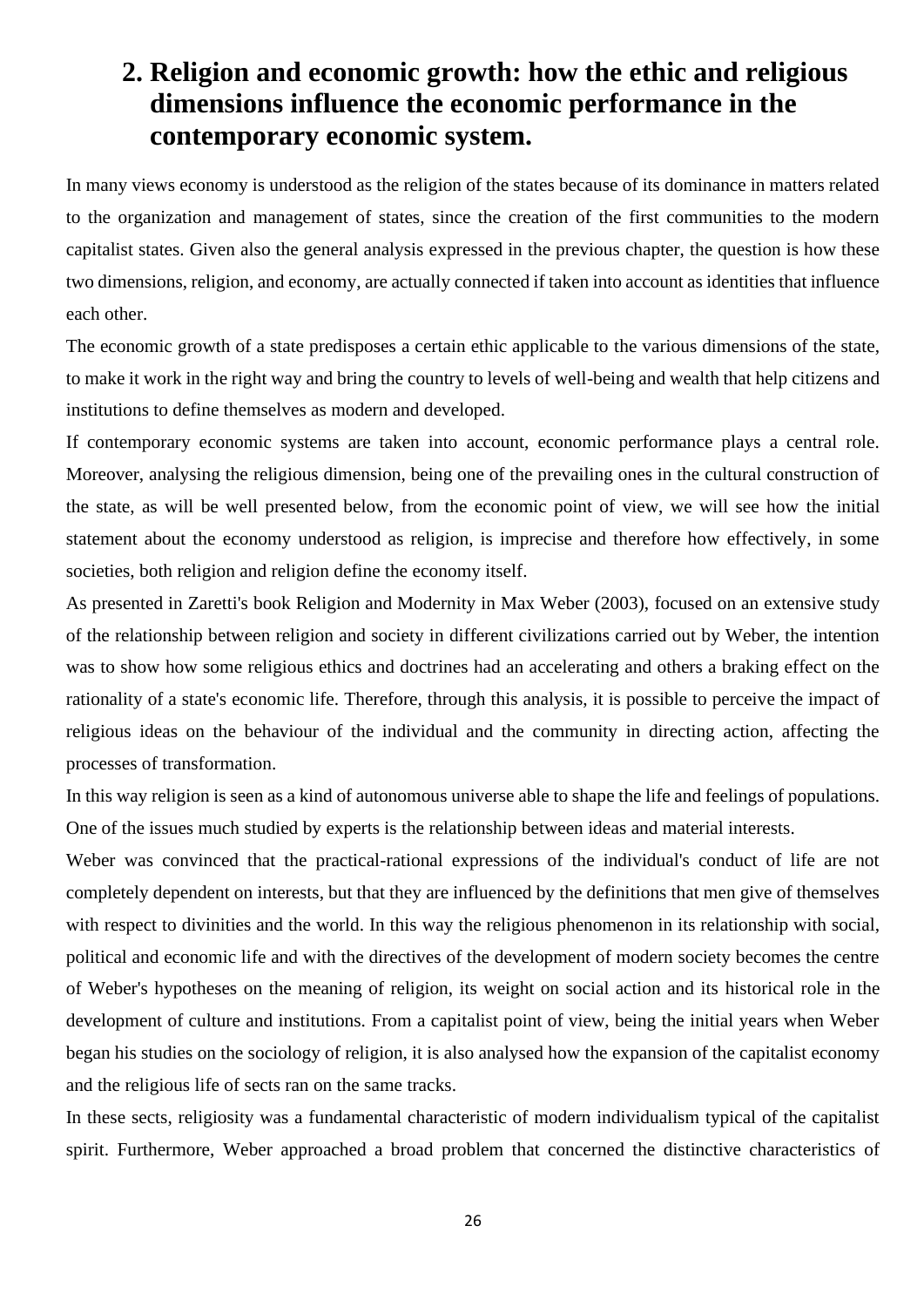modern capitalism, namely the function that the economic ethics of religions assumed in the profound relationship between economy and religion.

In the early 1900s, Weber began to focus his research on the economic ethics of universal religions. The research question focused on the practical stimuli of individual and collective action derived from religion. His more complex model of analysis presents economic ethics as the meeting place of two conditioning factors: that of economic behaviour on the part of religion and that of religious life on the part of economic structures, i.e. the interests and aspirations of the social strata carrying the various universal religions. In other words, the fundamental ideas presented by the original doctrines and reinterpreted according to the interests of the members of specific groups became the determining factors that oriented the whole culture.

For Weber, however strong the economic, social, and political factors on religious ethics might be, it was rooted in essentially religious elements from which to take the fundamental ideological foundations.

Weber finds the basis on which all this discourse on religious importance in the conception of religion as a historical force that has shaped the conduct of existence, even cultural. In this way, through religious experience an attempt is made to satisfy the primary and universal need of the human condition, that is, to give meaning to reality, which appears to be meaningless.

Another less insignificant problem included the social and cultural sphere. Through this sort of sublimation of religious orientations, tensions with the other spheres of reality increased, creating internal conflicts. Essential then becomes the recognition, through Weberian sociology, of the affinities that exist between religious and moral conduct and economic and social forms, in order to better understand the issues that revolve around the role of religion in contemporary societies.

It is important to emphasize that religious doctrines are expressed in the community by becoming a form of organization of religious society and then flow into the religious project of organization of lay society. Hence the dynamic interaction between religiosity and culture and social organization, even in modern secularized societies.<sup>35</sup>

#### **2.1 Evolution of economic ethics and religion**

<span id="page-26-0"></span>The general concept of economic ethics was introduced only in the  $20<sup>th</sup>$  century when the first scholars began an in-depth study of this subject. Studies was based on the negative impact of misconduct that in economic life would damage the foundations of the market economy.

Therefore, starting from this assumption was built the idea that it is precisely individual and collective ethics that ensures the proper functioning of the market and trade, both in state and global realities.

An important detail, as pointed out by Pareto in one of his studies, is to understand that in order to better understand the mechanisms of social economy there is the need to overcome what is called homo oeconomicus and therefore, consider the behaviour of homo ethicus and religiosus.

<sup>35</sup> Zaretti A., Religione e modernità in Max Weber, 2003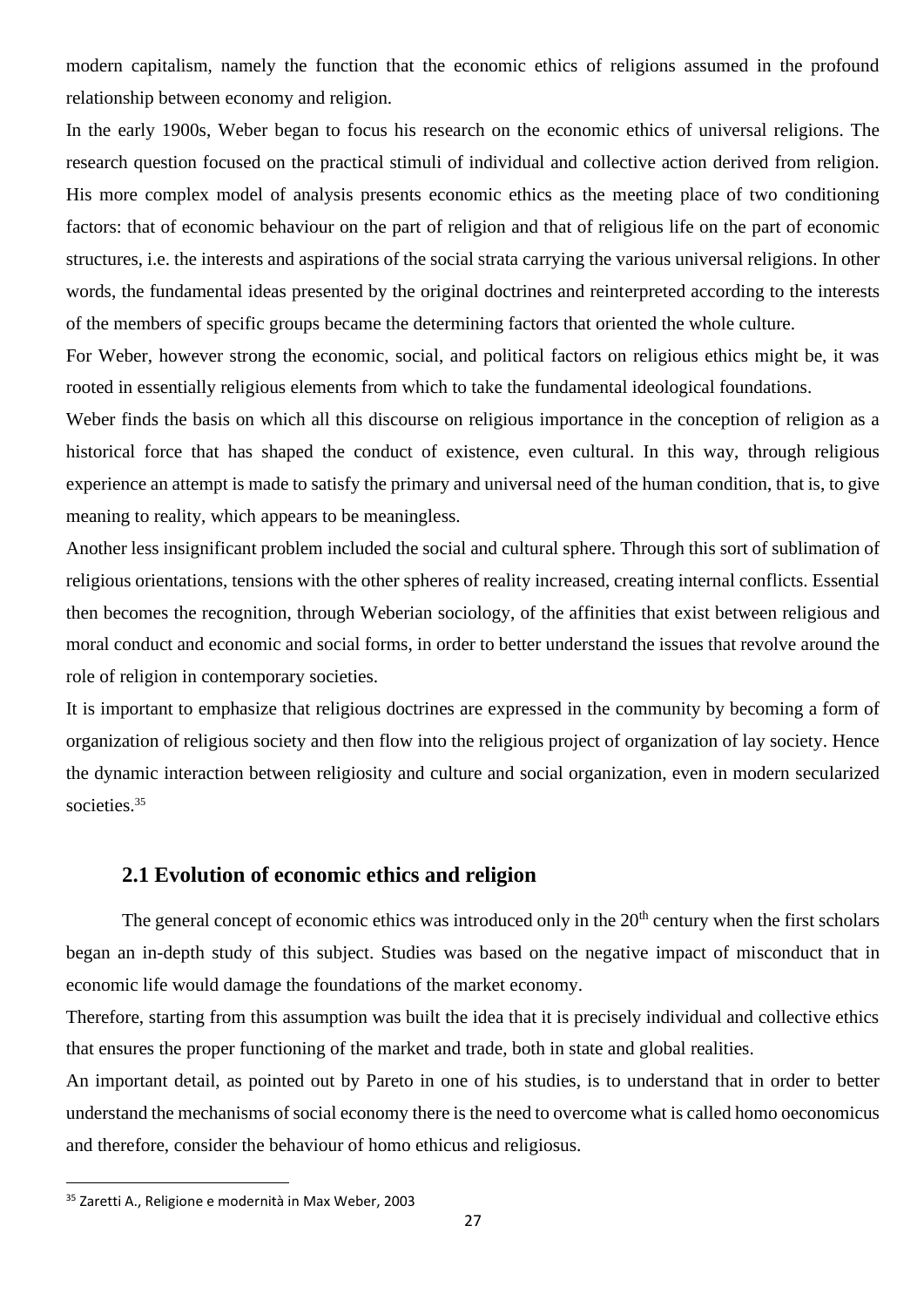Ethics is a fundamental part of economic behaviour in promoting growth, creating the conditions for competitiveness and employment, thus responding to an ethical imperative. In this ethical dimension there are conditionings of all kinds that form the overall being of the individual. Among these, the moral and religious dimensions, together with the political, social, and economic dimensions, shape not only individual ethics but also, collective ethics.<sup>36</sup>

Considering the work of Zaretti<sup>37</sup>, it is possible to identify how at the economic level, especially referring to the historical individuality of modern capitalism, Weber would derive a comparative analysis of different social and cultural systems.

Thus, the central role of the study of the religious dimension emerges in this context to give an overall interpretation of Western civilization, its transformations and a comparative analysis of social and cultural structures, and then explain how the ethical dimension is constructed.

One of the first Weberian approaches hypothesized a link between religious beliefs and particular ways of acting, and at the same time the relationship between certain social strata and types of religiosity. In order to better understand this connection between religious beliefs and the pragmatic effectiveness in influencing behaviour, Weber believes that the analysis of socio-economic variables is necessary. From here begins the search for a link between a specific religious ethic and a new economic mental habitus, i.e. the capitalist spirit, understanding all the conditioning between culture and social structure, ideas, and economic organization.

In this way, the affinity that can exist between certain types of religious conduct and economic forms, or conversely, between certain ethical forms and economic practices, has been recognized.

According to Weber, every cultural phenomenon, including religion, can only be analysed within the tradition on which it is rooted, in order to better understand the dynamics that build it. In this way it becomes an essential factor in the analysis of a given social environment and allows us to understand how the internal decisions of civil society are made from an individual and collective point of view. After having defined the importance of the determining factors, Weber highlights through the concept of economic ethics how the mutual influences between certain variables characterize a social organization and its culture are important.

The main intention of his studies was to re-evaluate the importance of the contents of religious consciousness for the conduct of individual life, for culture and for the distinctive characteristics of a people, without neglecting historical interpretation. A fundamental intention for the socio-economic analysis on which this thesis is based. Thus, Weber explicitly intended to specify the active function of religious elements within the historical factors involved in the development of modern western civilization.

The starting point lies in the fundamental concept that recognizes the power of religion to influence and direct the behaviour of individuals and the community.

To understand what is meant by economic ethics it is necessary to take into account both theological

<sup>36</sup> Fazio A., L'etica nell'economia, 2003

<sup>37</sup> Zaretti A., Religione e modernità in Max Weber, 2003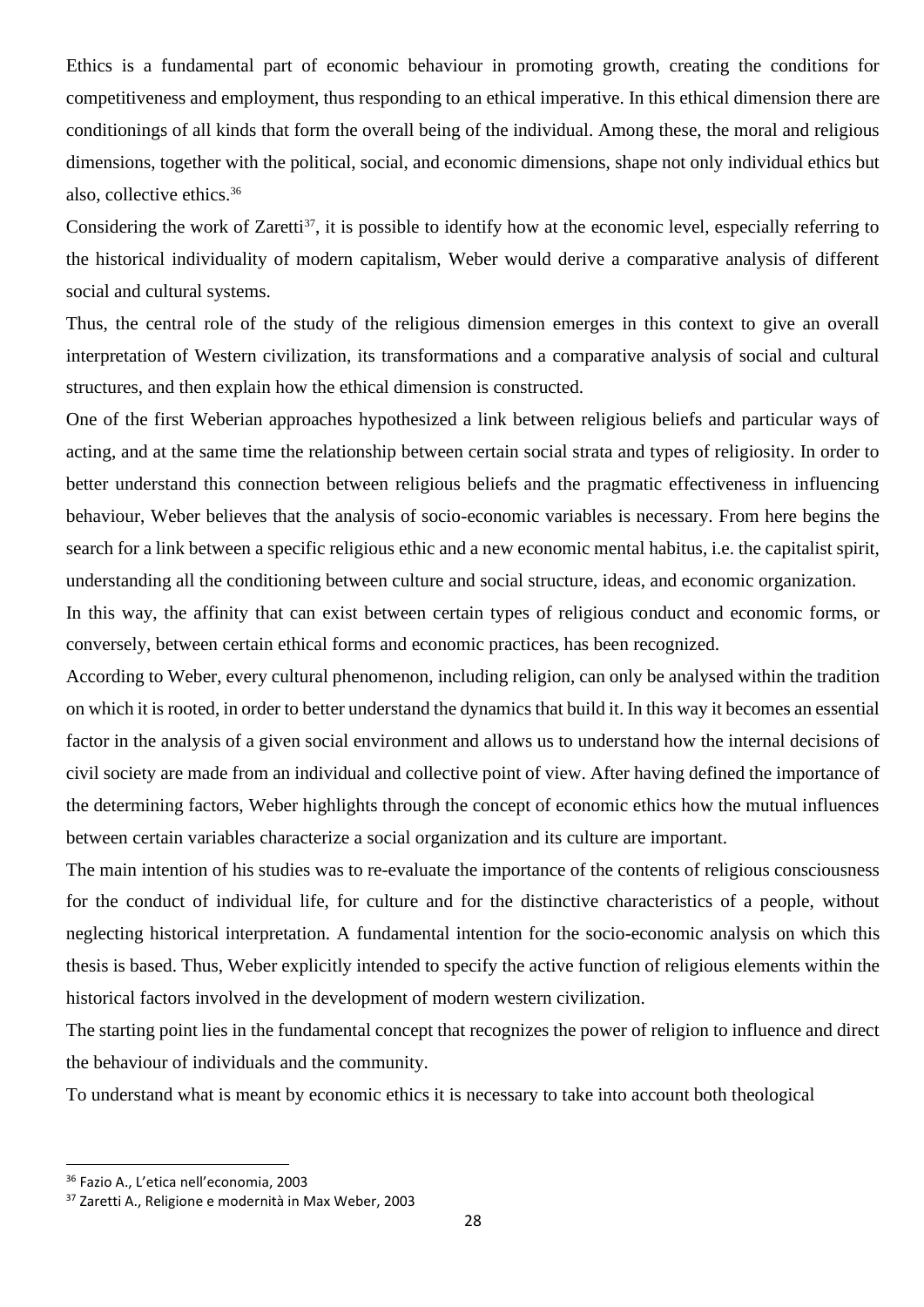theories and "practical impulses to act based on the psychological and pragmatic connections of religions"<sup>38</sup> . This point of view allows us to grasp the point of convergence between religious and economic behaviour. Another point is related to the social strata of a given social environment. Very often the individual religious factor can be in turn, within certain limits, influenced by economic and political elements. This is deduced from the fact that every religion possesses the sign of those social strata that from the origin were the first bearers of it, thus also shaping economic ethics. The latter is defined by two directions of conditioning: that of economic behaviour by religion and that of religious life by economic structures, in particular the interests and aspirations of the intellectual strata. Therefore, a decisive importance lies in the elaboration and definition of universal religions covered by the intellectual strata.

Taking an example from Weber's research and in line with the case study that will be examined in the next chapter, it is evident that in ancient Judaism, the intellectual class included prophets who had established a covenant with the divinity, whose function was to call the people to worship the one God, thus defining every dimension of the social and religious community.

In general, the determining features of a society's economic ethics derive more from the dominant strata. For example, in the case of a prophetic religion such as ancient Judaism, the faithful have a different consideration of their worldly conduct, with respect to which they sanctify tradition and the legal order.

With his analysis Weber did not intend to mechanically link religion to the characteristics of certain social strata, but rather believed that this relationship was variable, and the function of an economic ethic based on religion could not be defined in a simplistic way.

Indeed, despite the depth of social, economically and politically conditioned influences on religious ethics, religious sources are in any case primary. With this observation Weber never absolutizes the relationship between religion and social strata and wants to demonstrate how, by internalizing the interests of a certain social class or class, religion adapts to other strata and modifies its economic ethics. Consequently, economic ethics is one of the fundamental testimonies of the effort made by universal religions to regulate on a religious basis the activities of daily life. This represents the way in which a religion confronts material existence and its needs.

A further analysis by Weber also addresses another very interesting issue. He believes that there are deeprooted motivations that link religion and economy, especially related to the need to justify wealth, or explain poverty. He analyses this issue through the theodicy, i.e. doctrines that offer different legitimations and explanations to the problem of the unequal distribution of goods and fortunes<sup>39</sup>.

Weber identifies three fundamental types of relationship that can exist between religion and economy.

The first one sees religion as indifferent to material interests. This relationship presents itself as a sort of adaptation of religion to the rules of economic action, which Weber considers typical of Confucian economic ethics.

<sup>38</sup> Weber M., Sociologia della religione, 2002.

<sup>39</sup> Zaretti A., Religione e modernità in Max Weber, 2003 p. 78.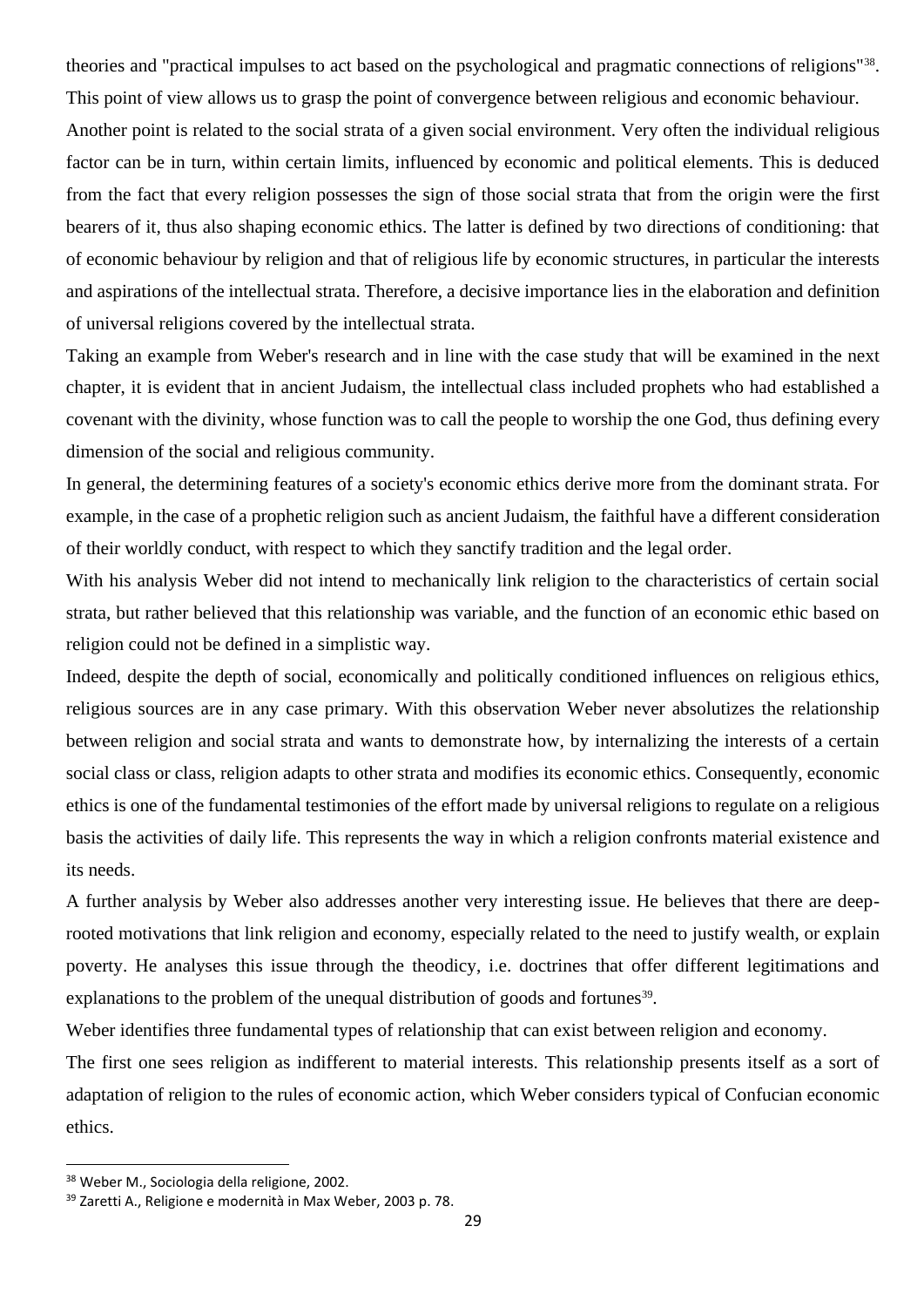The second is a negative evaluation of economic activity by religion, which considers the involvement of the individual in the affairs of the world a dangerous deviation from the path of salvation. Here religion expresses a condemnation of economic activity, reinforced by the recognition of the religious value of poverty.

The third and final type of relationship sees religion advance the claim of a regulation of economic activity, on the basis of its criteria. By drawing forms of behaviour willed by God and rejecting others, it poses itself as a force for transformation of the economic order.

Moreover, according to Weber, the case of ancient Judaism, compared to these three ideal types, holds a particular position. Indeed, it is not detectable an attitude of complete adaptation to the world, nor of total rejection. It is oriented in a worldly sense but at the same time rejects the current social order. The promise of salvation is immanent and is realized through the liberation of the people elected by God through a covenant of alliance. There was also a double moral standard at the basis of the management of economic activity and saw the coexistence of an internal ethics of solidarity and an external speculative one. This economic reality was limiting in terms of the search for profit.

There was also a lack of the link considered fundamental to the emergence of the spirit of capitalism, namely the identification of success in business obtained by the believer as the sign of divine election and thus the assurance of eternal salvation. This appears to be a particular case of Judaism because the people of Israel already knew that they were destined for salvation based on the alliance with God and were waiting only for liberation from their enemies. In this context, therefore, the capitalist spirit is put aside, and the religious spirit is put in the absolute foreground, placing religion as the fundamental law of economic and social ethics.

Through these classical main theories carried out by Weber in his sociological studies, an overview of the relationship between religion and economic ethics has been delivered. Now it is important to specify how in the economic-financial and business sectors economic ethics is actually connected with the different religions. In particular, the paper Business ethics and religion in the financial business sector: case of Syria<sup>40</sup> presents an empirical research focused on the Middle East area, given the presence of different religions in the territory, with a specific focus on business ethics. Historically it is argued that business ethics is probably as old as trade itself. Some scholars even define the Hammurabi Code dating back to 1700 B.C. as the first attempt of civilization to establish the moral boundaries of commercial activity, as far as prices and tariffs are concerned, and to establish the rules of trade and related sanctions. Also Aristotle's Policy (300 B.C.) explicitly addresses trade relations in his discussion of housekeeping.

The Judeo-Christian morality expressed in the Talmud (200 A.D.) and the Ten Commandments (Exodus 20:2- 17; Deuteronomy 5:6-21) includes moral rules applicable to commercial conduct<sup>41</sup>.

In general, the term ethics refers to right and wrong conduct within a framework of rules and principles, a sort of moral principle guiding individual values and used for the analysis and interpretation of situations in order to make the right decision in terms of behaviour. Taking into consideration the particular case of ethics in

<sup>40</sup> Hejase H.J., Hamdar B. and Raslan M., Business ethics and religion in the financial business sector: case of Syria, 2013

<sup>41</sup> Marcoux A., Business Ethics, 2008, par. 4.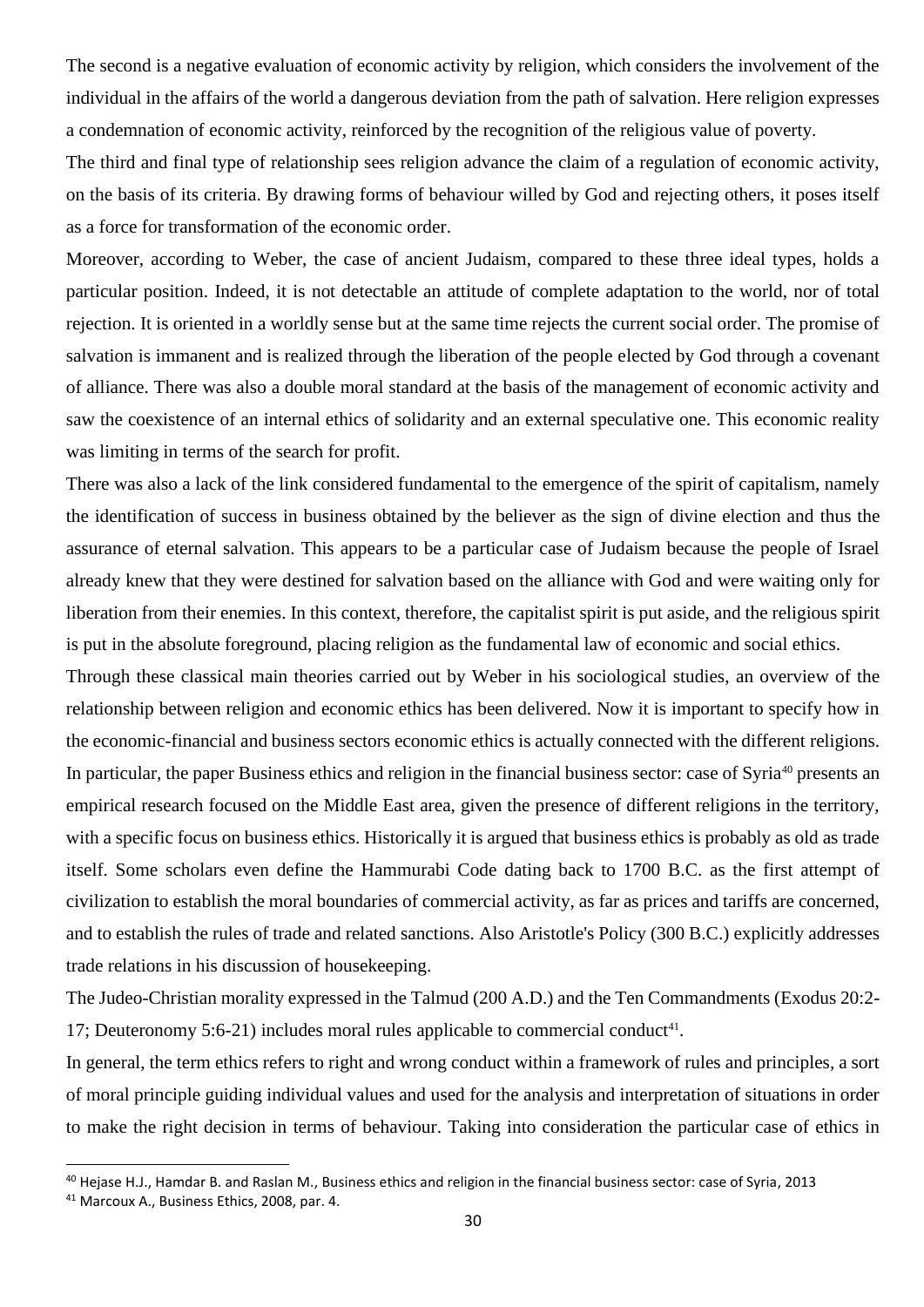business, its main purpose is to induce individuals to comply with codes of conduct in order to ensure public confidence in the services and products offered. While, business ethics is a form of applied ethics that examines ethical principles and moral or ethical issues that arise in a business environment. It applies to all aspects of business conduct and is relevant to the conduct of individuals and business organizations as a whole.

In order to achieve satisfactory results, companies and individuals involved in business dynamics need to adopt sound ethical decision-making practices. By acting in a socially responsible manner, they are much more likely to achieve ultimate success than those whose actions are motivated solely by profit. Ethically speaking, knowing the difference between right and wrong and choosing what is right is the basis of decision making. To best define this ethical decision-making process, it is right to highlight the existence of various factors that can have a direct or indirect impact on business ethics, be it gender, age or cultural values, in addition to those related to business. One of these is the difference between men and women. Experts have believed that while men are more likely to consider rules, rights and equity, women are more likely to care about relationships, compassion and care. Another significant factor, for some, is age, which is essential for predicting ethical behaviour. Studies noted that older people have higher ethical beliefs and are less susceptible to outside influences. With respect to these two factors, an interaction between them is noted. Some results suggest that ethical attitudes develop at different rates for each gender, with differences that decrease with increasing age. Most of these studies also examined gender differences in particular companies, professions or business courses.

The influence of cultural values on attitudes towards ethics is also considered a determining factor. Indeed, the influence of culture is decisive on ethical behaviour and attitudes. Values acquired at home through socialization during childhood, and through moral development in general, also influence attitudes towards ethical issues. It is therefore important that any study that attempts to understand the influence of gender and age on ethical attitudes and behaviour ensures that the effect of cultural value systems is considered.

Once the definition and the factors influencing ethical decision-making have been clarified, the ethical decision-making process can be dissected, its elements analysed and the points influencing each element can be found. On a global level, ethical decision-making involves a set of guidelines that support accepted ideas on good workplace conduct. In order to put ethical decision-making into practice and understand it, professionals must first understand the three steps involved in ethical decision-making: moral recognition, moral evaluation, and moral intention. The first phase includes three other phases in order to obtain the moral recognition in question: in the first phase, individuals must identify that a situation involves a moral issue; in the second phase, they must interpret or perceive the situation in relation to the magnitude of the consequences; finally, they recognize that moral recognition is based on the weight and intensity of the morality that includes the decision.

The second phase, after recognising situations involving ethical issues, involves assessing the intrinsic consequences of any possible course of action. Depending on the individual background, the factors that influence judgement on the morally correct course of action are different. Finally, the last step refers to the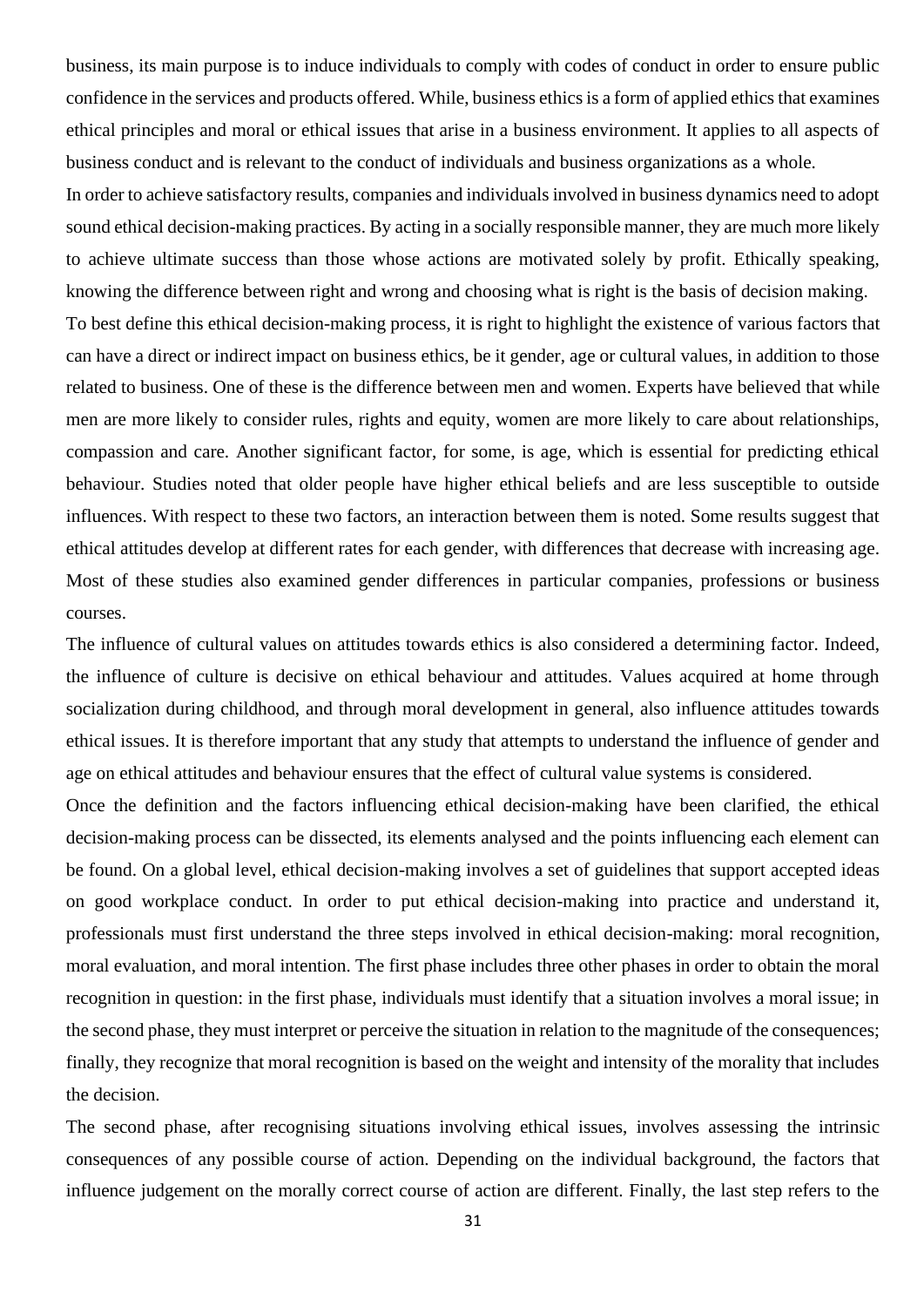priority of moral values over other personal values. Here individuals select and choose the ethical values that will ultimately determine their action. During ethical decision-making, the intention and behaviour of the individual must be guided by what is determined to be morally just. $42$ 

Adding the religious factor to ethical decision-making highlights how in Aydemir and Egilmez's research (2010) to explore the relationship between religiousness and business ethics, it is discussed whether religious beliefs should be an appropriate foundation for business ethics.<sup>43</sup>

One of the issues on which attention is focused is the one that places religion and morality as synonyms.

Business ethics has recently neglected its religious traditions, but it sees religion as a healthy ground, a valuable contribution to business ethics. Religious values, principles and practices give people in the business world a sense of responsibility and guidance. Indeed, the study considers the impact of religion on social and economic life to be a historical debate.

Analysing the dimensions of religiosity, Cornwall and Albrecht (1986) found six central dimensions and seven peripheral dimensions. The central dimensions of religiosity are traditional orthodoxy, spiritual commitment, religious behaviour, particularistic orthodoxy, church commitment, religious participation. The peripheral dimensions are religious knowledge, religious experience, personal relationships with the community, personal well-being, marital happiness, physical health and spiritual well-being. Allport (1950) also classified the dimensions of religiosity as intrinsic religiosity and extrinsic religiosity, which will later be well analysed.

In summary, he implied that people's interest in religious beliefs and activities may derive from intrinsic and/or extrinsic motivational factors. Although combinations of intrinsic and extrinsic motivations are common, one is likely to be primary for a given person performing a given task. Therefore, intrinsically motivated people do something because it is interesting, engaging, exciting, satisfying or personally stimulating. However, extrinsically motivated people do something because it helps them get some reward. In other words, from the point of view of religiosity, intrinsically motivated people internalize their belief. In contrast, extrinsically motivated people who deal with religion for external reasons, such as social desirability.So, religiosity offers an interpretation to better understand the nature of business ethics.

In Vitell's study, Role of religiosity in business and consumer ethics<sup>44</sup>, the link between religion and business dates back centuries.

Culliton<sup>45</sup>, writing an article on business and religion, stated that religion has something to offer business because it makes there a close relationship between the responsibility of the businessman to contribute to human satisfaction and what religion calls charity. By including religion as one of the factors influencing ethical judgments, scholars have suggested that the strength of religious beliefs could lead to differences in one's decision-making processes when dealing with business decisions involving ethical issues.

<sup>42</sup> Cipoletti, 2013, paragraph 1, 3,4, 5.

<sup>43</sup> Kennedy E.J., Lawton L. Religiousness and Business Ethics, 1998.

<sup>44</sup> Vitell S. J., Role of religiosity in business and consumer ethics, 2010.

<sup>45</sup> Culliton, Business and Religion, 1949, p. 265.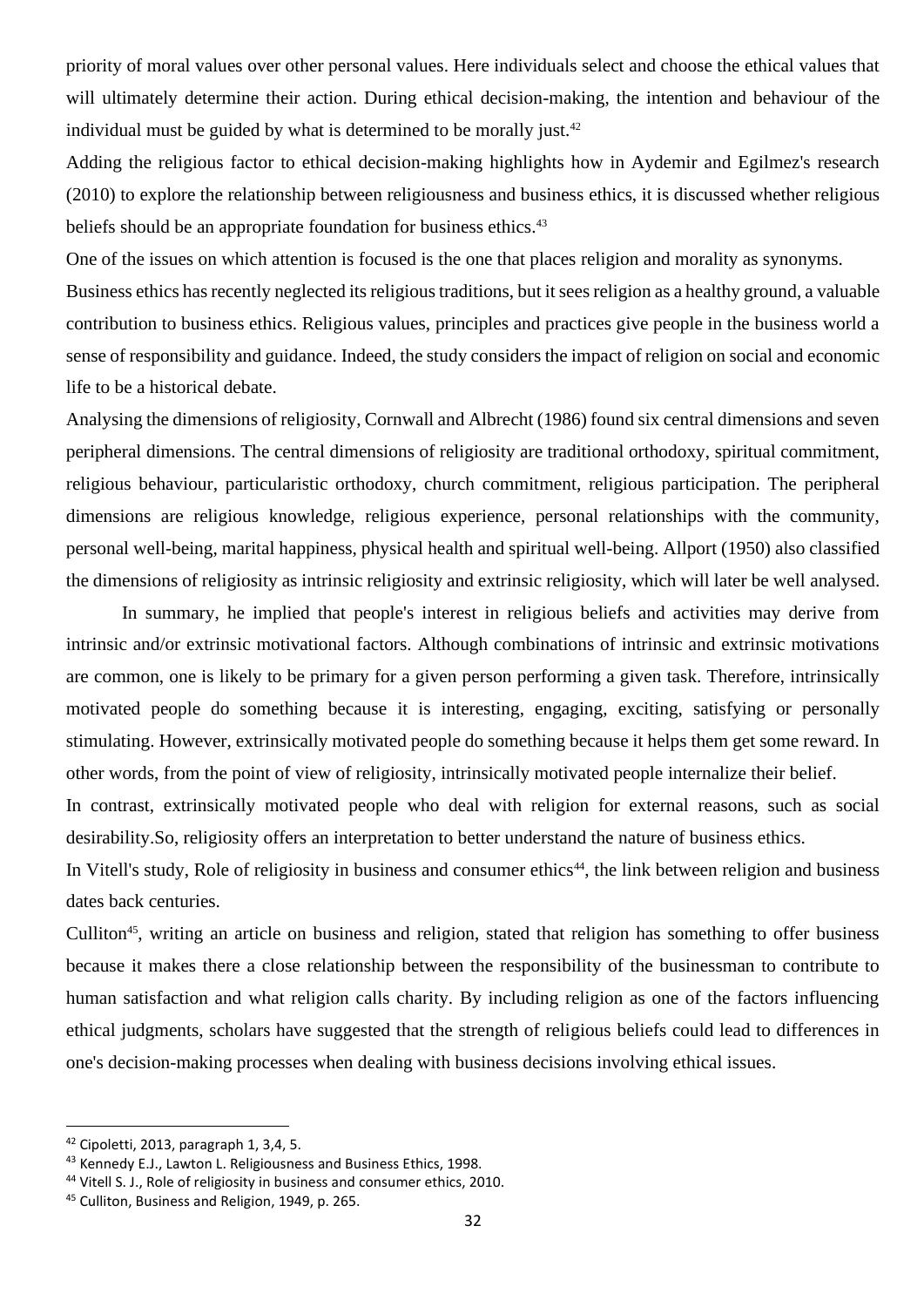Religion has strong links with morality because religions prescribe morality, being also its source. It is often noted that personal religiosity has an influence on both human behaviour and attitudes. Indeed, behaviour is influenced by religious self-identity, which is formed by the internalisation of role expectations offered by religion.

Finally, Epstein notes that business ethics writers have begun to emphasize the contribution of religion in providing a framework for ethical business behaviour. Religion and religiosity have much to say about moral and ethical behaviour in a business context. This, of course, does not mean that religion is the only source of morality, but rather that it is a source of morality, however important. For some, religiosity and moral reasoning are not related, as they represent two distinct ways of thinking. That is, moral reasoning is based on rational arguments and influences cognitive development, while religious reasoning is based on the revelations of religious authorities. Most researchers have noted that these two constructs are indeed closely related. In examining the relationship between religiosity and morality, while being religious has had no impact on the capacity for moral reasoning, the way religious content is elaborated is considered fundamental. Those who elaborate religious material symbolically had a significantly stronger capacity for moral reasoning than those who apply a literal approach to religious content. Moreover, although a person's religious identity and moral identity may often overlap, they are not synonymous.

For Walker and Pitts the basis of the religious-morality relationship lies in moral identity, arguing that the traits of a moral person are also those that are the incarnation of a very religious person. Thus, they argue that religiosity and morality are clearly intertwined. Similarly, Glover (1997) states that the character or type of religious commitment of a person will also influence moral reasoning.

Following Hunt and Vitell's theory of ethics (''H-V'') provides a general theoretical framework for ethical decision making, both for consumers and economic operators. This theory is based on both the deontological and teleological ethical tradition of moral philosophy<sup>46</sup>.

This model identifies several personal characteristics that influence specific aspects of ethical decisionmaking. These characteristics include an individual's religion and personal religiosity.

In addition, the theory suggests several points where religion and religiosity may have an impact on ethical decision making. For example, in determining the existence of an ethical problem to be solved; in determining the impact on one's moral philosophy and/or norms; in determining one's ethical judgments about a particular situation and various courses of action; in determining one's intentions in a particular situation involving moral choices; and in determining actual behaviour in such situations. One might a priori suspect that highly religious people would have more defined ethical standards and that these standards play a stronger role in their ethical judgments.

On an empirical level, numerous scales have been developed to measure the various components of religiosity.

<sup>46</sup> Hunt and Vitell, 1986, 1993.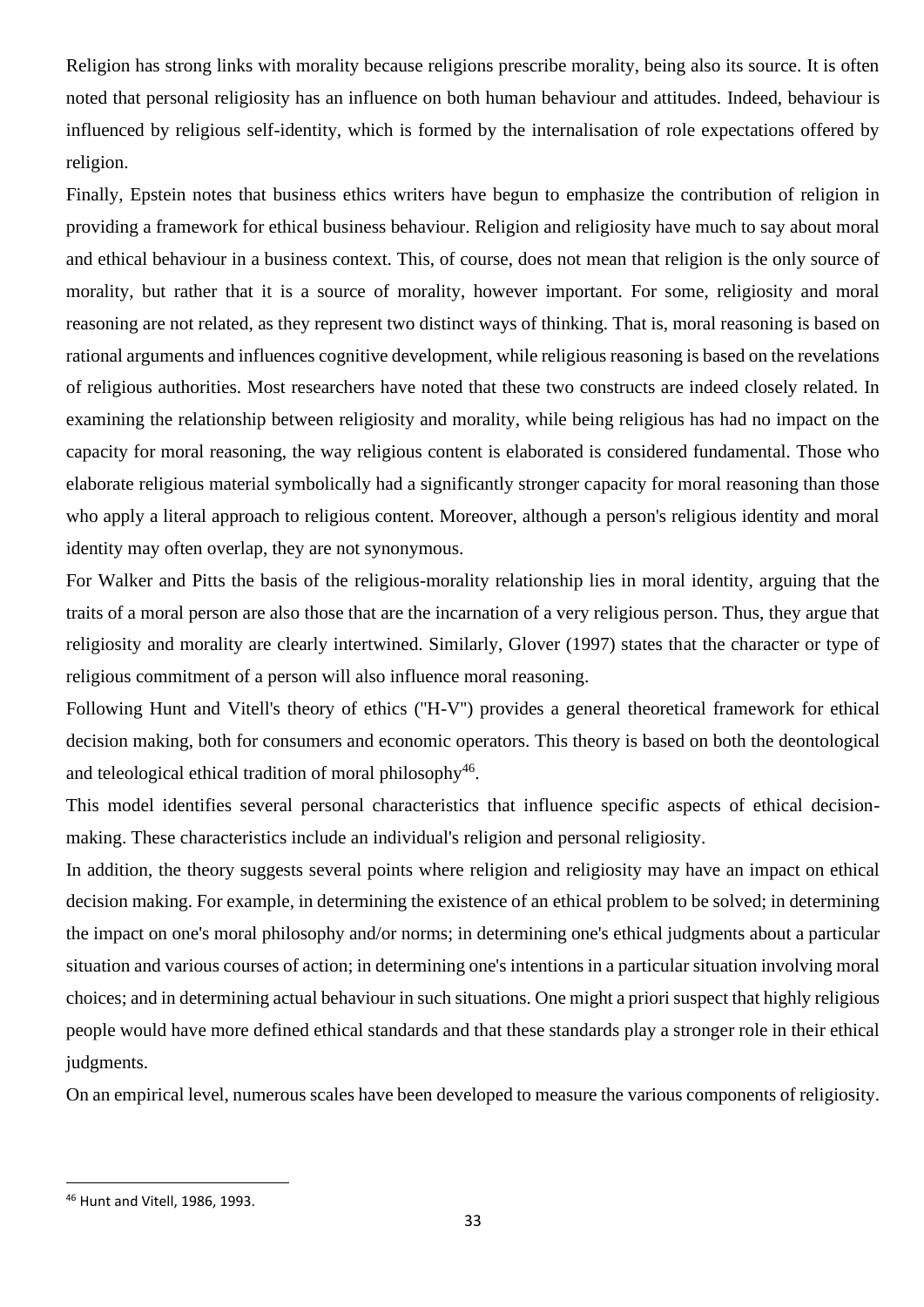Hill and Hood provide a comprehensive catalogue of the various measures of religiosity that contains 126 scales. However, despite this abundance of distinctive measures of religiosity, one of the most widely used scales of religiosity in business ethics literature is the religious orientation scale<sup>47</sup>, which builds on Allport's earlier theoretical work on the psychology of religion<sup>48</sup>.

The significance of this scale is that Allport essentially proposed two distinct dimensions to religiosity, one extrinsic and one intrinsic. The extrinsic dimension refers to utilitarian motivations that could be at the basis of religious behaviour, while the intrinsic dimension refers to motivations based on the intrinsic objectives of religious tradition itself. The extrinsic dimension of religious orientation could, therefore, use religion for the purpose of achieving social or commercial worldly goals, such as making friends or promoting one's own commercial interests, while the intrinsic dimension would lead to religion for its more intrinsic, spiritual goals. This characterization of the dimensions of religious orientation is supported by the fact that the extrinsic dimension is a weaker indicator of the positive outcomes of life than the intrinsic dimension.

Moreover, the extrinsic dimension has sometimes also been associated with negative life outcomes. In other words, the "extrinsically motivated person uses his religion while the intrinsically motivated person lives his religion"<sup>49</sup> .

According to Donahue, intrinsic religiosity is more closely related to religious commitment than extrinsic religiosity. On the other hand, extrinsic religiosity is the sum of the external manifestations of religion. Extrinsic religiosity is indicative of religious involvement for somehow selfish reasons, i.e. to promote personal economic interests and find ways in which religion can serve them, while intrinsic religiosity is indicative of religious commitment and involvement for more intrinsic, spiritual goals, such as the use of faith to promote common interests and find ways in which one can serve one's religion.

On the economic level, it is also important to take into account influencing factors on the consumer's side in order to understand how religiousness is embedded in this dimension too. A study that examined the role of religiosity in consumer behaviour<sup>50</sup> highlighted the correlations between a consumer's religiosity and lifestyle constructs, measuring religiosity according to church attendance, the importance of religious values, confidence in one's own religious values and religiosity. One of the most important results was that church attendance alone was not a satisfactory measure of religiosity, and a multidisciplinary measure was clearly needed.

Here the intrinsic complexity of the construct of religiosity is recognized, so much so that a multidimensional scale is considered necessary to study this phenomenon at its best.

However, despite numerous studies it has emerged that a consistent measurement of religiosity remains elusive. Religiousness is a very inner dimension of the individual and the variables used for the measurement

<sup>47</sup> Allport, G. W. and J. M. Ross, Personal Religious Orientation and Prejudice, 1967.

<sup>48</sup> Allport, G. W.: 1950, The Individual and His Religion (MacMillan, New York).

<sup>49</sup> Allport, G. W. and J. M. Ross: 1967, 'Personal Religious Orientation and Prejudice', Journal of Personality and Social Psychology 5, 434.

<sup>50</sup> Wilkes, R. E., J. J. Burnett and R. D. Howell, On the Meaning and Measurement of Religiosity in Consumer Research, 1986.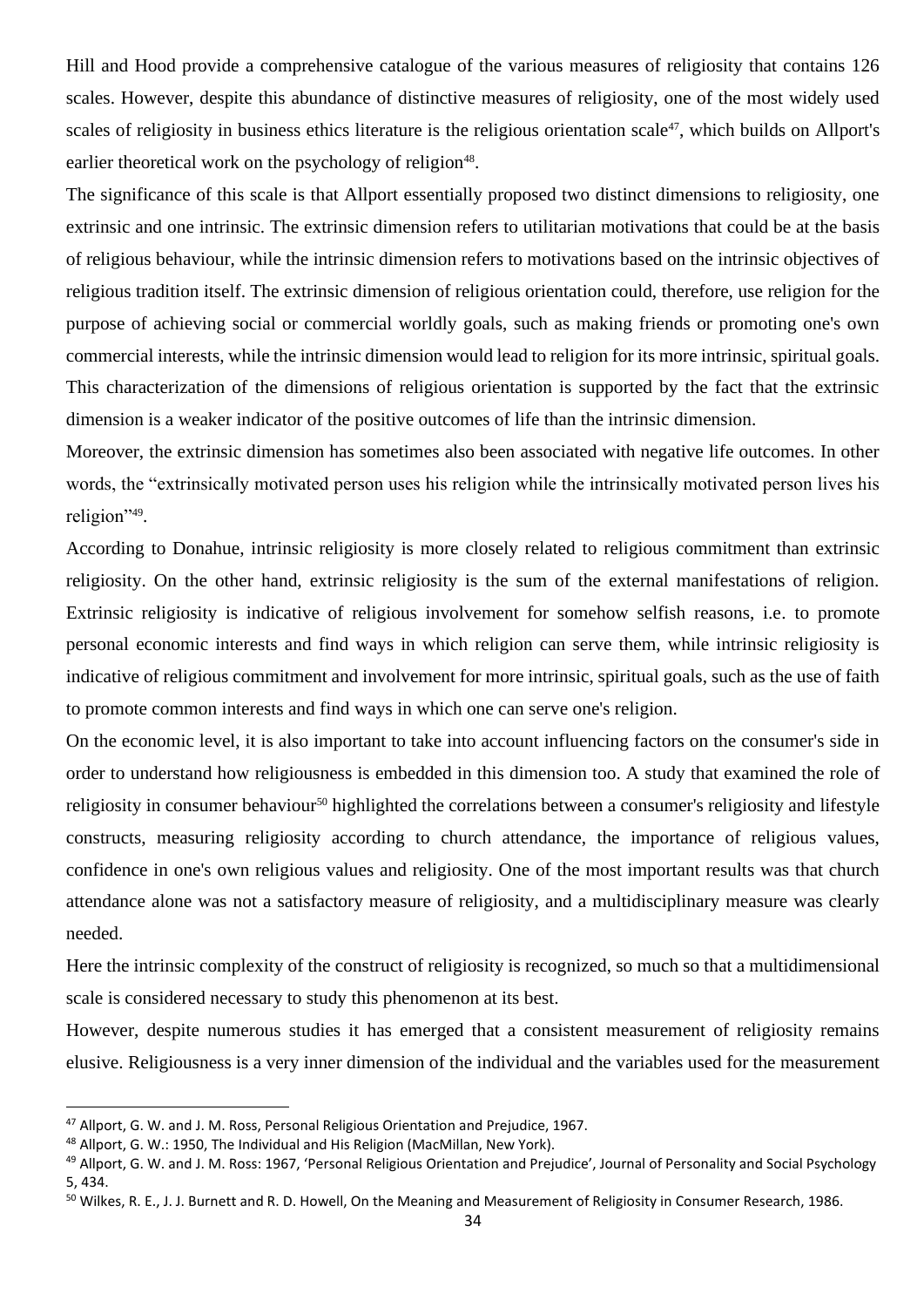are poorly defined in order to create a precise empirical scale. But despite this, an essential evidence emerging from research so far is that measures of religiosity must be multidimensional in nature, most likely including three distinct dimensions, the intrinsic, extrinsic, and religious dimension. Therefore, studies that measure religiosity only by individual measures, such as church attendance, have little explanatory power and fail to capture the different essence of this complex construct.

Another measurement problem is that many studies have used convenience samples from populations that include only students, potentially not representative of a larger adult population. Future research must correct this problem and examine a more diverse sample of the population.

According to a study linking religiosity to a contract philosophy, it appears that religiosity seems to be clearly linked to ethical judgments, i.e. that those who have a stronger religious belief are probably more ethical, at least in terms of beliefs and judgments. Religiousness also seems to be linked to one's own intentions to behave ethically. It is therefore clear that those who have a stronger religious faith are more likely to behave ethically. Furthermore, returning to Allport's classification, while intrinsic religiosity seems to have a decisive impact on ethical judgments, extrinsic religiosity has very little or no impact.

Religiousness also seems to be a topic that naturally implies the intercultural dimension. The study of religiosity in an intercultural context is more sensitive than different cultures. What may be necessary are studies that examine individuals from the same culture, but from different religious backgrounds. In this way, significant differences in results are more likely to be due to religious rather than cultural differences.

A further theory linking religiosity and business ethics is the functionalist theory that in sociology attributes to religion the merit of serving a number of very important purposes for societies and individuals. Religion promotes social solidarity, in part by providing rules that reduce conflict and by imposing sanctions against antisocial behaviour. In this theory religion is an important social institution that exercises control over beliefs and behaviour. An important theme running through this functionalist theory is that religion plays an integrative role on societies as a whole and on individuals within them <sup>51</sup>. As Martinson, Wilkening and Buttel point out, those with a particular religious affiliation should adhere to a series of attitudes and behaviours that stimulate social integration, such as a more complete knowledge of the norms of behaviour. In this way, religiosity and business ethics are united by a system of values that mixes religious and management values for a more efficient moral result $52$ .

As mentioned above, it is important to take multiculturality into account in the analysis of the business ethicsreligion relationship, taking culture as an essential factor in defining the general individual ethical dimension<sup>53</sup>. According to Ferrell and Gresham, an individual's ethical decision-making process could be influenced by many factors including individual, social and cultural factors. Individual factors may include intrinsic factors

<sup>&</sup>lt;sup>51</sup> Huffman, Terry E., In the world but not of the world: Religiousness, alienation, and philosophy of human nature among Bible college and liberal arts college students, 1988 p. 15

<sup>52</sup> Wines, William A. and Nancy K. Napier: 1992, 'Toward an Understanding of Cross-Cultural Ethics: A Tentative Model', Journal of Business Ethics 11, p. 834.

<sup>53</sup> Md. Zabid Rashid Saidatul Ibrahim, The Effect of Culture and Religiosity on Business Ethics: A Cross-cultural Comparison, 2007.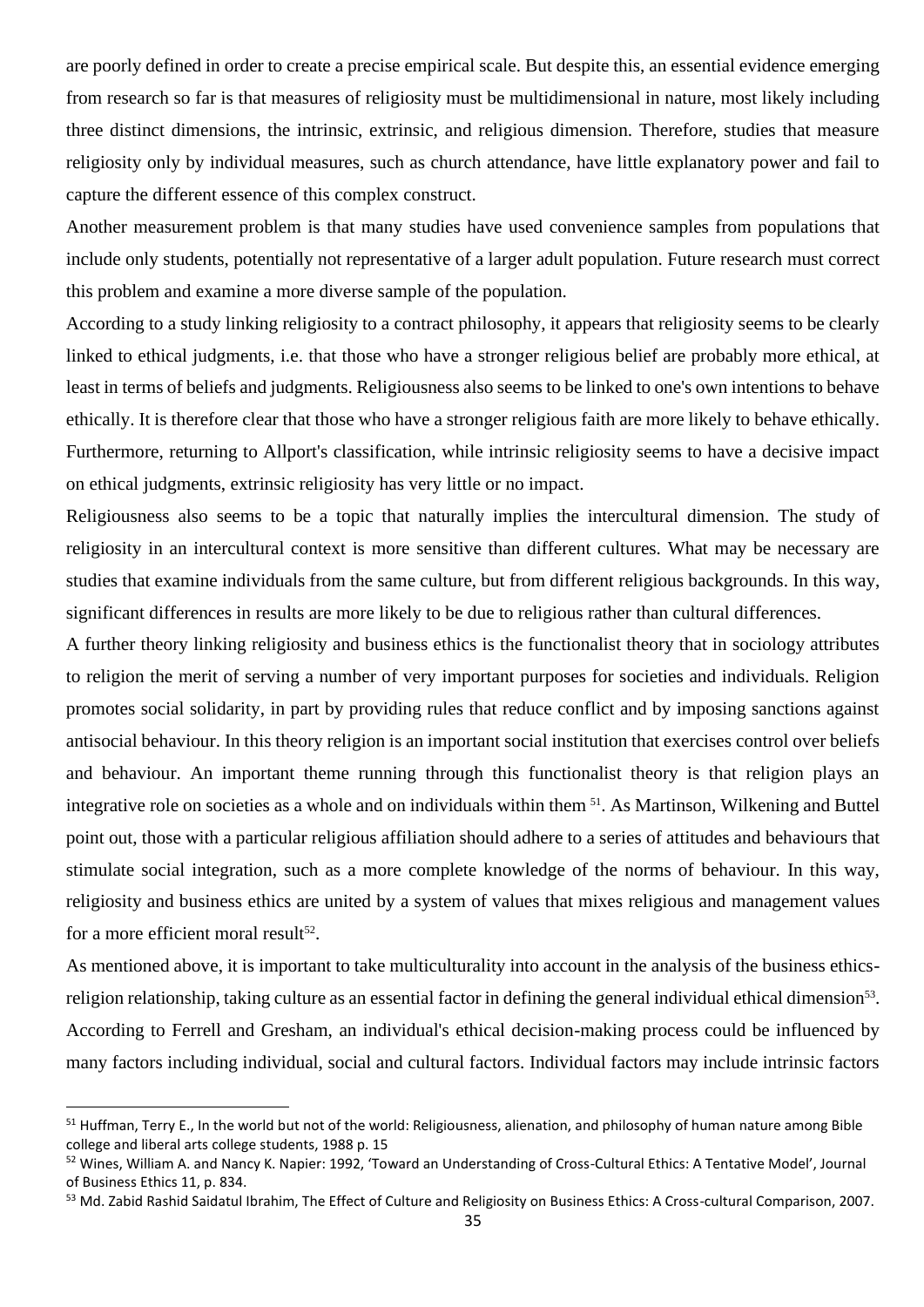such as nationality, gender and age, and also those arising from the process of human development and socialization such as personality, attitudes, values, education, religion, and employment. This study also showed that religiosity could influence ethical decision making in three ways, namely the cultural environment, the personal characteristic, and in particular religion, which is often a dominant basis for the deontological norms of the individual.

Therefore, religiosity influences people's values, habits and attitudes. Religion also favours or disapproves of social behaviour and, therefore, is an important institution that exercises control over beliefs and behaviour. Considering also the cultural factor, values could also be influenced by this, modifying variations in the individual ethical decision-making process. Culture, therefore, seems to have some effect on the perception of business ethics. A key question is whether culture and religiosity have an effect on the perception of business ethics and to what extent.

This is particularly important because different cultures have different interpretations of what is considered appropriate or right and what is considered inappropriate. In an Eastern culture, for example, the employment of relatives in an organisation is part of the collective culture, whereas such activity can be considered "nepotism" and inappropriate in Western culture. Similarly, in one Chinese culture, "giving gifts" is considered appropriate in that culture but can be interpreted as "incentives" or "bribes" in another culture.

Speaking about culture, the reference is towards the norms, values and beliefs of a particular group or community in a particular area or geographical location and shared by its members. This means that beliefs, norms and value systems can influence the members of the community to behave and act in a particular way that is acceptable to other members of the group.

Although the socio-cultural background presumably influences ethical perceptions, uncertainty exists about the real strengths of the effect. But at the end of the study it became clear how culture and religiosity affect the perception of corporate ethics. Different cultures have different perceptions of business ethics, considering morality in different ways. So, the level of tolerance of business ethics between cultures is different. This has therefore strengthened the relationship and influence of culture on business ethics.

However, this does not imply that high religiosity has high ethical values. This means that what is considered ethical by one culture may be considered unethical by others, especially when the issue facing students does not provide clear guidance on what is considered right or wrong. It is necessary to improve the understanding of intercultural interpretations of business ethics in the eyes of the respective cultures.

The political factor, such as the cultural factor just analysed, also appears to have an essential importance in the definition of business ethics related to the issue of religiosity. One of Fort's studies<sup>54</sup> in the paper Religion and Business Ethics: The Lessons from Political Morality, businesspeople do not see the active involvement of religious leaders as a particularly useful way to improve the ethical nature of business.

<sup>&</sup>lt;sup>54</sup> Fort T. L., Religion and Business Ethics: The Lessons from Political Morality, 1997.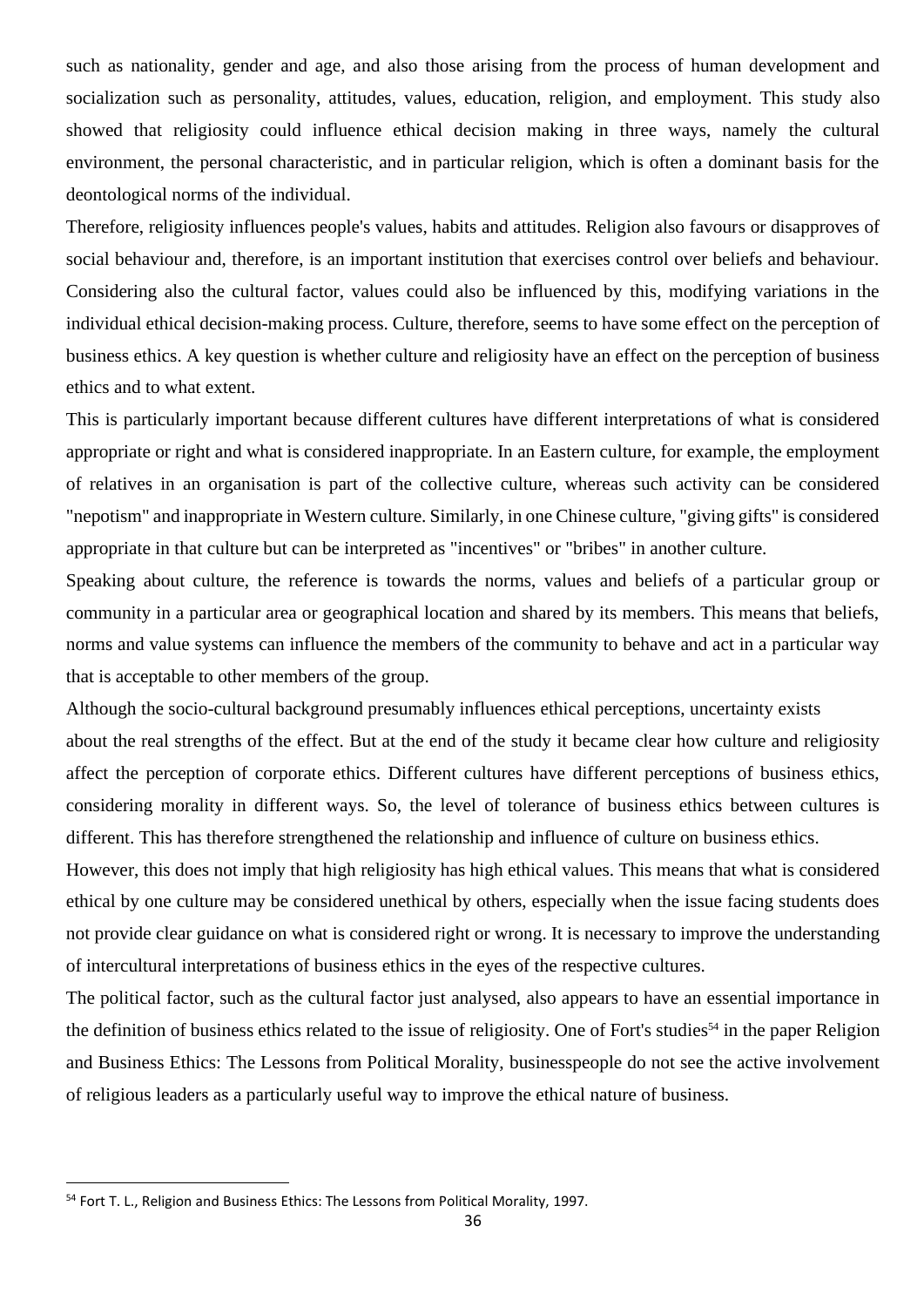Many experts have pointed out that on the basis of historical evidence, religious belief should be excluded from political practice. For others, no state can be without moral leadership, especially religious leadership, which together with cultural influences builds the identity of a given state.

The first point of this study is deeply developed in the exclusivist approach. Here the assumptions that confirm the exclusion of religion from the political field are exalted, especially since it is considered impossible for an individual religious believer to share his experience of religiosity with a public interlocutor. Moreover, the difficulty of forming a common critical rationality is accentuated by a religious factor. This could certainly be an interesting point to analyse especially from a cultural and religious point of view. Many contemporary developed societies appear to have a pluralistic religious environment, thanks to the cultural and social integration they can boast of. This could make the construction of a rational collective critical conscience rather difficult, since many religious beliefs are present in the territories. In this way, an attempt is also being made to pull the religious factor out of political practices, but at the same time a large portion of aspiring ruling class members are also kept out of internal political processes. Encouraging individuals to pursue their faith separately from national moral politics is the intention of the advocates of the exclusivist approach. Evident are the problems that emerge from this approach that make the other point as central in defining the role of religion in politics.

Among these, it is impossible to put in a corner the religious beliefs of those who are included in political processes, since very often political activity has an element of religious motivation. It is therefore unrealistic to try to confine one's religious beliefs to the private dimension, excluding them from any public decision and issue, both individual and collective. Instead, religion is complete in the sense that every aspect of life is linked through it. Therefore, the attempt to exclude the point of view of an independent and powerful social force such as religion will not succeed in marginalizing it from public contexts because it is strong enough to be able to express itself through other channels of communication. So, it is obvious that somehow, religious beliefs will play a public role. Considering issues such as the maintenance of peace, stability and freedom, the social strength of religion has been fundamental.

Therefore, considering that no state can be without a guiding moral, the second point emerges, that of inclusionism. By limiting individual freedom, the exclusivist approach appears to be excessively restrictive, also chaining together issues related to political choices. In the second approach the human being is exalted in his creativity and moral integrity. By fostering constructive dialogue, religious tolerance emerges, which is essential in political and social dynamics. In addition, the inclusion of one's religious beliefs in individual actions and choices also appears to be a historical and cultural legitimacy. A further social benefit linked to this approach implies the limitation of personal interests, thus increasing care for the collective good, which is essential in political dynamics.

Therefore, the inclusion of the religious factor in the definition of ethics is also essential at the political level. This is part of a broader discourse that includes not only economic ethics, but the whole range of dimensions that ethics contains: political, social, cultural.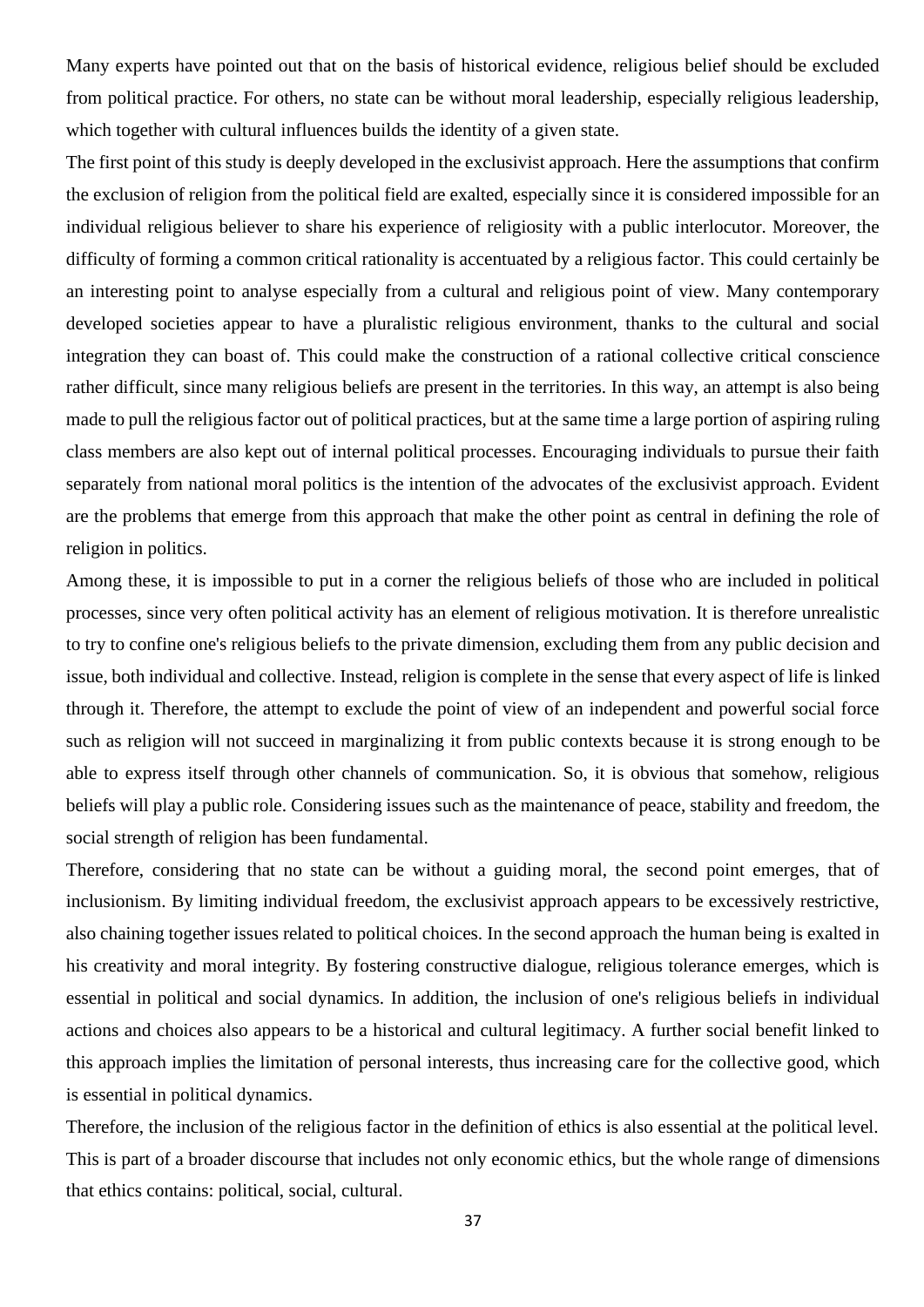### **2.2 Theories about the economic system and religious influences**

Experts over the years have focused on the study of capitalist systems, since their first presentation in the economic apparatus, starting from what developed in the western side of the word, due to the influence of US capitalistic system. Furthermore, approaches have been developed that also include the role of religious influences in the functioning mechanisms of some economic systems.

Through the empirical approach of de Barro and McCleary<sup>55</sup>, attention is drawn to the macroeconomic aspects of the interaction between religion and political economy with information based on aggregate surveys at the national level, religious beliefs linked to the afterlife and participation in formal religious services and personal prayer.

The studies mainly concerned the effects on religiosity of economic development, government institutions and the composition of religious membership, as well as an evaluation of the influence of religion on economic growth. The effects on the growth of religious beliefs and participation and the composition of religious adherence in the main religions were the elements underlying the surveys.

Through this study Barro and McCleary highlight how there is a bilateral interaction between religion and political economy. With religion seen as a dependent variable, a central issue is how economic development and political institutions influence religious participation and beliefs.

With religion seen as an independent variable, a key issue focuses on how religious hostility impacts individual characteristics, such as work ethic, honesty and thrift, and thus economic performance.

Theories that see religion as a dependent variable break down into demand and supply-side models, although economists instinctively tend to combine the two approaches together.

An influential analysis on the demand side is the model that includes secularization. Here economic development reduces individual participation in formal religious services and personal prayer, diminishes religious beliefs and the influence of organized religion on politics and government. A more complete version of the secularization hypothesis can be found in Max Weber's classical works. It is important to note, therefore, that Weber also included this factor in his sociological studies of religious rationalization processes.

In his theories, Weber understood the processes of religious rationalization as a characteristic not only typical of the West. Indeed, rationalization is conceived as a force in the religious universe so much so that religious action was presented as predominantly rational because it was linked to the rules of experience. Weber's main idea considers religion as a fundamental and life-giving element of the experience of individuals and groups, which shapes all social dimensions. One of the issues that contrasted with the main idea was the competitive position that the different spheres of culture held with respect to religion, offering a specific form of salvation, as in the case of Judaism. Given the importance of these elements in shaping economic ethics, Weber recognized an explanation for the evolution of ethics, precisely in secularization.

<sup>55</sup> McCleary R. M. and Barro R. J., Religion and Economy, 2006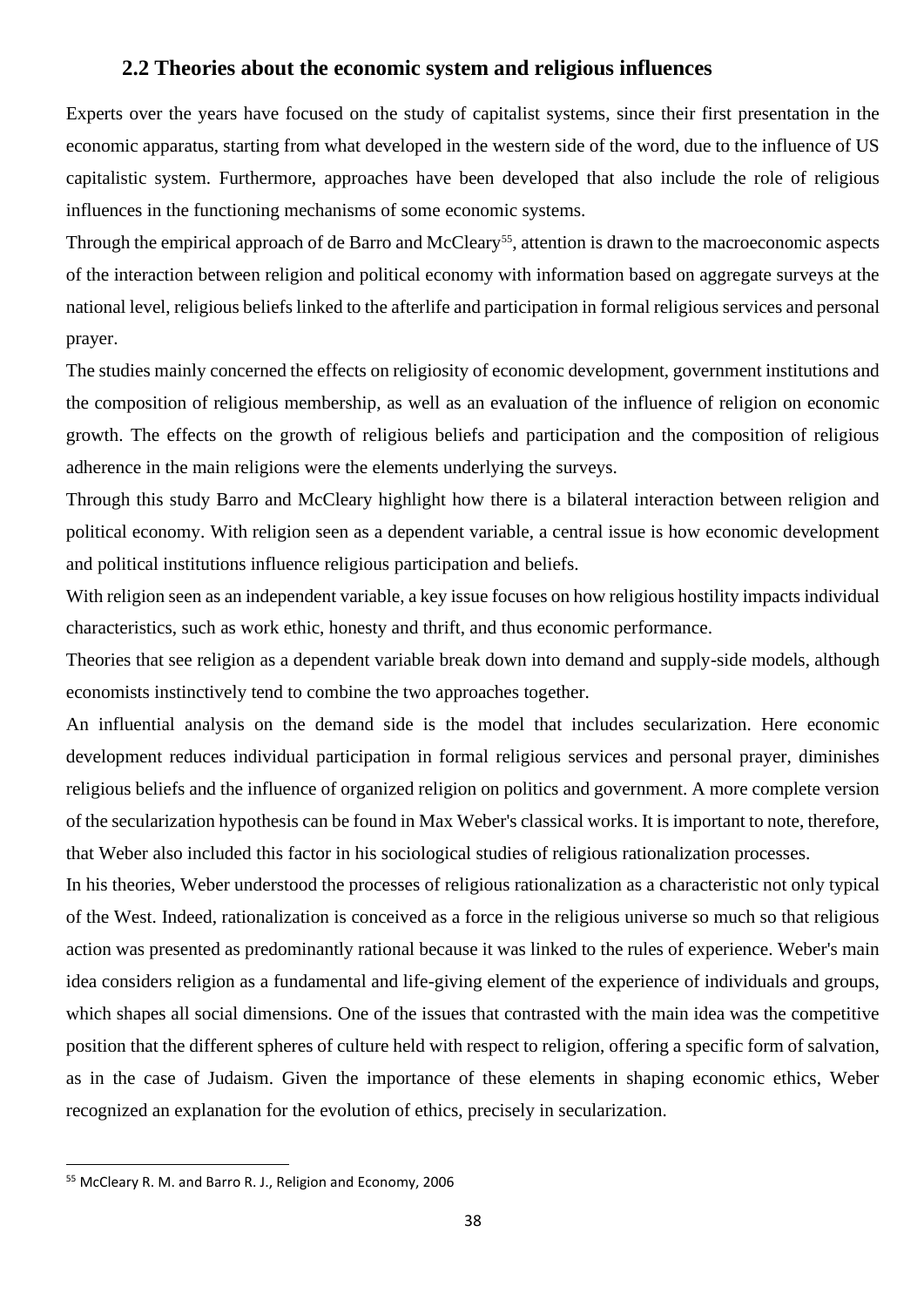The thesis of secularization places modern society in the position of representing a reality in which religion has lost its traditional functions, playing an irrelevant role. In this sense, the concept of secularization is opposed to that of religion, rationality, tradition, and modernity. Therefore, the process of rationalization is no longer understood in the religious sphere, giving rise to a secularized world in which everything that is "supernatural" is discredited. This would constitute a culture with modifications in thought, especially about the refusal of emotional participation in reflections on the world.

However, the concept of secularization has different facets, as in the case of some national contexts where there is no such drastic break with religiosity, but a sort of pluralism that pervades the whole of society. Indeed, religion in modern society presents itself as a plurality of values - economic, political, social - that offer an experience of overcoming daily immobility.

Through these Weberian observations it is possible to notice how in the context of modern society religion acquires a new role in political and social contexts, being an engine for the development of social dynamics. It is therefore important to conclude by pointing out how religion is a relevant resource that operates on different levels: personal, of social strata, of entire communities, in the public and private dimensions.

The challenge for modern societies is therefore to be able to interpret the full meaning and scope of the religious dimension, considering how the religious factor is able to influence the different modernity that is emerging in the contemporary era<sup>56</sup>.

Further extreme visions of secularization by Hume and Freud saw religious beliefs as a reflection of fear and ignorance. In this way, they were able to predict that religion would respond to advances in education and science with greater economic security in advanced and urbanized economies. For others like Marx, the decline of religion was a manifestation of a broader trend toward "modernization," and thus secularization.

A completely different analysis was carried out by Azzi and Ehrenberg, the first to apply the rational choice approach to the question of religion. In this study, a fundamental characteristic lies in the link between religiosity and the probability of salvation. This link could reflect the perceived effects of religious participation and beliefs on the possibility of salvation.

A different conception of salvation came from John Calvin who stressed the question of predestination, also thinking that economic success and religious faith were signs that a person had been chosen for salvation. Azzi and Ehrenberg weighed the benefits of religiosity against the time factor and other costs of greater participation. Because they see religious participation as a time-consuming activity, they note, in line with the vision of secularization, that an increase in real wages reduces religious participation. Their model implies that time devoted to formal religious services and personal prayer will be high among people with a low time value, such as women who are not part of the workforce and retirees. In addition, older people will devote more time to religion if the likelihood of salvation depends on religious activities accumulated over a lifetime.

<sup>56</sup> Zaretti A., Religione e modernità in Max Weber, 2003.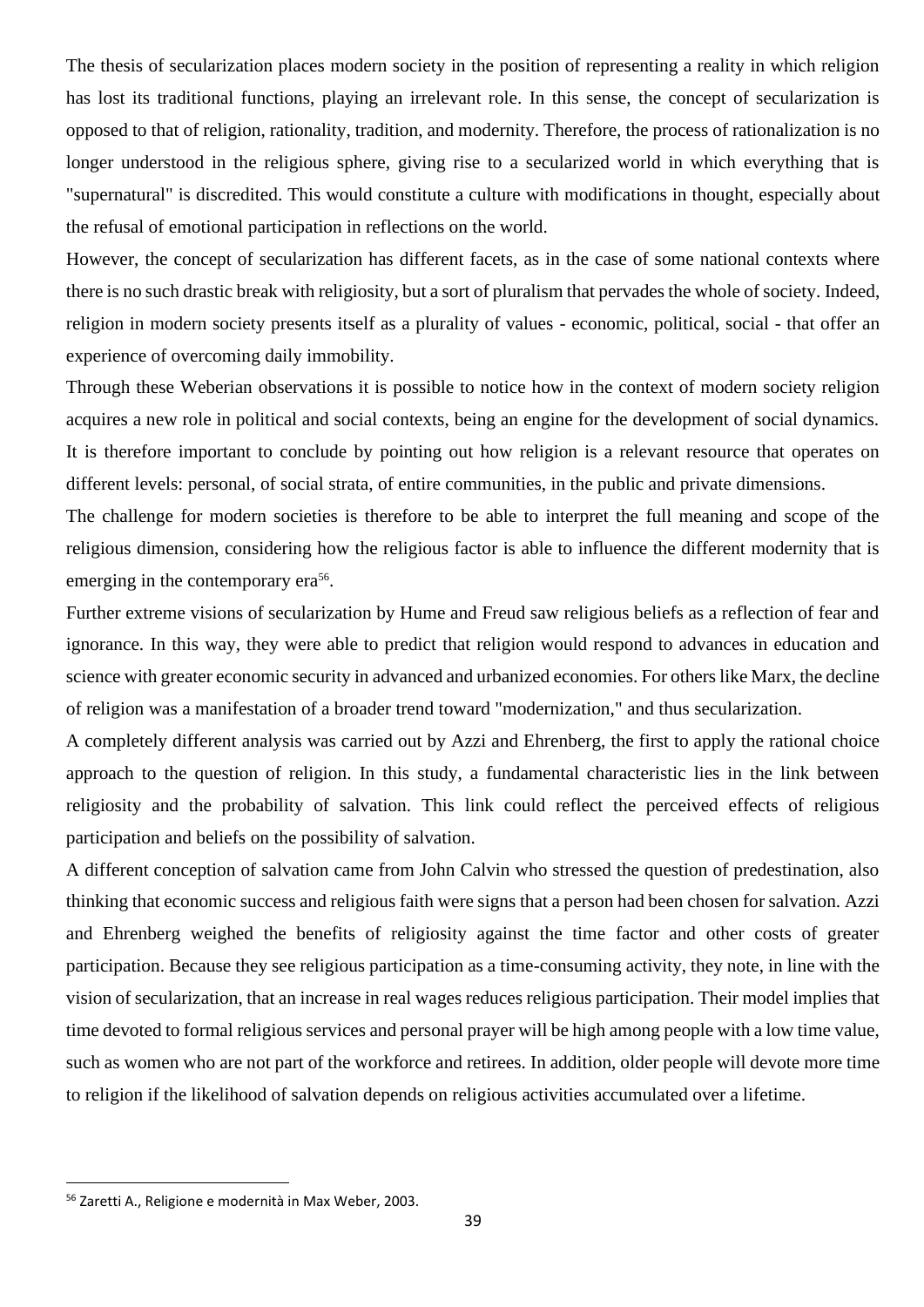The other is the religious market model, developed by Finke and Stark, Finke and lannaccone, lannaccone and Stark and lannaccone, which focuses on supply factors. After Adam Smith's founding theories, the literature argues that government regulation and subsidies affect competition between religious service providers and consequently the nature of the religious product.

In cases where governments impose state religions and restrict entry, the quality and variety of services are expected to suffer. In response to this, people participate less in formal religion, although the effects on religious beliefs may be minor. Societies may have low participation in formal religious services, while maintaining a high level of religious belief, linked to the membership factor. A case in point may be the United States where there is a free religious market and a wide variety of religious offerings. In this pluralistic context, competition generates several high-quality religious products that are well aligned with individual preferences based on rigor and other characteristics. Consequently, participation in formal religious services tends to be high.

If we consider religion as an independent variable, Weber's analysis in The Protestant Ethic saw how this position of his was able to influence economic results.

It is well known that religious beliefs influence the economy by promoting characteristics such as work ethics, honesty, thrift, charity, hospitality to strangers and so on. It has therefore been noted that by valuing these traits, greater religiosity could stimulate investment and economic growth. For Weber, religious beliefs are what counts for economic results. This approach is at odds with a social and cultural capital perspective, where factors of participation in formal religious functions would be what promotes growth. The special characteristic of religion that reinforces the hypotheses of this study is its potential influence on beliefs that condition individual and collective traits and values. Even in alternative contexts where religion is presented as obscure, the social capital and cultural aspects of religious services are only significant to the extent that they influence behaviour. For certain beliefs, more time devoted to common activities, would tend to be an economic lost term of GDP, at least according to market output. Therefore, belief in relation to membership or participation variables is the main channel through which religion counts for economic performance.

As far as the concept of salvation mentioned above is concerned, connected essentially to individual action influenced by religious faith, it is often also approached to the economic sector.

As Weber and other experts have explained, beliefs about salvation in the world's major religions provide various economic incentives. A key concept is that of "saving merit", which links the perceived probability of salvation to the activities of a person's life. In some religions, saving merit can be earned in this life to increase the chances of a better outcome in the next life.

Each of the major religions has some mechanism to promote labour effort and wealth accumulation, which contribute to economic success. However, the incentive to acquire and accumulate property is limited, as in the case of Buddhism for example, because it focuses on wealth sharing.

One of the fundamental issues that stress these concepts is the need to ensure the survival of the community.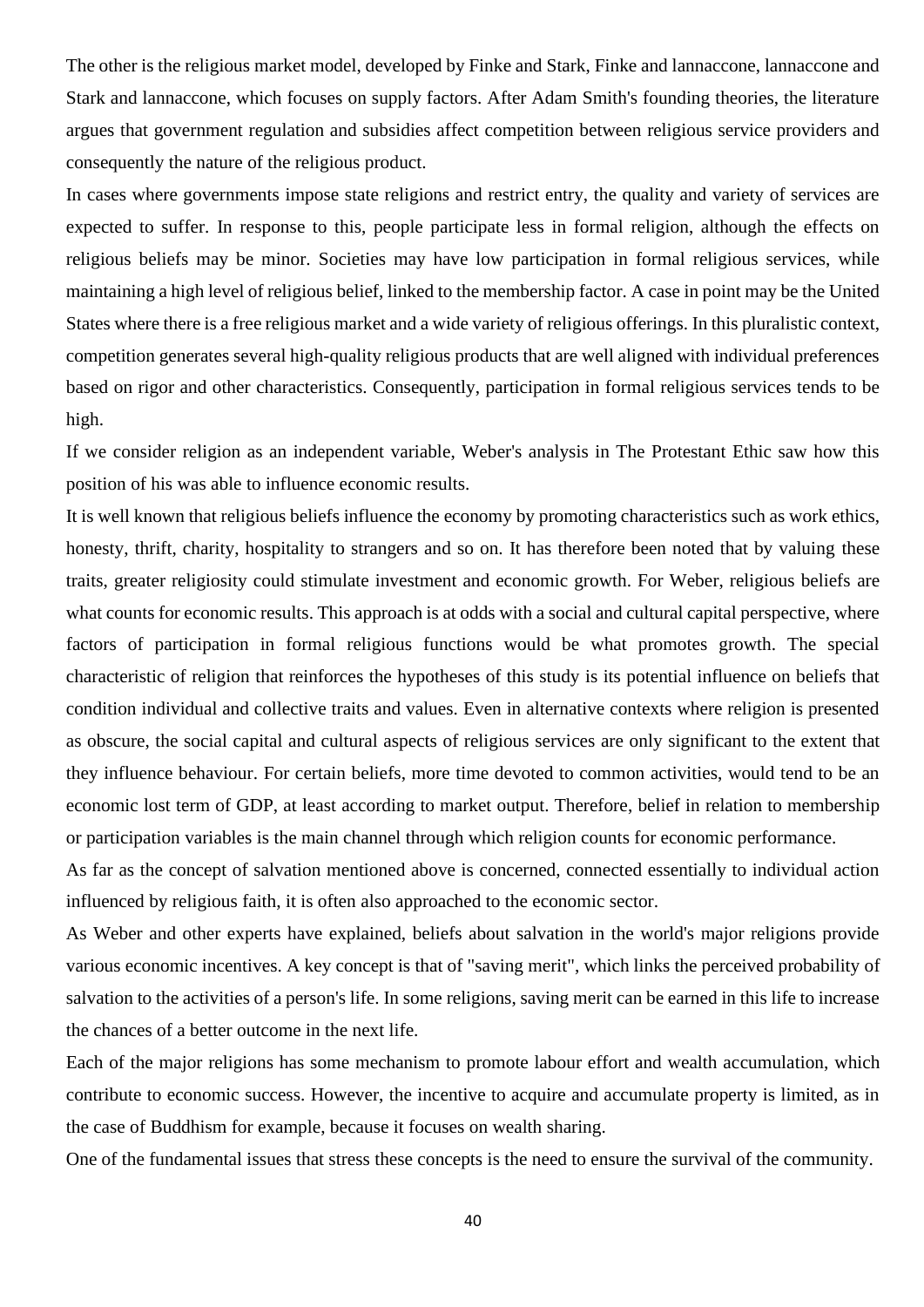Attention to the common good through networks of mutual help and spiritually rewarding charitable acts causes religion to lower the uncertainties of daily life. Charity is conceived as a form of community assurance, which can be efficient if society has many uncertainties, such as that of the agricultural sector. Religiously supported private charity would also be particularly useful if society lacked formal structures, such as insurance markets and government welfare programs, to address individual uncertainties.

In the cases of Hinduism and Buddhism, belief systems on how to achieve perfection are observable, which can be interpreted as a form of salvation. Calvinist Protestantism, with its emphasis on predestination, seems at first glance weak in economic incentives.

Moving on to a quantitative analysis of international data on religion and political economy, it can be seen how modern data are used to test the various theories of religion as a dependent and independent variable. This analyses how religious participation and religious beliefs respond to economic development and government influences on the religious market, trying to see how different degrees of religiosity and different types of religion are important for economic growth and other economic and political variables. Weber through his socio-economic studies highlighted the importance of religion for economic development only at a particular stage of history, that of the assimilation of workers into the factory system. He thought that the religious bases of individual productivity would later be replaced by secular institutions and that religious differences no longer matter much for economic performance at that stage. In this context, Weber considered the religious differences in 19<sup>th</sup> century Europe and presumably did not expect to find important economic effects of religion during this period.

Focusing now on capitalism, it is appropriate to present an important central economic point of view in which capitalism is conceived as a true religion, distorting the theoretical-empirical studies that have been presented so far<sup>57</sup>. This capitalism-religion relationship is viewed with critical eyes by many experts. Indeed, those who propose that capitalism is a type of religion want to undermine its scientific aspect, going against the true economic nature of the term. However, there is an alternative approach that is evaluated more positively. It is presented under the name of "economy of religion" and presupposes the application of the dominant economic theories of capitalism, such as the neoclassical one, in order to understand religious activity<sup>58</sup>.

In this approach, the mechanisms of supply and demand are neutral, so that a specific religion has the opportunity to present the supply that makes it better than other religions.

This approach is very simplistic and sometimes untrue. Practical efficiency is very much based on individual choices and needs as it presents the religious market as a capitalist market where thought focuses on choosing the one that gives the greatest advantage in life, compared to other religions. This assumption is based on the idea that human beings make rational choices about what is best for themselves, and therefore from an individualistic perspective. This type of approach applied to religion is based on a whole series of hypotheses concerning economic analysis, arriving at an explanation of the actual rather than ideal world.

<sup>57</sup> <https://www.culturematters.org.uk/index.php/culture/religion/item/2738-religion-and-capitalism> .

<sup>58</sup> Witham, L., Marketplace of the Gods: How Economics Explains Religion, 2010.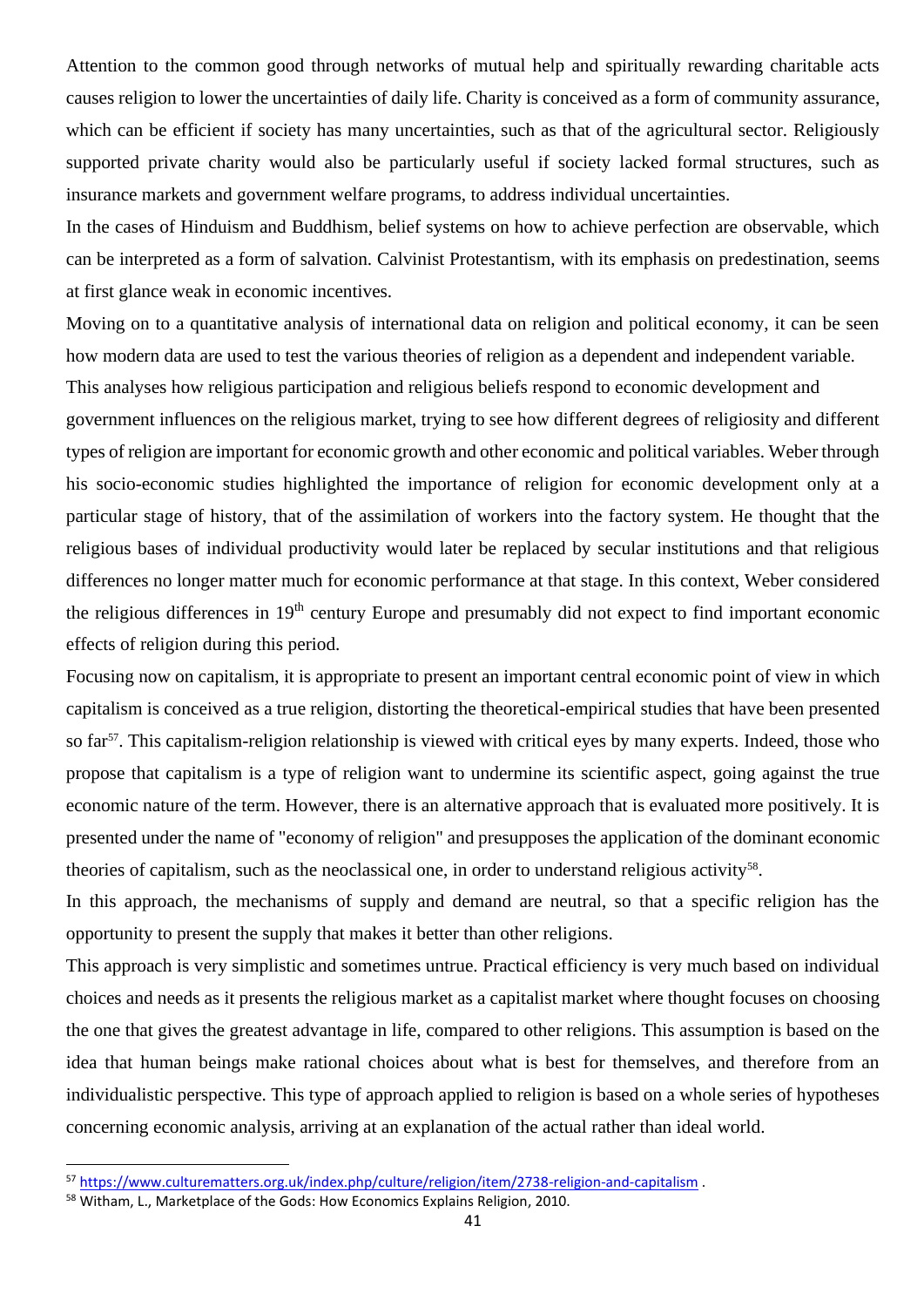This would only be possible if capitalism was well established in many parts of the globe. Now focusing on another approach of a pivotal author who has studied the relationship between capitalism and religion, Karl Marx, this connection appears at different stages of his work. In the first, referring to his work "On the Jewish Question"<sup>59</sup> emerges a particularly important feature in the context of analysis. Here Marx responds to Bruno Bauer's assertion that "political emancipation" would only be achieved when everyone renounced their religious claims, the "Christian state" would be abolished in favour of a completely secular and atheistic state<sup>60</sup>. Marx responded by arguing that the "Christian State", the final form of the absolutist state after the Congress of Vienna (1814-15), would not disappear with the secular bourgeois state, but that the latter was nothing more than the full dialectical realization of the "Christian State". With this statement, the centrality of the religious factor certainly emerges also in Marxist analyses, an important characteristic in his studies.

Looking at the case of the United States, Marx maintains that religion has become a private affair, exercised by any citizen, while the State itself is apparently secular. So, Marx recognizes that this secular state is not a denial of the "Christian state", but its full realization. Indeed, the so-called "Christian State" of the 19th century was not at all Christian. Instead, the fully realized Christian state is "the atheist state, the democratic state, the state that relegates religion to a place among other elements of civil society"<sup>61</sup>.

From an economic point of view Marx's argument focuses on the fact that the bourgeois state has already found life in the context of the United States and that this form of state appears only with the rise of capitalism. Fundamental to this type of state is the separation of religion and politics and therefore religion becomes the private affair of every individual in the realm of society. In private life one can practice any religion one wants, and it is precisely this private practice that characterizes civil society in its dimensions. For Marx, taking up Hegel, this "civil society" is not a neutral term, which designates everything that is outside the control of the state, but rather "bourgeois society", as the creation of capitalism and the bourgeois state. In this context, with its cult of the private, religion becomes a private affair and influences the economic dimension in individual choices to act.

Through the presentation of these studies, which connect religion and economics in different ways, at the social level these two factors are inextricably linked. This direct relationship is understood in an individualistic and collectivistic sense, making the role of individual and collective choices essential in the social contexts of modern states such as economic and political. Often these choices are motivated by religious action, as has been seen, even in state contexts where secularization has taken over or historically dominated the national panorama.

<sup>60</sup> Bauer, B., Die Fähigkeit der heutigen Juden und Christen, frei zu warden, 1843 Bauer B., Die Judenfrage. Braunschweig: Otto Wigand, 1843.

<sup>59</sup> Marx K., On the Jewish Question, 1844.

<sup>61</sup> Marx, K., On the Jewish Question, 1844 p. 156.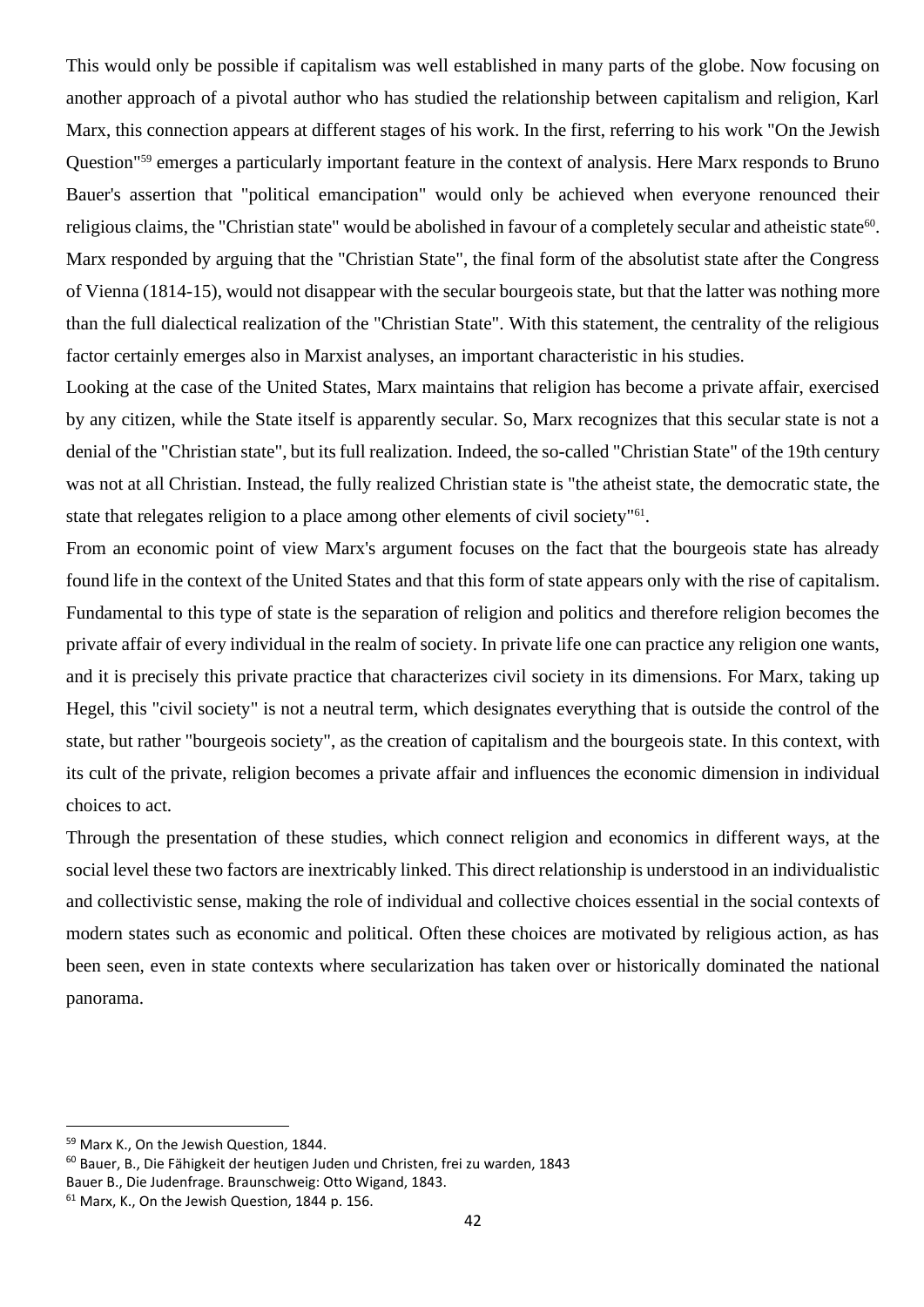It is therefore important to observe how every theoretical study often presupposes the existence of the religious dimension to determine individual and state economic action, so much so that they are interconnected in every social context.

### **2.3 Religiosity and economic growth**

Economic growth is one of the fundamental elements that characterize the economic performance of a state. It therefore plays a central role in the economic performance of states and the global economy.

Below are some observations on the fundamental characteristics and theories that drive the relationship between economic growth and religiosity.

Theories of economic growth were mainly based on the neoclassical model. It is important to start with a general analysis of the determining characteristics of these theories in order to better understand later the interaction between the two fundamental dimensions taken in analysis  $62$ .

One of them is the property of convergence. This basic element exists when the level of GDP per capita between countries tends to assume a common level, representing the equilibrium of the growth process<sup>63</sup>. Thus, the lower the initial level of real GDP per capita, the higher the expected growth rate. If it is assumed that all economies are inherently equal, excluding the starting capital intensity, then convergence would apply in an absolute sense. The poor would tend to grow faster per capita than the rich. On the other hand, if economies differ in a number of respects, including willingness to save and have children, willingness to work, access to technology and government policies, then the force of convergence would apply only in a conditional sense, i.e. partially. According to this property, it is therefore observed that the growth rate tends to be high if the starting GDP per capita is low, in relation to its long-term or balanced position. The property of convergence stems from the neoclassical model's assumptions about declining returns on capital, according to which economies with less capital per worker tend to have higher rates of return and higher growth rates.

In general, it is possible to diversify the various theories of economic growth according to two categories linked to the nature of the changes that drive growth. Where the main issue is technological progress, i.e. the application of scientific discoveries to production processes, this refers to the reduction of production costs or the creation of new markets or market segments in which to operate, aimed at developing a country's productivity and thus its wealth. In this case we are talking about endogenous growth theory. While, the theory of exogenous growth attributes to the exogenous technical process the increase in the growth rate of a country, making it independent of internal economic dynamics. This technical process includes any change in the state of technology that makes significant changes to the production processes of existing goods and/or allows the introduction of new goods on the market.

 $62$  Barro R. J., Determinants of economic growth: a cross-country empirical study, 1996.

<sup>63</sup> <http://www.treccani.it/enciclopedia/convergenza/>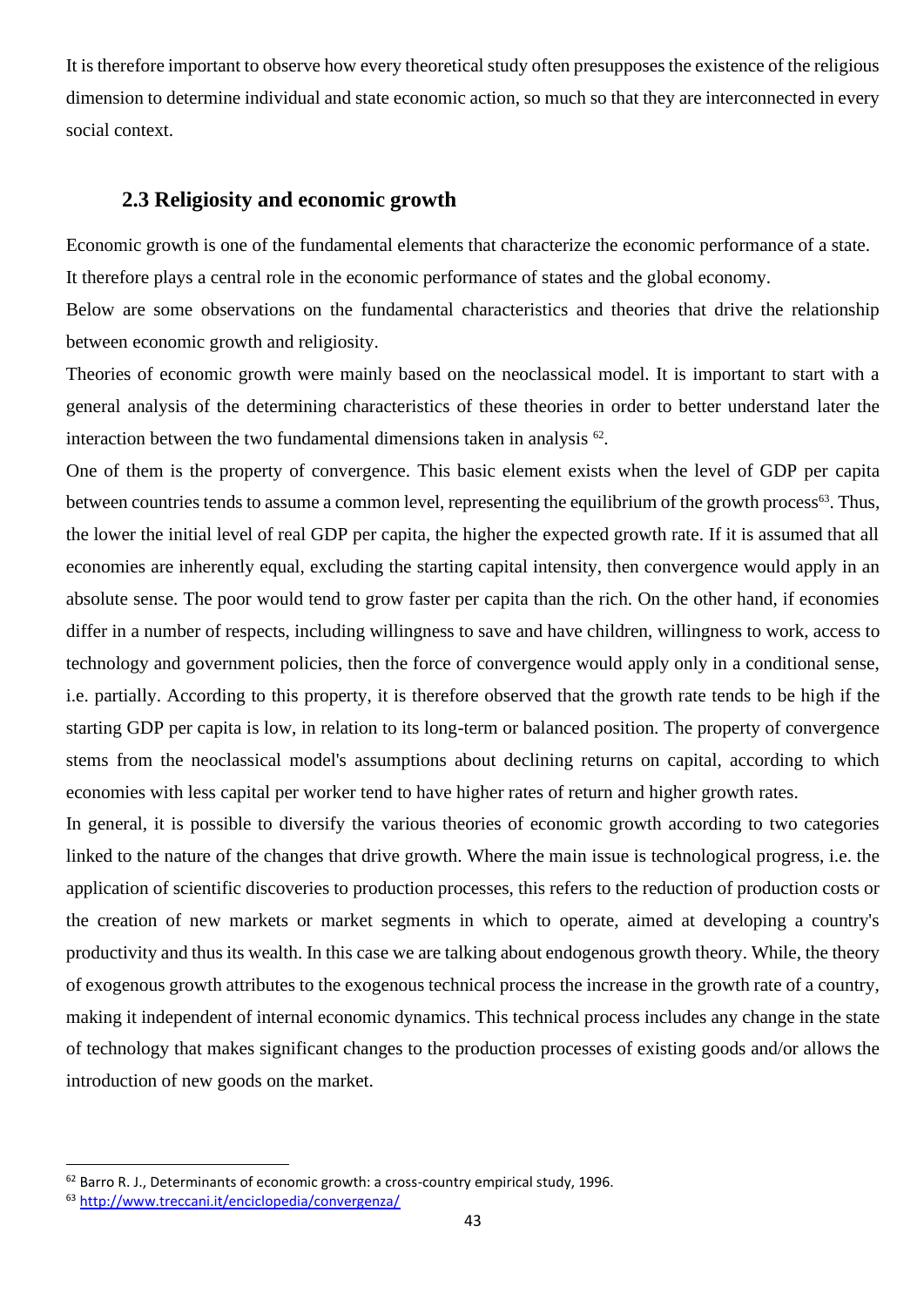Therefore, in the endogenous case, a novelty is introduced with respect to neoclassical models, namely technological progress. In this way, an attempt has been made to provide a missing explanation of long-term growth, a rather problematic issue especially in the case of exogenous growth theory.

Very often, however, the growth rate and the amount of underlying inventive activity tend to be sub-optimal due to distortions linked to the creation of new goods and new production methods. In some cases, the longterm growth rate depends on government actions, such as taxation, maintenance of public order, provision of infrastructure services, protection of intellectual property rights, and regulation of international trade, financial markets and other aspects of the economy. Therefore, the government has a great responsibility that is exercised through its influence on the long-term growth rate.

The theories of technical and technological change seem important to understand why the world as a whole can continue to grow indefinitely in per capita terms. With respect to these models, it is important to keep in mind the factor linked to internal state dynamics. Talking about processes of technical and technological change helps to understand the degree of development of a given country. In this way, the link between all interconnected public state dimensions in developed countries is highlighted.

After a brief look at the importance of the factors that determine a country's different theories of economic growth, the following will analyse how religious beliefs and participation influence economic growth. In particular, Barro and McCleary in their studies<sup>64</sup> have found different hypotheses from empirical surveys based on variables of religiosity as key factors of economic growth. The dependent variable in these surveys is the growth rate of real GDP per capita.

In addition, several explanatory variables are also included in addition to measures of religiosity such as the value of GDP per capita at the beginning of each period, the initial values of life expectancy and years of education, a measure of international openness, the rate of growth of the reasons for exchange, indicators of the rule of law and democracy, the fertility rate and the ratio of investment to GDP. The two variables of religiosity, on the other hand, are those relating to the monthly frequency of formal religious services and faith in hell. With respect to the second variable, studies show that beliefs linked to an afterlife seem to be crucial as economic influences. Probably this factor appears to be related to individual decisions related to the dimensions of civil society, including the economic one, which also consider the factors of saving merit and moral ethics. Other essential variables in these empirical studies are given by the issue of state religion and religious pluralism such as, for example, the fictitious variables for state religion and the regulation of religion by the state, the indicator of religious pluralism and the proportion of people adhering to certain religions.

The function of independent instrumental variables is to isolate the effects of religiosity on economic growth in order to better understand the mutual influence between the factors.

Among the findings of the study it was found that the greater number of believers than membership favours economic growth. Therefore, growth is favoured when the religious sector is unusually productive, in the sense

<sup>64</sup> McCleary R. M. and Barro R. J., Religion and Economy, 2006.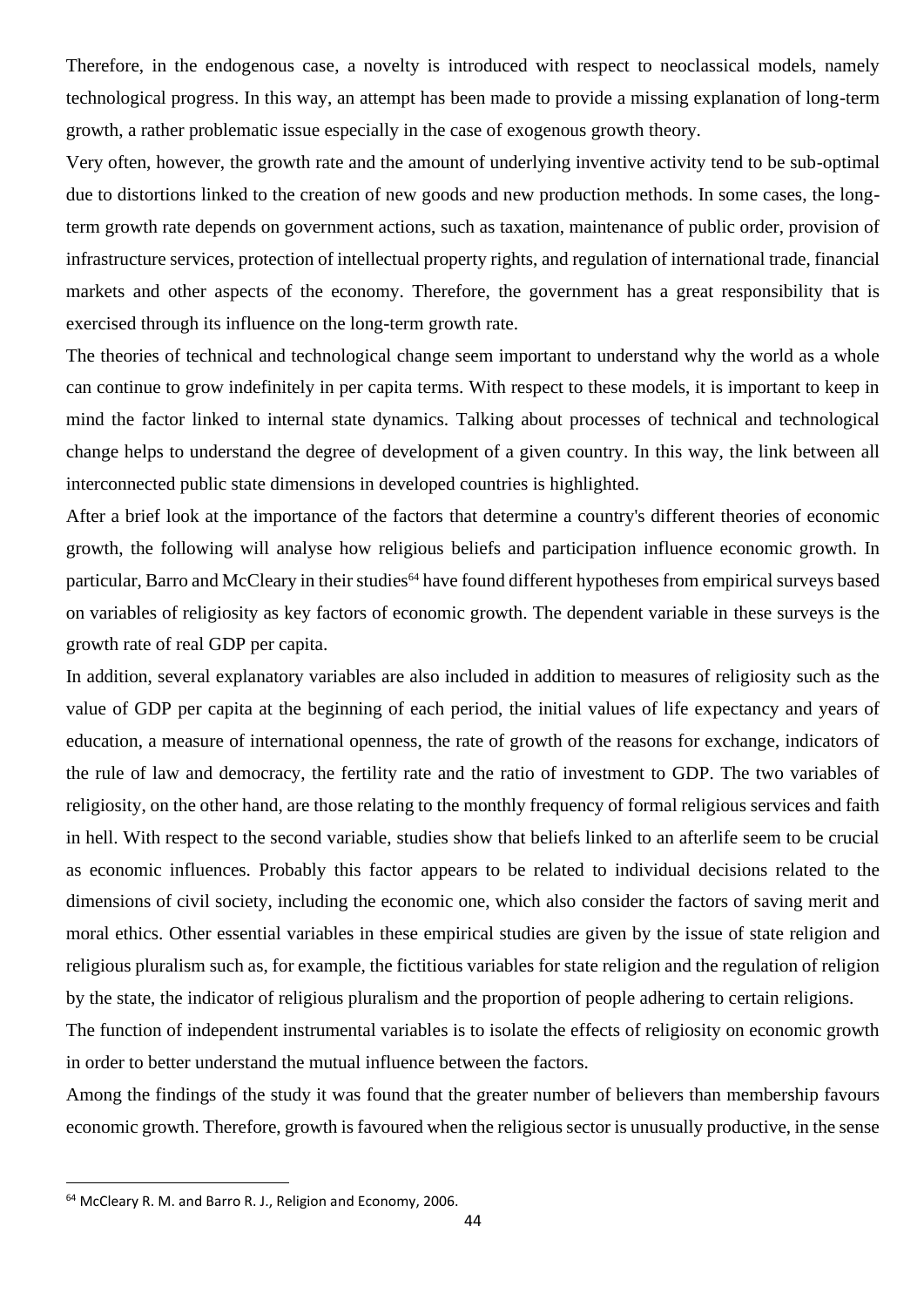that production is high compared to input. A greater amount of time and resources spent on formal religion could be a drain on resources, which would reduce market production, and consequently GDP.

On the contrary, referring to empirical research on data on religiosity, it was found that participation in formal religious services had a negative impact on economic growth, but the results of this study are not so categorical with respect to this aspect. This report is dependent on the extent to which greater participation has the power to instil higher beliefs. Another important characteristic that emerges from the results is related to Weber's thesis that the role of religion influences individual beliefs, traits, and values. Through surveys, preliminary results have shown that religious beliefs actually improve economic growth by shaping individual traits and values. In this context, the formation of beliefs becomes fundamental at the individual and community level.

Furthermore, to underline the link between religion and economic growth, it is essential to include measures of religiosity based on beliefs, participation, types of religion and membership fees. In the surveys reported by Barro and McCleary, religious beliefs and functions acquire a different meaning depending on the type of religion referred to. This observation underlines the importance of pluralism in societies as an indicator of a country's internal cultural characteristics. Moreover, since not all these differences affect economic growth in the same way, experts have been able to derive the effects of growth from beliefs and participation through the coefficients of variables that indicate how growth responds when beliefs and participation vary from country to country or over time for a given type of religion.

Some gaps in empirical research on the determinants of economic growth with respect to the role of the influence of religion can be filled through an international investigation involving the religious factor<sup>65</sup>. The instrumental dependent variables needed for this survey are the frequency of churches and religious beliefs. It can still be seen that economic growth responds positively to religious beliefs, but negatively to church attendance. In other words, growth depends on the extent to which one believes in relation to the factor of belonging, as has been pointed out previously.

Taking up the Weberian study again, the results in question are in accordance with a model in which religious beliefs influence individual traits that improve economic performance. Therefore, for certain beliefs, a greater frequency in church means more resources used by religion.

A general observation with respect to this type of studies includes some internal country variables, i.e. political and social variables. Indeed, it is noted that explanations for successful economic performance must go beyond the limits of economic variables and include political and social forces, in particular government policies and public institutions.

In addition to this dimension, however, it would be important to include a nation's culture in the explanations for economic growth. It is believed that culture conditions economic performance by influencing fundamental traits such as honesty and work ethics.

<sup>65</sup> Barro R. J. and McCleary R. M., Religion and Economic Growth across Countries, 2003.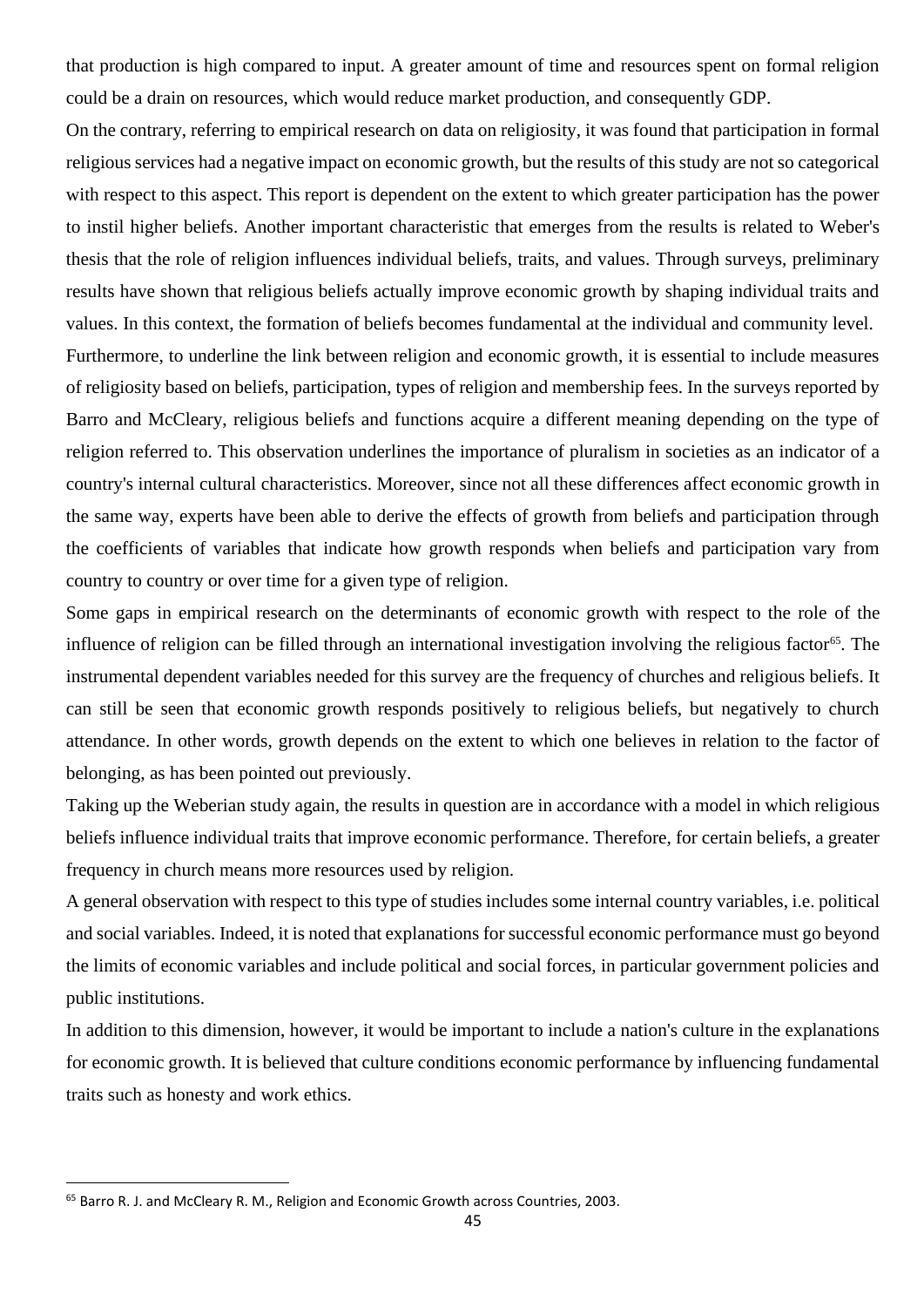Religion has always been an important dimension of culture and Weber also argues that religious practices and beliefs have important consequences for economic development. However, economists have rarely included religion or other measures of culture as determinants of economic growth. Only by including the influences of religious participation and the impact of beliefs on a country's rate of economic progress can one overturn what previous economists have argued about the religious factor. To better analyse the effects of religiosity on economic growth, it must consider the possibility of a special relationship between economic evolution and religion. Among the relevant theories emerge that of secularization, according to which economic development causes organized religion to play a minor role in social and legal political decisions: and that the role of economic development and other demand factors is minimized and focused on competition among supporters of religion. In this approach, a greater diversity of religions appears to be capable of fostering greater competition in a country or region, thus a religious product of higher quality and better adapted to individual preferences. Thus, greater religious diversity stimulates greater religious participation. Moreover, the extent of religious diversity and competition appears to depend on how the government regulates the market for religion. Good internal state management of the market for religion, where religion is state owned, through subsidies and aid could have a positive effect on religious participation in general. The study of the determinants of religiosity presupposes that the forces of supply and demand combine to influence levels of participation and religious beliefs. The importance of these determinants lies in being tools that facilitate the analysis of the effects of religion on economic growth. The instrumental variables identified by Barro and McCleary that can be used to determine the direction of causality from religion to economic performance have important influences on religiosity without being heavily influenced by economic growth. The differences in religiosity are determined by variations in the instrumental variables that influence economic growth.

Finally, what emerges from what Barro and McCleary studied is an interesting partial relationship between religiosity and economic development indicators. Religiousness responds to economic forces. To isolate the effect of religiosity on economic growth, the endogeneity of the variables of religiosity must be taken into account, since the religious factor is essential in the culture of countries. Consequently, religious pluralism also defines the cultural identity of a state, influencing the rest of the main dimensions.

Referring to the market-religion model, if the religion of reference is a state religion, it can be seen that in that social context a low diversity of religion will be supported. Therefore, the importance of the pluralism variable could be essential in the definition of the influence on the frequency of churches that ultimately derives from the presence of a state religion.

Therefore, considering the role of religion as a deterrent to economic growth, religion is defined as decisive in economic results. This is essentially because it promotes religious beliefs that influence individual traits such as honesty, work ethics, thrift, and openness to outsiders.

From this point of view, organized religion, and more specifically participation in religious services, would influence economic performance. The form is mostly indirect, i.e. through influences on religious beliefs.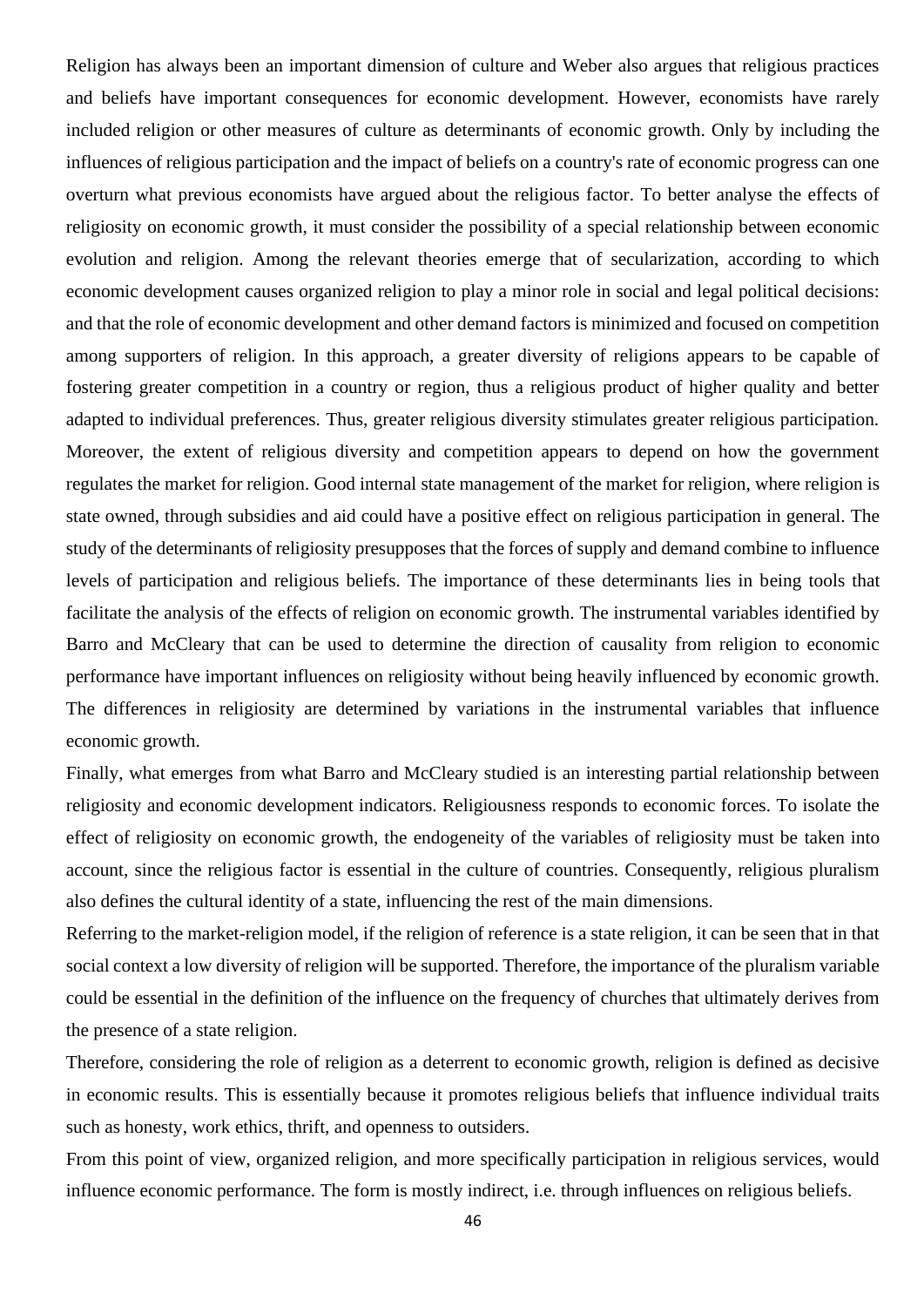In other words, considering religious beliefs as a product of the religious sector, and considering the presence of the church as an input to this sector, more resources are consumed in terms of time and goods for certain belief-related productions.

For certain religious beliefs, a greater presence in church would prove to be a negative influence on economic performance. The importance of places of worship as civic organisations is therefore stressed. The networks and interactions promoted by churches are important elements for social capital. Therefore, if this social capital is productive for certain religious beliefs, the presence of churches would have a separate and positive effect on economic growth.

The analysis of the determinants of religiosity has made it possible to construct a set of mental variables to estimate the effects of religion on economic growth. The concluding basic hypothesis in the studies carried out by Barro and McCleary focuses on the fact that stronger religious beliefs have the power to stimulate growth because they help support specific individual behaviours that increase productivity. At the same time, they argue that higher levels of religious participation depress economic growth because a higher presence means a greater use of resources by the religious sector.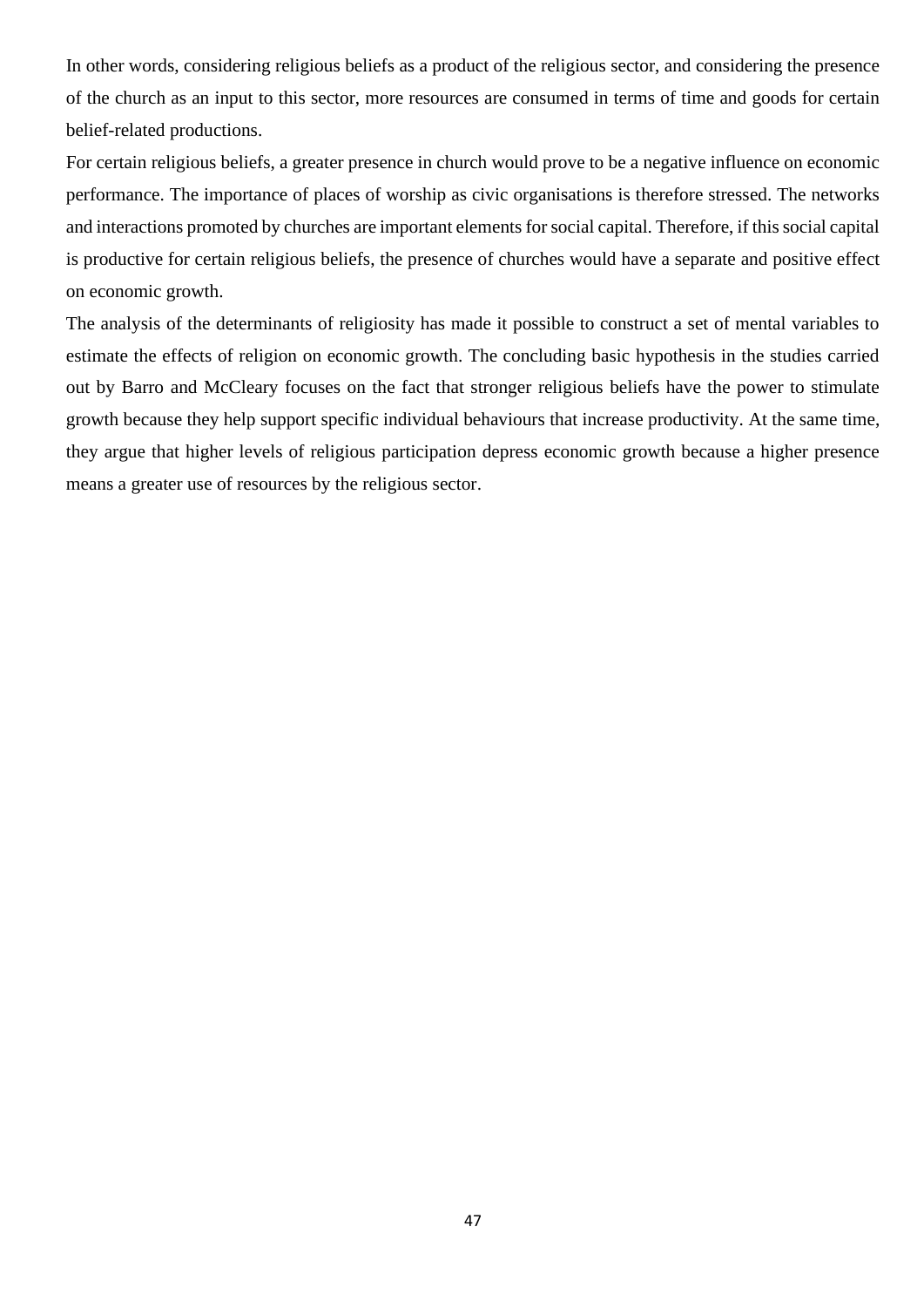## **3. Case study: Judaism and economy in the State of Israel**

In the following chapter we will analyse in detail the role played and have played by Judaism and the economy in the state of Israel, especially considering these two interconnected dimensions. Historically, as will be more satisfactorily presented in the next paragraph, the Jewish religion has invaded all dimensions of the state of Israel, since it is predominantly composed of Jewish citizens and taking into account in a significant way the sacred texts that refer to the religion itself. The formation of the state seems to be in the hands of religion, including the individual and collective dimensions, which are shaped by it. In support of the central issue of the debate is the presence of some Jewish religious communities of the Orthodox type that really and faithfully place religious precepts as cornerstones in the social, legal, economic and political construction of their microsociety. Haredi Judaism emerged only at the end of the 18th century when the term orthodoxy was born. The confrontation between traditional religion and the advent of Jewish enlightenment, or haśkalah, brought to light this fundamentalist current excessively attached to biblical precepts and tradition. Orthodoxy is therefore defined as a kind of synthesis between the traditional Jewish world and modernity.

So the relationship between Judaism and economic activity is based on some basic concepts such as money, wealth, jobs and economic initiatives. All these activities find their bases in the Jewish sacred texts: the Old Testament of the Bible and the Talmud. But not only that. Also on a cultural level, these concepts are important in the definition of Judaism. It is recognized the importance of the connection between Judaism and economic activity essentially because the Jewish religion weaves in all dimensions of community life, not playing the role of a simple cultural characteristic of a population. An important characteristic is also in their conception of activities as personal service to God, thanks to which religion begins to hold a fundamental position, even in the economic aspects related to the acquisition of money. In addition, the relationship between Judaism and economic activities is also interesting with regard to its historical path. It has been studied how also at the linguistic level there are terms that are only related to the economic dimension. The word "to have" does not exist in Hebrew vocabulary, so the concept of possession is expressed through the verb "to be", in Hebrew "jesh". According to Attali, the relationship that is established through this term is precisely defined by the possessor, so as to delineate exactly the relationship that he wants to exist between himself and the thing. So indirectly through this mechanism the concept of possession is defined, but in a much deeper way. Also the word that is used in Hebrew to express the concept of money, "kesef" is an important factor in the analysis. Its literal translation refers to the terms "desire" and "longing". In turn, leshalem, which means "payment", is read as shalom, which means "peace". The term "value", "sha'ar", is also translated as "city gate", where justice is usually imposed. These terms in the context of the Book of Exodus highlight important concepts related to economic life from a Jewish perspective. The law is another fundamental element as it shapes the entrepreneurial spirit. <sup>66</sup>

<sup>&</sup>lt;sup>66</sup> Fel S. and Zdun M., Judaism and Economics: The Link between Judaism and Economic Life, 2014.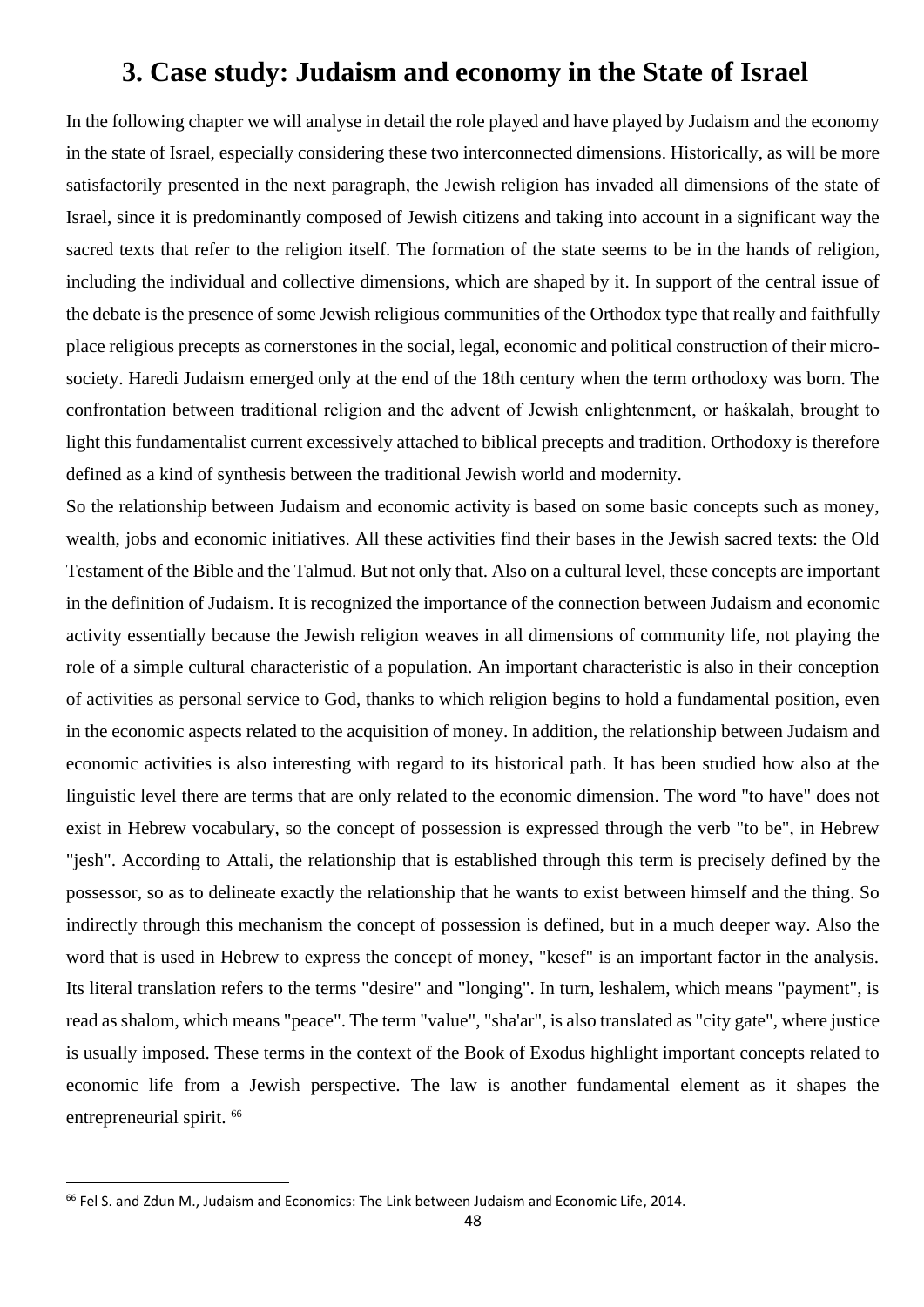Indeed, since all dimensions of individuals' lives are touched by religion, they are equally moved by a basic question: is my action in line with God's will or is it moved by the profane? From this statement one can understand how Jewish law, the Basic Law, of the state is not only, but even the manual of rules of conduct that defines both the religious system and Jewish ethics. The latter, as will be explained in detail in the following paragraph, is nothing more than the synonym of Jewish principles. This is understandable in the light of a fundamental statement that explains a lot of all the social mechanisms linked to Judaism, namely the fear that observant Jews have towards their God. In reality this is the concept that shapes the entire ethical range of behaviour and decisions of the Jewish believer. Remuneration and money play an essential role in the definition of economic activities. Both, through the concept of compensation, are a means leading to peace and for the administration of social justice.

The importance of sacred texts in this reasoning is fundamental for understanding social mechanisms. Especially the Talmud, which from the beginning was taken as the legal and constitutional foundation for Jewish community life, has the role of guardian of the religious teachings of Judaism and at the same time of "wrapper" with the aim of protecting the Jewish people from the times of the Diaspora to follow <sup>67</sup>.

The essence of Judaism that derives from the biblical stories of the Exodus, starting from the Jewish people's journey from Egypt to Israel, appears to be the basis of the nation's history, also explaining its characteristics on a social level. The issue of migration is certainly crucial. The journey also determines the fate of the people, the norms and standards of conduct of the nation that will be formed socially and economically. With the exodus from Egypt begins a period in which poverty reigns among the components of the migrant community. Wealth is postponed to religious worship and the entire community had considered money raised to a simple instrument of God, not to an idol as until then. So, Moses' gesture towards the idol is recognized as an ideological turning point from the economic point of view. Also, the 10 Commandments define the moral framework of social activities, including economic ones. All these factors are the key to interpreting Judaism in terms of economic engagement. According to Attali the rules found in the commandments are a catalyst and adequate governor of economic activity. Therefore, the cult of wealth is not considered legitimate as an end in itself. Thus, Exodus can be considered the starting point from which to begin an analysis between Judaism and economic life. Speaking specifically of the issue that links labour market and religious dimension, those who were formerly wealthier in Jewish societies were certainly financiers, jewellers, doctors and merchants. There was a direct link that connected their wealth, due to the profession they performed, with their knowledge and study of the sacred scriptures, particularly the Talmud. To conclude, the prevailing position that Judaism holds in state contexts, where religion plays a central role, comes from traditions and sacred texts, especially from the Old Testament of the Bible, which serves as the foundation for the entire social, cultural, political, legal and economic structure of the state. <sup>68</sup>

<sup>67</sup> Sombart W., The Jews and Modern Capitalism, p. 133 on, 2001.

<sup>&</sup>lt;sup>68</sup> Fel S. and Zdun M., Judaism and Economics: The Link between Judaism and Economic Life, 2014.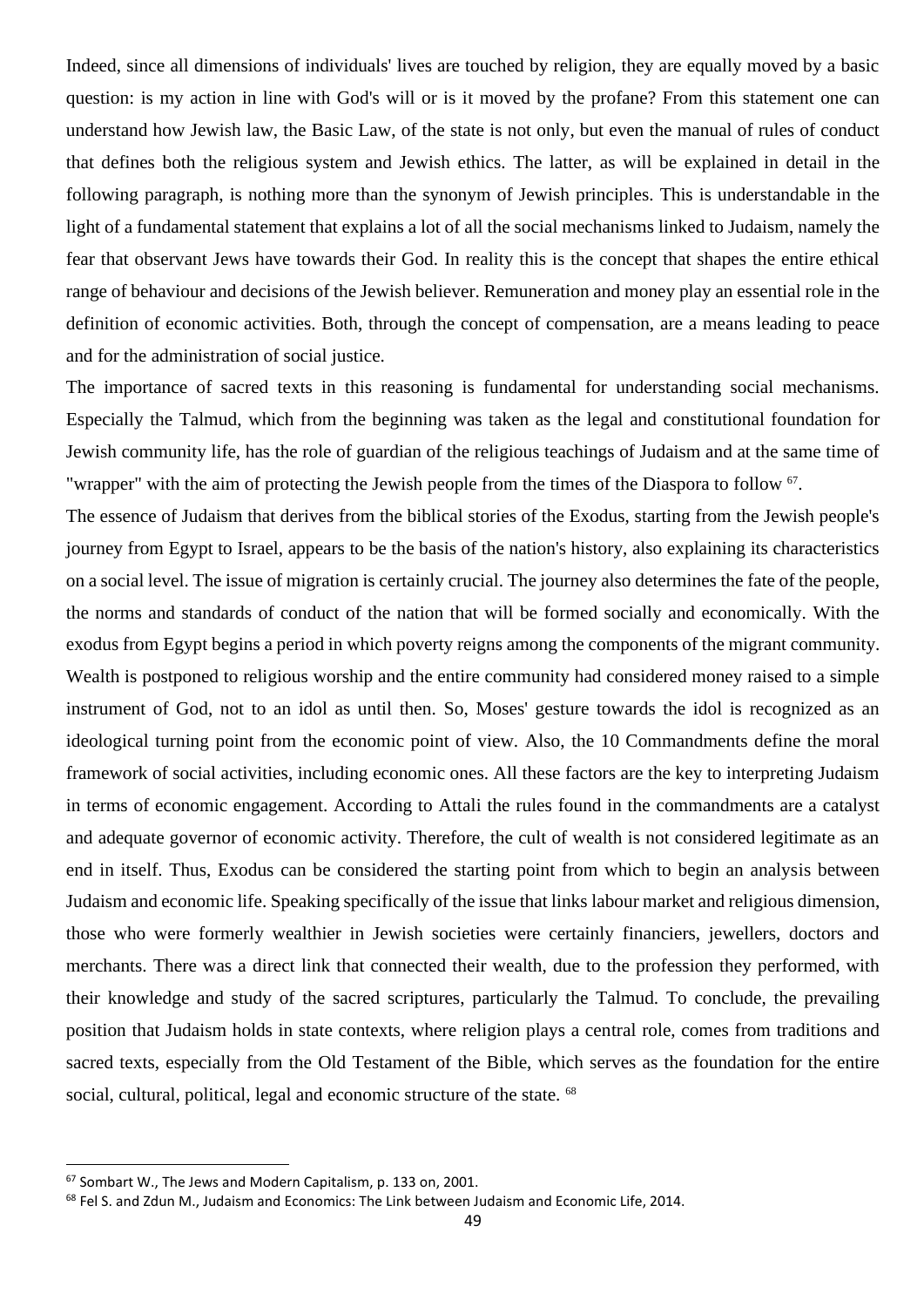### **3.1 Jewish business ethics in economy and evolution of Jewish economic thinking**

Conceptually, therefore, there is a marked analogy between Jewish ethics and the guiding principles of the Jewish religion. Also, from the economic point of view, therefore, through the sacred texts and religious tradition, is observed how this dimension influences ethical business. Below will be explained historically what has been the path that has led to contemporary Jewish business ethics and what role it plays in the state of Israel.

The work occupations of Jews have a historical path in line with the question of the Judaism-economy connection and that of Jewish business ethics. Due to local government restrictions, agriculture did not engage a large part of the population. They were banned from owning land until the late Middle Ages and many corporations even banned every Jew from certain jobs, leading to specialization in urban occupations such as finance and trade. This process is also explained by a Kuznets theory according to which considering the Jewish community a minority with the main objective of preserving and maintaining its identity through specialization in certain occupations. This transition took place around the 8th century, a historical moment of migration of Jewish communities. Moreover, this theory foresaw that their occupation had to remain in agriculture in order to preserve their group identity built at that time for an agricultural society. Yet, Jews did not remain farmers despite their minority status by demolishing the social theory of Kuznetz. Another fundamental factor that disproves this theory is related to the level of education of those who worked in agriculture. It is important to specify that anyone who was Jewish had the right and the duty to be well educated socially and religiously. This is why Jewish farmers were much better educated than those who lived in cities and were not part of the Jewish community. Compulsory education for children and reading Torah, Mishna and Talmud have become the essence of Judaism. Surely, the professional transition of Jews, which was thought to be linked to the agricultural restrictions in force in the late Middle Ages, seems to be supported by evidence that shows a close connection with the transformation of religion many centuries earlier. In the Middle Ages, the central activity of the Jews was indeed money lending and trade, which continue to support the thesis that education, including religious education, contributed to this social change. <sup>69</sup>

It is important to remember that, for Jews, money was an essential element, considered a mechanism by which the sacred was transformed into the profane and a means of resolving conflicts, organizing solidarity, being free from constraints and serving God. All this was therefore functional to the good functioning of society, as well as one's own spiritual life. Currency and wealth were fundamental elements in this economic-spiritual thinking so much so that they were central to the management of human relations and responsibilities in the governance of civil society. At the same time, it was important for the observant Jew not to fall into individualistic and stingy behaviour, condemning excess and raising the true wealth proclaimed by religion: life. Obviously, wealth is in no way condemned if morally regulated, and especially if it is not transformed into any form of idolatry. In any case, the basis of Jewish economic ethics is that spiritual concerns and moral

<sup>&</sup>lt;sup>69</sup> Botticini M. and Eckstein Z., From Farmers to Merchants: A Human Capital Interpretation of Jewish Economic History, 2003.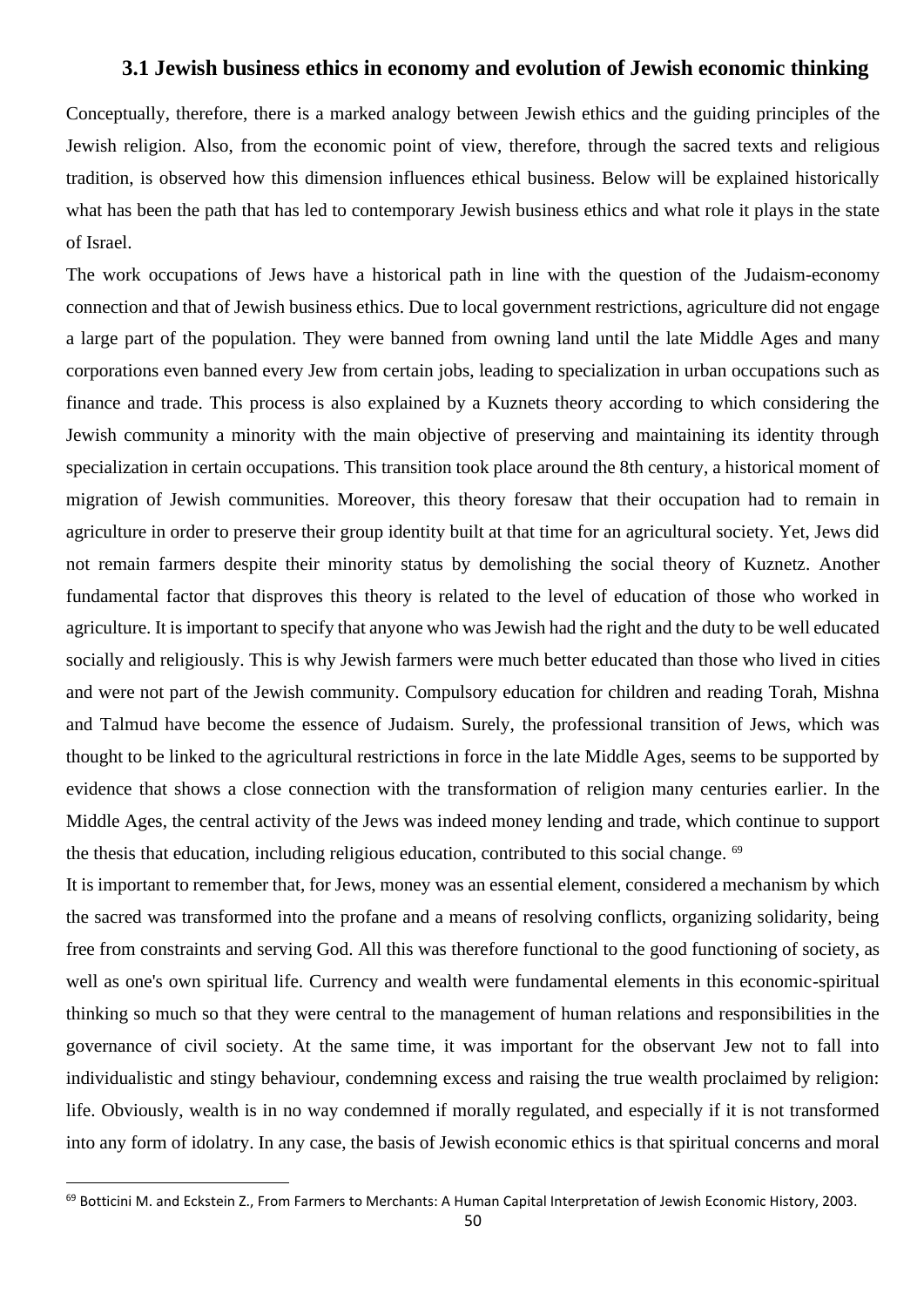demands must prevail over material ones. Only in this way is it even more understandable how the spiritual religious dimension has absolute prevalence over the "things of the world". The idea of progress from a Jewish perspective has more to do with the protection and care of nature as a gift from God than as something exogenous on a technological or material level. In this regard, they were forbidden to cut down trees and even work the land in the seventh year, the sabbatical year in which they had to rest according to the Holy Scriptures. Private property is allowed, but without its sacralisation. The work is considered praiseworthy for the individual and social assistance is provided in case someone could not or could not work. These assistances are provided both by individual communities and by the Temple, the highest religious authority. These social mechanisms are essential to emphasize once again how important for Judaism the concept of community of brothers and sisters and of aid "without personal return" is, which is difficult to observe in many societies that instead place the economic and work sector at the centre of their mentality. The various experiences that the Jewish people have had, especially in the last 2000 years, have contributed to the formation of their identity and solidarity. Religion has always remained the cornerstone of the entire community, avoiding closure in the orthodox sense and moving towards openness in order to remain on the international scene and contribute to the formation of global culture. One of the roles that according to their characteristics has been attributed to the Jews is that of "transformers" of everything into money, including social relations. Indeed, they have contributed to the transformation of contemporary society into a mercantile society dominated by money, supported by the process of globalization and virtualization of economies. This mixture certainly needs strong ethical and moral values in order not to fall into the temptation of the world. Surely, this criticism goes against those fundamental precepts of their economic ethics based on wealth and solidarity towards the poorest, but it fully describes the historical evolution that this community has had economically<sup>70</sup>.

In the definition of economic ethics, in particular business ethics, of those who are part of Judaism, it is essential to refer to sacred texts such as the Talmud, written to strengthen the integrity Jewish and improve the ethical dimension of the means involved in the transfer of funds. It is assumed that the authors were traders or otherwise persons employed in trade and financial transfers. The Talmud is therefore the central point of religious life together with the Old Testament of the Bible. The text argues that wealth is a work pleasing to God, which is why he gave man the land for the enrichment of communities since ancient times. Continuing along this line, the believer is convinced that this wealth delivered from above is not something connected to the idea of predestination, typical instead of Protestant thought. Wealth is considered a point of arrival to which the individual must aspire, not a reward from God. Wealth, for Jews, is a bearer of responsibility, which is why the individuals who possess it hold positions of government and care for the general good. An important point is to be taken into account in the previous discourse on the employment of human capital and wealth. In wealth management, it is highlighted that it is necessary for the individual to make flexible and creative decisions, which is why the investment of wealth in the land is condemned. In the Talmud, wealth is described

<sup>&</sup>lt;sup>70</sup> Tiberiu B., Calance M., Chiper S. and Plopeanu A., The Jews, God and Economics, 2012.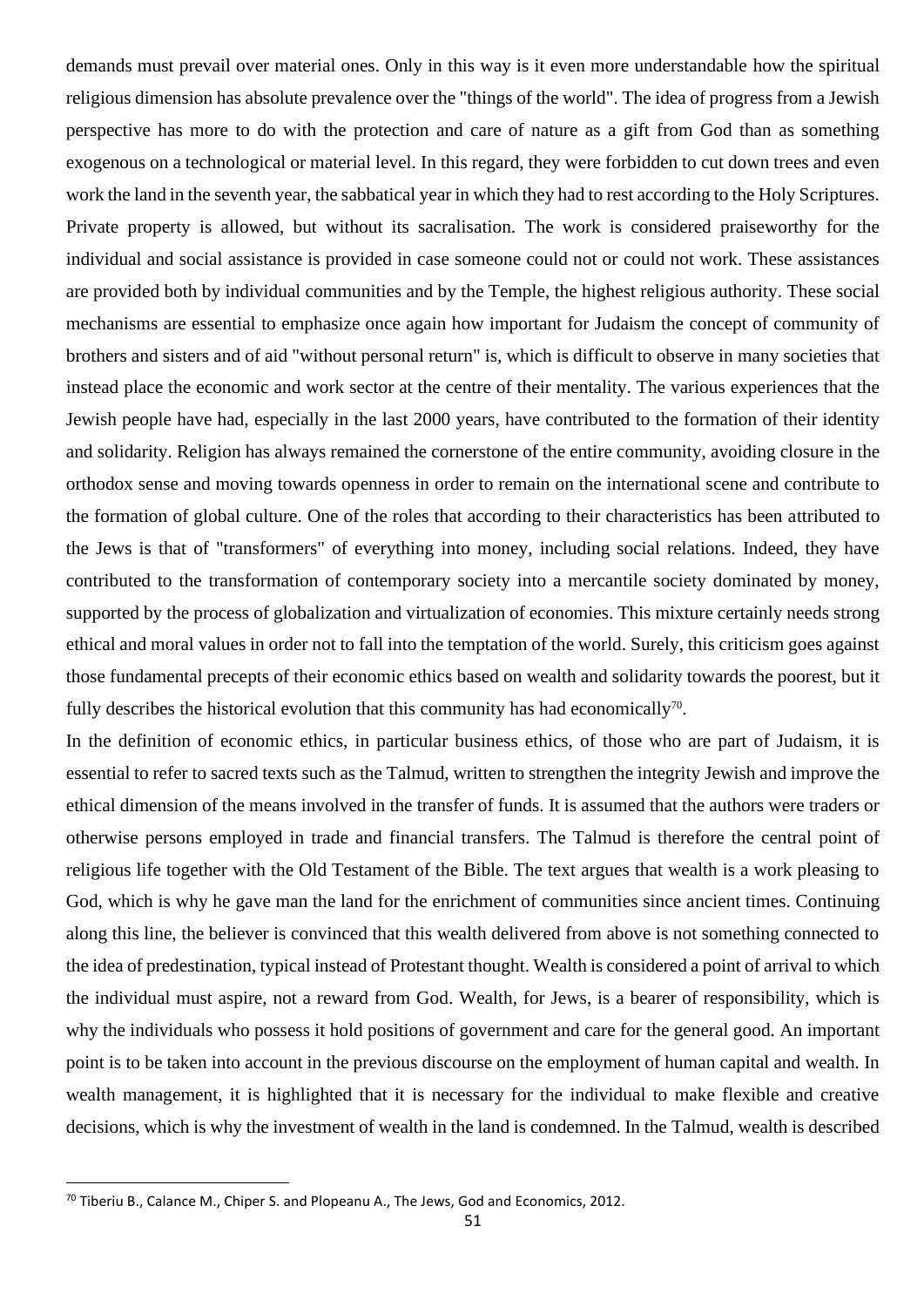not as an end, but rather as a means to pursue other goals. Therefore, economic activity for the Jewish religion is but a means to achieve greater initiatives. At the economic level, wealth is expressed in certain financial categories. With regard to the prices of goods, it is necessary that there is a fair measure for their definition, making the market reliable and putting producers and consumers in the best conditions<sup>71</sup>.

In addition, the Talmud offers practical advice for positive financial management. Wealth is widely recommended while poverty, unlike Christianity, is combated. As far as work is concerned, there are recommended professions and it can be noted that these are essentially those that allow commitment to spiritual concerns or that have a spiritual component. This is one reason why the Talmud prohibits monetary speculation and usury, but paradoxically, due to historical circumstances, it is the jobs in which Jews have specialized the most. Indeed, in their period of exile after the Arab invasion, many Jews who had moved to European countries began to develop a special relationship with liquid assets and money, until they held the most important positions and controlled the trade of Western Europe. Even in the 17<sup>th</sup> century Jews were well accepted in the courts of the monarchs because of their commercial and administrative skills which contributed to the development of finance and trade at the European level. All these considerations are in line with the religious foundations of Judaism in terms of economic support and equality among community members. Among the Jewish precepts there is a sort of obligation to do acts of charity for the less well-off members of the community. Through this method of sharing wealth, we try to connect again the religious dimension to the economic one, looking for a way to be useful to others in a "missionary" sense<sup>72</sup>.

The study of the Talmud is necessary because of the complexity of economic life, as it provides a guide to Halakhah. At the heart of Jewish law is the Decalogue, the Ten Commandments. Three of these specifically concern economic matters, the commandments not to work on the Sabbath, not to steal and not to desire the goods of others (Exodus, 20, 8-11, 15, 17). Jewish religious law was designed to ensure that the affairs of ancient Israel were conducted in an orderly manner and that anarchy did not prevail. There is also an obligation for Jews to devote as much time as possible to the study of the Torah. In the Mishnah, this has been interpreted as meaning that people should not overwork themselves in search of material rewards at the expense of their spiritual obligations. Moreover, religious devotion should not be at the expense of gain, since without material provision spiritual activity cannot continue. Finally, the commandment not to covet one's neighbour's property concerns both economic behaviour and attitude towards property.

Obviously, the debate about whether Jews are a nation, an ethnic people or a religious group has implications for how the economic teaching of Judaism is interpreted. Considering different areas of economic life such as the creation, ownership and distribution of wealth; usury laws and their implications for the banking and financial sector; markets and good business practices; and the role of government in regulating economic activity<sup>73</sup>.

 $71$  Fel S. and Zdun M., Judaism and Economics: The Link between Judaism and Economic Life, 2014.

<sup>&</sup>lt;sup>72</sup> Tiberiu B., Calance M., Chiper S. and Plopeanu A., The Jews, God and Economics, 2012.

<sup>&</sup>lt;sup>73</sup> Rodney W., Economics, Ethics and Religion Jewish, Christian and Muslim Economic Thought, 1997.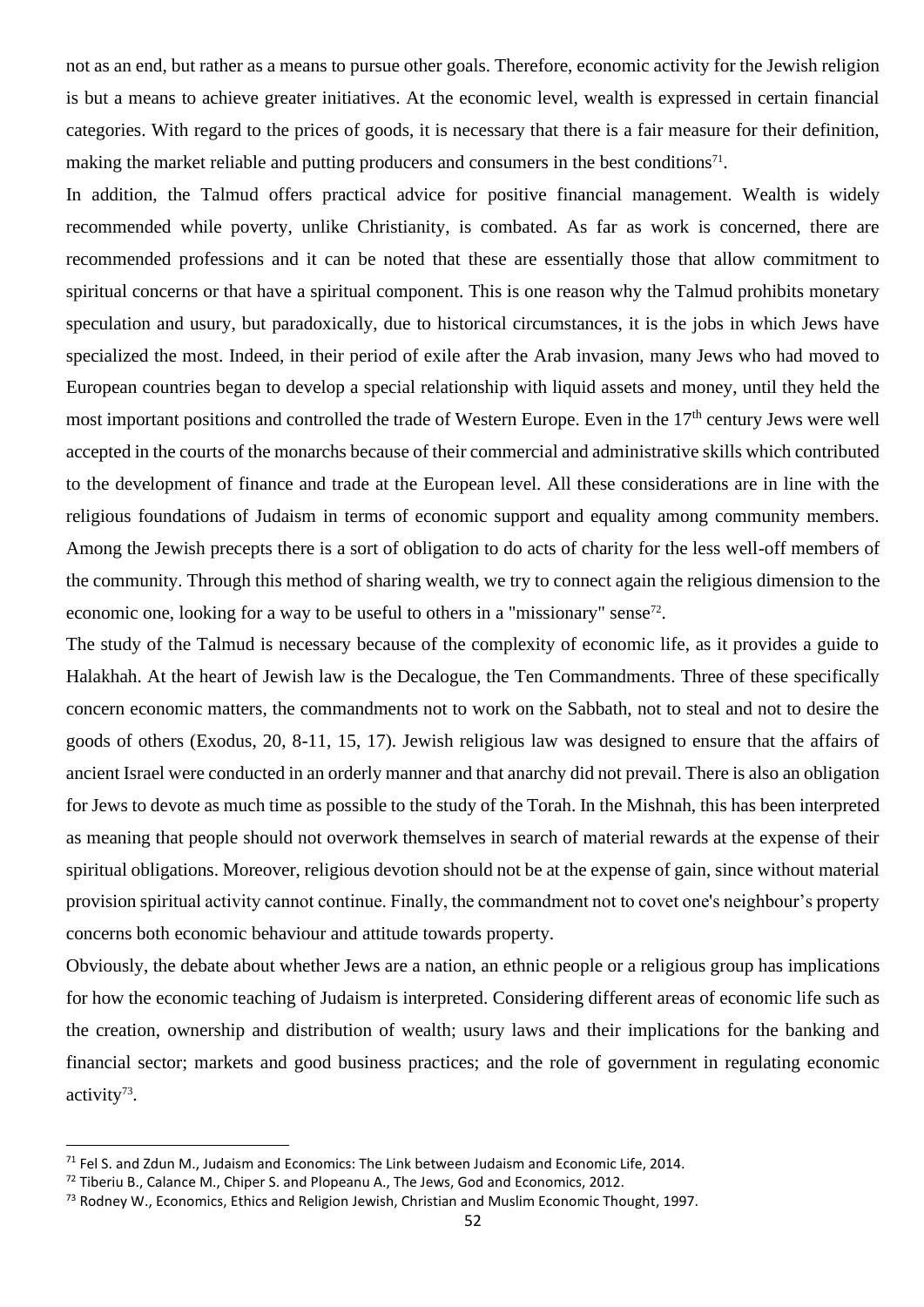It is particularly interesting to consider the implications of the Torah both for the economic behaviour of Jewish individuals and businesses at the microeconomic level and for government policy in Israel. The followers of YahweK, God's chosen people, initially lived in an Egypt where the majority worshiped other gods. Consequently, the question of how to conduct business with those who did not profess the same religion is as old as Judaism itself, and the Torah provides explicit guidance in this regard. Ancient Israel was not an egalitarian society, and there were differences in income and wealth. There is no virtue in poverty in Judaism; on the contrary, it is to be avoided because it involves unnecessary suffering. It is recognized, indeed, that those who have enjoyed the goodness of the earth, perhaps exercising the talents given by God, have a duty to help the poor and needy. The Jewish societies of ancient Israel were tribal in nature, and there was an obligation to help all members of the tribe. In the Torah, moreover, there is the possibility to address inequalities by creating a level playing field for each generation, so that the material advantages acquired through the acquisition of wealth by a generation are not passed on. Land rights and labour were central to the production system of ancient Israel, despite the laws that forbade its processing in medieval times. Since the final owner of the land is God, human beings do not have the right to sell it permanently, nor to acquire free property through purchase. As the book of Leviticus makes explicit, the assignment of tribal lands is made by God, and must be respected. Tribal society had few natural material inequalities, but through the people who used their talents this would inevitably occur because some had more economic success than others did. Land could be purchased, but the right to property expired with the next Jubilee. In particular, there is support for the poor of the Torah through agricultural laws. A fear that resided in high religious offices and that still worries the most orthodox today is that the accumulation of material wealth will become the driving force of society and create a distraction from the worship of God. To go into the specifics of the description, over the centuries Jews have been involved in loans and money exchanges in Europe, North Africa and the Middle East. From the early days of banking in Lombardy to the international financial centres of the late twentieth century, many of the leading bankers and financiers were Jews, as this work practice had allowed them ethically.

A paradoxical aspect involving Jewish economic ethics concerns interest transactions. These were strongly forbidden by Leviticus against the poorest, while they were allowed with non-Jews. This justified the involvement of Jews in the lending of money and landed estates. Since Jews throughout medieval Europe were usually prevented from owning land and were discriminated against at work, often refusing to join the guilds of artisans and merchants, their chances of earning a living were limited. Money lending and money exchange were therefore open occupations for them. The fact that the Jewish usurers maintained close contact with each other meant that they had additional financial resources that could be requested in case of need. What could almost be considered a Jewish interbank market developed. The exchange of money and credit for international trade was facilitated by the fact that the Jewish community in one state maintained frequent contact with Jews in other countries. As a result, they were in a good position to organize export and import financing and currency exchange. These practices have certainly historically shaped the economic consciousness of the Jewish people. Taking up the concept that was based on seeking an occupation that would allow the believer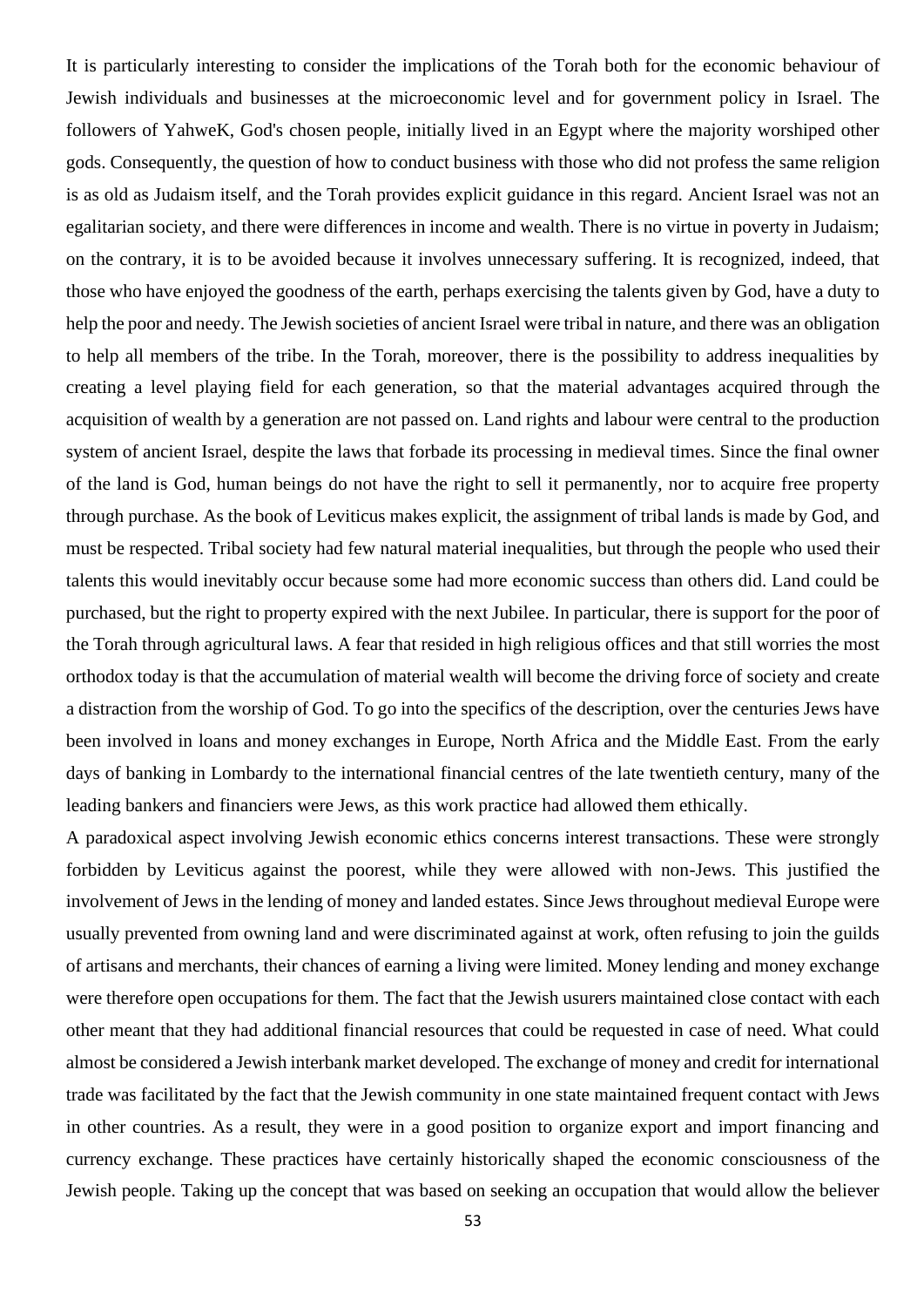to cultivate his spirit, one of the main advantages of borrowing and exchanging money as an occupation was that it took less time than hard work in agriculture or crafts in the medieval world. This allowed more time for religious observance and the study of the Torah. Sombart defines Jewish ethics as "double barrel" in the sense that their behaviour is different depending on whether they are dealing with their Jewish companions or non-Jews. The Jew, in this view, is more concerned about himself, his family and his Jewish companions, regardless of their nationality, acting economically but with very exclusive characteristics. As for the markets, in the Torah they are seen as a natural part of economic life. The advantages of a market system are not particularly exalted, but neither are they criticized. Economic transactions are subject to the provisions of the Jubilee, but there are no limits on what private property can be traded. Of course, the focus is on fair trade and honesty in all transactions. Deception is considered a temptation to avoid, since high ethical standards must be maintained in commercial transactions, especially in relation to religion. Market intervention by national authorities may therefore be permissible, including price regulation. The concept of fair price, ona'ah, in Judaism seems to imply an honest price without exploitation. The ona'ah applies however only to transactions between Jews. Honesty is required in all business relationships, but specifically no restrictions are required if the Jewish partner is in a superior contractual position to protect the financial position of a non-Jew. In business life, exclusivity in economic relationships can be interpreted in terms of mutual financial help in times of need, implying a sort of insurance underwriting only for those elected. This concept is closely related to the question of the moral position of the Jew in his community, which would be compromised if he did not respect the law of the Torah. Given the impossibility for non-Jews to be bound by Jewish law, this is perceived differently according to the circumstances. Finally, nowhere in the Torah is unlimited competition seen as a virtue. Instead, there is support for restrictive trade agreements in the Talmud. Artisans and traders can reach agreements, recognized by Jewish law, to limit competition by establishing barriers to entry, fixing prices and determining the quantity of goods produced. The authority for this comes from Deuteronomy. Traders, artisans and workers should have their livelihoods protected by restrictive agreements. This will encourage economic security and respect for the work and position of others. In such circumstances, economic change and occupational mobility may still arise through new opportunities, but not by taking away a Jewish colleague's existing opportunities to earn a living. The point today is to understand how the economic laws of the Torah should be applied in the modern nation state, and what the government's regulatory role should be. There seems to be some scepticism about the position of the rulers, with the fear that they will simply tax the income and expropriate the wealth of the citizens, providing few assurances. According to Jewish law, Jews are required to pay taxes imposed by any sovereign, even a non-Jewish one. Often in medieval Europe and the Ottoman Empire, the authorities of the Jewish community organized the collection of taxes and delivered the proceeds as a lump sum, even when the taxes were arbitrary and confiscatory. Obviously, the main concern of the Jewish authorities was to protect their community, even if this involved paying taxes to non-Jewish rulers. The main principle of Jewish taxation lies in the existence of some relationship between payment and benefit. Tamari suggests that the reasoning behind this concept of utility was the idea that taking a benefit from another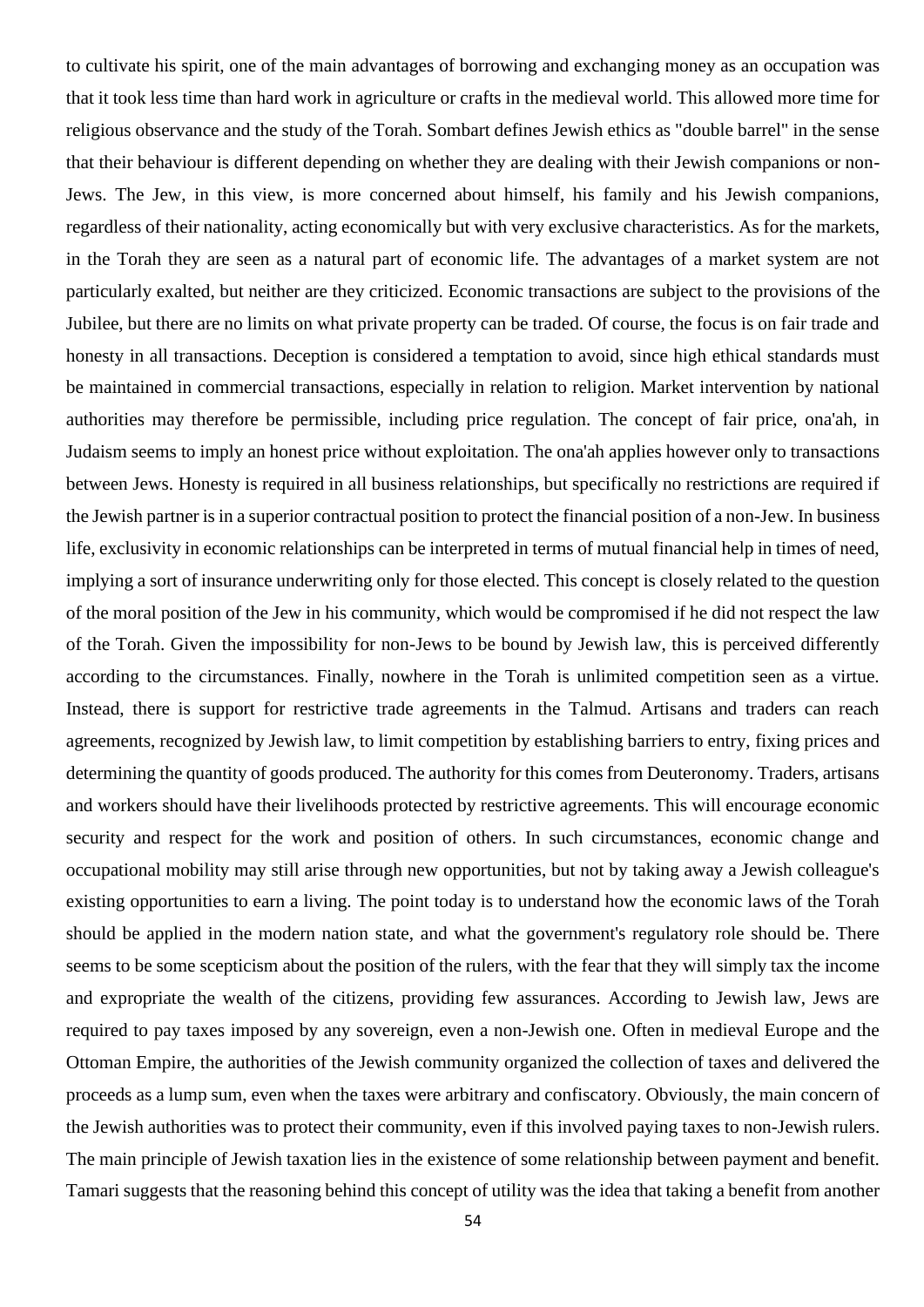person's money without his or her consent is theft. This has important implications for progressive taxation involving redistribution.

An important aspect of economic ethics regarding prices is found in the Talmud. This book also highlights interesting insights into economic thinking. With the concept of a fair price, according to Ephraim Kleiman's analysis it is relevant to consider as it relates to the history of economic thinking, and not to the functioning of real economies. Kleiman, sees the Talmudic concept of the right price as coming from the teaching of Leviticus. He explores the circumstances in which it is legitimate to revoke a deal that is considered unfair, and sees it defined functionally in terms of seeking market information. The buyer or seller could be given a period of hours to ascertain that a fair price had been paid for a good, after which the deal was binding. Price competition can be used to expand the market, although non-price competition through product differentiation was also justified in the Talmud. The ethical objective of the ona'ah rules governing transactions in the Talmud was, according to Kleiman, to prevent inequality of information from affecting income distribution.

About the question of temporal compensation, Roman Ohrenstein shows how in Talmudic literature the concept of s'kbar b'teilo or lost time was very close to the modern economic notion of opportunity cost<sup>74</sup>.

It would be morally wrong for a rabbi, a religious teacher, to be paid for his work, since this would imply profiting from preaching and interpreting the word of God, this also applies to judges and scholars of religion. In practice, however, some reward was necessary for the purpose of survival under the concept of s'kbar b'teilo. Speaking in purely economic terms, it has been highlighted that modern economics is linked to a study of the scarcity of resources allocated. It is assumed that economic agents act rationally, in the sense that their goal is to maximize well-being, although not necessarily in a material sense. In this context, the market remains one of the means of allocating resources, along with the distributive economy. The economic debate around this issue remains on the relative merits of market economies.

The position of the Mishnah, the oral Torah, on the role of markets and more generally on allocative issues refers to a series of pronouncements and concise examples relating to the issues of everyday life in ancient Israel, including economic life, to be observed through the lens of Judaism.

The economic order is therefore permanent and should reflect the divine order. This approach to economics is clearly very different from that of modern economics, but some of the languages and symbolisms may be related to the search for some religious ideal.

Given the importance attributed to the Sacred Scriptures, economic policy in ancient Israel had to be seen as an attempt to restore balance, the perfect order. The purpose of civil sanctions through monetary compensation was to restore the injured party to its original condition. The balance had to be restored between those who had unfairly profited from transactions and those who had suffered damage through deception. If the value of human capital had been reduced through criminal action, then it would have been important to try, as far as possible, to compensate for any depreciation.

<sup>74</sup> Roman A. Ohrenstein, 'Economic thought in Talmudic literature in the light of modern economies', 1968.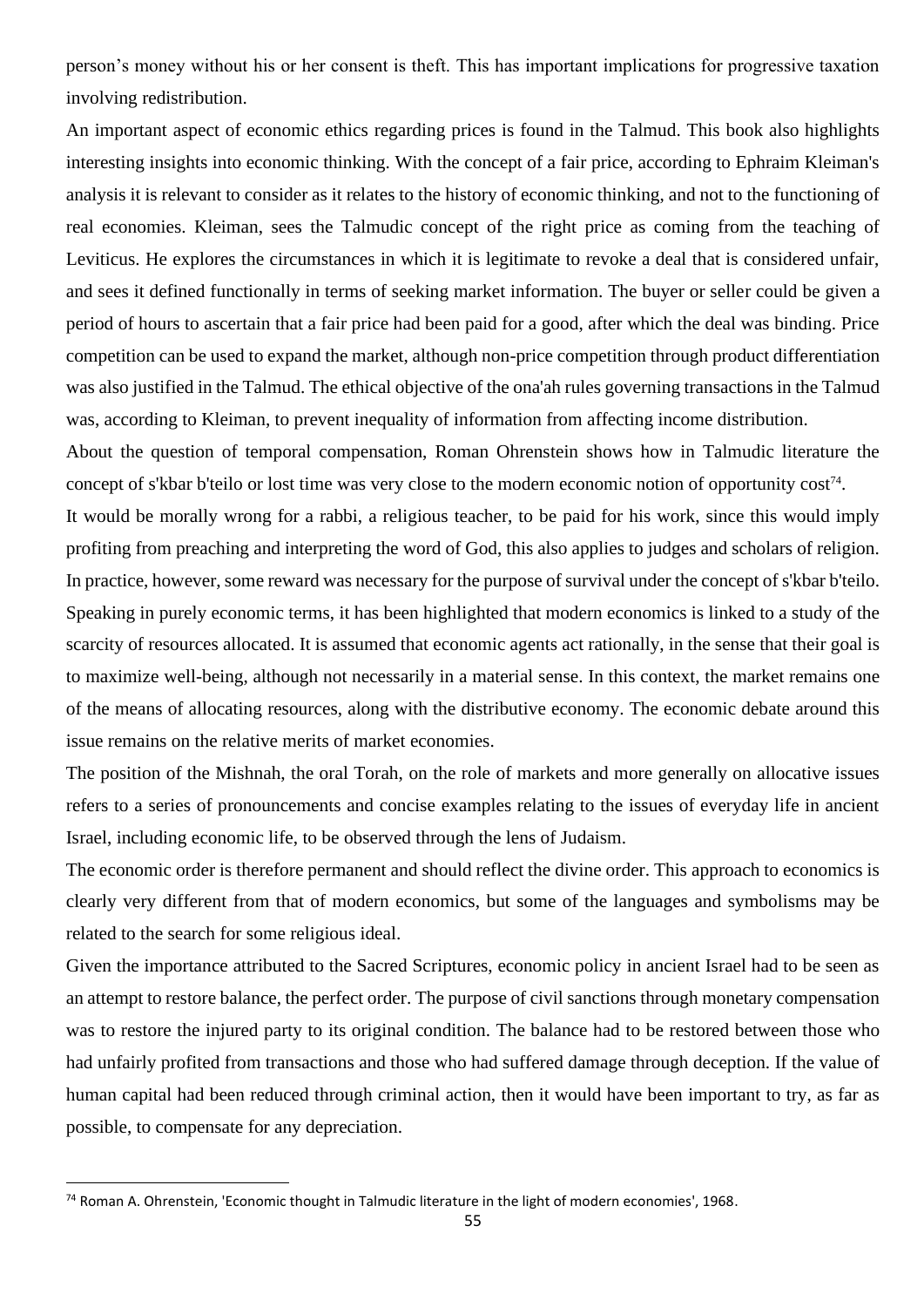Work itself is also seen as important to satisfy God's will, and not simply as a means to satisfy the needs of the worker as a consumer.

At this point, it is essential to find out whether the State of Israel can actually recognize a clear economic system within it. In particular, Sombart has tried to explain the economic position of Jews in Europe since the 16th century in terms of Jewish ethics.

The first part of Sombart's work is an economic history of the Jews as a people during the period when capitalism was developing in Europe as a modern economic system. He attempts to define the role played by the Jews in this process, moving from a predominance of trade in European cities, to being the financiers of capitalist expansion. One aspect of his analysis examined the peculiar socio-psychological and moral forces in Jewish religious ethics and Jewish models of life that were adapted to Jews to promote this new set of economic relations. Sombart even believed that those parts of the Protestant religion that Weber identified as significant for the development of capitalism actually came from Judaism. He sees Judaism as a rationalist religion, devoid of mysticism, which is largely concerned with the observance of the law, seen almost as a legal contract with God. The observance of the law brings rewards, which can be translated into capitalist profit. Loyalty is to Jewish comrades, not to their Christian neighbours or Christian nation-states, as has previously been analysed. In his study of the Jews and modern capitalism, he analyses the individual microeconomic picture more specifically than the macroeconomic picture of the nation-state. He sees the stability of the Jewish family as important to its economic success, and attributes it to Jewish rationalism, which, in his view, sees the family as a business. The Jew was motivated by the acquisition of wealth, which in the Torah was praised as a right of God to the faithful, since there is no Christian view of the virtues of poverty or simplicity in life.<sup>75</sup>

To conclude, from the point of view of Judaism, the oral Torah is a crucial source, codified in Talmudic writing starting from the Mishnah for the definition of Jewish ethics in the economic field. Ephraim Kleiman<sup>76</sup> shows how the Talmudic writings can be fundamental in the definition of the concepts of right price, opportunity cost and evaluation of human capital. Sombart's controversial work on what he identifies as a distinctly Jewish economic system provides some insight into Jewish economic survival in the Diaspora, but is largely detached from the economic teachings of the Torah, posing much like a critique of the exclusive policies that Jewish communities have within them, not considering those outside Judaism.

The case of the economy in the State of Israel turns out to be modern and at the same time very Western, despite the fact that in political terms it is considered a Jewish State very much linked to Jewish religious traditions, which regulate many spheres of economic action. In light of this, it is also interesting to note that religious parties are relatively little committed to economic policy in Israel, damaging the historical efforts made for inclusion in the developed world and for the modification of practices closely anchored to the religious dimension.

<sup>75</sup> Rodney W., Economics, Ethics and Religion Jewish, Christian and Muslim Economic Thought, 1997.

<sup>76</sup> Kleiman, Ephraim, "Just price" in Talmudic literature', 1987.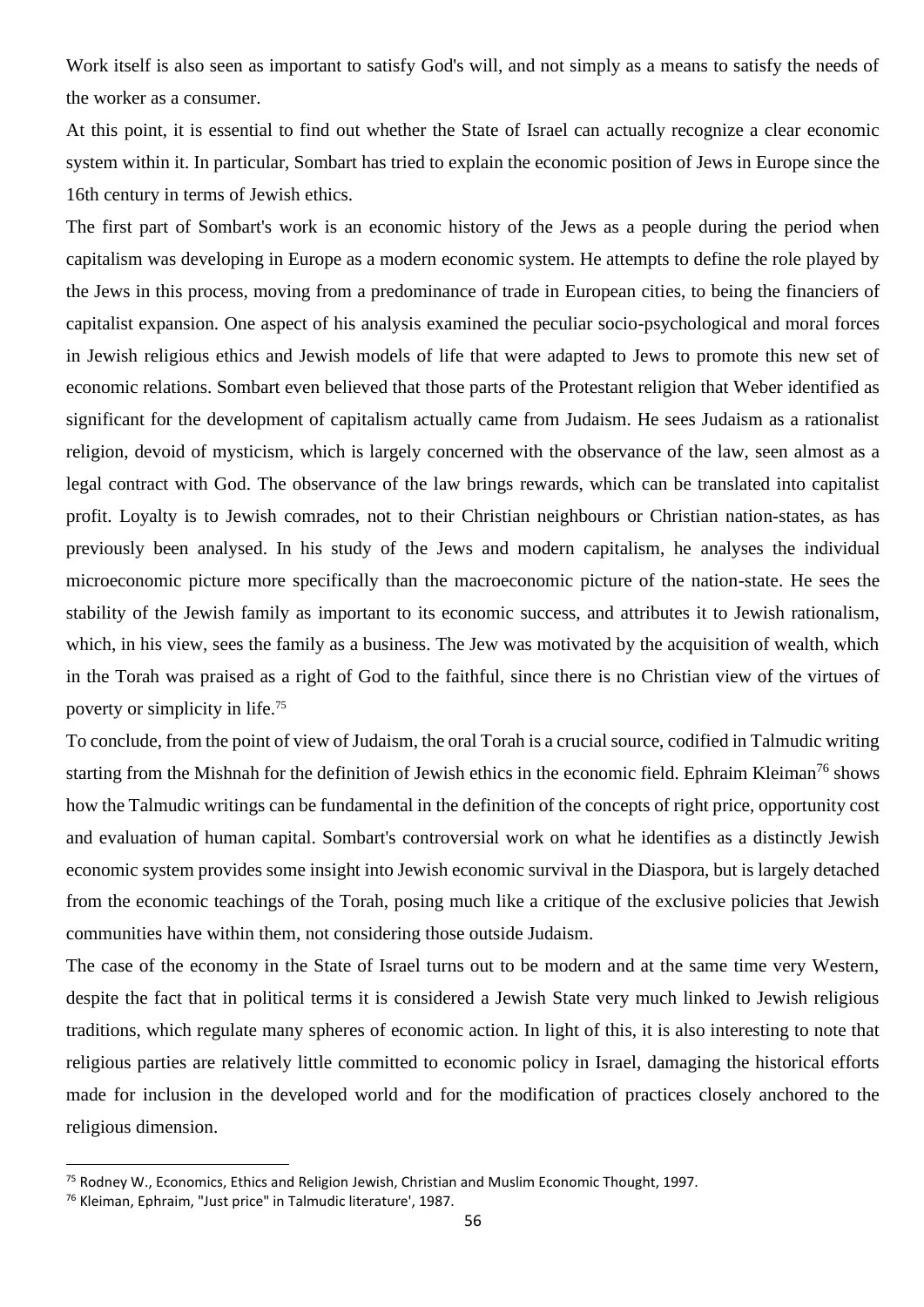### **3.2 Haredi Judaism and its complex economic internal system: a socioeconomic analysis.**

Sink down the roots of the analysis in the context of fundamentalism, it is important to remember that there has always existed a part of the Jewish religion with particular characteristics at the social, economic and organizational level of society, the Haredim. This ultra-orthodox current is divided into different communities that follow spirituality with different facets.

In the following we will try to analyse carefully their particular economic system and highlight the characteristics that most differentiate it from the ethics and social organization of mainstream Judaism.

As the only stable democracy in the Middle East and the only democratic Jewish country in the world, Israel faces unique challenges.

It is good to explain the social organization of this Jewish current to better understand the dynamics that are created in this type of society between the religious and economic dimensions in particular.

The Haredim are a rapidly growing ultra-Orthodox part of Israel's Jewish population that has exerted considerable political influence since the origin of the nation. Refusing to seek employment in a secular economy or participate in the military, these Jews perceive themselves as an independent religious community and actively seek to preserve this distinction.

This community welcomes the most faithful interpretations of the Torah and insists that Israel's democracy incorporates the central principles of biblical law within its governing bodies.

The rejection by Haredim of the economic, educational, social and military pillars that constitute the backbone of modern Israel has a high cost for the State. The high rates of unemployment and the refusal to participate in Israel's conscripts put the Haredim at odds with the vast majority of Israeli Jews who do not share their values and support them with financial contributions to support them.

The Hebrew word "Haredim" translates "those who tremble," a reference to the Book of Isaiah (66:5) when the prophet implores his followers to "hear the word of the Lord, you who tremble (Haredim) at his word. Haredim firmly rejects modern lifestyles common among Israelis in favour of a traditional life according to biblical law, or halakhah.

Haredi Judaism did not exist before the Enlightenment in the  $17<sup>th</sup>$  and  $18<sup>th</sup>$  centuries. The notion of Haredim as a distinct segment of the Jewish population only emerged when Orthodox Jews distanced themselves from the philosophical movement from Europe, Zionism. The values of the Enlightenment implored reason and rejected blind faith, striking at the root of the traditional Jewish way of life, and Haredim emerged as a direct response to this threat. This community has its roots in Eastern Europe, where secular attitudes toward Jews did not allow them a lifestyle that was fair to that of non-Jews. In the 19th century, the Jewish people still lived largely among themselves in small towns known as shtetls, where their own rabbis governed them. Within these walls they maintained their Talmudic studies and special professions. The most important figures in their lives were indeed the rabbis who presided over the legal and social issues that directly affected their communities. Having a separate legal and economic system, governed by the rabbis, responded to and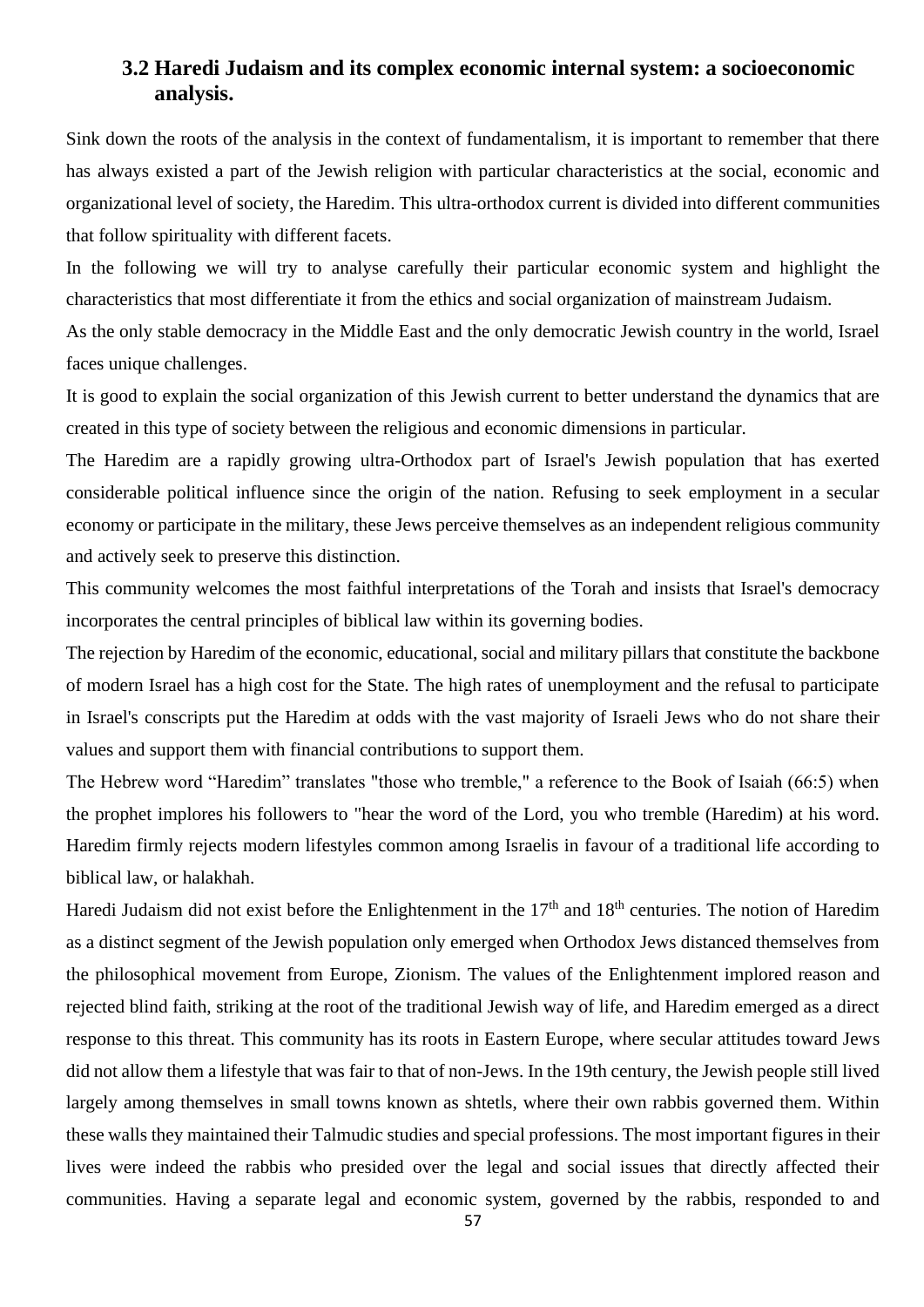reinforced the exclusion of Jews from the host countries. Thus the community itself defined its members as "true Jews", unlike all the others.

The Haredi currently make up about 11% of the total population of Israel and is expected to reach 20% by 2040. The two largest concentrations of Haredim are in Mea Shearim (Jerusalem) and Bnei Brak. The members of these communities are equipped with all the services necessary for the daily life of the community: yeshivot, synagogues, kosher stores, ritual baths or bookstores. This increase is largely due to their exceptionally high birth rate linked to a command in the Torah about fertility.

# **Israeli-Arabs and Haredim will constitute** half of the population by 2060



*Figure 1. 2018 OECD ECONOMIC SURVEY OF ISRAEL, Source: Central Bureau of Statistics, http://www.cbs.gov.il/reader/newhodaot/tables\_template\_eng.html?hodaa=201701138.*

According to the OECD Report<sup>77</sup> the growth of the Haredi population is so significant that by 2065 it will be greater than the percentage growth of the Israeli-Arabs and other Israelis population. Statistics like this one create the urgency for Israel to address its complicated relationship with the Haredi in a global way.

The main occupation of the Haredi is the full-time study of the Torah, which they consider a lifelong learning process that begins in youth and continues until death. Indeed, this represents the highest aspiration of the Haredi, which gives a higher social status to those who demonstrate a deep mastery<sup>78</sup>.

<sup>77</sup> OECD Economic Survey Of Israel, 2018

<sup>&</sup>lt;sup>78</sup> Shannan B. A., Israel's Haredim Effect: Theocracy In A Democratic State, 2014.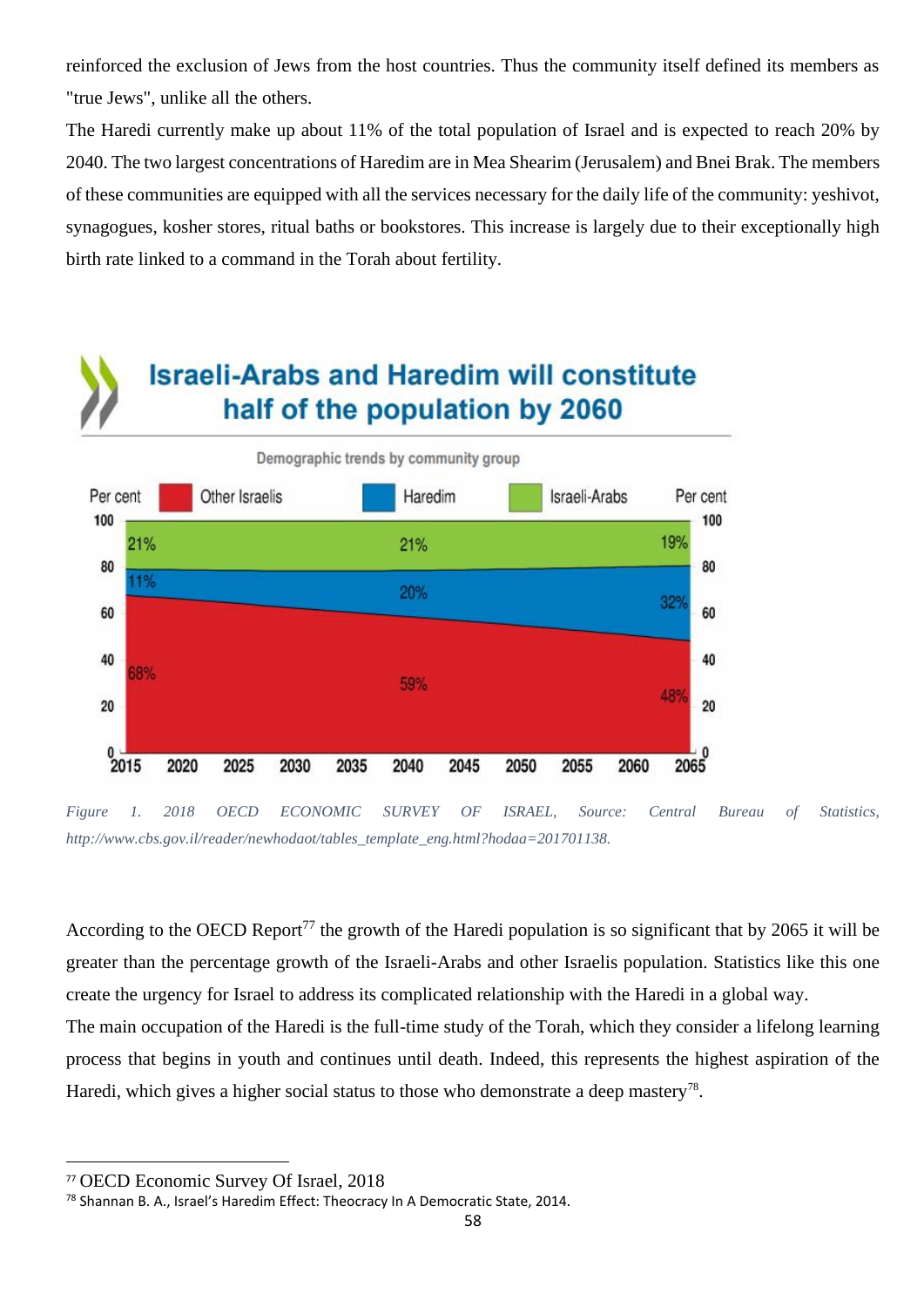So economically, the Haredi continues its traditional dependence on the surrounding society. They do not cover all the roles necessary for a fully functioning community. Among the few occupations, the members of the community are responsible for the supply of religious artefacts; the jewellery trade; supplies; currency exchange, both legal and illegal; and finally, the production of clothing and food for their exclusive use. Religious work is much more popular in ultra-orthodox communities and includes work as teachers and yeshiva leaders, rabbis and religious judges. These activities are in harmony with the worldview and lifestyle of the Haredi. Indeed, it is well known that many men are engaged in unpaid work such as studying in yeshiva or Kollel, and all this has made it necessary for an important social phenomenon to appear.

From this moment on, women had a duty to support their families. The dependence on women's work has never been as great as in Haredi communities. Indeed, the entire infrastructure of Haredi economic life has become so dependent on women's work that it probably could not exist without it. Women work as teachers in Haredi women's religious schools, supported by state funds. They also work as employees and salespeople in the Haredi neighbourhood.

The Haredi's scientific activities preclude their active employment in the Israeli economy and exempt them from military service. This exemption means that the Israeli army persists without a significant number of skilled Haredi men and prevents these men from finding employment. This is because employers see military training as an essential prerequisite for employment. Therefore, Haredi's exemption from military service contributes heavily to the high unemployment rate among the Haredi. The Israeli government distributes large amounts of government unemployment benefits to Haredi as a result of their full-time Torah studies and rejection of secular norms.

Complaints from Israeli taxpayers alarm politicians and economists in the country.

One of the main accusations made by the secular community is that the Haredim are deliberately poor individuals and are unable to support themselves financially without significant help from the Israelis who instead work and contribute to the wealth of the state.

For purely religious reasons, the Haredim do not consider themselves Israelis, nor do they accept the legitimacy of Israel as a state. They feel absolved of their responsibility to fulfil the obligations of the State, except for those prescribed by the Torah.

Through a document known as "Status Quo", a framework was outlined that included rules and concessions regarding Church-State relations in Israel from 1948 onwards. Among these concessions, Ben-Gurion, the Prime Minister of the time, promised that there would be no divergence from the "Status quo" in religious matters even under a secular government, and assured Haredim that certain principles regarding important aspects of daily life would be safeguarded. These principles included observance of the Sabbath, food laws, marriage and divorce, and education. In the same way this gave the rabbis enormous power to supervise the daily activities of the Jewish people, undermining the balance between Church and State government, sowing dissent.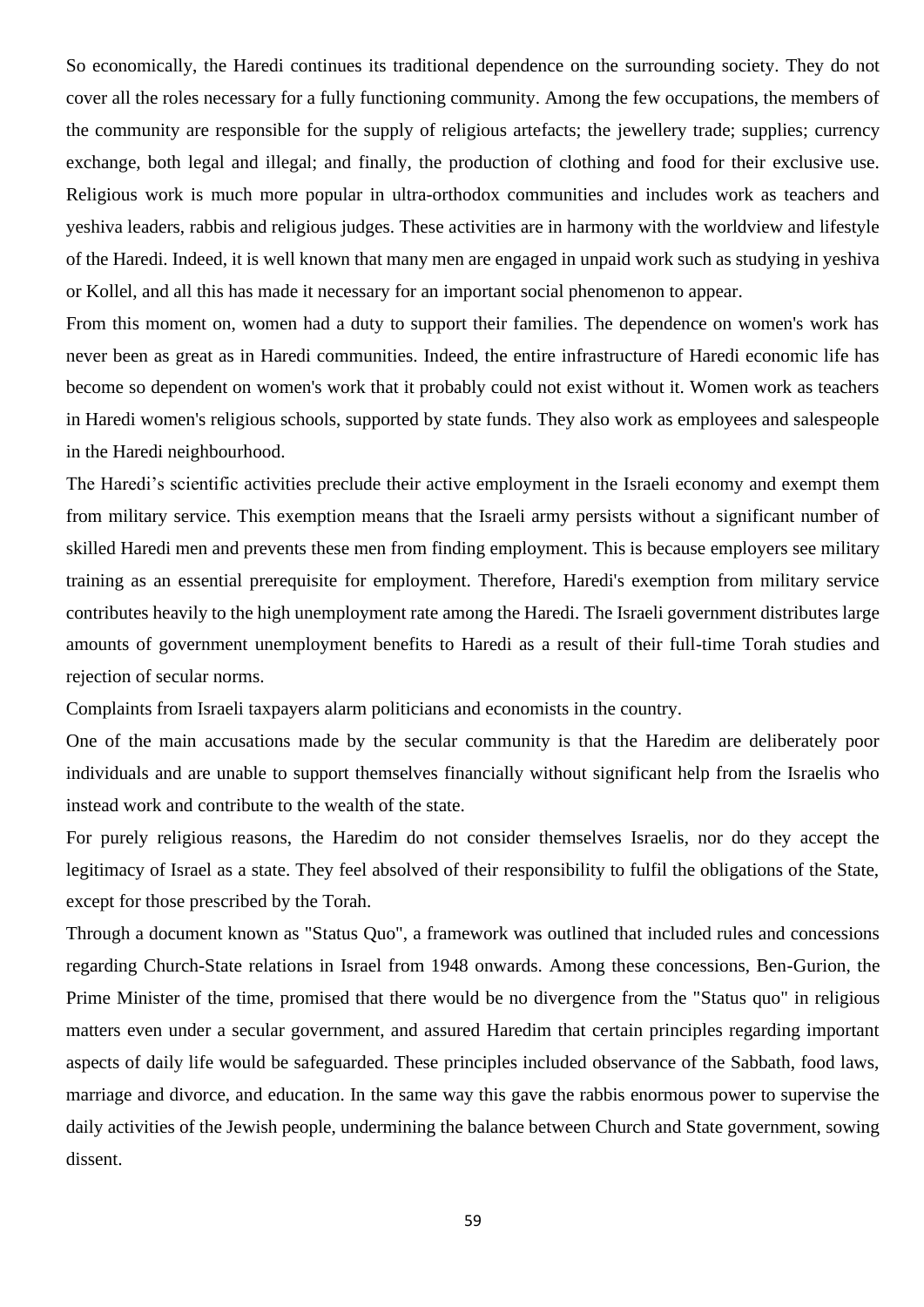One of the negative aspects of these concessions was certainly the difficulty for Israel to operate fully as a secular democratic state.

An important aspect, even contradictory, is that in the same letter that outlined the project for the creation of a state whose government incorporates religious law, Ben Gurion expressed the desire that Israel should avoid becoming a theocratic state.

The primary objective was the creation of a Jewish state and Ben-Gurion knew that without the support of the Haredi community Israel could face obstacles to the sovereignty of the state.

To satisfy the ultra-orthodox was an important step to ensure that the United Nations Special Committee on Palestine (UNSCOP) would approve the legality of the Jewish state.

In a short time, these concessions made to a tiny religious minority in a moment of urgency would overwhelmingly define Israel's political, economic and social struggles.

The impact of the Labour and Rest Act passed in 1951 to support weekly observance of the Sabbath in Israel was crucial. In contemporary society these two laws require that most businesses be closed on the official day of rest of the state and provide for a fine for those who do not comply, with exceptions for agriculture and the entertainment industry. Businesses and non-Haredi citizens, who make up the vast majority of Israelis, must respect this law even if they do not personally observe the Sabbath. Even today, this is a frustrating reality for many non-observant Israelis whose lives are affected by the intersection of religion and government.

In addition, the State of Israel would promulgate the controversial state education law in the same year, consolidating a clear cultural division between the Haredim and lay Israelis.

The Law on State Education provided autonomy to religious schools, which benefited from state funding, but without compliance with public school standards in the curriculum.

Separate government funding for secular public schools and Haredi Religious Schools put students on very different career paths, as public schools taught traditional basic subjects and Haredi yeshivas focused only on religious studies. The term yeshiva refers to a Jewish educational school whose primary purpose is to teach young students' traditional Jewish religious texts such as the Torah. The study path for men, once married, moves to the Kollel, where they continue their religious learning for the rest of their lives. Since these schools do not teach traditional programs that include mathematics, science, English or other humanities, they serve as incubators for Haredi uniqueness.

These dynamics create division in the population and make it clear how important the education factor is in the construction of a state, especially in the cultural and religious sphere, as will be seen later.

The diversified education system and the exemption from military service leads to the situation that most Israelis do not grow up interacting with Haredim, thus creating a physical and social detachment between the two communities<sup>79</sup>.

<sup>&</sup>lt;sup>79</sup> Friedman M. and Heilman S.C., The Haredim in Israel Who Are They and What Do They Want?, 1991.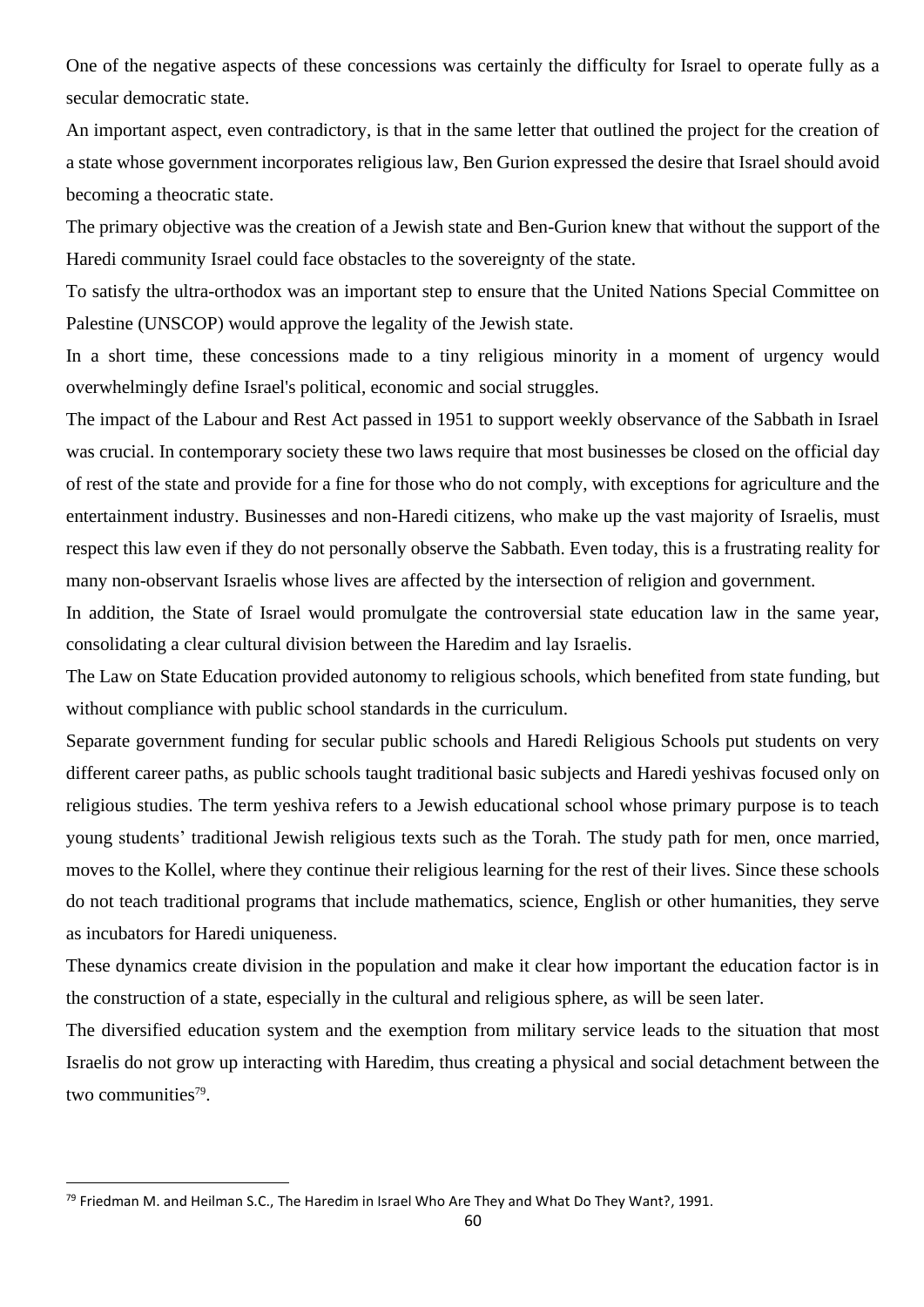Haredi fundamentalism is based on yeshiva as the exclusive site where you can learn the authentic version of Judaism and where you can update the Haredi way of life.

The yeshiva is a "total institution" that covers the full range of the individual's life cycle, and is a place of prayer and study, a facility for socialization and leisure, and a community centre that provides material aid, housing, and psychiatric support. The yeshiva scholar is asked to withdraw from all worldly practices and to devote himself totally to intellectual and spiritual activities. The study of the Torah is a goal to be pursued all day long, and the interruption of this duty, for whatever purpose, is defined as a sin. For this reason, the national service and economic relations are considered profanation of the study of the Torah and therefore violations of central community's principles.

This certainly derives from the fact that for historical reasons related to inclusion in secular society, the Haredi community has always benefited from religious sanctions related to the ethno-national issue. At the same time, it is to be observed that their growing involvement in politics is also linked to the need for resources given the economic conditions of the community. Since the 1990s, the Haredi community in Israel has been undergoing important changes. Members of the community have recently questioned its distinctive traits such as dedication to the Torah, male asceticism and separatism. As a result, the Haredim have changed their views on politics, religion, economy, medicine, aid, gender and family. This change certainly stems from growing interactions with the wider non-Haredi public. In this process, Haredi members have gradually accepted elements of secular Israeli attitudes and minimized tensions between the state and civil society. The economic crisis has also been crucial in religious dynamics. Although the ideal of religious poverty is strong, the current deterioration in living standards affects even the most devout members. For economic issues, there is an increasing participation in Haredim's work outside the community.

Fundamentalism also has the power to create new notions and practices related to participation and contribution to the collective. An important aspect to emphasize is the different relationships that have developed in recent years between the members of Haredim, the state and civil society.

Below will be analysed Yad Sarah, a humanitarian organization initiated by members of the Haredi as a response to the weakening of the welfare state and the lack of aid for the poor and elderly in Israel. Through this analysis, it is important to show how this type of community also participates in state dynamics, according to its own terms and conditions<sup>80</sup>.

Today the organization, which is the largest volunteer organization in Israel, has 103 branches throughout the country, both in Jewish and Arab cities, run by more than 6,000 volunteers who are not all Haredi. What the organization offers is a comprehensive package of services to the sick, the disabled, the elderly and their families. Other services it offers include transportation and day care centres for the disabled, day care centres and dental clinics at minimum rates for the elderly, computer monitored personal emergency alarms and orientation centres that help the disabled choose the devices best suited to their needs. The organization also

<sup>80</sup> Stadler N., Lomsky-Feder E. and Ben-Ari E., Fundamentalism's encounters with citizenship: the Haredim in Israel, 2008.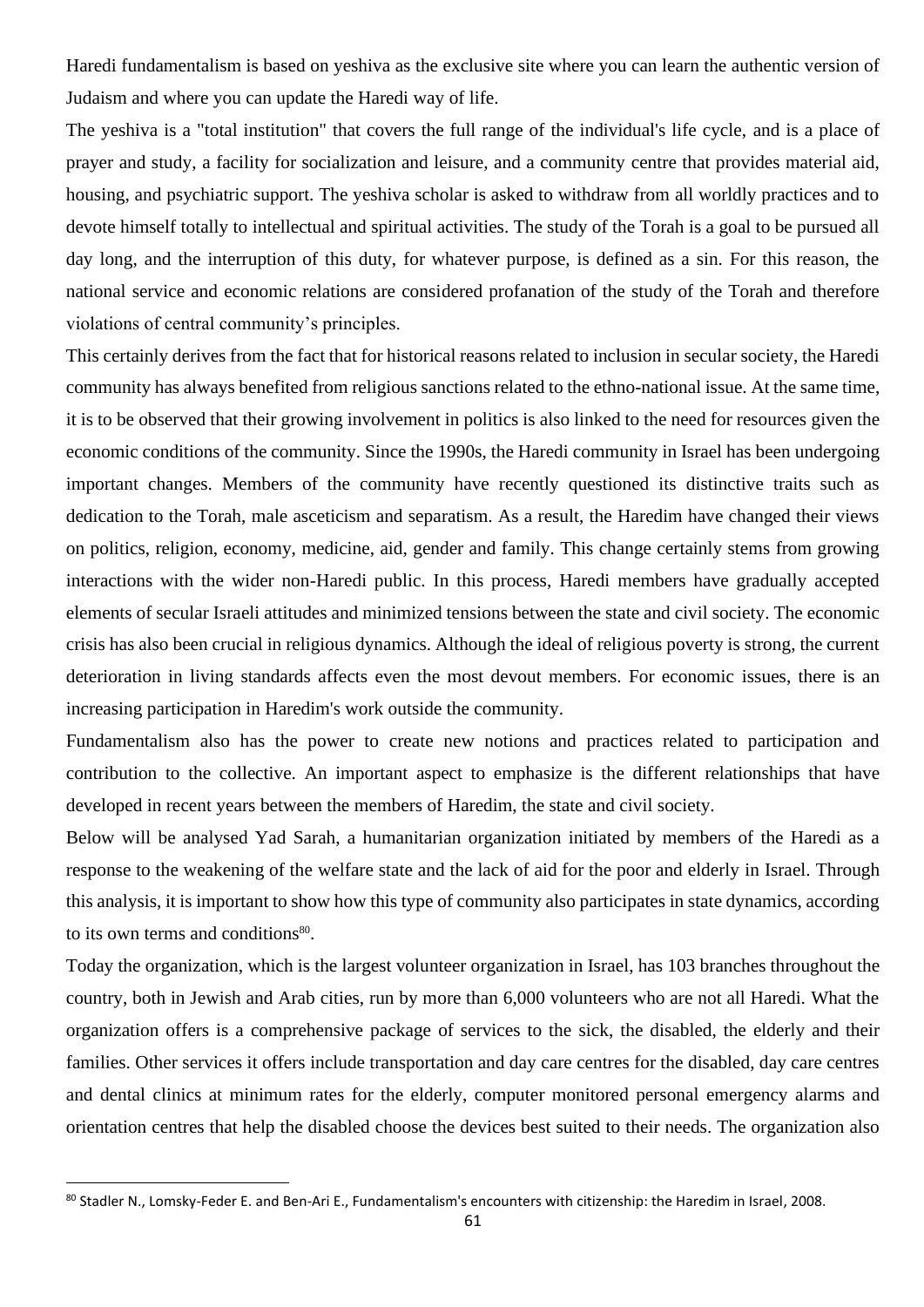provides equipment and services for new mothers, infants, recently discharged hospital patients and other people in need $81$ .

In terms of national profits, Yad Sarah saves the Israeli economy in hospitalization and medical expenses. Yad Sarah's annual operating budget is almost entirely funded by donations, especially collected in Israel (over 70 percent). It is important to specify that the government, in this case, does not provide any assistance.

Yad Sarah's growth is linked to the decrease in state support for the needy. According to studies, one in two Israeli families has been helped by the organization. Yad Sarah's mission is described as keeping the sick and elderly in their homes and out of institutions for as long as possible, supporting them in every accessible way. In addition, the organization provides services to all Israeli citizens, including non-Jews. This sign of inclusion towards those who do not embrace the same religious movement is very innovative in the dynamics of the Haredi community. In this way there is a real integration of the religious dimension with that of economic and social aid, which is crucial for the modernization of ultra-orthodox communities.

As a non-profit volunteer organization, the work of volunteers is explained as focusing on the basic problems of humanity but with a particularly Jewish religious touch.

The importance of this organization aimed at volunteering for a type of community that lives on subsidies, to pursue what its religious current defines as the right way of life, makes one understand how, indeed, Jewish concepts are actually implemented for the good of the public. Judaism teaches to respect and care for every human being, created in the image of God. But the Jewish concept of chesed, - i.e. gentility, love to people goes beyond, supporting, and active volunteer work.

In Yad Sarah, we can see how the Haredi have developed a model of contribution that bypasses the state and strengthens the boundaries of the Jewish community. Moreover, while the weakening of the state has allowed various groups in society to separate and withdraw, this same process has paradoxically allowed groups like the ultra-orthodox community to join the larger collective through the initiation and support of Yad Sarah.

Fundamentalist voluntary organizations therefore mobilize resources on a religious basis, highlighting the importance of mutual aid. Yad Sarah uses the concepts of Jewish compassion to mobilize and encourage people to work voluntarily for civil society and contribute to individuals left behind by the Israeli state. The innovation of this community lies in their activism to give Jewish Israeli society a broader religious legitimacy in the ethno-national context.

This phenomenon can be defined as "inclusive fundamentalism" because it is based on a worldview of religious inspiration and actively involves broader notions of belonging and commitment.

The one just presented is a sociological vision of the actions that Yad Sarah applies on the territory, mixing the spiritual dimension and the dimension of belonging and social commitment. At the same time in the actions of this organization, a dimension responds to changing economic pressures and the weakening of the welfare state in providing health care. Indeed, Haredi does not only use the institutions of the state and civil society

<sup>81</sup> [http://www.yadsarah.org](http://www.yadsarah.org/)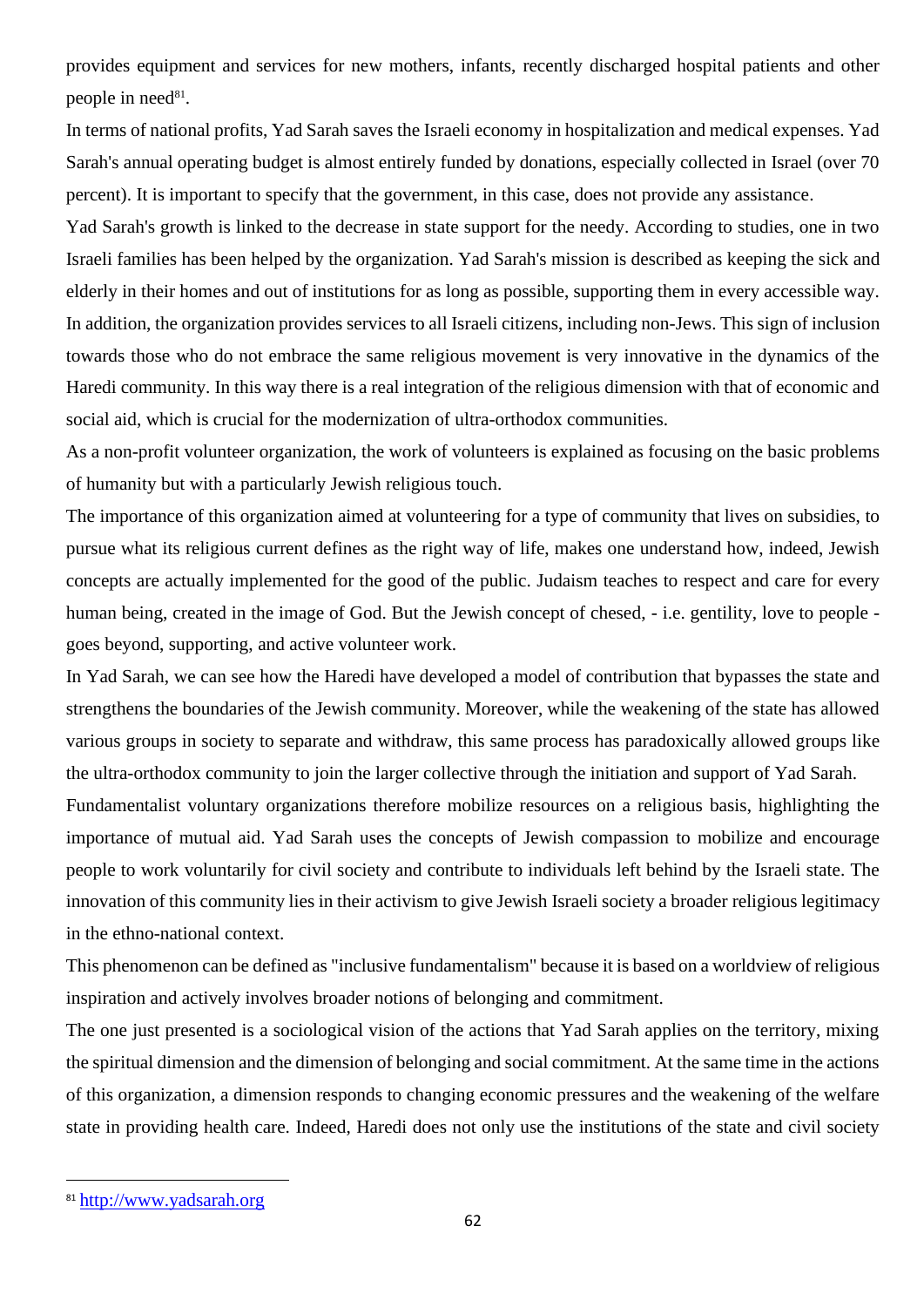for its own limited instrumental purposes, but also seeks to achieve a role through active participation in the wider civil sphere.

Although much criticized by the secular community of Israel, fundamentalism also has positive aspects that help integration. The lack of subsidies to this particular non-profit Haredi organization highlights how there is a paradox in this type of exclusive community. Since the Haredi people need state subsidies for their livelihood, it seems strange to note that the largest volunteer organization in the State of Israel is precisely led by Haredi people and does not receive any kind of government subsidy. This could indeed be the intersection of the economic and religious dimensions of the case of Haredi Judaism: the provision of services to the poorest and neediest described in detail in the Holy Scriptures and which defines Jewish ethics in the economic field, is placed above the welfare of the community, which, in turn, would need help. The particular note in this case is of course that Haredi Judaism chooses to conduct this type of economic and social life, but one of the foundations of Jewish economic ethics about fighting extreme poverty remains stable and clear.<sup>82</sup>

Continuing the analysis, one of the decisive evidences to explain how and how much Haredi Judaism differs from mainstream Judaism in the economic field lies in the different economic ethics that these have developed, strongly linked to the educational system.

The Haredi educational system, financed by the State of Israel, refuses to teach those "secular" subjects typical of public schooling. Indeed, Haredi school graduates do not have, as we have said, marketable skills in the labour market. They are often not interested in entering the labour market even after having obtained exemption from military service having studied in the yeshivot until the age of about 26 years. Thus, the voluntary and involuntary unemployment of men is extremely high and the employed are poorly paid due to their low level of economic skills. Even with the contribution of Haredi working wives and mothers, the Israeli welfare system endures most of the economic support of Haredi families provided by Israel's working population.

Indeed, in order to benefit from exemption from military service, Haredim must demonstrate that he is engaged in full-time study in Jewish yeshivot. David Ben Gurion created this agreement in 1948 to obtain the political support of Haredi when the State of Israel was founded.

The result of this political move was detrimental to the economy. Also, from a social point of view, the Haredi are socially isolated from the workforce due to their lack of experience in the army. In this way, the Haredi society becomes more and more dependent on state subsidies for survival.

Many policies with unexpected effects have fostered this new form of Judaism. Israel has subsidized this new and extreme choice to develop a full-time study community for most men for most of their lives.

The economic consequence is that these yeshiva students are not allowed to do vocational training during this period, so as not to lose the exemption. Therefore, given this obvious impossibility to be part of the labour

<sup>82</sup> Stadler N., Lomsky-Feder E. and Ben-Ari E., Fundamentalism's encounters with citizenship: the Haredim in Israel, 2008.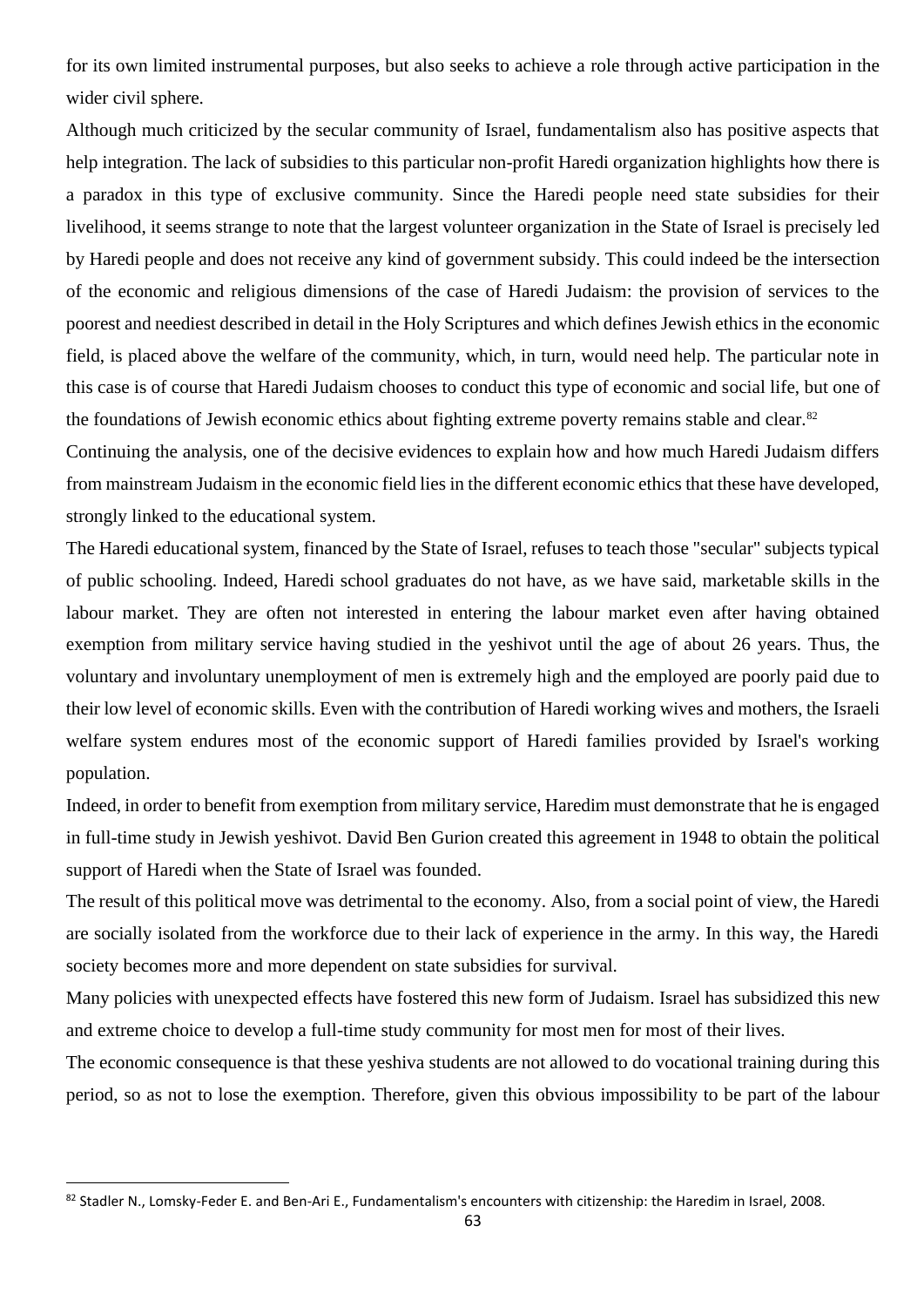market for purely economic reasons, we have tried to go ahead with national legislative reforms for a partial inclusion in the labour market for young Haredi.

One of the shortcomings of Israeli governments has certainly been the decision to adopt Haredi schools as government schools, but without reforming their curricula to teach democratic values or economically necessary skills.

The important catalyst for the transformation of the ultra-orthodox society in Israel was the law of 1949 establishing compulsory and free education. This is because state funding made possible the opening of new ultra-orthodox schools, the payment of stable salaries and higher education became the norm. In particular, the state helped to finance the ultra-orthodox secondary schools, but the high schools for Haredi boys were entirely dedicated to religious studies. So, for men there were new jobs to teach the Talmud to an increasing number of Haredi. For the young Haredi women, education meant that most of them became teachers and got a job in elementary school to support their husbands' studies at the expense of the state.

From the political and economic point of view, the Social Democratic governments of Israel, because of their concern for social justice and the welfare of children from large and poor families, provided graduated maintenance subsidies.

In particular, as part of the collaboration agreements with the Haredi parties reached in the 1980s, the rules on child support changed so that a large family would have an income to support their children.

Thus, the Haredi families, while remaining very poor, had support through this government aid. The benefits were not offered in the form of tax deductions, so heads of families did not have to work to receive them.

Given the government's permissive policies regarding the educational system, previously analysed, it was possible for the Haredi political and rabbinical leadership to create a new Haredi Judaism without economic responsibility.

The internal Jewish debate on the value of work, the dignity of economic self-sufficiency, the religious ideal and voluntary unemployment in Haredi is ethical, religious and economic.

Indeed, the Haredi leadership in Israel strongly defends its community policies that discourage work. Even with the social revolution after World War II, the percentage of Haredi men engaged in lifelong learning increased from 5% to 90%, regardless of external factors relating to personal propensity to study and community needs. This is certainly accentuated by factors such as the Talmudic exemption of rabbis from taxes, especially those provided for defence, since their protection comes from God.

In any case, the law did not require the majority of the Haredi male community to spend most of them time studying the Torah.

However, it is now essential to strengthen the religious argument for economic independence. Among the main issues forming this argument is the parental duty to prepare children for adult life as self-sufficient citizens. Moreover, an important basis for the question of work lies in the scriptures themselves, particularly in Genesis where it is stated that God has done his work (Gen. 2,2), so human beings must do it even more".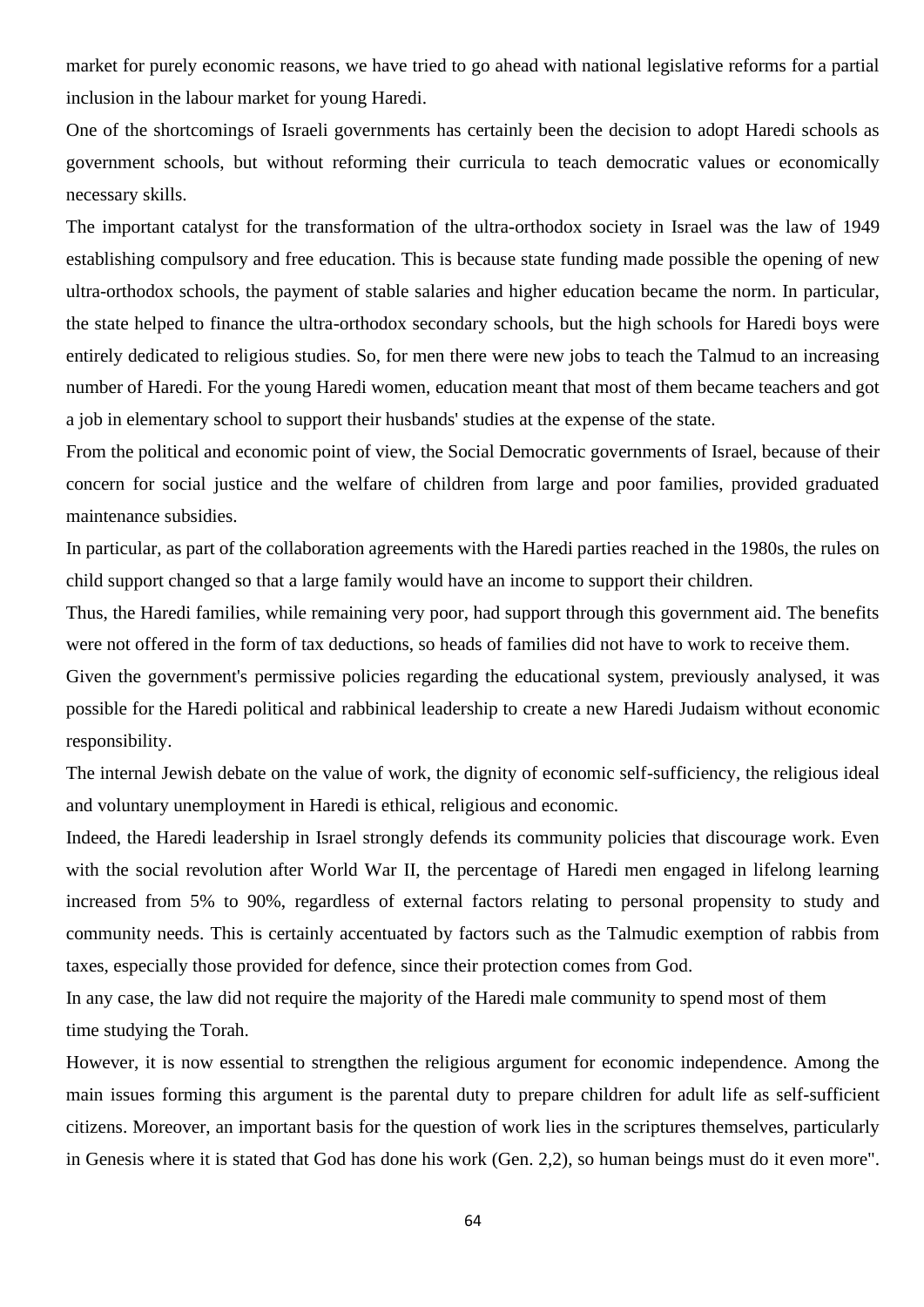Thus, most Talmudic rabbis were themselves skilled workers, a factor in support of the complete integration of haredi people into secular society.

In the unorthodox Jewish community, there is much criticism of Haredim who do not work and do not pay taxes to contribute to the common good of society.

One important thing to point out is that sensitivity to the needs of the poor is central to Israeli society, with widespread criticism of the excessive capitalist free market. Undoubtedly, the Haredi community is one of the most generous to the needy per capita, see Yad Sarah.

In a practical sense, at the end of this analysis one wonders what is the economic price that Haredi men are actually willing to pay for their religious beliefs. Certainly, the Haredi norms represent a challenge to standard economic theory, according to which the behaviour of an individual depends on economic variables. These models cannot explain why so few Haredi men achieve a university degree in Israel, despite the significant economic returns of university degrees. Indeed, about 80% of Haredi men who have acquired an academic education participate in the labour market and their pay is about 80% higher than that of their Haredi peers, who do not have a higher education<sup>83</sup>.

So, the economic compensation needed to entice Haredi men to acquire a secular academic education at the expense of their religious identity lies in the economic price they might be willing to pay for their orthodox religious beliefs.

Through the analysis of social and behavioural characteristics, such as religious identity, in the process of individual choice this data can be obtained<sup>84</sup>.

This characteristic allows to evaluate the trade-off between the economic benefit associated with the acquisition of a higher secular education and the loss of the Haredi identity that this choice entails.

It should be borne in mind that the ultra-orthodox Jews live in Israel in extremely segregated communities and a consequence of this ideal is widespread poverty among the Haredi families.

This situation poses a challenge to standard economic thinking, since positive and negative economic incentives do not seem to attract Haredi people to study to avoid poverty.

The idea that only economic incentives involving the economic calculation of the cost-benefit ratio can determine the behaviour and actions of individuals has been questioned by explanations combining the economic-rational approach with the cultural-social one.

It turns out that individuals benefit not only from the material benefits but also from the extent to which the characteristics meet the standards of the community they belong to. In addition, individual decisions also depend on personal identity.

It emerges indeed that Haredi men respond to economic incentives, but the extent of the incentives needed to induce them to change their behaviour depends on the strength of their personal religious identity.

<sup>83</sup> Zion N., ISRAELI HAREDIM AND ISRAELI ARABS - THE DUTY TO WORK AND THE DUTY TO PROVIDE WORK, 2012.

<sup>84</sup> Akerlof and Kranton model, 2002.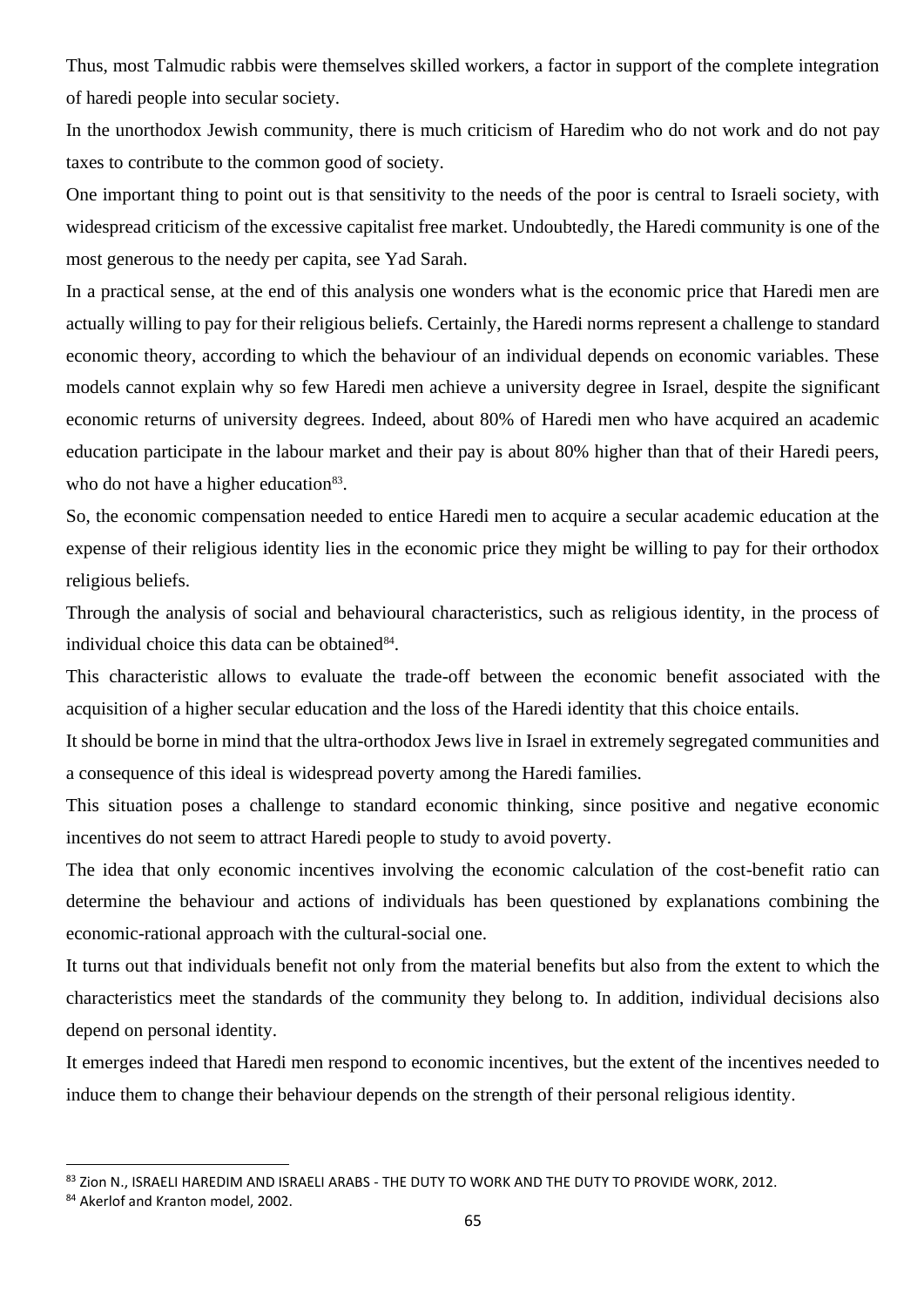According to this theory, economic variables determine human behaviour and actions and it is shown that religious identity and ideology can be overcome by economic incentives.

There is already ample evidence to suggest that ultra-orthodox Jews in Israel are very sensitive to external economic incentives. For example, the labour force participation rates of ultra-orthodox men between the ages of 35 and 54 in Israel have dropped from about 85% in 1979 to only 40% in 2005, in parallel with the government's growing welfare policy to benefit the Haredi lifestyle.

Equally important, when the then Finance Minister Netanyahu abruptly cut welfare budgets in 2003, the Haredi men responded with an increase in the workforce of about 25%, from 40% to almost 50%. The point to underline is that even in a protected community like the ultra-orthodox Jewish community in Israel, the logic inherent in the homo economicus paradigm works, with an additional cost factor linked to their religious fervour and community membership.<sup>85</sup>

This may certainly seem a paradox compared to what has been said about the preservation that Haredi communities have always pursued in secular state contexts. At the same time, what becomes clear is that sometimes there is a reversal in overly spiritual communities that sees an influence of profit oriented economic factors that prevail and influence religious ones, both in economic ethics choices and in social behaviour.

It is evident how much the economic factor the religious one in the Haredi panorama influences, but according to this last theory, it is also evident how Jewish integrity also leaves room for personal interests for the purpose of profit. This is certainly more evident in the secular community of the State of Israel, but also in the ultraorthodox communities, it is quite widespread.

### **3.3 Analyse the connection between the religious and economic dimension in the contemporary society of the state of Israel: analysis of evidences through data.**

The analysis in the previous chapters about the influence that religion can have on the economic ethics of the community or population embracing that particular faith was very significant. This therefore also has direct effects on the economic policies of the state. Moreover, it is often linked to the type of religious belief that has representation in government bodies.

An important finding in light of this evidence is that most Jews believe that religion should be kept separate from government. According to studies conducted by the Pew Research Center, six out of ten (60%) Israeli Jews say that religion should be kept separate from government policy. In contrast, a third (36%) say that government policies should promote religious beliefs and values in Israel.

The vast majority of Hilonim, those who are less influenced in their lives by Judaism, (88%) prefer that religion and government remain separate. But as many Haredim (82%) and Datiim (80%) say that government policies should promote religious values and beliefs. The Masortim are about equally distributed, with similar shares in each position.

<sup>85</sup> Yaish I.M., Perelman Y. and Bental I.B., The price of religiosity: Enticing young Haredi men into secular academic studies, 2019.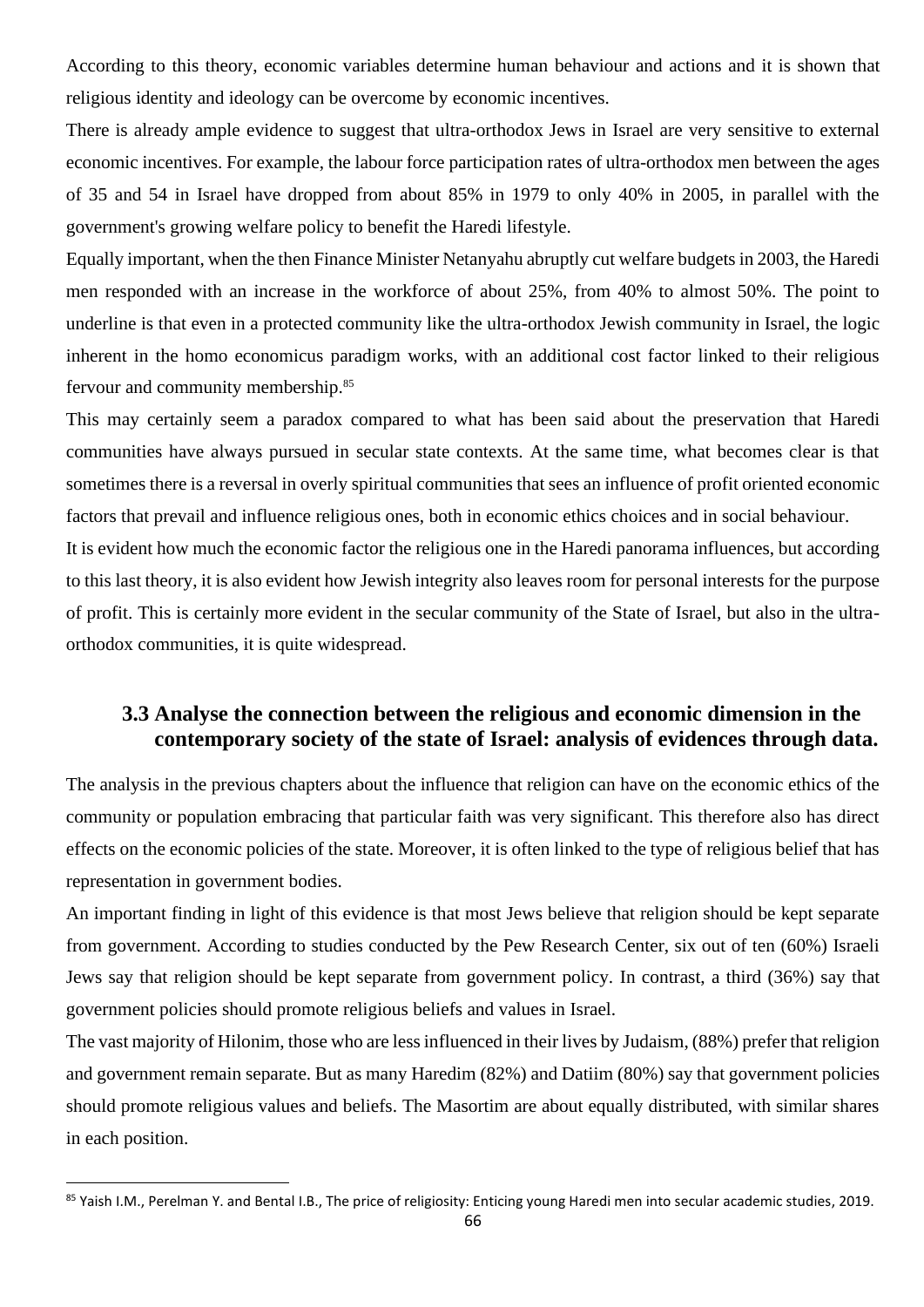Moreover, if the educational factor is taken into account, Israeli Jews with a university degree have more separatist ideas. Even those who have received a secular education are much more likely to say so (62%) than those who have received their highest formal education from a religious institution  $(18\%)^{86}$ .

#### Secular-religious divide among Jews on role of religion in government

% of Israeli Jews who say ...

|                                        | Religion should Gov't policies<br>be kept separate should promote<br>from government religious values<br>policies | and beliefs | DK/ref.   |
|----------------------------------------|-------------------------------------------------------------------------------------------------------------------|-------------|-----------|
|                                        | %                                                                                                                 | %           | %         |
| All Jews                               | 60                                                                                                                | 36          | $4 = 100$ |
| Haredi                                 | 12                                                                                                                | 82          | 6         |
| Dati                                   | 15                                                                                                                | 80          | 6         |
| Masorti                                | 46                                                                                                                | 51          | 3         |
| Hiloni                                 | 88                                                                                                                | 8           | 4         |
| Men                                    | 57                                                                                                                | 39          | 4         |
| Women                                  | 62                                                                                                                | 34          | 4         |
| <b>Ages 18-49</b>                      | 59                                                                                                                | 37          | 4         |
| $50+$                                  | 61                                                                                                                | 35          | 5         |
| Less than high school                  | 42                                                                                                                | 54          | 4         |
| H.S. or more without<br>college degree | 57                                                                                                                | 39          | 4         |
| College degree                         | 76                                                                                                                | 19          | 5         |
| Jewish education                       | 18                                                                                                                | 78          | 4         |
| Secular education                      | 62                                                                                                                | 34          | 4         |
| Language spoken at home                |                                                                                                                   |             |           |
| <b>Hebrew</b>                          | 58                                                                                                                | 38          | 4         |
| Russian                                | 82                                                                                                                | 10          | 8         |
| Yiddish                                | 4                                                                                                                 | 92          | 4         |
| Ashkenazi                              | 70                                                                                                                | 25          | 5         |
| Sephardi/Mizrahi                       | 49                                                                                                                | 47          | 4         |

Source: Survey conducted October 2014-May 2015. Figures may not add to 100% due to rounding.

**PEW RESEARCH CENTER** 

*Figure 2. Pew Research Center, Source: Survey conducted October 2014- May 2015, https://www.pewforum.org/2016/03/08/religion-politics-and-public-life/*

The motivation behind this desire to divide the government sector from the religious sector can certainly be linked to what is written in the Sacred Texts of Ultra-Orthodox Judaism about this involvement of the believer in social, especially economic, dynamics that can harm spirituality.

<sup>86</sup> https://www.pewforum.org/2016/03/08/religion-politics-and-public-life/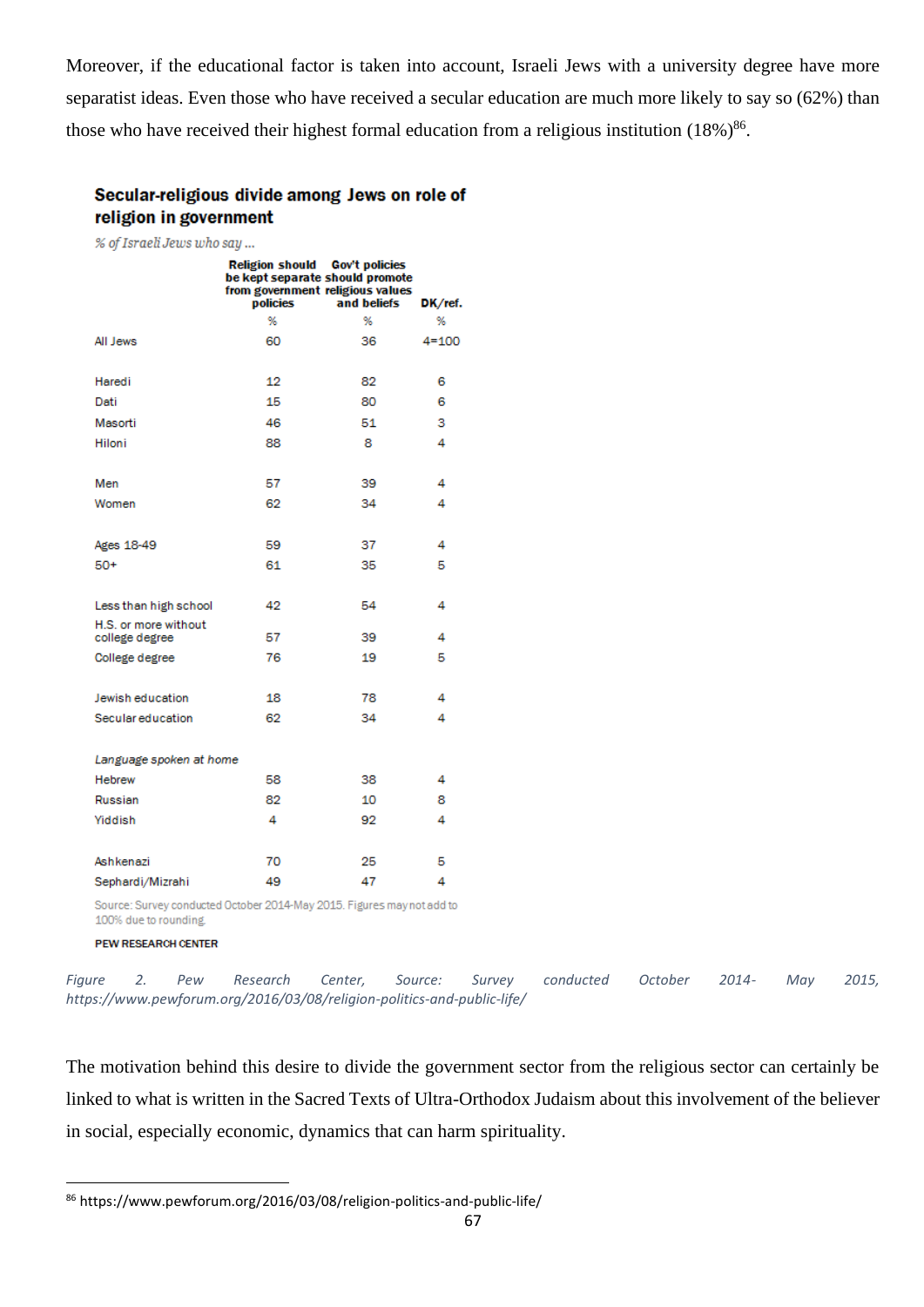Despite this desire for separation, governments since 2008 have conducted economic activities and decisions in a fruitful manner<sup>87</sup>. A huge economic growth has been found through the analysis of macroeconomic factors such as nominal and real incomes, GDP, unemployment, as can be seen in the Focus Economics report<sup>88</sup>. The decline in public debt is also an indicator of economic recovery that can be observed in the analysis of recent data, rising from 63.8% in 2015 to 59.6% in 2019.

It is certain that the increase in the population has also had an impact on this growth, especially due to the increase in the workforce to be placed on the market. This increase is logically also linked to the phenomenon of opening up many Haredi communities in Israel, which, as previously highlighted, thanks to secular and economic studies, enter the labour market of secular society, partially breaking with some ideals of the ultraorthodox Jewish mentality.

|                                               | 2015          | 2016   | 2017   | 2018          | 2019   |
|-----------------------------------------------|---------------|--------|--------|---------------|--------|
| Population (million)                          | 8.4           | 8.5    | 8.7    | 8.9           | 9.1    |
| <b>GDP</b> per capita (USD)                   | 35.790        | 37.350 |        | 40.563 41.674 | 43,658 |
| GDP (USD bn)                                  | 300           | 319    | 353    | 370           | 395    |
| Economic Growth (GDP, annual variation in %)  | $2.2^{\circ}$ | 4.0    | 3.6    | 3.5           | 3.5    |
| Consumption (annual variation in %)           | 3.8           | 5.7    | 3.3    | 3.8           | 3.8    |
| Investment (annual variation in %)            | 0.0           | 12.9   | 4.2    | 5.0           | 1.1    |
| Industrial Production (annual variation in %) | $2.2^{\circ}$ | 1.7    | 3.7    | 3.5           | 2.9    |
| <b>Unemployment Rate</b>                      | 5.3           | 4.8    | 4.2    | 4.0           | 3.8    |
| Fiscal Balance (% of GDP)                     | $-2.1$        | $-2.1$ | $-2.0$ | $-2.9$        | $-3.7$ |
| Public Debt (% of GDP)                        | 63.8          | 61.8   | 59.9   | 60.4          | 59.6   |

## **Israel Economy Data**

*Figure 3. Focus Economics, Israel Economy Data, 2020*

Socio-economic studies were carried out in the 2000s, highlighting even more how culture, and in particular religion, plays a central role in economic dynamics. This can also be counterintuitive from a modern logical point of view. In the society of the State of Israel the secular factor has always played a marginal role compared to the religious one. Indeed, being the homeland of Judaism, there are four types of main religious subgroups in society. The Hilonim recognized as the least religious, which constitute about half of the Israeli Jews (49%).

<sup>87</sup> Gregg, Samuel, Culture, religion and Israel's economy, [https://www.jpost.com/opinion/culture-religion-and-israels-economy-](https://www.jpost.com/opinion/culture-religion-and-israels-economy-413748)[413748.](https://www.jpost.com/opinion/culture-religion-and-israels-economy-413748)

<sup>88</sup>Focus Economics, Israel Economy Data[, https://www.focus-economics.com/countries/israel](https://www.focus-economics.com/countries/israel)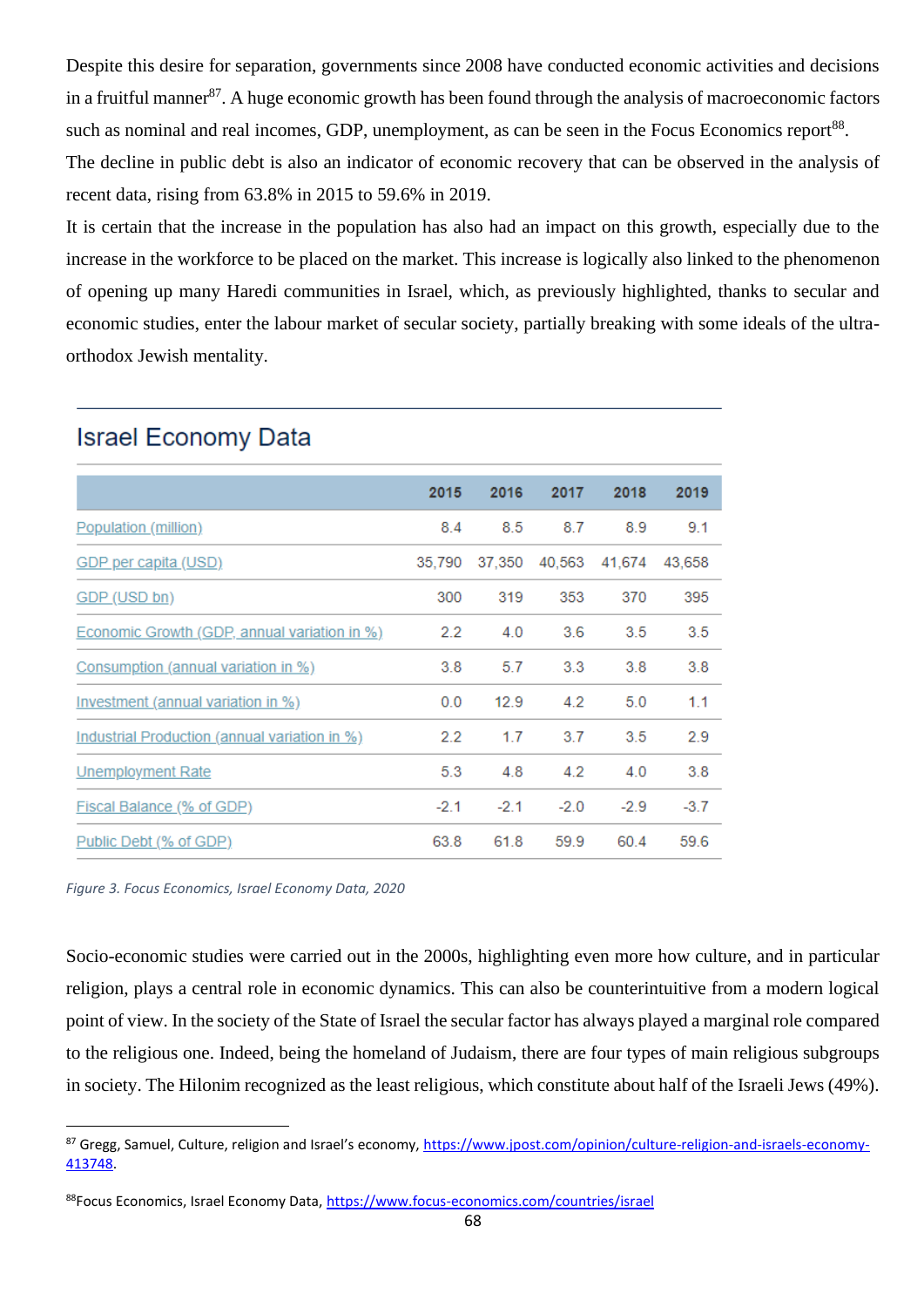The Datiim, also called modern Orthodox Jews, generally follow Jewish traditions and are the most integrated in modern society compared to the Haredim.

The Masortim occupy the religious "middle ground," but seem to be in decline as a proportion of Israeli Jews. Finally, the Haredim, the ultra-Orthodox, analysed in the previous paragraph, are in clear growth in modern society<sup>89</sup>.

Therefore, the values, as has already been analysed, also affect certain economic consequences. A key indicator for understanding to what extent this influence occurs is that of economic freedom, which connects performance and economic ethics.

In the context of the state of Israel, religion, finds in the Sacred Texts the concept of economic freedom and trade, thus attributing to Judaism the role of promoter of modern capitalism.

Therefore, this freedom has a close connection with the economic prosperity of society, so much so that, since 1995, a real index has been created in order to measure the economic performance of states from the point of view of economic freedom.

Israel enjoys a strong democracy, unique in the region, although there are complications at the governmental level today. From an economic point of view, the Israeli high-tech sector is recognized as a significant source of foreign investment. The discovery of large offshore natural gas fields has also improved energy security and balance of payments prospects. Despite the wars in the Middle East, Israel's modern market economy remains fundamentally sound and dynamic.

To date, Israel's economic freedom score is 74.0, making its economy the 26th freest, updated to 2020. Its overall score has increased by 1.2 points, with a significant increase for the integrity of the government. Israel ranks second among the 14 countries in the Middle East and North Africa region, placing it above the regional and global average.<sup>90</sup>

<sup>&</sup>lt;sup>89</sup> Pew Research Centre, 7 Key Findings about religion and politics in Israel, https://www.pewresearch.org/facttank/2016/03/08/key-findings-religion-politics-israel/ .

<sup>90</sup> Index of Economic Freedom, 2020, https://www.heritage.org/index/country/israel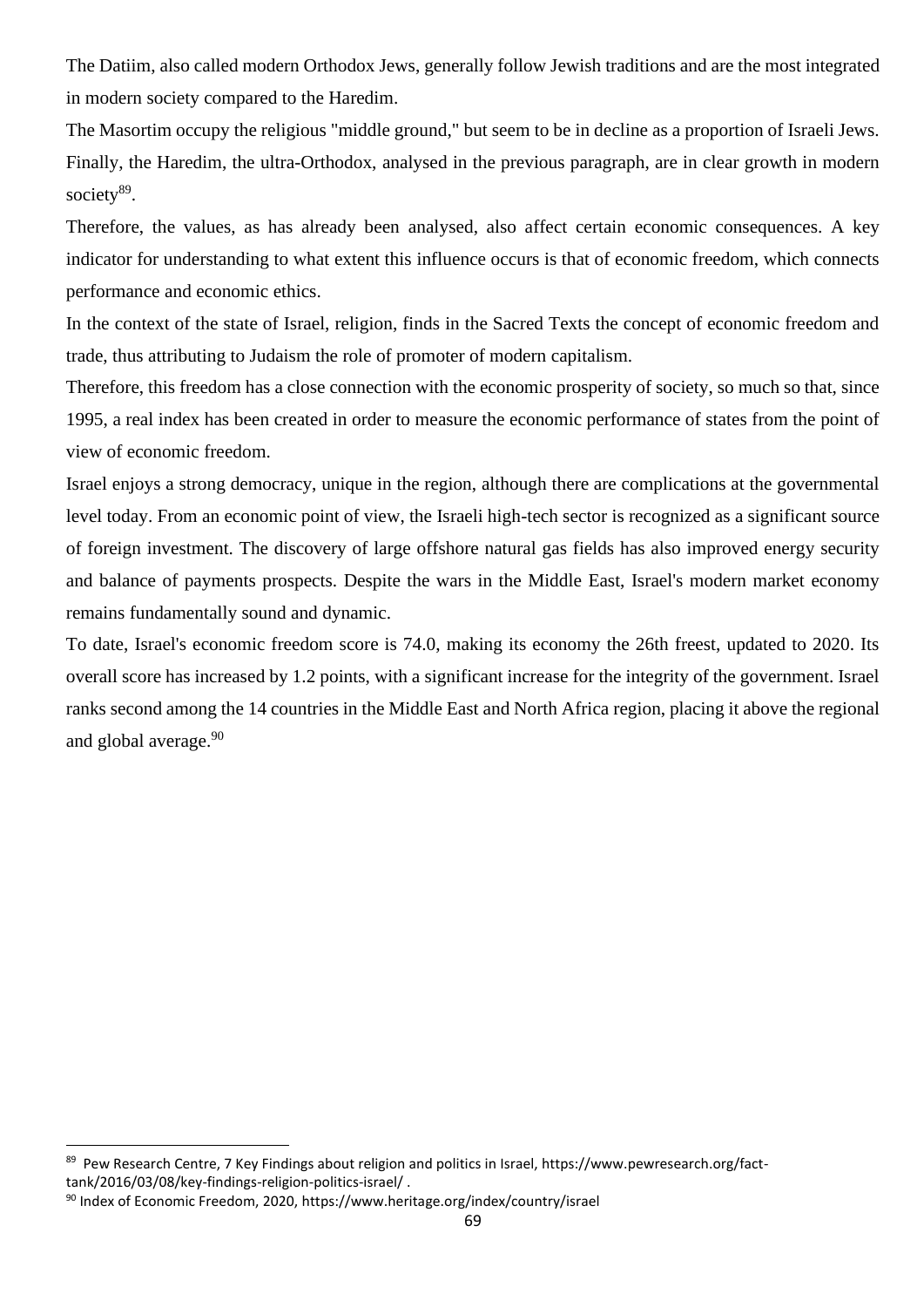| <b>OVERALL SCORE 74.0</b>     |               |                          | <b>WORLD RANK 26</b> |
|-------------------------------|---------------|--------------------------|----------------------|
| <b>RULE OF LAW</b>            |               | <b>GOVERNMENT SIZE</b>   |                      |
| <b>Property Rights</b>        | 82.3 $\land$  | <b>Tax Burden</b>        | $61.0 \vee$          |
| <b>Judicial Effectiveness</b> | $71.8 \vee$   | Government Spending      | 53.5 $\land$         |
| Government Integrity          | $77.2 \wedge$ | <b>Fiscal Health</b>     | $89.2 \wedge$        |
| <b>REGULATORY EFFICIENCY</b>  |               | <b>OPEN MARKETS</b>      |                      |
| <b>Business Freedom</b>       | $72.2 \wedge$ | <b>Trade Freedom</b>     | $86.2 \wedge$        |
| <b>Labor Freedom</b>          | $64.4 \vee$   | Investment Freedom       | $75.0 -$             |
| <b>Monetary Freedom</b>       | $84.9 \vee$   | <b>Financial Freedom</b> | $70.0 -$             |

*Figure 4. Index of Economic Freedom, [https://www.heritage.org/index/country/israel,](https://www.heritage.org/index/country/israel) 2020.*

Since 1995, public spending has been the indicator that has consistently hindered greater economic freedom in Israel. Considering this, the decline in public spending in recent years highlights even more how economic freedom is actually growing in Israel.

Through further spending cuts and fiscal restrictions, this index could rise to the levels of the more financially developed Western countries. Other policies towards business could also be useful for economic progress such as monetary stability, free trade and open capital markets.

The size of the state that most affects the economic freedom index is that of the Rule of Law, Government size, regulatory efficiency and market openness.

In the context of the Rule of Law, property rights are recognized and protected, and contracts respected, even in cases where bureaucratic processes are difficult. Government integrity, according to available data, has increased, thus improving policy performance.

At the government level, the maximum rate of personal income tax is 48% and the corporate tax rate has been reduced to 23%. The total tax burden is 32.7% of total national income, which is not particularly positive for the overall index analysis. Public expenditure was 39.4% of the country's GDP in the last three years and budget deficits averaged 1.5% of GDP. The public debt is 59.6% of GDP, a decrease compared to previous years.

In addition, Israel includes numerous scientific and technological start-ups and has a highly skilled workforce that allows for increasing business freedom. The government has made it easier to register property and labour market regulations have been changed. The government also offers subsidies to foreign investors, and price controls on specific goods and services.

Finally, from a commercial point of view, the total value of exports and imports of goods and services is 56.8% of GDP, improving trade performance. The average tariff rate applied is 1.9% and 88 non-tariff measures are in force, a stable figure compared to previous years. The investment regime is modern and efficient and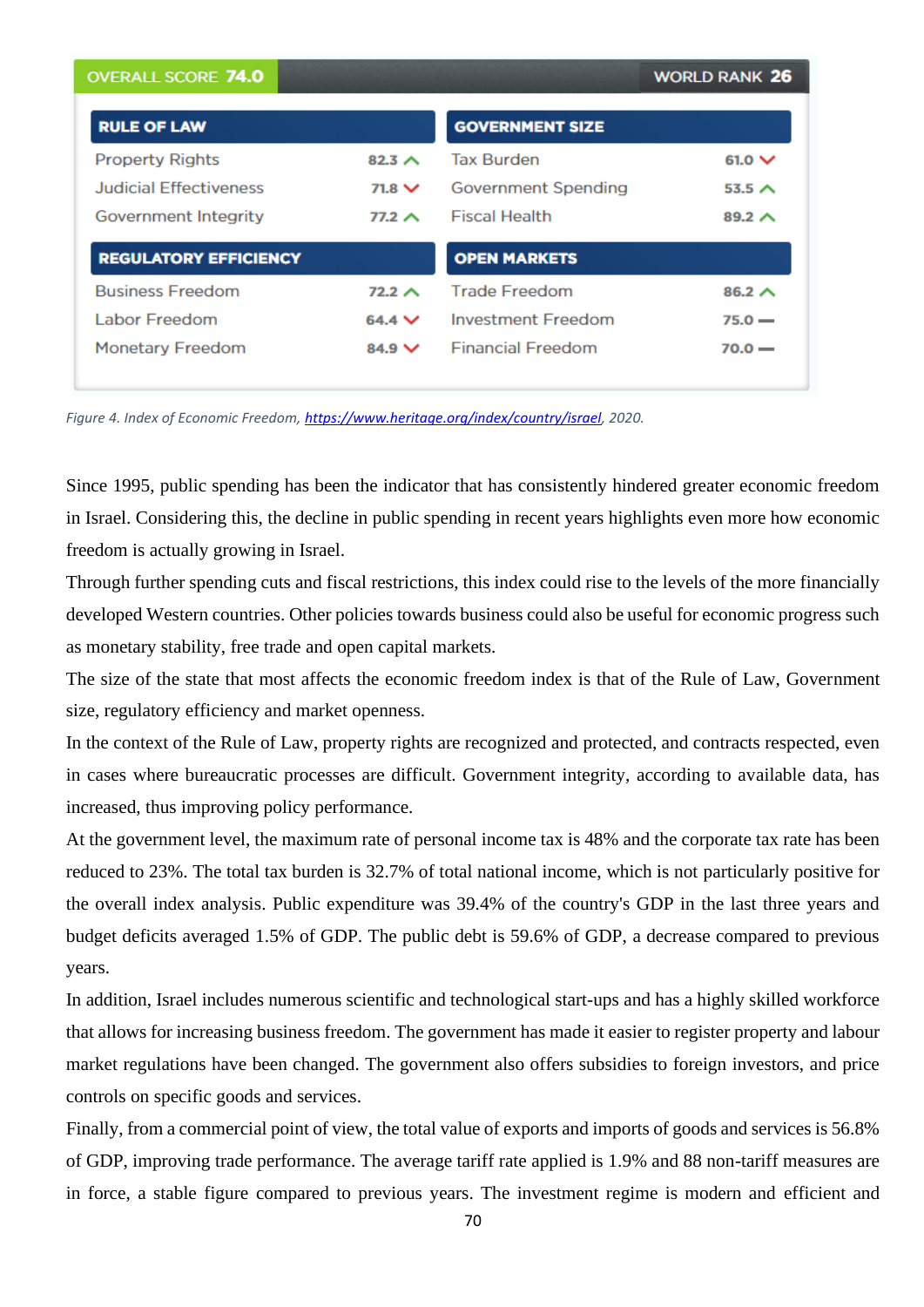supports high levels of foreign investment. Financial institutions also offer a wide range of services and credit is readily available at market conditions. This general improvement in trade is certainly linked to the liberalization of capital markets<sup>91</sup>.

In conclusion, the most obvious role of this analysis of economic freedom is played by public spending.

An article from 2016<sup>92</sup> highlights the real cost of Israel's public spending on religious services. This has led to quite a few controversies on the national scene, but it gives a better understanding of the interconnection in a practical sense between the two dimensions, economic and religious in the Israeli context.

The budget allocations for religious services are usually divided between different ministries, including the Ministry of Education, the Ministry of Culture and Sport, the Ministry of Justice and the Ministry of Agriculture.

According to a study by Haaretz and the organization Israel Hofsheet - Be Free Israel, these appropriations amount to about 8.7 billion shekels (2.3 billion dollars). This sum is 2.3% of the total state budget of 424.8 billion shekel and 13 times more than the budget allocated to the Ministry of Religious Services, which would amount to about 640 million shekels.

The two organizations promoting this financial study have a mission based on the promotion of religious pluralism and freedom from religion. They then examined the budget in detail to determine the amount of money allocated to religious institutions and causes such as, for example, Jewish identity and nongovernmental organizations.

The budget for religious services is not fixed and strictly depends on the approval of extra funding for any organization or budget cut, directly managed by the Knesset's Financial Committee.<sup>93</sup>

It is important to remember that there are formal funds that are not part of the official budget for religious services, such as those for yeshivas and ultra-orthodox school systems.

Indeed, the extent of government investment actually allocated to strengthen Jewish religious rootedness in secular social contexts is challenged by secular society.

This certainly brings out an evident secular dissent, but it makes it clear how broad the religious influence is, especially of the ultra-orthodox Haredi community in economic government contexts.

### **3.3.1 A detailed study on no profit organization sector**

Therefore, by broadening the practical analysis of policies concerning the third sector, in particular the one on non-profit organizations, we want to highlight how effectively the religious and economic dimensions are linked. The decision to take into consideration this type of sector with regard to non-profit organizations, in which volunteering is included, is to create continuity with what was said in the previous paragraph, which

<sup>91</sup> Index of Economic Freedom, 2020, https://www.heritage.org/index/country/israel Index of Economic Freedom, 2020, https://www.heritage.org/index/country/israel

<sup>92</sup> Haaretz[, https://www.haaretz.com/israel-news/.premium.MAGAZINE-revealed-the-hidden-cost-of-israel-s-public-spending](https://www.haaretz.com/israel-news/.premium.MAGAZINE-revealed-the-hidden-cost-of-israel-s-public-spending-on-religious-services-1.5430804)[on-religious-services-1.5430804,](https://www.haaretz.com/israel-news/.premium.MAGAZINE-revealed-the-hidden-cost-of-israel-s-public-spending-on-religious-services-1.5430804) 2016.

<sup>93</sup> See 92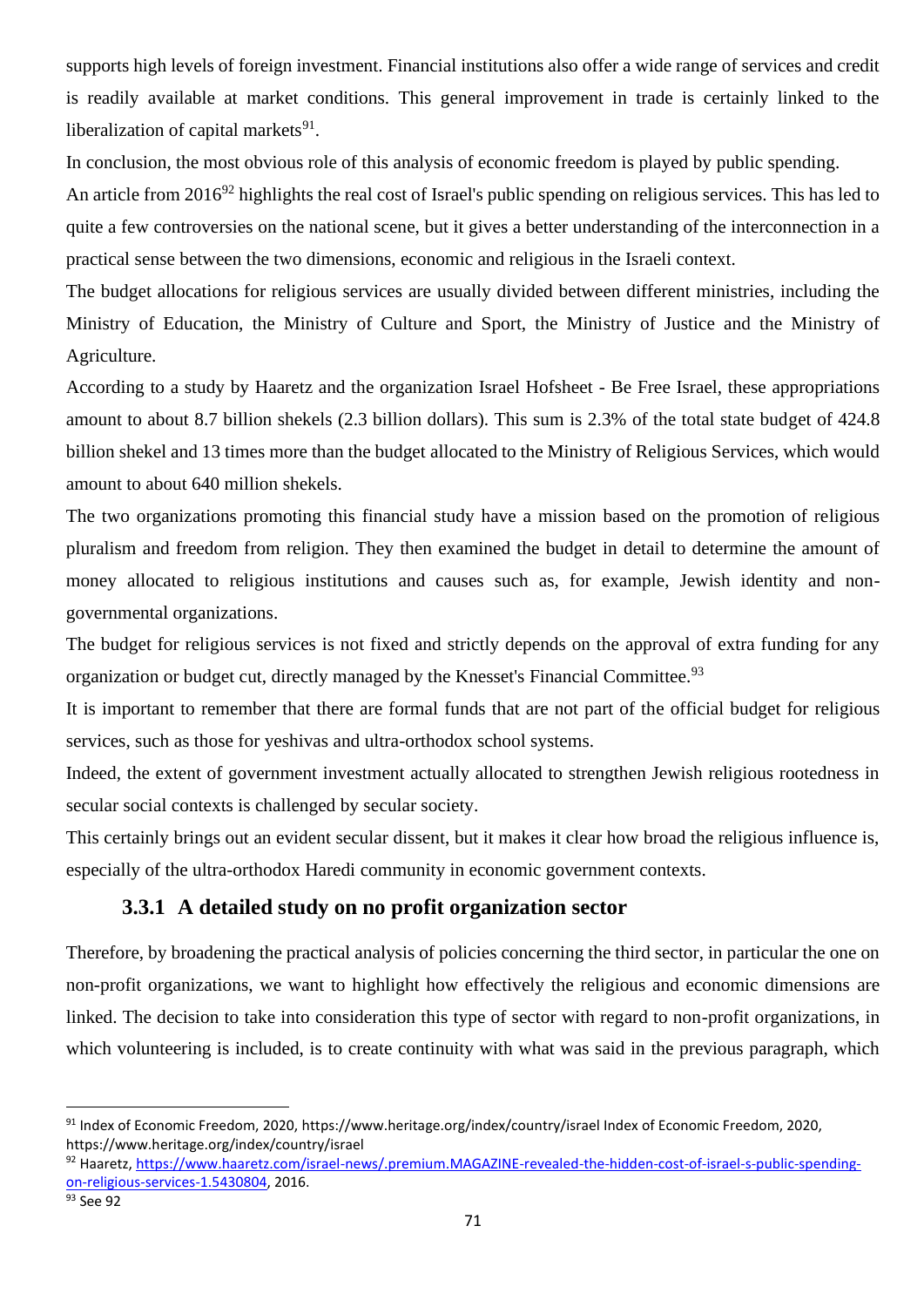highlights the social and economic contribution of the Haredi communities in the society of the State of Israel, and to approach it to a law of the secular government.

The context of the State of Israel is particular in that it is a country with a large non-profit sector (NPO). The Israeli NPO sector, known locally as the "third sector", after the commercial and public sector, has about 36,000 active and registered non-profit organizations. These organizations work in all sectors and populations of Israeli society and deal with issues such as religion (25%), education and research (20%), culture and recreation (17%), welfare (15%), environmental protection (1%), human rights and international aid.

It should be noted that the highest percentage of Israeli NPOs is precisely related to the religious sector. This data could be instrumental in understanding how these works according to religious economic ethics, especially Judaism.

Much of the growth of the sector has been fuelled by the privatization of public services, which has led to a transfer of responsibility for the provision of social services to the commercial and non-profit sector. Israel's non-profit organizations have become the main providers of social services, taking on many roles and activities that were traditionally carried out by the government, such as the NPO Haredi Yad Sarah itself. These organizations often go beyond traditional welfare roles.

The Israeli NPO sector is considered one of the largest in the world in terms of contribution to the nation's GDP and the number of people employed. Half of the total income came from government transfers to health and education organizations.

Part of the revenues for the Israeli NPO sector came especially from donations, both from the State of Israel and from abroad.

Historically, at the time of its foundation, the State of Israel was perceived as a collective responsibility of the Jewish people and Jewish communities to help build the state's infrastructure provided funds.

Most of the funds were collected by local Jewish Federations on American territory and distributed to Israel through Jewish intermediaries. A managerial culture for clearly defined objectives and capable of measuring the effectiveness of investments has also been introduced.

So foreign financiers are the driving force of non-profit organizations working in particular to promote minority rights, religious pluralism within Judaism, women's empowerment, LGBT rights, peace building. Since most Israeli human rights organizations depend heavily on external funding so much so that often up to 90% of their income comes from donations, especially European ones, recent regulatory initiatives such as the bill to limit foreign funding of politically active organizations that are critical of government policy are creating new challenges for these organizations.

The third sector workforce is relatively young and well educated. Salaries are generally lower than the parallel positions in the business world, but despite this, the higher positions in the non-profit sector is quite competitive as it is a very popular sector.<sup>94</sup>

<sup>94</sup> http://kishurim.com/non-profit-sector-in-israel/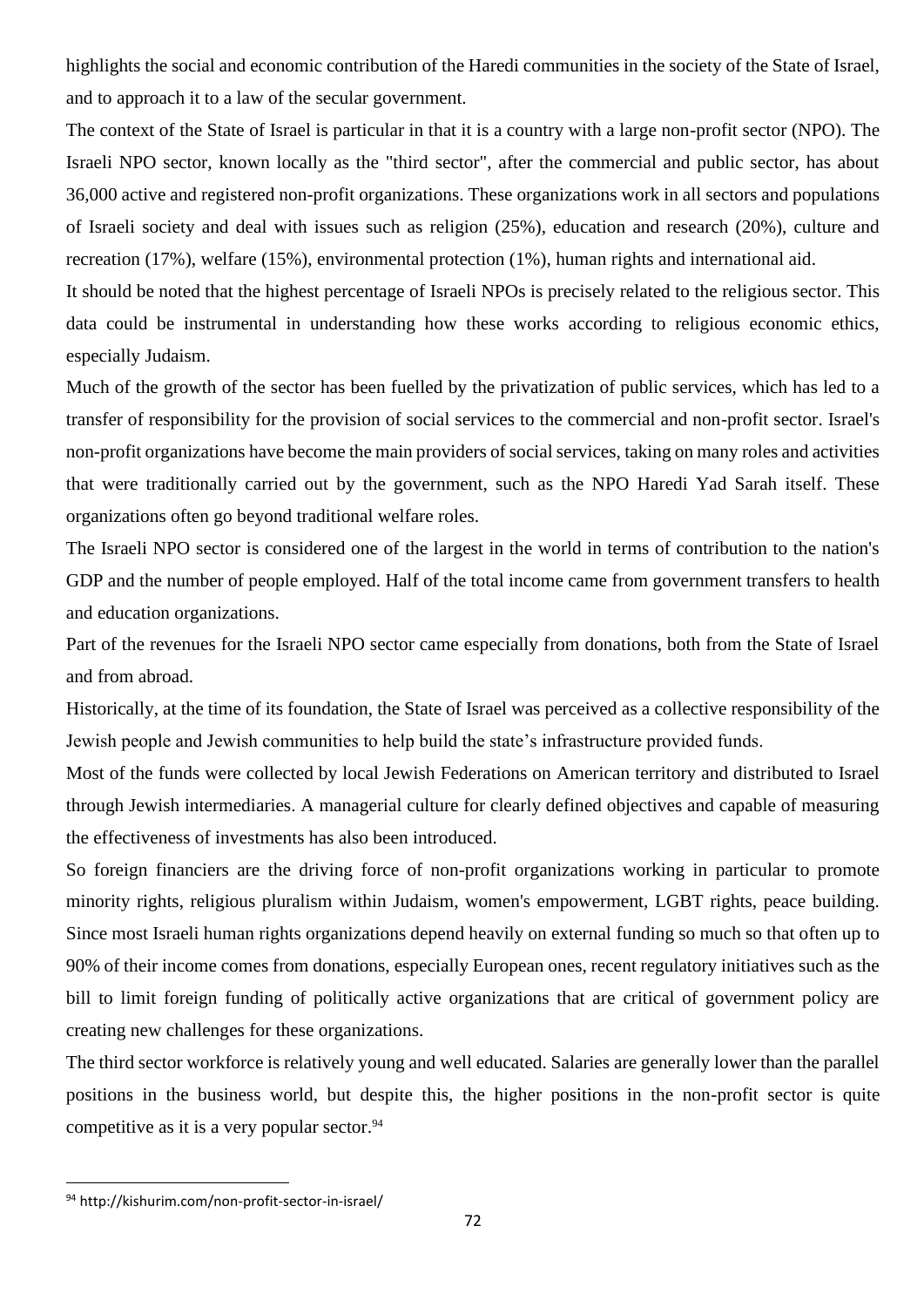The organizations that are part of this sector play a central role in the formation of basic social and economic policies of the country even before the creation of the state.

Non-profit organizations have continued to provide services and contribute socially by acting as instruments of social change.

Since the mid-seventies, however, the third sector in Israel began to grow dramatically in terms of size and activity. Surely, the changes historically depend on social and economic influences in the country after the Six-Day Wars and Yom Kippur and on the recent influx of Jewish immigrants after the collapse of communism in Russia and Central Europe. Although there are data on non-profit organizations in Israel, they are scattered among many public agencies and there are no links to provide a systematic, comprehensive and accessible picture of the sector, always remaining in the shadows at the national level.

Israel's third sector plays vital roles in providing services and representing the interests of the population. In addition to its social and political importance, the non-profit sector turns out to be one of the main economic forces in Israel, with very significant shares of national spending and employment.

There are more employees in the third sector than in the commercial sector in other sectors. So much so that employment in the Israeli non-profit sector exceeds total employment in several industries.

Obviously, the inclusion of volunteers increases the size of the sector. A central factor is certainly also religion. Because of the multifaceted nature of Judaism, little is the workforce that comes from religious organizations and thus contributes to the expansion of this sector. Moreover, Israel does not have a clear separation between religion and state, and includes some religious activities, such as religious courts, whether Jewish, Muslim or Christian, within public sector institutions. Thus, individuals who perform local and national religious functions are employees of the local or national government. Thus, only a small percentage of all religious employment is in the non-profit sector. The real economic impact of religion on the non-profit sector in Israel lies more in the provision of services affiliated with religion, especially in education.

For a variety of social and cultural reasons, the Jewish religious population is very active in setting up nonprofit organizations. This population has initiated more than 40 percent of all NPOs in Israel; however, only a fraction of them receives ongoing public support.

As far as funding is concerned, the Israeli non-profit sector receives most of its revenues from central government and local authorities, and less from philanthropy and labour income, such as taxes and charges. Public funds dominate, in the form of grants and contracts. The structure of non-profit income in Israel changes as volunteers enter the dynamics of the organization. This general model of non-profit funding does not change further if religious institutions, such as synagogues and churches, are taken into account. Indeed, with religion included, the philanthropic share of total non-profit income in Israel remains stable.

Of the total private philanthropic support to the Israeli non-profit sector, about half comes from foreign sources (Central Bureau of Statistics, 1996). The growth of organizations in this sector is primarily fuelled by public payments and its steady expansion is darkly linked to the expansion of public sector support. New wage agreements with health and education professionals have certainly, played a central role.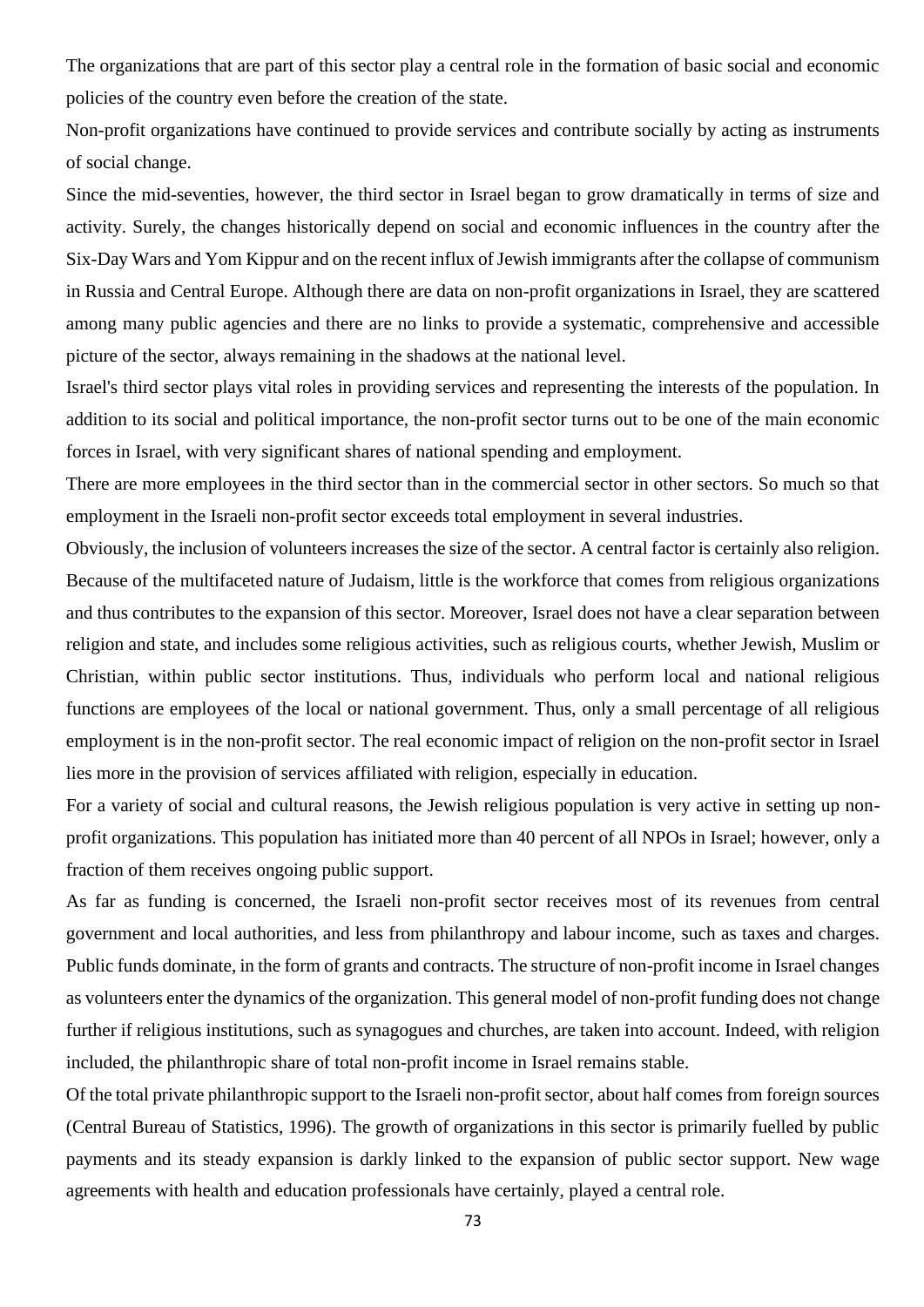All these results contradict the common perception that the growth of the modern welfare state is antagonistic to non-profit organizations. In the case of Israel, the growth of the welfare state has promoted the expansion of the non-profit sector by mobilizing public funds to finance third sector services. This has certainly been the model in Israel, where a long tradition of close collaboration between the state and the non-profit sector has made such agreements easy to establish and support, particularly in some fields, such as education and health, where this sector enjoys significant political support.

This growth reflects in part the continued expansion of public sector support in the education and health sectors and in part the growing diversity of the Israeli population and the proliferation of social concerns that has accompanied the slow normalization of public life.

Specifically, it is of fundamental importance to analyse how economically, this sector, widely supported through government grants, has changed and evolved to date.<sup>95</sup>

From the fiscal point of view, the types of organizations qualified as public institutions are granted tax exemption. To determine this characteristic, it is important to examine the legal structure and public purposes of the organization, as well as the activities in which it is engaged. In general, any activity involving religion, culture, education, science, health, welfare, sport or any other objective approved by the Minister of Finance constitutes a public purpose.

In addition, it is provided that tax relief may not be granted for contributions to a foreign NPO unless it adheres to Israeli standards for public institutions and is registered in Israel.

The role and definition of "public benefit purpose" varies somewhat for each form of NPO. The Law of Associations allows amutots to have a wide range of purposes.

According to the Income Tax Ordinance, an organization must meet certain conditions to be recognized as a public institution for tax exemption purposes. One of these conditions is that the organization pursues a "public purpose", i.e. it includes activities related to religion, culture, education, science, health, welfare, sport and any other public purpose approved by the Minister of Finance.

The Law of Associations does not specify what public purposes are permissible for an exchange but prohibits activities that undermine the democratic nature of the State of Israel or serve as a screen for illegal activities [Law of Associations, Article 3].

Finally, the purpose of a public endowment must be to benefit a specific public community or to achieve a public purpose.

The economic activities carried out may be taxed unless they are a central or integral part of the fulfilment of the public purposes of the organization and do not constitute a substantial part of its activities or income [Article 9 of the Income Tax Ordinance].

<sup>95</sup> SalamonL. M.,Anheier H.K., List R., Toepler S. and Sokolowski S.W. and Associates, Global Civil Society Dimensions of the Nonprofit Sector, 1999.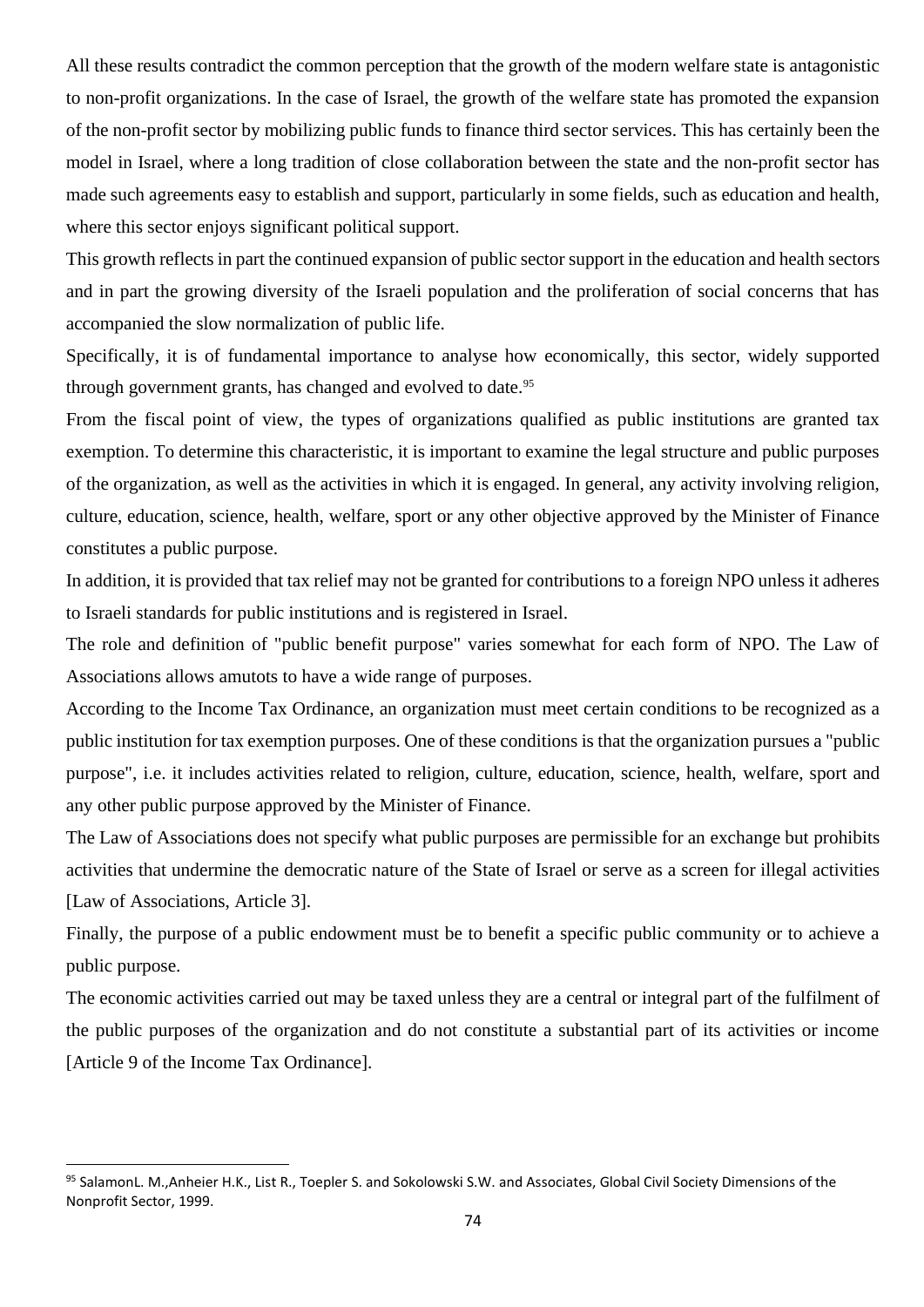About taxation, although there is no automatic exemption when an organization is established, the exemption is granted if the institution submits an annual financial report and a self-assessment indicating the sources of income of the institution.

In order for an organization to obtain malkar status (Jewish abbreviation for "Not-for-Profit Institution"), it must be a group of people, a definition that includes individuals and companies; not engaged in commercial activities for profit; not a financial institution. These are some of the characteristics that according to the legislation of the State of Israel must be pursued by the NPOs in order to be defined as such. It should be noted how important it is, for the purpose of tax exemption, the pursuit of certain directives, so as to be able to benefit economically from governmental facilitations.<sup>96</sup>

Previously it was pointed out that a large amount of funding to Jewish NPO comes from abroad, and especially from the American Jewish communities, which are very deeply rooted and supportive.

Then in 2013, the Government of the State of Israel issued an amendment with the aim of limiting the involvement of foreign state entities in Israeli democracy through the financial support of non-profit organizations. This is seen as an attempt to damage and interfere with the basic characteristics of the State of Israel and its sovereignty.

The Bill to Amend the Income Tax Ordinance of the Amotut Law proposal includes that a non-profit organization that receives a donation from a foreign state body that does not follow the directives added to the law, including denial of Israel's existence as a Jewish and democratic state and incitement to racism, will be subject to a tax rate of 45% on the donation.

This legislative change has an important ethical impact on the Israeli landscape because it subjects foreign donors to the conditions that the State of Israel considers essential in its national context, even at the expense of economic wealth to those who are not Jews.

In addition, taking up the discourse related to NPOs which include charitable actions, central to religious dynamics, it is highlighted that all accounting and financial reporting obligations that apply to Amutot also apply to Charitable companies  $(CCs)$ .<sup>97</sup>

Among the prime examples of these charitable NPOs, the American Jewish Joint Distribution Committee (JDC) is the world's leading Jewish humanitarian aid organization. Since 1914, the JDC has exemplified that all Jews are responsible for each other and for improving the well-being of vulnerable people around the world. To date, it works in more than 70 countries and in Israel to alleviate hunger and hardship, safeguard Jewish minorities, and provide immediate aid and long-term development support to victims of natural and man-made disasters.

Given the core values of mutual accountability, JDC holds a position essential to the survival of millions of people and the advancement of Jewish life around the world.

<sup>96</sup> NONPROFIT LAW IN ISRAEL, [https://www.cof.org/content/nonprofit-law-israel.](https://www.cof.org/content/nonprofit-law-israel)

<sup>97</sup> The Amutot (Non-Profit Organizations) Law, Bill to Amend the Income Tax Ordinance, 2013.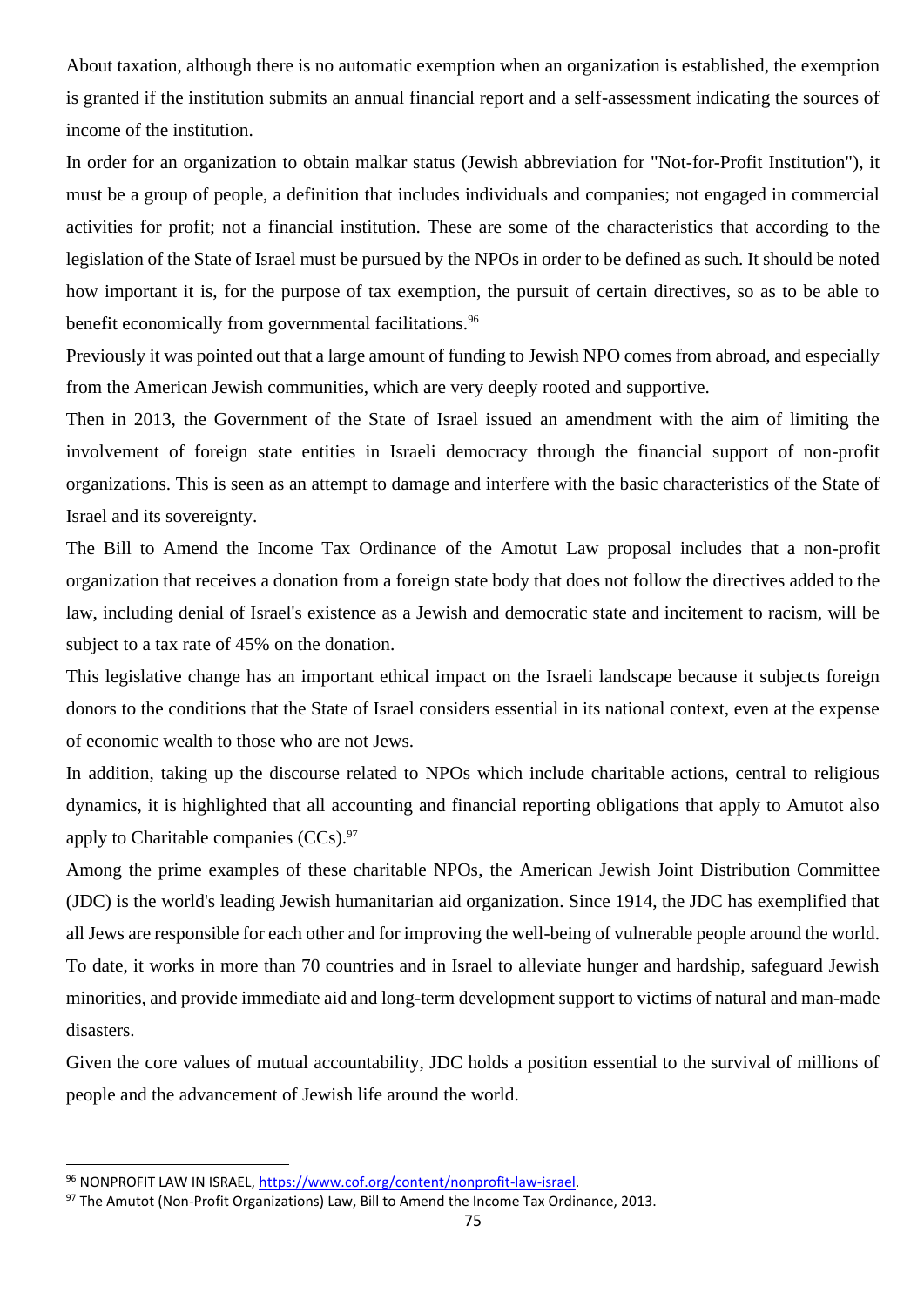Another NPO affiliated with JDC is Israel Unlimited. It works in collaboration with various departments of the Government of Israel, including the Ministries of Finance, Health, Interior, Senior Citizenship, Social Affairs and Social Services, as well as the National Insurance Institute and local authorities. This cooperation is aimed at systemic change, forming new collaborative services and ensuring the continuity of the JDC-Israel Unlimited programs.

Israel-Unlimited was established as a partnership between JDC Israel, the Israeli government and other partners, as a leader in the development of services and programs for people with disabilities in Israel. The mission of this organization is to research, design and implement new social services for people with disabilities, which can lead to an improvement in life, greater participation in society and a change in reality. So especially in these last two examples of charitable companies, we see the influence of the Jewish religious factor, so much to emphasize even more its fundamental role in the state and society.<sup>98</sup>

Its influence is evident in this area in relation to the values that underlie its birth and activity, in its financing, in its structure and in its relations with other institutional actors.

As has already been pointed out, philanthropy, volunteerism and mutual aid have always been the determining factors in Jewish society. Religion and tradition have encouraged Jews to contribute to the needy, both as individuals and in organizations, without expecting anything in return.

Historically, many social aspects in the times of the Jewish diaspora have been managed through the nonprofit sector, and the welfare functions of society have been seen as a community task. This is in line with what is stated in the definition of Jewish economic ethics. The culture of giving and volunteering triggered a model of using non-profit organizations as a means of social and community action and to provide services both before 1948 and after the establishment of the state.

In particular, funds raised by the Jewish Agency and similar organizations have been directed to the government through the non-profit sector and have been designated for programs developed according to the government's priorities. This flow of funds was an important complement to the national budget as a source of funding for various social and economic enterprises. In this way it is clear how the Jewish community has always contributed to the welfare of the State of Israel, making the division between these two dimensions increasingly difficult. In support of this, it is clear that

Judaism, being both a religion and a nationality, defines the State of Israel as strongly religious. Indeed, the guiding principle in Israel is that of the "status quo" between religious and non-religious, established during the first government by Ben-Gurion. According to this bilateral compromise, the religious will renounce the ideal of enforcing traditional Jewish law in all aspects of life, while the secular population will grant the principle of personal freedom in some areas such as marriage, divorce, burial, Sabbath laws and others, which are carried out by religious institutions founded and funded by the government.

<sup>98</sup> <http://israelunlimited.jdc.org.il/en/partners>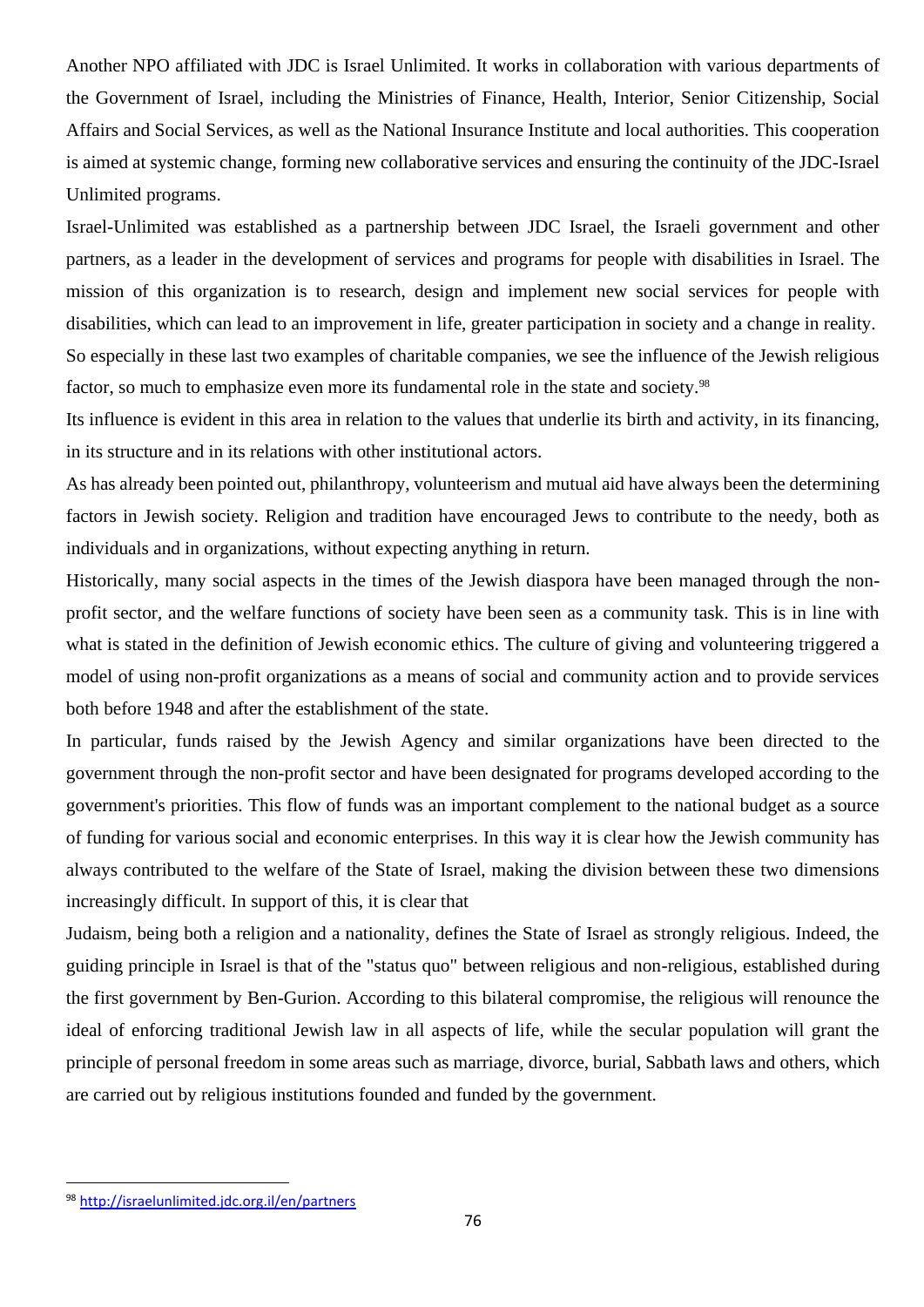This, together with the monopoly given to the orthodox Jewish orientation in the interpretation of Jewish law has influenced the structure of the non-profit sector. This has enabled them to secure government funding for their non-profit organizations, with the result that a large number of these organizations comprise about onefifth of the entire sector, dependent on government funding.

In addition, the great influence of Judaism in its various forms pushed out of the environment of the non-profit sector other religious orientations as considered a threat to Orthodox hegemony. In terms of funding and legitimacy, they have had to operate completely outside the realm of state-funded religious institutions, and consequently all their activities are in the form of non-profit. So religious values and a sense of community have always moved behaviour, not only social, but also economic, as in the case of the Jewish charitable NPO who have contributed to the general welfare of the State of Israel.<sup>99</sup>

What has been said in the previous paragraphs of this chapter about Jewish economic ethics certainly has an impact in the non-profit sector, especially if one takes into account the scope of wealth accumulation and its fight against poverty as an evil to be eliminated in Jewish society. The condemnation of individualistic behaviour has therefore moved Jewish communities to be the first promoters of the non-profit sector, and most likely this has economically elevated the entire society of the State of Israel, emphasizing the core values of Judaism and not greatly loading public expenditure in the financing of those activities aimed by CC NGO.

According to what has been analysed especially in relation to CC and the economic impact on society's expenditures, the labour market and the exemption from taxation, it is evident how this dependence between the religious and economic dimensions exists.

Everything that depends on the Jewish religion, starting with donations, the increase in national wealth through religious NGOs, which are the highest number among all the NGOs in the country, and the ethical contribution they make to society. Therefore, it becomes evident, especially in the NGO sector, the overlap between national and jewish values, making it increasingly difficult to split the state and religious dimensions.

<sup>99</sup> Salamon L.M. and Anheier H.K., DEFINING THE NONPROFIT SECTOR: ISRAEL.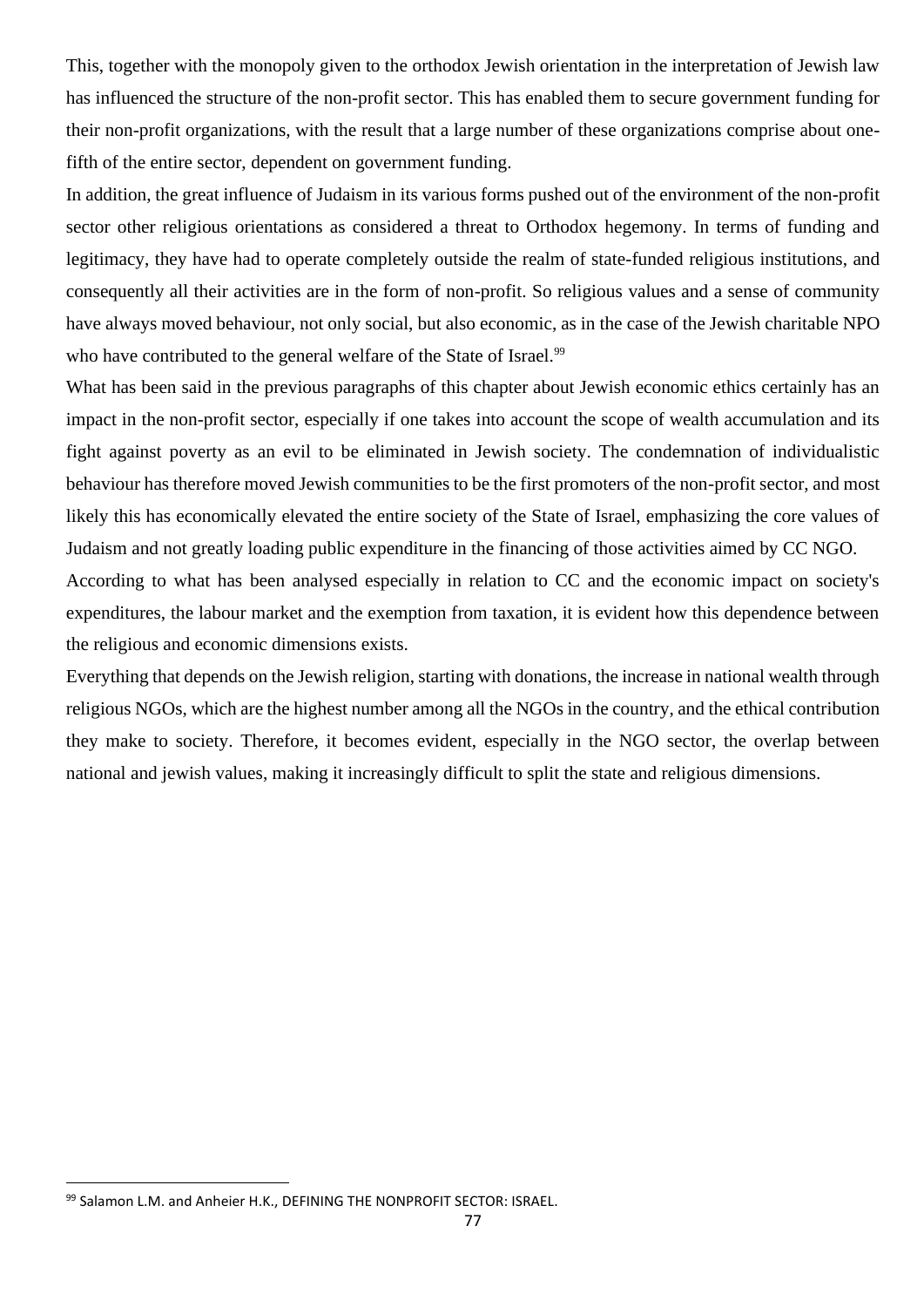## **Conclusion**

Given the historical evidence, religion has always played a fundamental role in the formation of the state, especially if one considers the case of Judaism in the State of Israel. What is more particular and decisive here is the very close interconnection of the two dimensions, precisely because Israel was built to be the homeland of the Jewish people. The dimensions of the state are evidently imbued with the religious factor, being the majority of the population of Jewish religion.

The economic field, on which we focus our research, has important foundations that can be found in the Sacred Texts of Judaism and which form it in detail. It is precisely from the Talmud, the Torah and the Old Testament of the Bible that the economic ethics of the Jews are extrapolated. Especially how the question of wealth and poverty is presented in these texts is essential to understand how economic and social actions must be well defined and in conformity with religion in order to consider them just.

In general, the position that culture holds in every society defines and actually makes one understand how fundamental it is in every type of society. In every dimension of the state, including its internal organization, the supremacy of the cultural element, and therefore also the religious element, is recognized.

Analysing also how religion has always had to do with economic growth, one starts from the assumption that religion itself has the power to influence and direct the behaviour of individuals and the community. Ethics is in fact a fundamental part of economic behaviour for the promotion of growth, creating the conditions for development. It follows that at the social and economic level the two dimensions under analysis are inextricably linked, both in an individualistic and collectivistic sense. This is because often the choices of economic and political action are driven by the religious, even in state contexts where secularization has sought to set religion aside.

Every theoretical study exposed has as its basis the existence of the religious dimension to determine individual and state economic action. With regard to the variables of religiosity and economic growth, it is strongly noted that the strongest religious beliefs have the power to stimulate growth because they help to sustain specific individual behaviours that increase productivity.

The role that Judaism and the economy play and have played in the State of Israel, especially considering these two interconnected dimensions, is certainly made even more particular by the presence of some ultra-orthodox Jewish religious communities that really and faithfully place religious precepts as cornerstones in the social, legal, economic and political construction of their micro-society. Some of the members of these communities are less interested in Jews as a united people and prefer a vision of communities only as deeper spiritual environments. As a result, this has broad social and economic implications in relation to the labor market and the economic government subsidies they receive because of their complete devotion to the spiritual dimension of the individual and communities of which they are part.

Thus, Judaism has its own important contribution to make to social ethics, and that this has clear economic implications.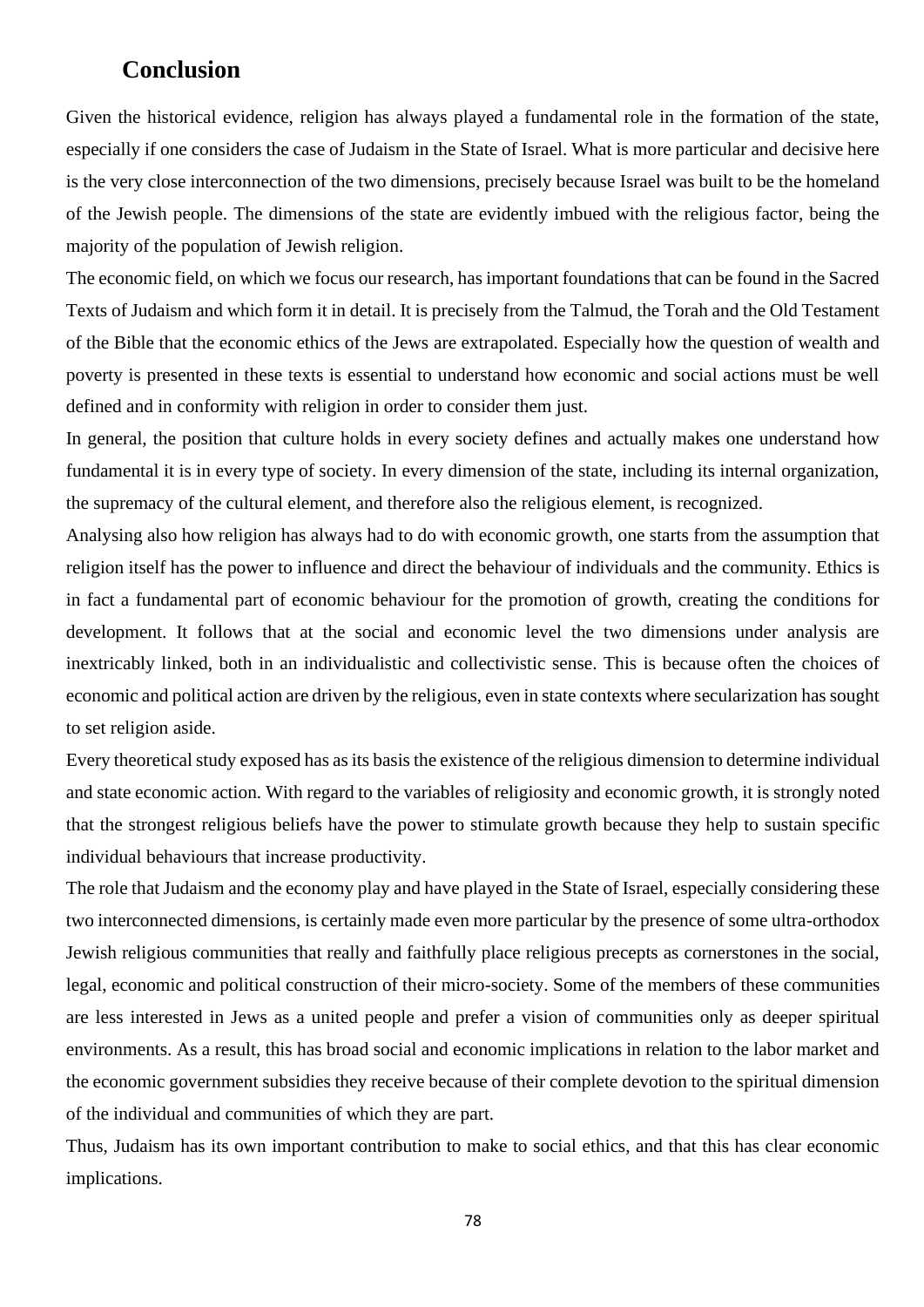In fact, all economic and commercial aspects have been accepted as legitimate by Judaism, as long as they derive from fair, honest, equitable and ethical business relationships.

Also, from the educational point of view, the Jewish teaching of economics and commerce exalts the application of fundamental Jewish ethical precepts in the field of socio-economic activity.

The importance of economic freedom in society, linked to the factor of public spending, helps to frame the level of modernity and socio-economic development of the country.

Moreover, Jewish economic ethics also impacts the policies of the social sector, especially the non-profit sector. The condemnation of individualistic behaviour has moved Jewish communities to be the first promoters of the non-profit sector, and most likely this has economically elevated the entire society of the State of Israel, emphasizing the core values of Judaism and lightening the state economic commitment to the activities of the sector.

The clear dependence, above all from the Jewish ethical and moral point of view, of the non-profit sector has also had an economic impact on national spending and the labour market.

Therefore, in conclusion, religion has a decisive influence on the economic performance of states, the latter being a dimension that often finds its foundation in religious precepts. In particular, as mentioned above, the case of Judaism in the State of Israel is particularly relevant given the unique nature of management and organization between the secular and the spiritual. The modes of influence therefore derive from what defines the guidelines of religion, namely the Sacred Texts. These are concerned with clearly defining the economic ethics of religion in matters of wealth, poverty, economic aid, labour market, macroeconomic adjustments related to the right price, always placing at the center what is called social justice related to God.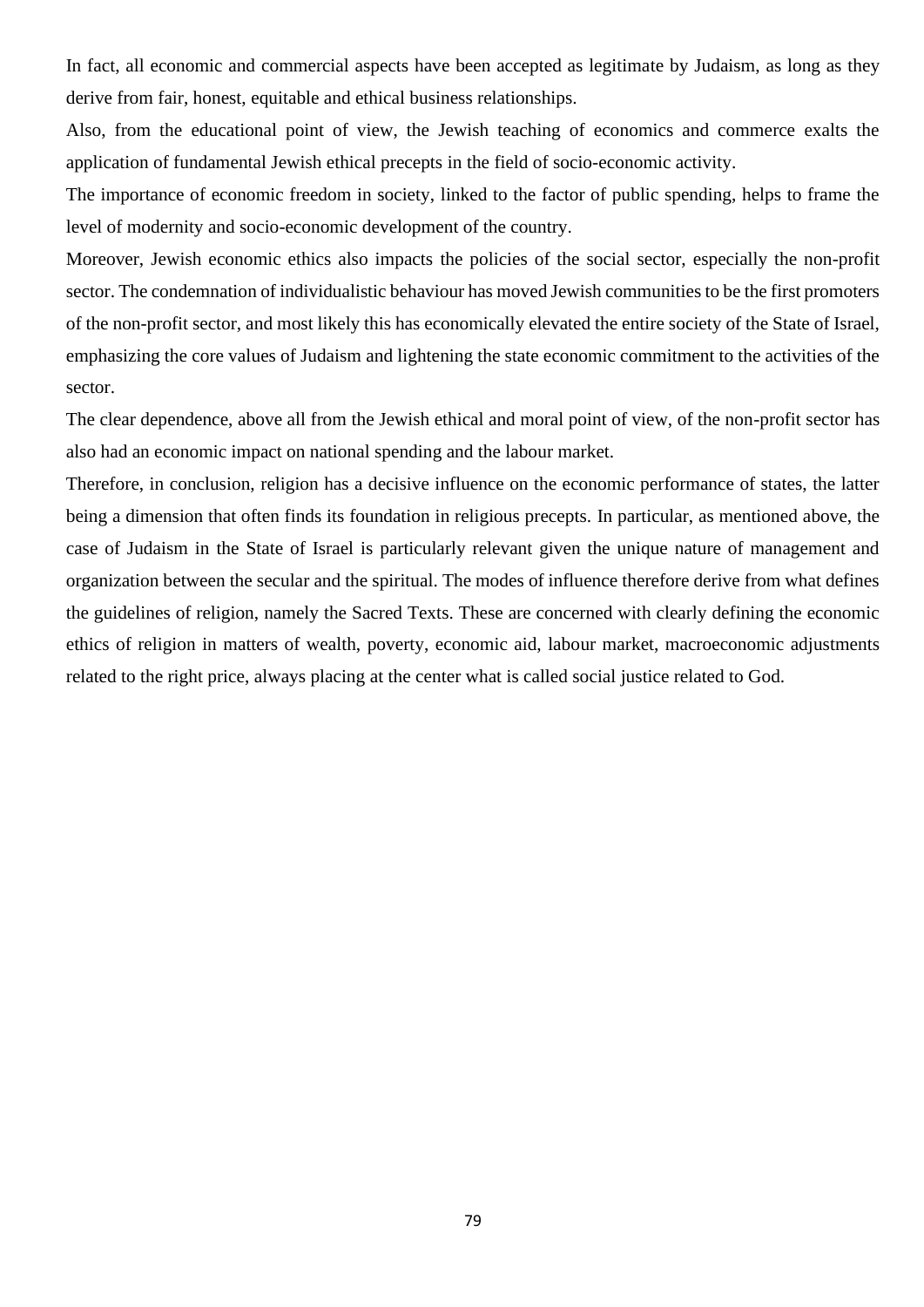## **Summary**

The basis of this dissertation is focused on the study of how religion is able to influence economic performance especially by focusing the analysis on the case of Judaism in the State of Israel towards economic policies.

Analysing this dimension connects the two areas, the sociological and social one of religion and the economic one, pointing out that with economic policies I decided to focus on a particular sector that contributes to the economy of the State of Israel: the third sector, which in particular includes non-profit organizations.

The main objective is to understand through the right means how particular the context of Israel is, since it is a young state with specific characteristics compared to neighbouring countries.

How the religious dimension has the power to influence the economic dimension and from what this derives is to be found in the other dimensions of the State: the political, historical and cultural dimensions.

The religious factor in societies has always been prevalent in the composition of all the community dimensions and influences in many aspects especially the economic one, placing culture and society at the centre and how these two are intertwined in order to create a harmonious economic environment with all the internal and external input in the country.

The relevance of religious experience is a phenomenon that affects the individual and social level. It is a factor that marks personal identity and is able to significantly characterize the political and institutional dynamics of many contemporary state systems.

Despite the advance of the cultural phenomenon of secularization, which tends to exclude the religious factor from human dynamics, there is a sort of recovery of the individual and collective religious dimension.

A political analysis is useful to understand the relationships between the religious and economic dimensions. In history, political exponents, through their ideological tendencies, placed the religious factor at the top of the scale of values that they presented to their voters, as in the case of American President Kennedy. The political culture of the country and its historical evolution have a central role in defining the internal cultural dynamics of a country by defining it in its internal and international political identity. The historical background of the country is essential in explaining the path and development of the political and historical tradition. The influence of religious faiths has impacted the functioning of the state politically, legally, and economically.

The civil role of religion is the result of the constitutional status granted to religion itself and related to the fact that it is often not proclaimed as a state religion, but that there is generally fluidity.

The religious dimension of a modern state can play a primary role, if considered by the internal system as a state religion and involved in decision-making processes; a secondary role, if in the state there is freedom of religious belief and importance is given to any religion that defines the identity of the state and the population; finally a combination of the two previous roles, as in the case of the State of Israel and Judaism, the subject of the case study of this thesis.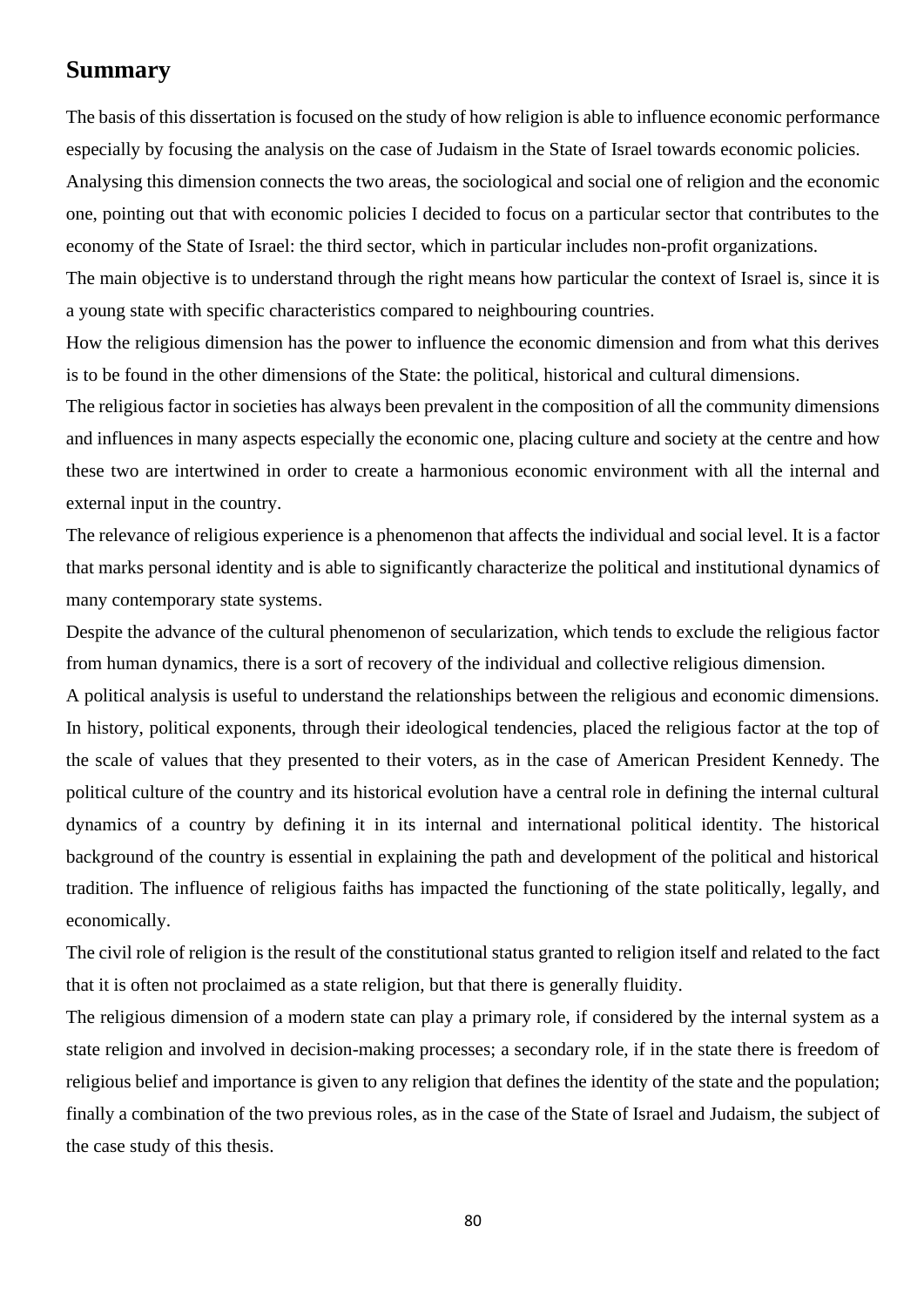In particular, in the case of the state of Israel it is important to highlight how this is a Jewish and democratic state. These two characteristics may seem incompatible, but their integration derives from the founders of the state and constitute the guiding principles of the nation. The Talmud, a corpus of Jewish law, and the Jewish Bible define the authoritarian character of the law, the individual and humanitarian interest, the exhortation of prophets and rabbis derived from the reading and interpretation of the Holy Scriptures. In these sacred texts the care of the weakest members of society and the importance of equality before God, also connected to modern democratic philosophy, are encouraged. Care for the members of society who are most in difficulty was also one of the concerns of the community institutions, a factor which in the Israeli democratic system has been translated into welfare policy.

Jewish society in Israel is composed of observant and non-observant Jews, who form a spectrum ranging from the ultra-orthodox, who live in isolated and separate communities, to those who consider themselves secular. The purpose of the State of Israel is to serve primarily as the motherland of the Jewish people, and extensive debates have been held on the role that religion should play in setting the policies and laws of the state. The country is committed to upholding and maintaining the fundamental freedoms that such a political system entails, but as a state with a clear Jewish heritage, it strives to preserve its particular character, derived from Jewish sources. Although Israel has no state religion, there is no clear distinction between religion and state. At the legislative level it is well known that there is no real constitutional charter that regulates all dimensions of the state.

The new state of Israel born in 1948 turned out to be an unexpected economic force compared to its small size, but it derived from the resources coming from outside, especially the European and American Jewish communities, and from the preparation and initiative of the political leaders who led the country towards independence, such as the Labour exponent David Ben Gurion.

The origin of the state-religion relationship lies in the Proclamation of Independence. From here it is clear that the religious and political dimensions, with state-building, are effectively interconnected.

The socio-economic analysis on which the research question is based is aimed at analysing the extent to which the economic performance of states is influenced by the cultural and traditional factors of a country.

In the Sacred Texts, as in the Jewish Bible, an ideal of total equality between rich and poor is not indicated, but the rich has limits in the accumulation of goods and in the centralization of productive resources. Promoting progress, innovation and economic development is part of the plan of creation and is one of the main tasks that have been entrusted to humanity.

The general concept of economic ethics, decisive for the research of theses, was introduced only in the 20th century, when the first scholars began to study the subject in depth. The studies were based on the negative impact of misconduct that in economic life would damage the foundations of the market economy.

Therefore, from this assumption was built the idea that it is precisely individual and collective ethics that ensure the proper functioning of the market and trade, both in the state and global reality.

81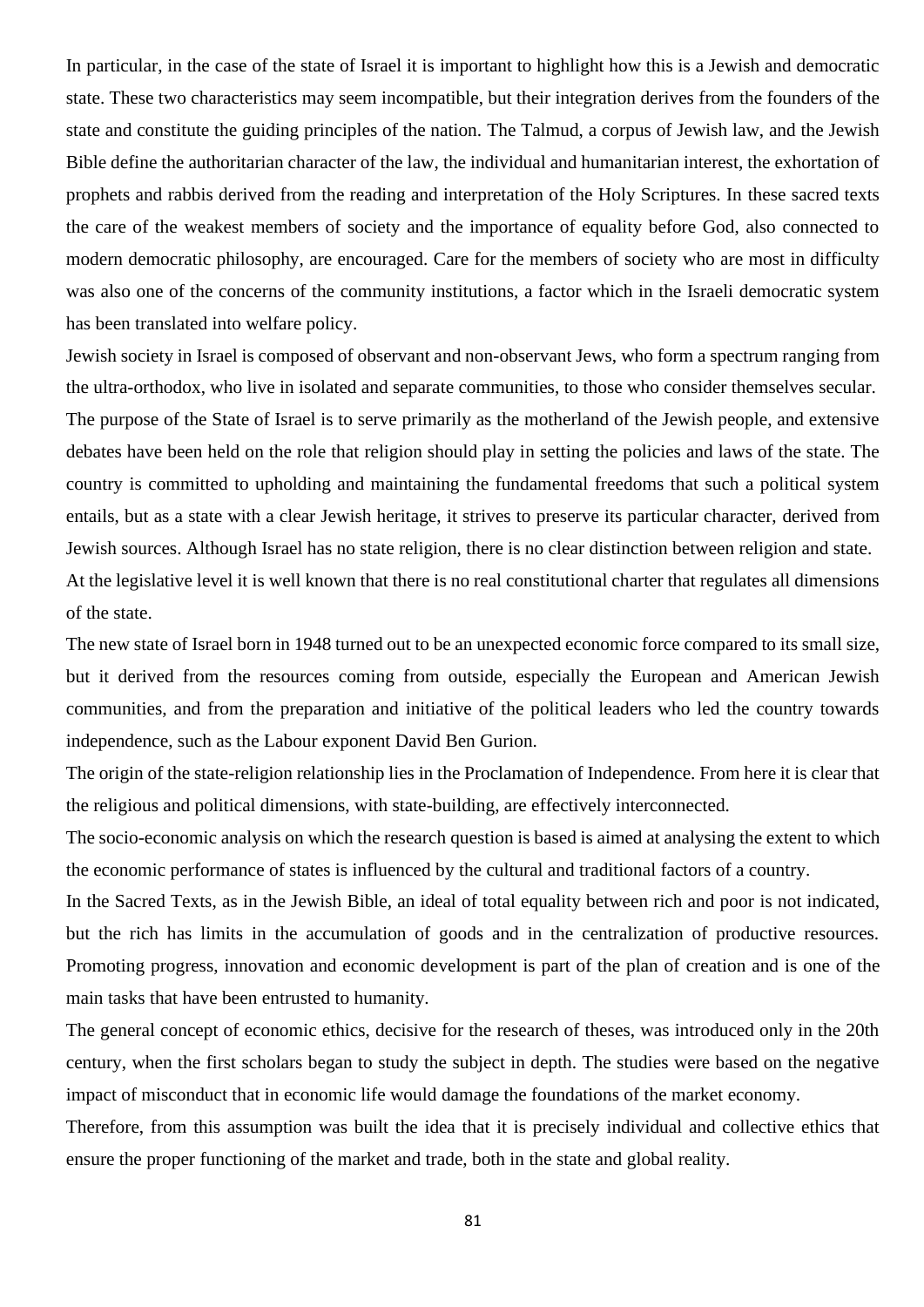Ethics is a fundamental part of economic behaviour in promoting growth, creating the conditions for competitiveness and employment. In this ethical dimension there are all kinds of conditionings that form the overall being of the individual.

Among these, the moral and religious dimensions, together with the political, social and economic dimensions, form not only individual ethics, but also collective ethics.

Therefore, the centrality of the study of the religious dimension emerges in order to give an overall interpretation of Western civilization, its transformations and a comparative analysis of social and cultural structures, to then explain how the ethical dimension is built.

Through Weber's studies, it is highlighted through the concept of economic ethics how important are the mutual influences between some variables that characterize a social organization and its culture.

The main intent of his studies has been to re-evaluate the importance of the contents of religious consciousness for the conduct of individual life, for culture and for the distinctive characteristics of a people, without neglecting historical interpretation. With his analysis Weber did not intend to mechanically link religion to the characteristics of certain social strata, but rather believed that this relationship was variable, and that the function of an economic ethic based on religion could not be defined in a simplistic way. In fact, despite the depth of social, economic and political influences conditioned by religious ethics, religious sources are still primary. Therefore, economic ethics is one of the fundamental testimonies of the effort made by universal religions to regulate on a religious basis the activities of daily life. Historically it is argued that business ethics is probably as old as commerce itself.

In general, the term ethics refers to right and wrong conduct within a framework of rules and principles, a kind of moral principle that guides individual values and is used for the analysis and interpretation of situations in order to make the right decision in terms of behaviour. Taking into account the particular case of ethics in business, its main purpose is to induce individuals to comply with codes of conduct to ensure public trust in the services and products offered. While, business ethics is a form of applied ethics that examines ethical principles and moral or ethical issues that arise in a business environment. To best define this ethical decisionmaking process, it is fair to highlight the existence of various factors that can have a direct or indirect impact on business ethics, whether it be gender, age or cultural values, in addition to those related to business.

Certainly, religion has something to offer business because it makes there a close relationship between the business person's responsibility to contribute to human satisfaction and what religion calls charity.

Religion and religiosity have much to say about moral and ethical behaviour in a business context. This, of course, does not mean that religion is the only source of morality, but rather that it is a source of morality, however important.

It is important to take into account the factors that influence the consumer to understand how religiosity is rooted in this dimension as well. A study has highlighted the correlations between consumer religiosity and lifestyle constructs, measuring religiosity by church attendance, the importance of religious values, trust in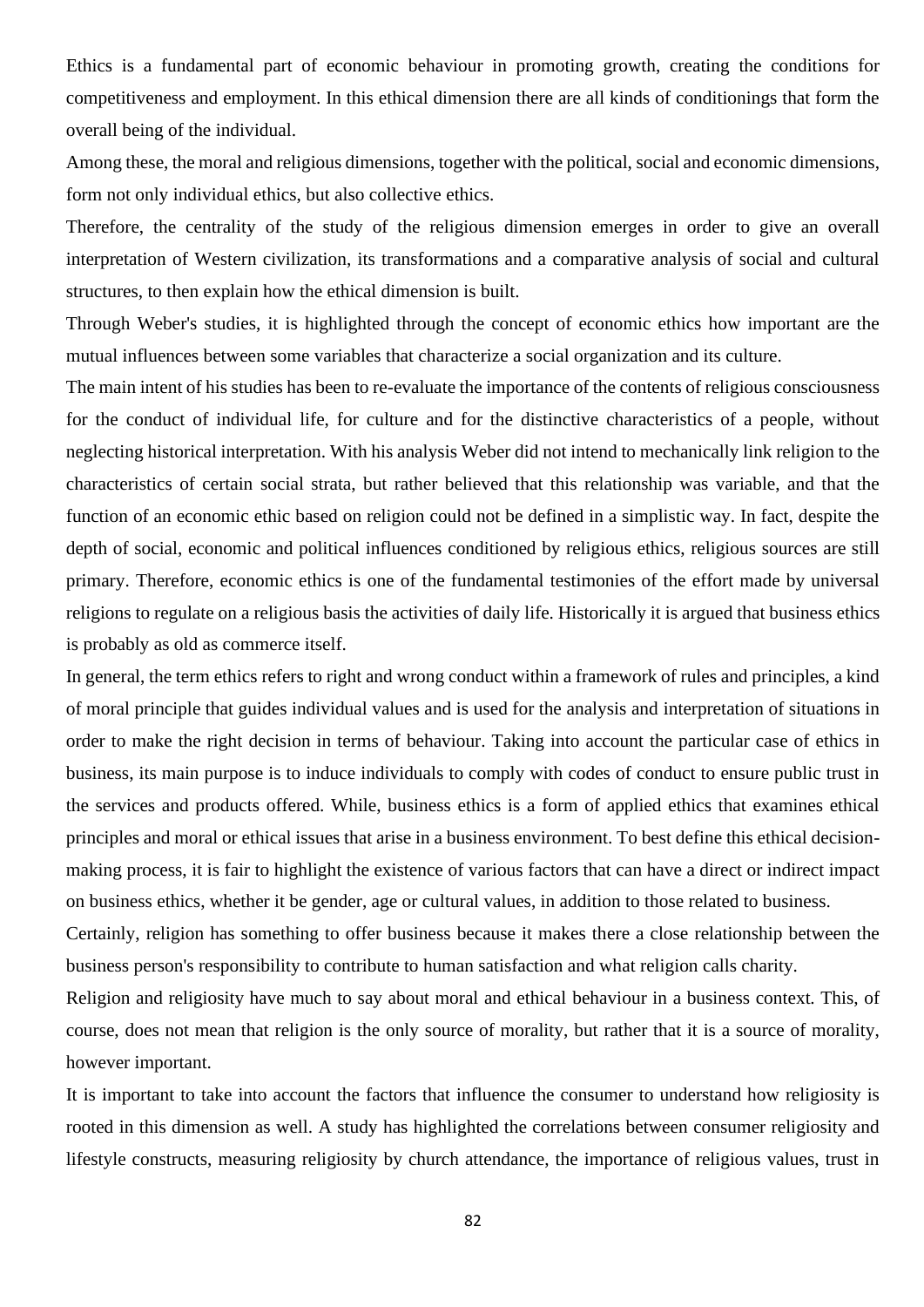one's religious values and religiosity. One of the most important results was that church attendance alone is not a satisfactory measure of religiosity, and a multidisciplinary measure is clearly needed.

However, despite numerous studies, it has emerged that a consistent measure of religiosity remains elusive. Religiousness is a very internal dimension of the individual and the variables used for the measurement are poorly defined to create a precise empirical scale.

Therefore, it is important to take into account multiculturalism in the analysis of the relationship between business ethics and religion, considering culture as an essential factor in the definition of the general individual ethical dimension. Therefore, religiosity influences people's values, habits and attitudes. Religion also favours or disapproves of social behaviour and, therefore, is an important institution that exercises control over beliefs and behaviours.

Also, the political factor, like the cultural factor just analysed, seems to have an essential importance in the definition of business ethics related to the question of religiosity, privileging an exclusivist perspective. Despite this, through empirical evidence, it is concluded that the inclusion of the religious factor in the definition of ethics is also essential at the political level.

Experts over the years have focused on the study of capitalist systems, since their first presentation in the economic apparatus due to the influence of the American capitalist system.

In addition, approaches have been developed that also include the role of religious influences in the functioning mechanisms of some economic systems. The studies have mainly concerned the effects on religiousness of economic development, governmental institutions and the composition of religious affiliation, as well as an evaluation of the influence of religion on economic growth. The effects on the growth of religious belief and participation and the composition of religious adherence in the main religions were the elements underlying the studies. The challenge for modern societies is therefore to be able to fully interpret the meaning and scope of the religious dimension, considering how the religious factor is able to influence the different modernity that is emerging in contemporary times.

It is well known that religious beliefs influence the economy by promoting characteristics such as work ethics, honesty, thrift, charity, hospitality to foreigners and so on. It has therefore been noted that, by valuing these traits, greater religiosity could stimulate investment and economic growth. For Weber, religious belief is what counts for economic results. This approach is at odds with a social and cultural capital perspective, where the factors of participation in formal religious services would be those that promote growth. The special characteristic of religion that reinforces the hypotheses of this study is its potential influence on beliefs that condition individual and collective traits and values. Even in alternative contexts where religion is presented as obscure, the social capital and cultural aspects of religious services are only significant to the extent that they influence behaviour. For some beliefs, more time devoted to common activities would tend to be a lost economic term of GDP, at least according to market production. Therefore, belief in relation to the variables of belonging or participation is the main channel through which religion counts for economic performance.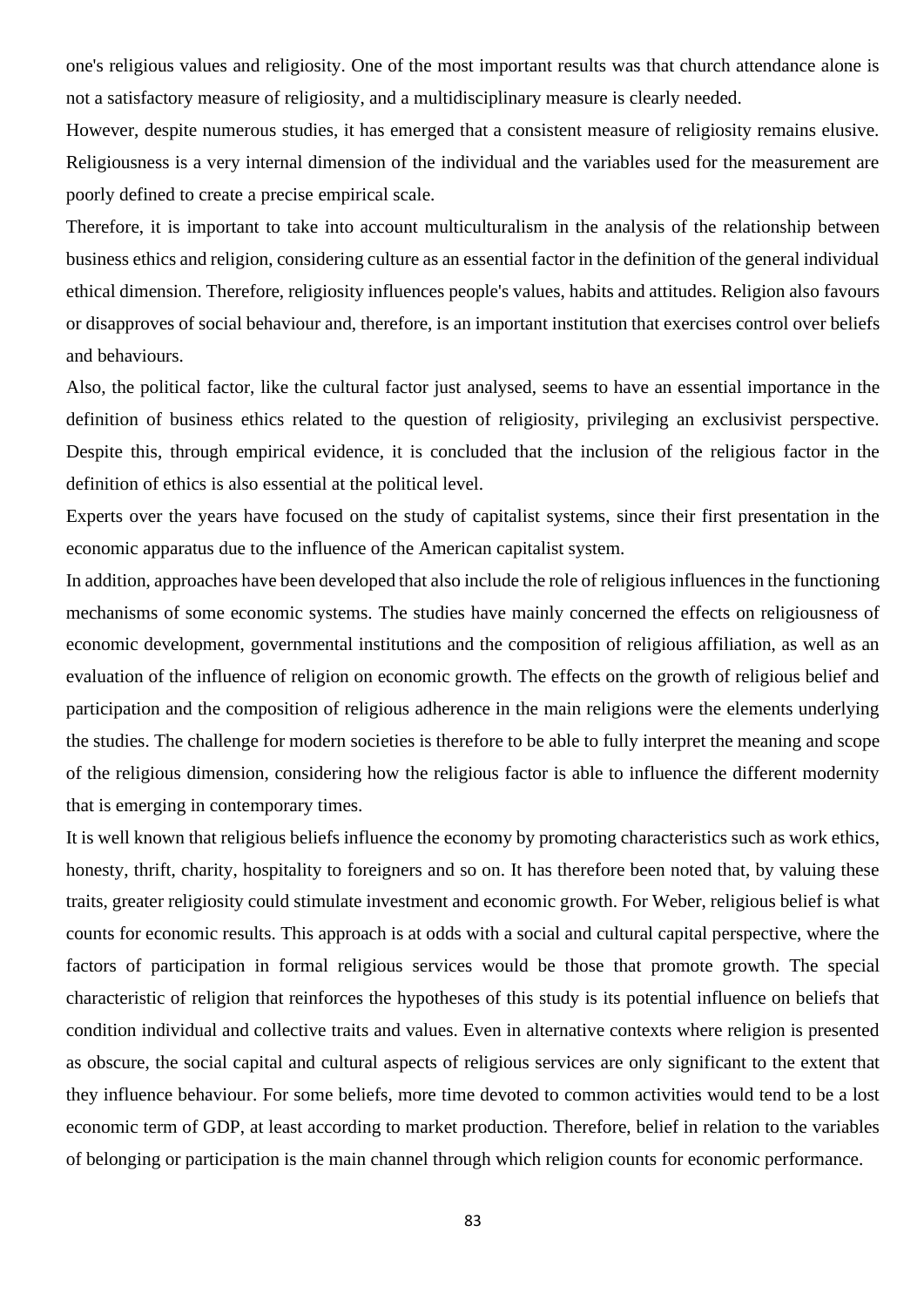Capitalism is interpreted as a true religion, distorting the theoretical-empirical studies that have been presented so far. This capitalism-religion relationship is seen with a critical eye by many experts. In fact, those who propose that capitalism is a type of religion want to undermine its scientific aspect, going against the true economic nature of the term. However, there is an alternative approach that is evaluated in a more positive way. It is presented under the name of "economy of religion" and presupposes the application of the dominant economic theories of capitalism, such as the neoclassical one, to understand religious activity. Through the presentation of these studies, which link religion and economy in different ways, these two factors are inextricably linked at the social level. This direct relationship is understood in an individualistic and collectivistic sense, making the role of individual and collective choices essential in the social contexts of modern states, such as economic and political. Often these choices are motivated by religious action, even in state contexts where secularization has taken over or historically dominated the national panorama. It is therefore important to observe how every theoretical study often presupposes the existence of the religious dimension to determine individual and state economic action, so much so as to be interconnected in every social context.

Economic growth is one of the fundamental elements that characterize the economic performance of a state. The theories of economic growth are mainly based on the neoclassical model. One of them is the ownership of convergence. This fundamental element exists when the level of GDP per capita among countries tends to assume a common level, which represents the balance of the growth process. Therefore, the lower the initial level of real GDP per capita, the higher the expected growth rate.

Several hypotheses have emerged from empirical surveys based on religiousness variables as key factors of economic growth. The dependent variable in these surveys is the growth rate of real GDP per capita. Among the results of the study was found that the greater number of believers than membership favours economic growth. Therefore, growth is favoured when the religious sector is unusually productive, in the sense that production is high relative to inputs. A greater amount of time and resources spent on formal religion could be a drain on resources, which would reduce market production, and consequently GDP.

On the contrary, referring to empirical research on data on religiosity, it was found that participation in formal religious services had a negative impact on economic growth, but the results of this study are not so categorical with respect to this aspect. This relationship depends on the extent to which greater participation has the power to instil higher beliefs. Another important feature emerging from the results is Weber's thesis that the role of religion influences individual beliefs, traits and values. Through surveys, preliminary results have shown that religious beliefs actually improve economic growth by shaping individual traits and values. In this context, the formation of beliefs becomes fundamental at the individual and community level.

Resuming the Weberian study, the results in question conform to a model in which religious beliefs influence individual traits that improve economic performance. Therefore, for some beliefs, greater frequency in church means more resources used by religion.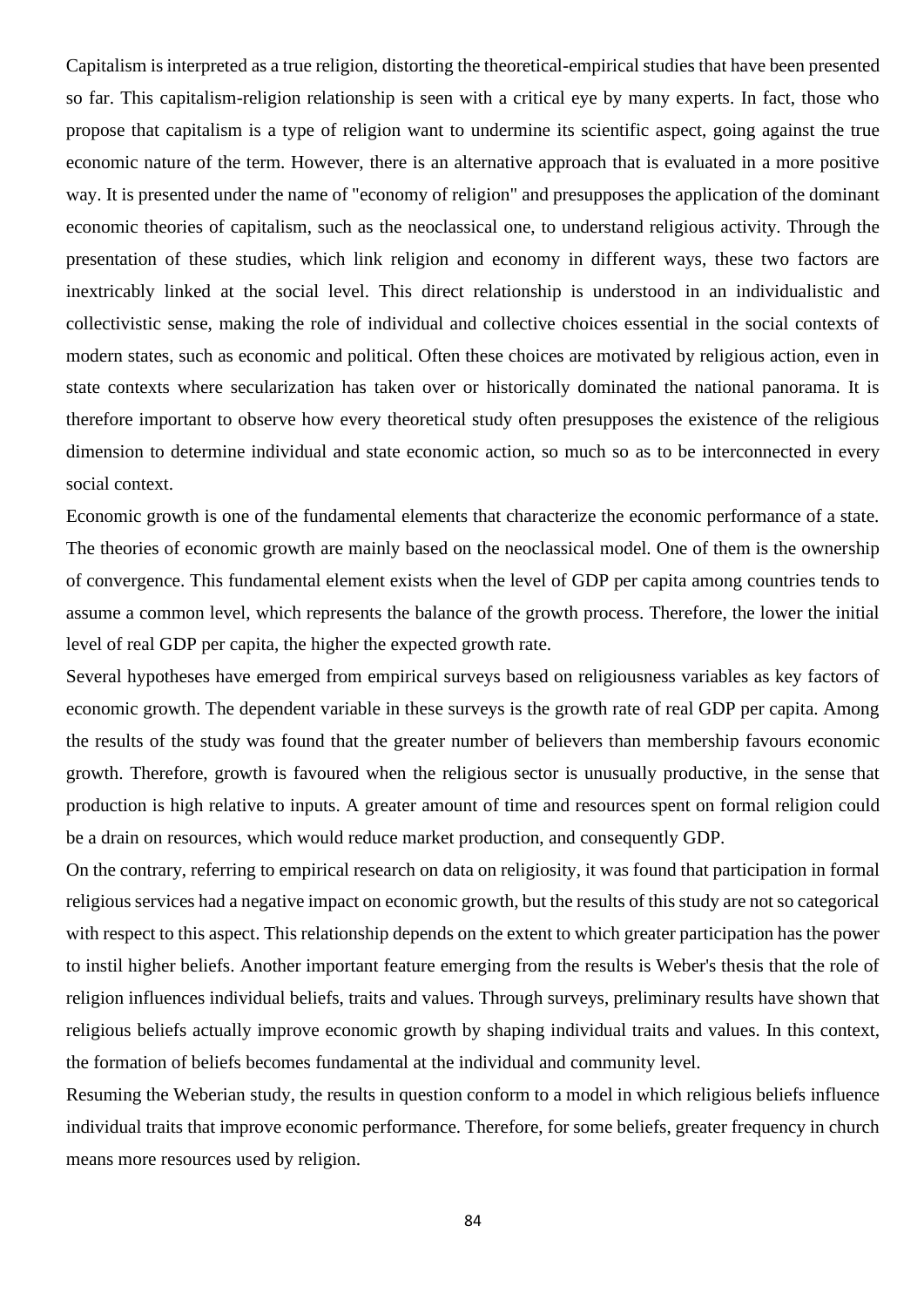It is believed that culture conditions economic performance by influencing fundamental traits such as honesty and work ethics. Religion has always been an important dimension of culture and Weber also argues that religious practices and beliefs have important consequences for economic development. Relevant theories include that of secularization, according to which economic development means that organized religion plays a minor role in social and legal political decisions: and that the role of economic development and other demand factors is minimized and focused on competition among proponents of religion.

The study of the determinants of religiosity presupposes that the forces of supply and demand combine to influence levels of participation and religious beliefs. The importance of these determinants lies in being tools that facilitate the analysis of the effects of religion on economic growth. Thus, religiosity responds to economic forces. To isolate the effect of religiosity on economic growth, it is necessary to take into account the endogeneity of the variables of religiosity, since the religious factor is essential in the culture of countries.

Therefore, considering the role of religion as a deterrent to economic growth, religion is defined as determining economic performance. This is essentially because it promotes religious beliefs that influence individual traits such as honesty, work ethics, thrift and openness to outsiders. From this point of view, organized religion, and more specifically participation in religious services, would influence economic results. The analysis of the determinants of religiosity has made it possible to construct a set of mental variables to estimate the effects of religion on economic growth.

The concluding basic hypothesis of the studies conducted by Barro and McCleary focuses on the fact that stronger religious beliefs have the power to stimulate growth because they contribute to supporting specific individual behaviours that increase productivity. At the same time, they also argue that higher levels of religious participation depress economic growth because greater presence means greater use of resources by the religious sector. The Jewish religion has invaded all dimensions of the State of Israel, since it is predominantly composed of Jewish citizens and taking into account in a significant way the sacred texts that refer to the religion itself. Therefore, the relationship between Judaism and economic activity is based on some basic concepts such as money, wealth, jobs and economic initiatives. All these activities find their basis in the Jewish sacred texts: The Old Testament of the Bible and the Talmud. The importance of the connection between Judaism and economic activity exists because the Jewish religion creeps into all dimensions of community life, not just as a cultural characteristic of a population. An important characteristic also lies in the Jewish conception of activities as personal service to God, thanks to which religion begins to hold a fundamental position, even in the economic aspects related to the acquisition of money. The law is another fundamental element as it shapes the entrepreneurial spirit. Remuneration and money play an essential role in the definition of economic activities. Both, through the concept of compensation, are a means that leads to peace and for the administration of social justice.

The essence of Judaism that derives from the biblical stories of Exodus, starting from the Jewish people's journey from Egypt to Israel, appears to be the basis of the nation's history, also explaining its characteristics on a social level. The wealth is postponed to religious worship and money raised to a simple instrument of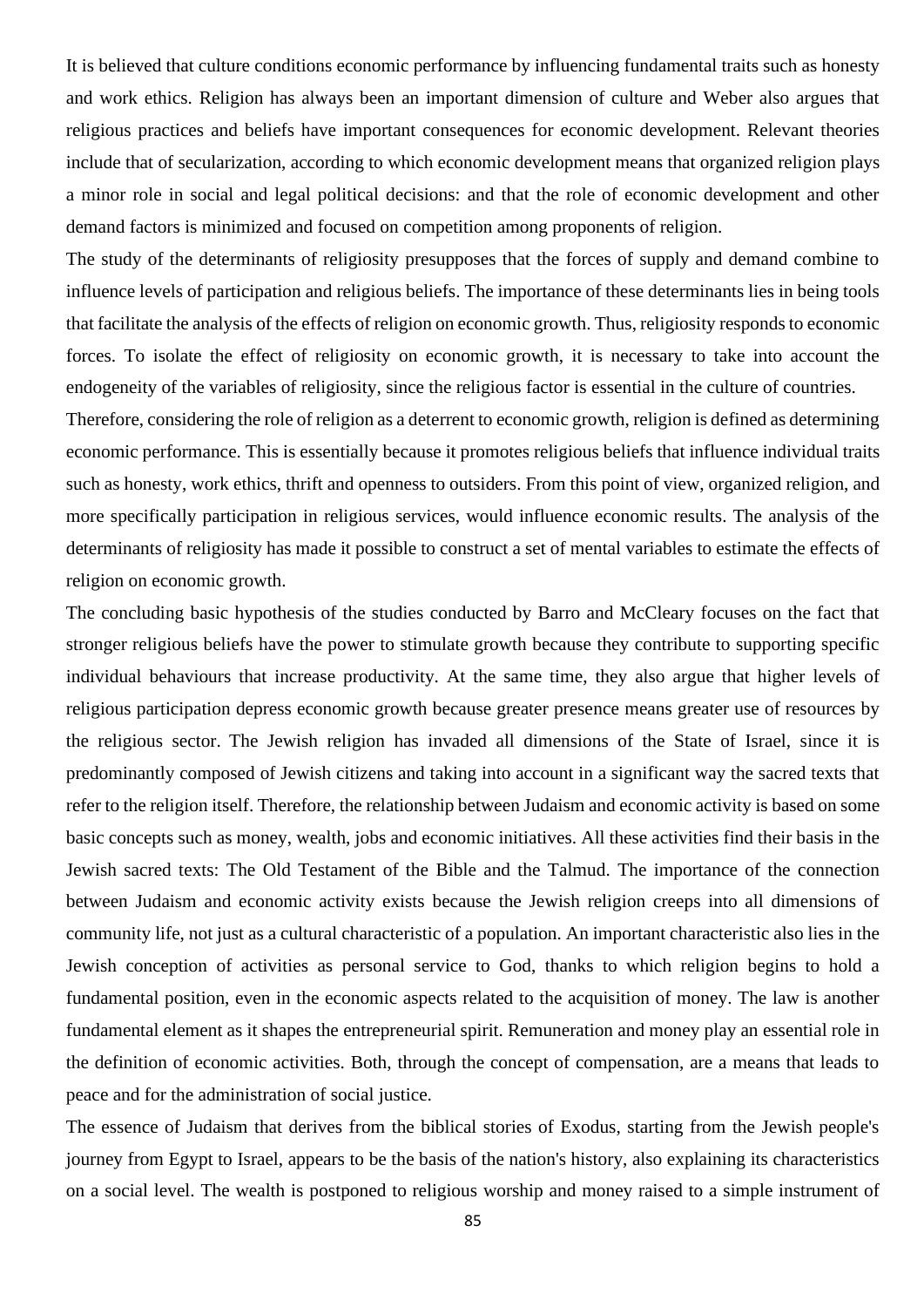God. Speaking specifically of the issue that links the labour market and religious dimension, those who were formerly wealthier in Jewish societies were certainly financiers, jewellers, doctors and merchants. There was a direct link that connected their wealth, due to the profession they performed, with their knowledge and study of the sacred scriptures, particularly the Talmud.

Conceptually, therefore, there is a marked analogy between Jewish ethics and the guiding principles of the Jewish religion. Also, from the economic point of view, therefore, through the sacred texts and religious tradition, one can see how ethical business is influenced by this dimension.

The work occupations of Jews have a historical path in line with the question of the Judaism-economy connection and that of Jewish business ethics.

For Jews, money was an essential element, considered a mechanism by which the sacred was transformed into the profane and a means of resolving conflicts, organizing solidarity, being free from constraints and serving God. All this was therefore functional to the good functioning of society, as well as one's own spiritual life. Currency and wealth were fundamental elements in this economic-spiritual thinking, so much so that they were central to the management of human relations and responsibilities in the governance of civil society. Moreover, for the observant Jew not to fall into individualistic and stingy behaviour, condemning excess and raising the true wealth proclaimed by religion: life.

In any case, the basis of Jewish economic ethics is founded on the fact that spiritual concerns and moral demands must prevail over material ones. Only in this way is it even more understandable how the spiritual religious dimension has absolute prevalence over the "things of the world.

Work is considered praiseworthy for the individual and social assistance is provided in case someone could not or could not work. These assistances are provided both by individual communities and by the Temple, the highest religious authority. These social mechanisms are essential to highlight once again how important for Judaism the concept of community of brothers and sisters and of aid without personal return is, which is difficult to observe in many societies that place the economic and work sector at the centre of their mentality. Jewish communities have contributed to the transformation of contemporary society into a mercantile and money-dominated society, supported by the process of globalization and virtualization of economies, thanks to strong ethical and moral values. Surely this criticism goes against those fundamental precepts of their economic ethics based on wealth and solidarity towards the poorest, but it fully describes the historical evolution that this community has undergone economically.

In the definition of economic ethics, in particular business ethics, of those who are part of Judaism, it is essential to refer to sacred texts such as the Talmud, written to strengthen the integrity Jewish and improve the ethical dimension of the means involved in the transfer of funds. The text argues that wealth is a work pleasing to God, which is why he gave man the land for the enrichment of communities since ancient times. Moreover, the Talmud offers, on an economic level, practical advice for positive financial management. As far as work is concerned, there are some recommended professions and it can be noted that these are essentially those that allow commitment to spiritual concerns or that have a spiritual component.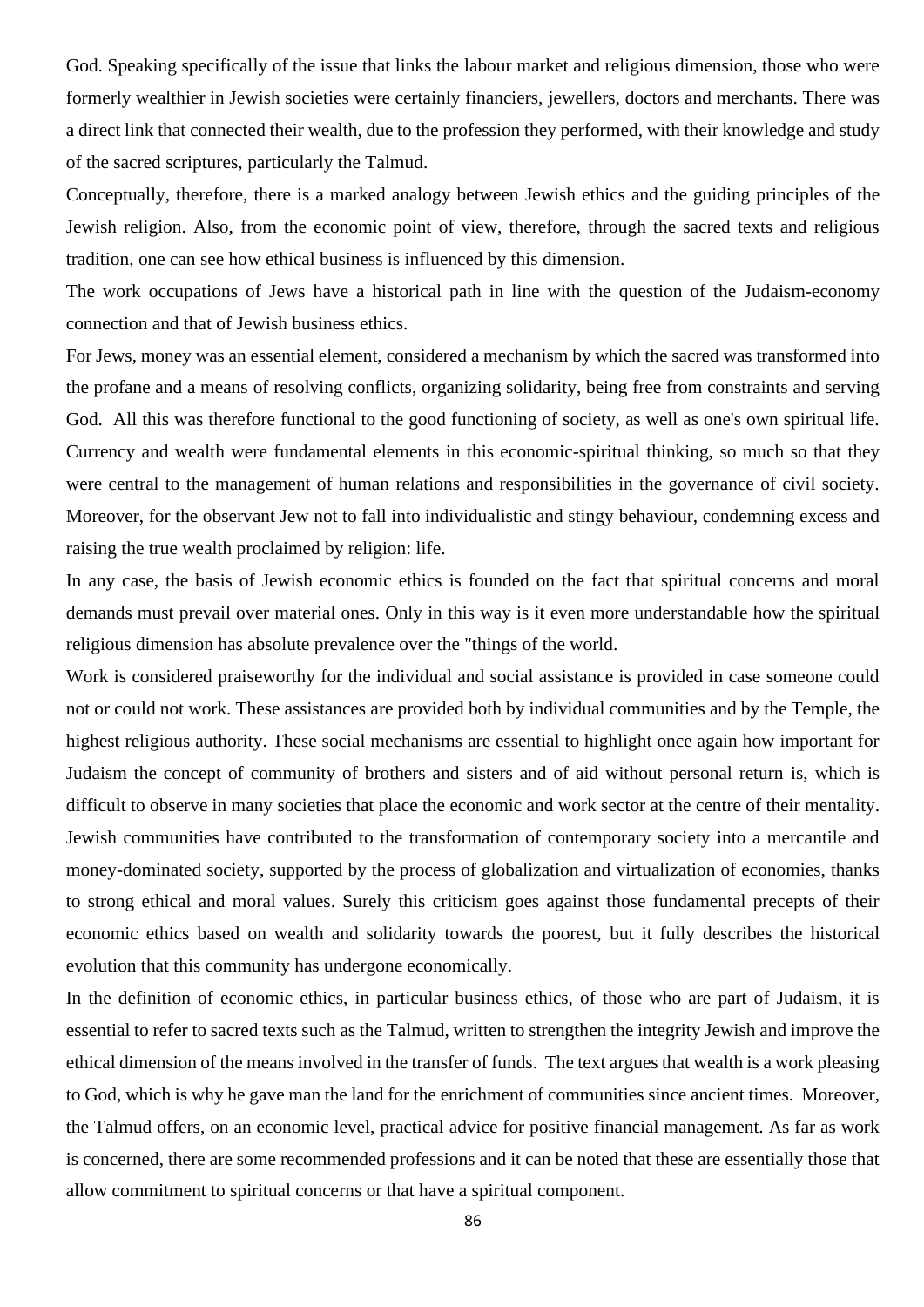All these considerations are in line with the religious foundations of Judaism in terms of economic support and equality among community members. Among the Jewish precepts there is a kind of obligation to do acts of charity for the less well-off members of the community. Through this method of sharing wealth, we try to connect again the religious dimension to the economic one, looking for a way to be useful to others in a "missionary" sense.

It is particularly interesting to consider the implications of the Torah both for the economic behaviour of Jewish individuals and businesses at the microeconomic level and for government policy in Israel.

A paradoxical aspect implying Jewish economic ethics concerns interest transactions. These were strongly forbidden by Leviticus against the poorest, while they were allowed with non-Jews. In this way the involvement of Jews in the lending of money and landed estates was justified.

Obviously central is the focus on fair trade and honesty in all transactions. Deception is considered a temptation to be avoided, since high ethical standards must be maintained in commercial transactions, especially those related to religion. Market intervention by national authorities may therefore be permissible, including price regulation. The concept of a fair price, ona'ah, in Judaism seems to imply an honest price without exploitation. The ona'ah, however, applies only to transactions between Jews. Honesty is required in all business relationships, but specifically no restrictions are required if the Jewish partner is in a superior contractual position to protect the financial position of a non-Jew.

Given the importance attached to Holy Scripture, economic policy in ancient Israel was to be seen as an attempt to restore balance, the perfect order.

The case of the economy in the State of Israel turns out to be modern and at the same time very Western, despite the fact that in political terms it is considered a Jewish State very much linked to Jewish religious traditions, which regulate many spheres of economic action. In light of this, it is also interesting to note that religious parties are relatively little committed to economic policy in Israel, damaging the historical efforts made for inclusion in the developed world and for the modification of practices closely anchored to the religious dimension.

Sink down the roots of the analysis in the context of fundamentalism, it is important to remember that there has always existed a part of the Jewish religion with particular characteristics at the social, economic and organizational level of society, the Haredim. Refusing to seek employment in a secular economy or to participate in the army, these Jews perceive themselves as an independent religious community and actively seek to preserve this distinction.

This community welcomes the most faithful interpretations of the Torah and insists that Israel's democracy incorporates the central principles of biblical law within its governing bodies.

Haredim's rejection of the economic, educational, social and military pillars that constitute the backbone of modern Israel has a high cost to the state. The high rates of unemployment and the refusal to participate in the Israeli army put the Haredim at odds with the vast majority of Israeli Jews who do not share their values but support them with national financial contributions provided by the government.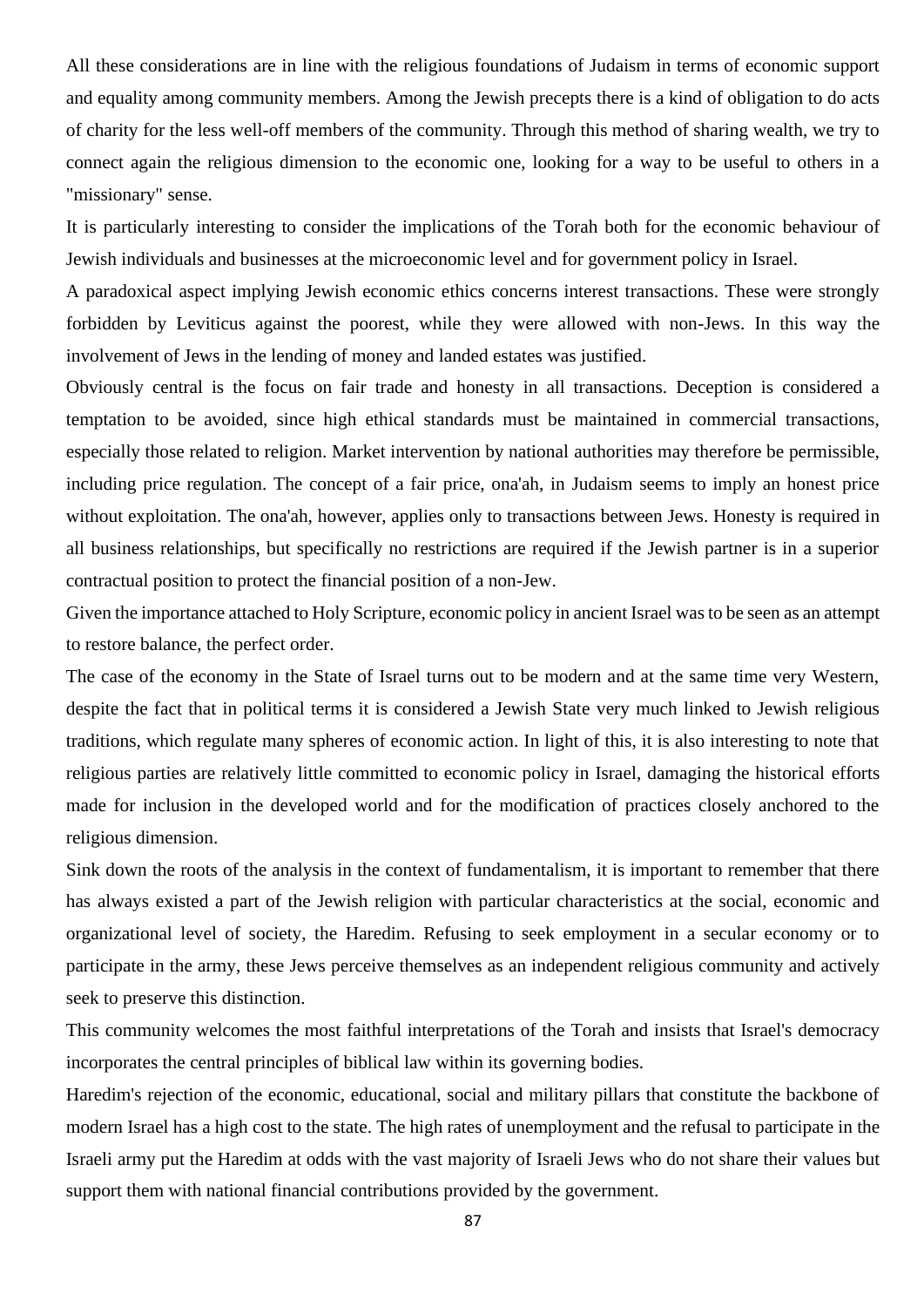The main occupation of the Haredim is the full-time study of the Torah, which they consider a lifelong learning process that begins in youth and continues until death. Economically, the Haredim continue their traditional dependence on the surrounding society as they do not play all the roles necessary for a fully functioning community.

One of the main accusations made by the lay community is that this community is made up of deliberately poor individuals and is unable to sustain itself financially without the significant help of the Israelis who instead work and contribute to the wealth of the state.

For purely religious reasons, the Haredim do not consider themselves Israelis, nor do they accept the legitimacy of Israel as a state. They feel absolved of their responsibility to fulfil the obligations of the State, with the exception of those prescribed by the Torah.

Since the 1990s, the Haredi community in Israel has been undergoing important changes. As a result, the Haredim have changed their views on politics, religion, economy, medicine, aid, gender and family. This change certainly stems from growing interactions with the wider non-Haredi public. In this process, Haredi members have gradually accepted elements of secular Israeli attitudes and minimized tensions between the state and civil society. Although the ideal of religious poverty is strong, the current deterioration in living standards affects even the most devout members. For economic reasons, there is an increasing participation in Haredim's work outside the community.

An important aspect to emphasize is the different relationships that have developed in recent years between the members of Haredim, the state and civil society. Yad Sarah, a humanitarian organization initiated by Haredi members that provides services to all Israeli citizens, including non-Jews, was born in response to the weakening of the welfare state and the lack of aid for the poor and elderly in Israel.

As a no profit volunteer organization, the work of volunteers is explained as focusing on the basic problems of humanity but with a particularly Jewish religious touch. This phenomenon can be defined as "inclusive fundamentalism" because it is based on a worldview of religious inspiration and actively involves broader notions of belonging and commitment.

There exists in the actions of this organization a dimension that responds to changing economic pressures and the weakening of the welfare state in providing health care. In fact, Haredim does not only use the institutions of the state and civil society for its own limited instrumental purposes, but also seeks to achieve a role through active participation in the wider civil sphere.

The intersection of the economic and religious dimension of the Haredi Judaism case stems from the offer of services to the poorest and neediest described in detail in the Holy Scriptures and which defines Jewish ethics in the economic field. The particular note in this case is of course in the fact that Haredim Judaism chooses to conduct this type of economic and social life, but one of the foundations of Jewish economic ethics about fighting extreme poverty remains stable and clear.

One of the decisive evidences to explain how and how much Haredi Judaism differs from the mainstream in the economic field lies in the different economic ethics that they have developed, strongly linked to the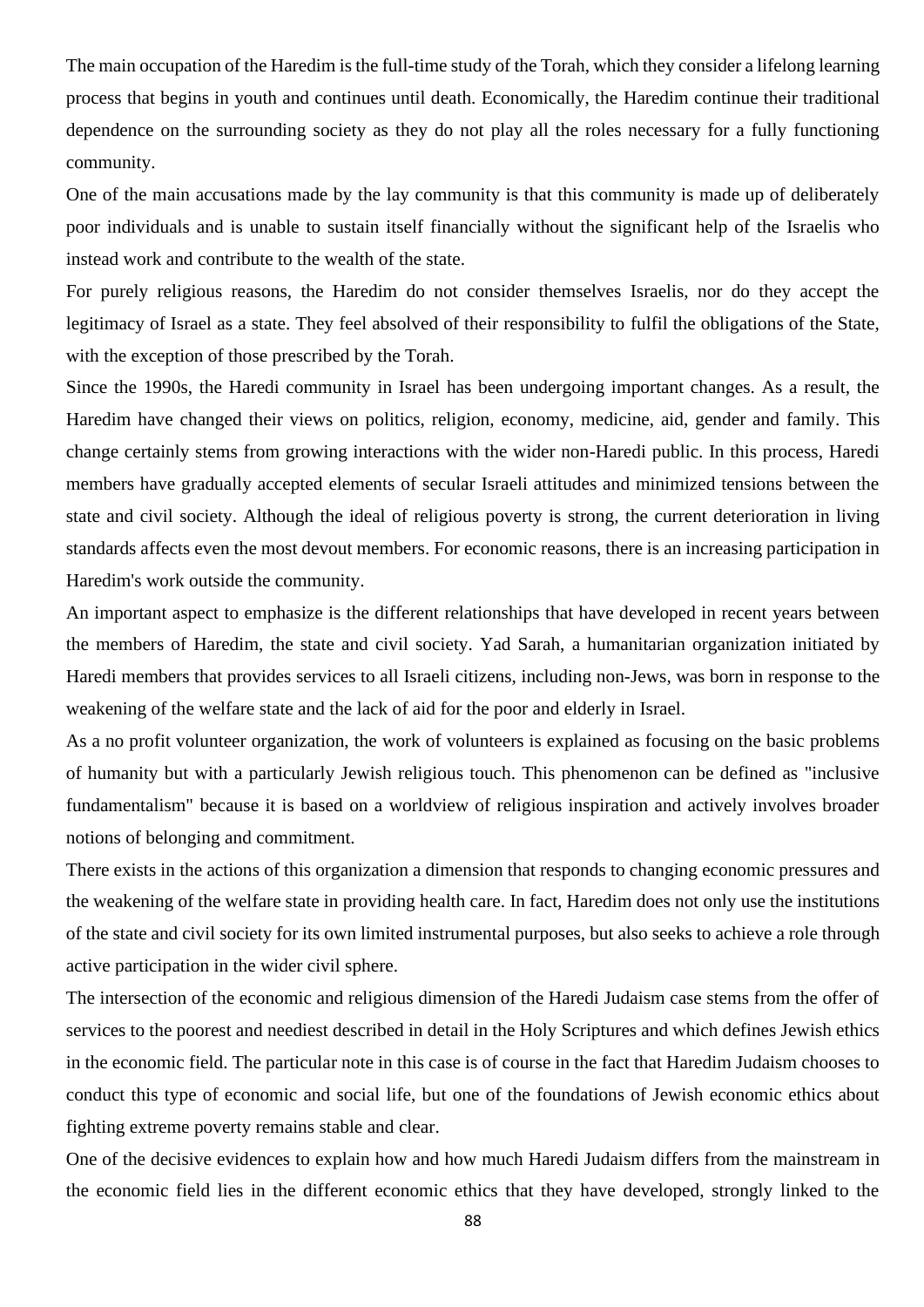educational system. The Haredi educational system, financed by the State of Israel, refuses to teach those "secular" subjects typical of the public school. The economic consequence is that these yeshiva students are not allowed to do vocational training during this period, so as not to lose the exemption. Therefore, given this obvious impossibility to be part of the labour market for purely economic reasons, an attempt has been made to go ahead with national legislative reforms for a partial inclusion in the labour market for young Haredi. Given the government's permissive policies regarding the educational system, it was possible for the political and rabbinical leadership of Haredi to create a new Haredi Judaism without economic responsibility. The internal Jewish debate about the value of work, the dignity of economic self-sufficiency, the religious ideal and voluntary unemployment of Haredi communities is ethical, religious and economic.

In a practical sense, at the end of this analysis one wonders what is the economic price that Haredi men are actually willing to pay for their religious beliefs. Certainly, Haredi norms represent a challenge to standard economic theory, according to which an individual's behaviour depends on economic variables. Therefore, the economic compensation needed to entice Haredi men to acquire a secular academic education at the expense of their religious identity lies in the economic price they might be willing to pay for their orthodox religious beliefs. This may certainly seem a paradox compared to what has been said about the preservation that Haredi communities have always pursued in secular state contexts. At the same time, what becomes clear is that sometimes there is a reversal in overly spiritual communities that sees an influence of profit-driven economic factors that prevail and influence religious ones, both in economic ethics choices and social behaviour. It is evident how much the economic factor is influenced by the religious one in the Haredi panorama, but according to this last theory it is also evident how Jewish integrity also leaves room for personal interests for profit.

So, there are direct effects about the influence that religion can have on the economic ethics of the community or population, even on the economic policies of the state. This is often linked to the type of religious belief that has representation in the governing bodies. In fact, most Jews believe that religion should be kept separate from government. The motivation behind this desire to separate the government sector from the religious sector can certainly be linked to what is written in the Sacred Texts of Judaism about this involvement of the believer in social, especially economic, dynamics that can harm spirituality. The economic growth that has characterized the state of Israel since 2008 is certainly linked to the increase in population, and above all to the increase in the workforce to be inserted into the market, also linked to the phenomenon of opening up many Haredi communities in Israel that enter the labour market of secular society, partially breaking with some ideals of the ultra-orthodox Jewish mentality.

Socio-economic studies have been carried out in the 2000s highlighting even more how culture, and in particular religion, has a central role in economic dynamics. This may also be counterintuitive from a modern logical point of view, but in the society of the State of Israel the secular factor has always played a marginal role compared to the religious one.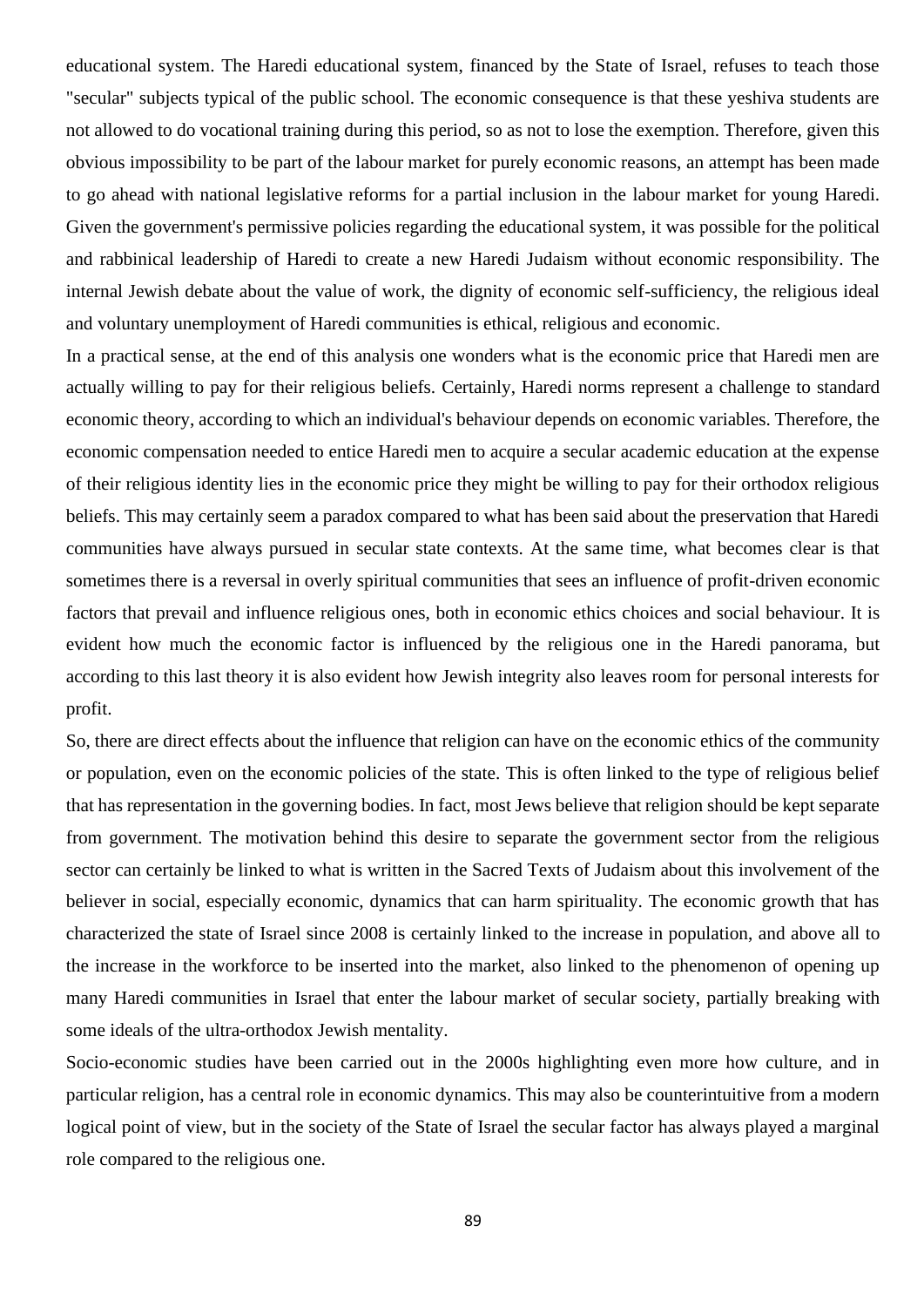A key indicator to understand the extent to which this influence occurs is that of economic freedom, which connects performance and economic ethics. This freedom has a close connection with the economic prosperity of society, so much so that, since 1995, a real index has been created in order to measure the economic performance of states from the point of view of economic freedom. The most obvious role of this analysis of economic freedom is played by public spending.

Therefore, by broadening the practical analysis of policies regarding the third sector, in particular that of nonprofit organizations, it is intended to highlight how the religious and economic dimensions are effectively linked. The context of the State of Israel is particular in that it is a country with a large non-profit sector (NPO). These organizations work in all sectors and populations of Israeli society and deal with issues such as religion (25%), education and research (20%), culture and recreation (17%), welfare (15%), environmental protection (1%), human rights and international aid.

The highest percentage of Israeli NPOs is related to the religious sector. This figure could be instrumental in understanding how these works according to religious economic ethics, especially Judaism. Much of the growth of the sector has been fuelled by the privatization of public services, which has led to a transfer of responsibility for the provision of social services to the commercial and non-profit sector. Israel's non-profit organizations have become the main providers of social services, taking on many roles and activities that were traditionally carried out by the government, such as the Haredi NPO Yad Sarah itself. The Israeli NPO sector is considered one of the largest in the world in terms of contribution to the nation's GDP and the number of people employed. Half of the total income came from government transfers to health and education organizations. Historically, at the time of its founding, the State of Israel was perceived as a collective responsibility of the Jewish people and funds were provided by international Jewish communities to help build the state's infrastructure.

Foreign funders are the driving force behind the non-profit organizations working in particular to promote minority rights, religious pluralism within Judaism, women's empowerment, LGBT rights, and peacebuilding. The organizations that are part of this sector play a central role in the formation of basic social and economic policies of the country even before the creation of the state.

There are more employees in the third sector than in the commercial sector in other sectors. So much so that employment in the Israeli non-profit sector exceeds total employment in various industrial sectors. Obviously, the inclusion of volunteers increases the size of the sector.

In this context, religion plays a central role. The real economic impact of religion on the non-profit sector in Israel lies more in the provision of services affiliated to religion, especially in education.

Religious influence is evident in this sector in relation to the values that underlie its birth and activity, its funding, its structure and its relations with other institutional actors. Philanthropy, volunteerism and mutual aid have always been the determinants in Jewish society. Religion and tradition have encouraged Jews to contribute to the needy, both as individuals and in organizations, without expecting anything in return.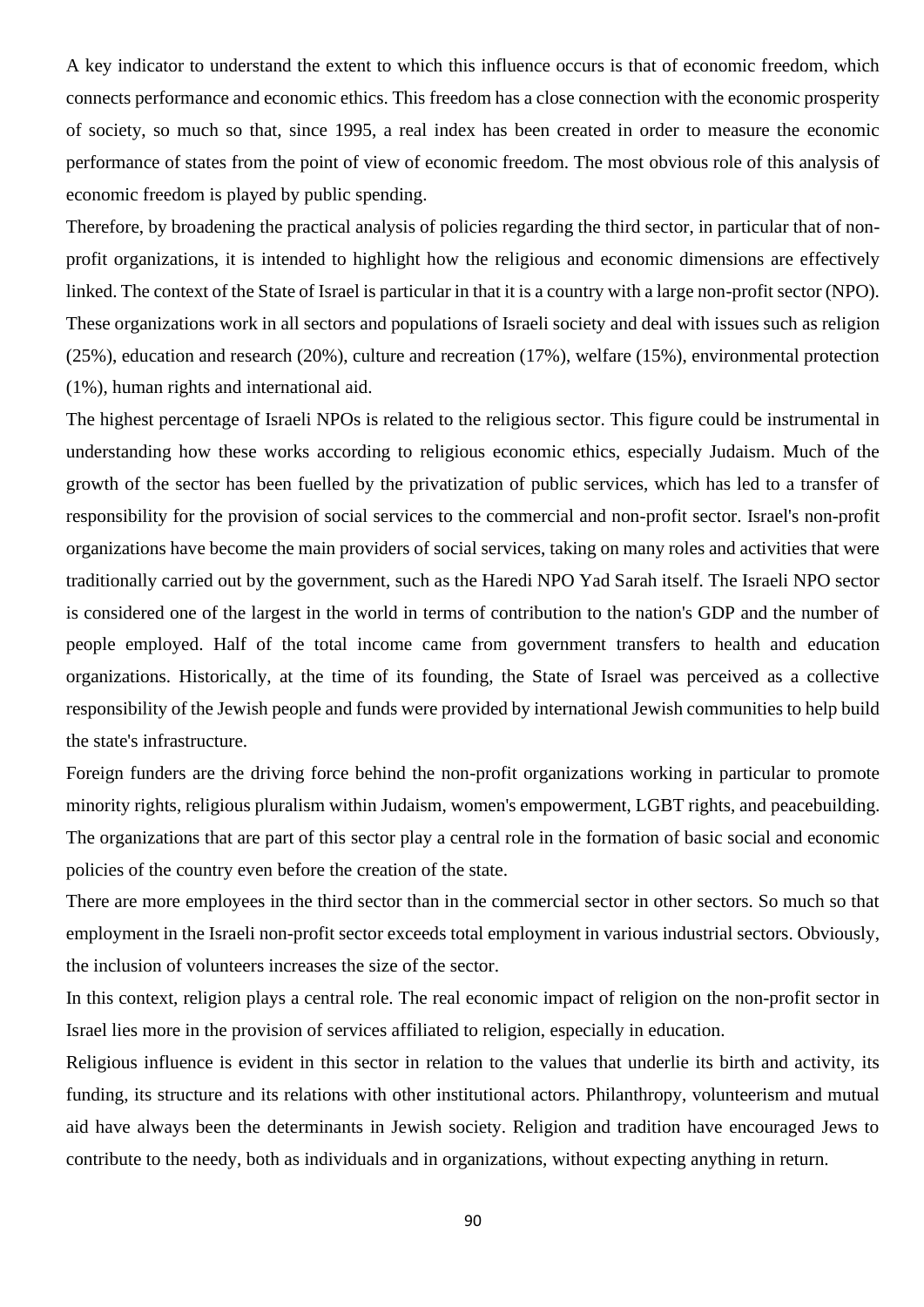Historically, many social aspects in times of the Jewish diaspora have been managed through the non-profit sector, and the welfare functions of society have been seen as the task of the community. This is in line with what is stated in the definition of Jewish economic ethics. The culture of giving and volunteerism has triggered a model of using non-profit organizations as a means of social and community action. The flow of funds has been an important complement to the national budget as a source of funding for various social and economic enterprises. In this way it is clear how the Jewish community has always contributed to the welfare of the State of Israel, making it increasingly difficult to divide these two dimensions.

The guiding principle in Israel is that of the "status quo" between religious and non-religious, established during the first government by Ben-Gurion. According to this bilateral compromise, the religious will renounce the ideal of enforcing traditional Jewish law in all aspects of life, while the secular population will grant the principle of personal freedom in some areas. This, together with the monopoly given to the orthodox Jewish orientation in the interpretation of Jewish law, has influenced the structure of the non-profit sector, securing government funding for their organizations. The result has been that a large number of these organizations depend on public funding.

Therefore, religious values and sense of community have always driven behaviour, not only social, but also economic, as in the case of the Charitable Jewish NPOs who have contributed to the general welfare of the State of Israel. The condemnation of individualistic behaviour has moved Jewish communities to be the first promoters of the non-profit sector, and most likely this has economically elevated the entire society of the State of Israel, emphasizing the core values of Judaism and not greatly charging public expenditures in financing those activities aimed by CC NGO.

In conclusion, given the historical evidence, religion has always played a fundamental role in the formation of the state, especially if we consider the case of Judaism in the State of Israel. What is more particular and decisive here is the very close interconnection of the two dimensions, precisely because Israel was built to be the homeland of the Jewish people. So, the dimensions of the state are evidently imbued with the religious factor, being the majority of the population of Jewish religion.

The economic field, on which we focus our research, has important foundations that can be found in the Sacred Texts of Judaism and which form it in detail. It is precisely from the Talmud, the Torah and the Old Testament of the Bible that the economic ethics of the Jews are extrapolated. Especially how the question of wealth and poverty is presented in these texts is essential to understand how economic and social actions must be well defined and in conformity with religion in order to consider them just.

In general, the position that culture holds in every society defines and actually makes one understand how fundamental it is in every type of society. In every dimension of the state, including its internal organization, the supremacy of the cultural element, and therefore also the religious element, is recognized.

Analysing also how religion has always had to do with economic growth, one starts from the assumption that religion itself has the power to influence and direct the behaviour of individuals and the community. Ethics in fact is a fundamental part of economic behaviour for the promotion of growth, creating the conditions for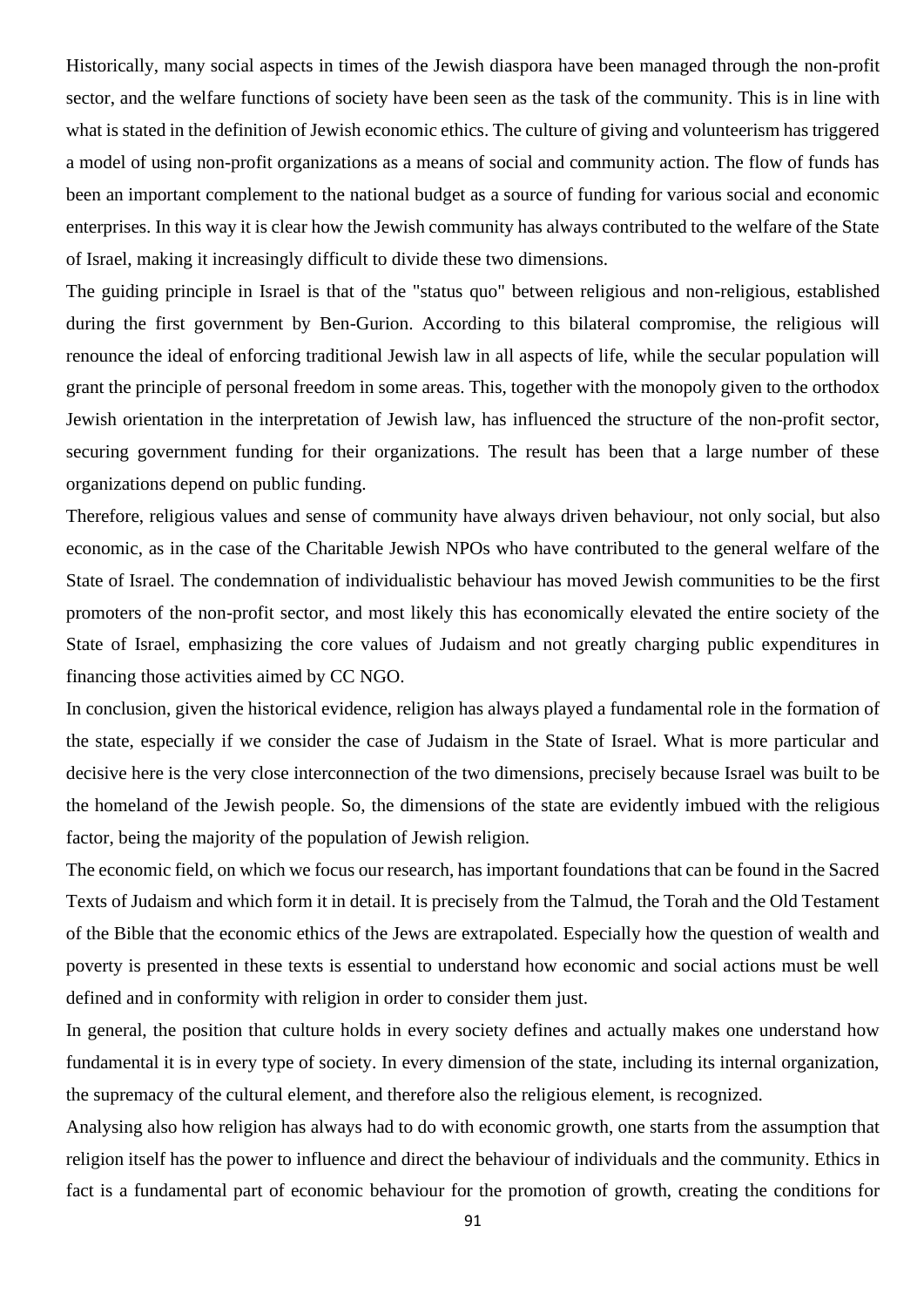development. It follows that at the social and economic level the two dimensions under analysis are inextricably linked, both in an individualistic and collectivistic sense. This is because often the choices of economic and political action are driven by the religious, even in state contexts where secularization has sought to set religion aside.

Every theoretical study exposed has as its basis the existence of the religious dimension to determine individual and state economic action. With regard to the variables of religiosity and economic growth, it is strongly noted that the strongest religious beliefs have the power to stimulate growth because they help to sustain specific individual behaviours that increase productivity.

The role that Judaism and the economy play and have played in the State of Israel, especially considering these two interconnected dimensions, is certainly made even more particular by the presence of some ultra-orthodox Jewish religious communities that really and faithfully place religious precepts as cornerstones in the social, legal, economic and political construction of their micro-society. Some of the members of these communities are less interested in Jews as a united people and prefer a vision of communities only as deeper spiritual environments. As a result, this has broad social and economic implications in relation to the labour market and the economic government subsidies they receive because of their complete devotion to the spiritual dimension of the individual and communities of which they are part.

Thus, Judaism has its own important contribution to make to social ethics, and that this has clear economic implications.

In fact, all economic and commercial aspects have been accepted as legitimate by Judaism, as long as they derive from fair, honest, equitable and ethical business relationships.

Also, from the educational point of view, the Jewish teaching of economics and commerce exalts the application of fundamental Jewish ethical precepts in the field of socio-economic activity.

The importance of economic freedom in society, linked to the factor of public spending, helps to frame the level of modernity and socio-economic development of the country.

Moreover, Jewish economic ethics also impacts the policies of the social sector, especially the non-profit sector. The condemnation of individualistic behaviour has moved Jewish communities to be the first promoters of the non-profit sector, and most likely this has economically elevated the entire society of the State of Israel, emphasizing the core values of Judaism and lightening the state economic commitment to the activities of the sector.

The clear dependence, above all from the Jewish ethical and moral point of view, of the non-profit sector has also had an economic impact on national spending and the labour market.

Therefore, in conclusion, religion has a decisive influence on the economic performance of states, the latter being a dimension that often finds its foundation in religious precepts. In particular, as mentioned above, the case of Judaism in the State of Israel is particularly relevant given the unique nature of management and organization between the secular and the spiritual. The modes of influence therefore derive from what defines the guidelines of religion, namely the Sacred Texts. These are concerned with clearly defining the economic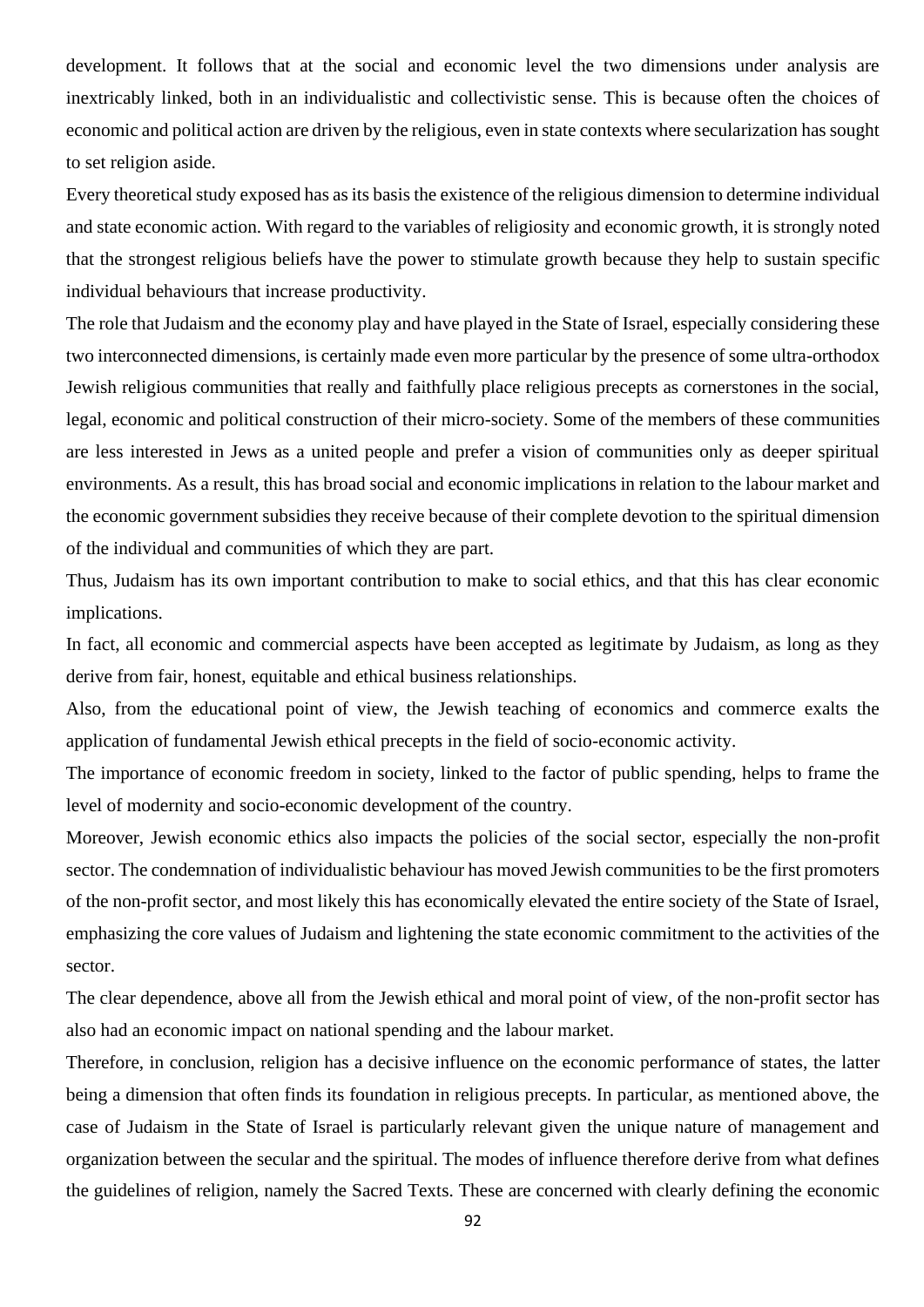ethics of religion in matters of wealth, poverty, economic aid, labour market, macroeconomic adjustments related to the right price, always placing at the centre what is defined as social justice related to God.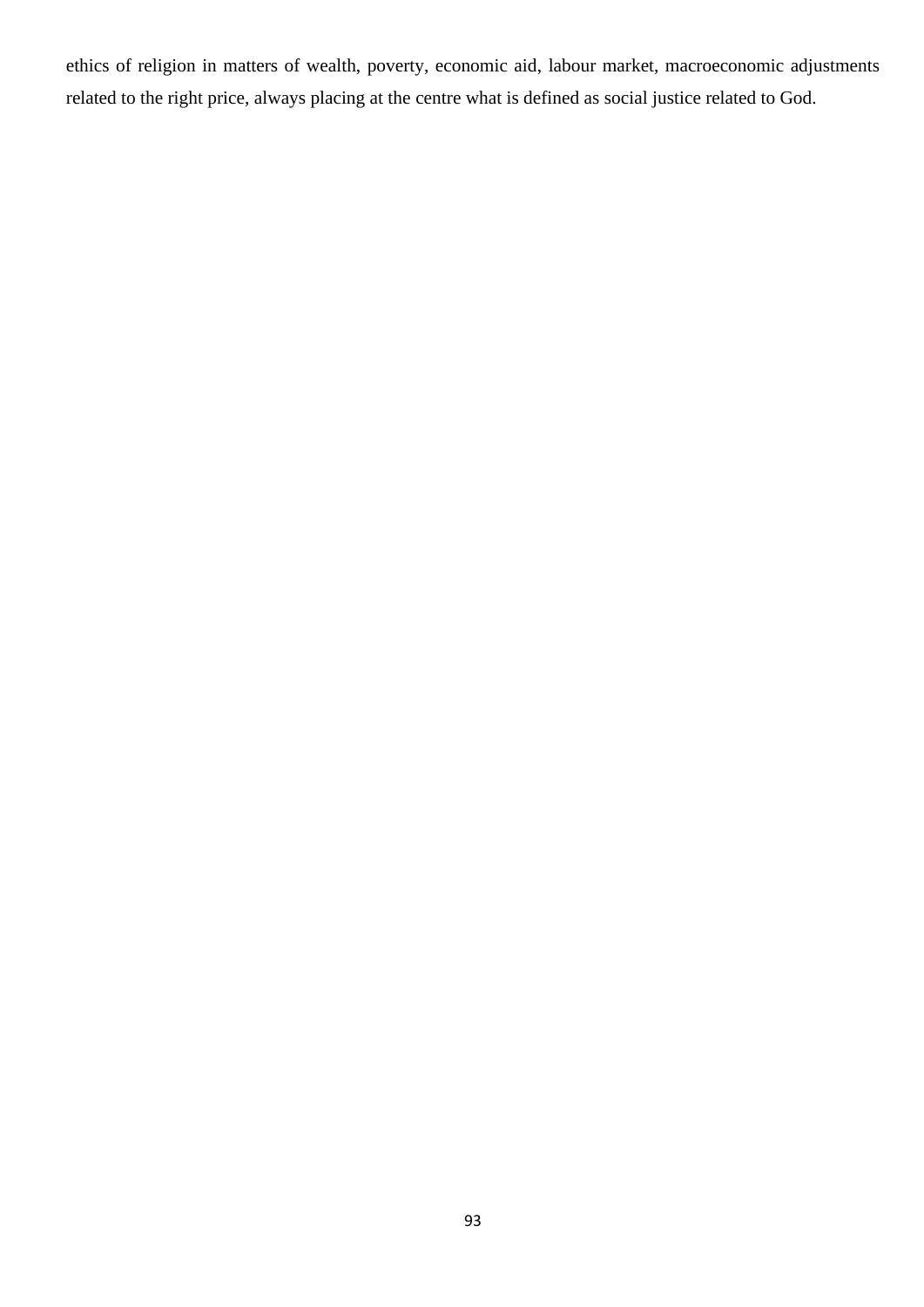## **Bibliography**

- ❖ 2018 OECD ECONOMIC SURVEY OF ISRAEL [<http://www.oecd.org/eco/surveys/economic](http://www.oecd.org/eco/surveys/economic-survey-israel.htm)[survey-israel.htm>](http://www.oecd.org/eco/surveys/economic-survey-israel.htm)
- ❖ 2020 Index of Economic Freedom, Israel, [<https://www.heritage.org/index/country/israel](https://www.heritage.org/index/country/israel) >, 2020
- ❖ Allmon, Dean E., Chen, Henry C. K., Pritchett, Thomas K., and Forrest, Pj, A Multicultural Examination of Business Ethics Perceptions, Journal of Business Ethics 16: 183–188, Kluwer Academic Publishers, 1997.
- ❖ Allport, G. W. and Ross J. M.: 'Personal Religious Orientation and Prejudice', Journal of Personality and Social Psychology 5, 1967.
- ❖ Allport, G. W., The Individual and His Religion, New York, MacMillan, 1950.
- ❖ Almog-Bar, Michal, Policy Initiatives towards the Nonprofit Sector: Insights from the Israeli Case, Nonprofit Policy Forum 2016; 7(2): 237–256, 2016
- ❖ Arnold, D., Beauchamp, T., and Bowie, N., Ethical Theory and Business, Ninth Edition, Pearson New International Edition International, 2014.
- ❖ Arnon, A. and Weinblatt, J., Sovereignty And Economic Development: The Case Of Israel And Palestine, The Economic Journal, 111 (June), Royal Economic Society 2001, Blackwell Publishers, Oxford, 2001.
- ❖ [Avital, Tomer, Revealed: The Hidden Cost of Israel's Public Spending on Religious Services,](file:///C:/Users/Mariaelena%20Zonetti/Desktop/TESI%20MAGISTRALE/Avital,%20Tomer,%20Revealed:%20The%20Hidden%20Cost%20of%20Israel)  [<https://www.haaretz.com/israel-news/.premium.MAGAZINE-revealed-the-hidden-cost-of-israel-s](file:///C:/Users/Mariaelena%20Zonetti/Desktop/TESI%20MAGISTRALE/Avital,%20Tomer,%20Revealed:%20The%20Hidden%20Cost%20of%20Israel)[public-spending-on-religious-services-1.5430804](file:///C:/Users/Mariaelena%20Zonetti/Desktop/TESI%20MAGISTRALE/Avital,%20Tomer,%20Revealed:%20The%20Hidden%20Cost%20of%20Israel) >, Haaretz, April 14, 2016
- ❖ Barro, Robert J., and McCleary, Rachel M., Religion and Economic Growth across Countries, American Sociological Review Vol. 68, No. 5, American Sociological Association, 2003.
- ❖ Bauer, Bruno, *Die Judenfrage*, Braunschweig: Otto Wigand, 1843
- ❖ Bauer, Bruno. Die Fähigkeit der heutigen Juden und Christen, frei zu werden'. In *Einundzwanzig bogen aus der Schweiz*, Zürich und Winterthur: Zürich Verlag des Literarischen Comptoirs. 1843.
- ❖ Beauchamp, Tom L., Bowie, Norman E. and Arnold, Denis G., Ethical Theory and Business, EIGHTH EDITION, PEARSON Prentice Hall Pearson Education International.
- ◆ Boer, Roland, Religion and Capitalism, [<https://www.culturematters.org.uk/index.php/culture/religion/item/2738-religion-and-capitalism](https://www.culturematters.org.uk/index.php/culture/religion/item/2738-religion-and-capitalism) >, 18 february 2018.
- ❖ Botticini, Maristella and Eckstein, Zvi, From Farmers to Merchants: A Human Capital Interpretation of Jewish Economic History, 2003
- ❖ Britannica encyclopaedia, Aliyah, [<https://www.britannica.com/topic/aliyah>](https://www.britannica.com/topic/aliyah)
- ❖ Britannica encyclopaedia, Bill of Rights [<https://www.britannica.com/topic/Bill-of-Rights-United-](https://www.britannica.com/topic/Bill-of-Rights-United-States-Constitution)[States-Constitution>](https://www.britannica.com/topic/Bill-of-Rights-United-States-Constitution)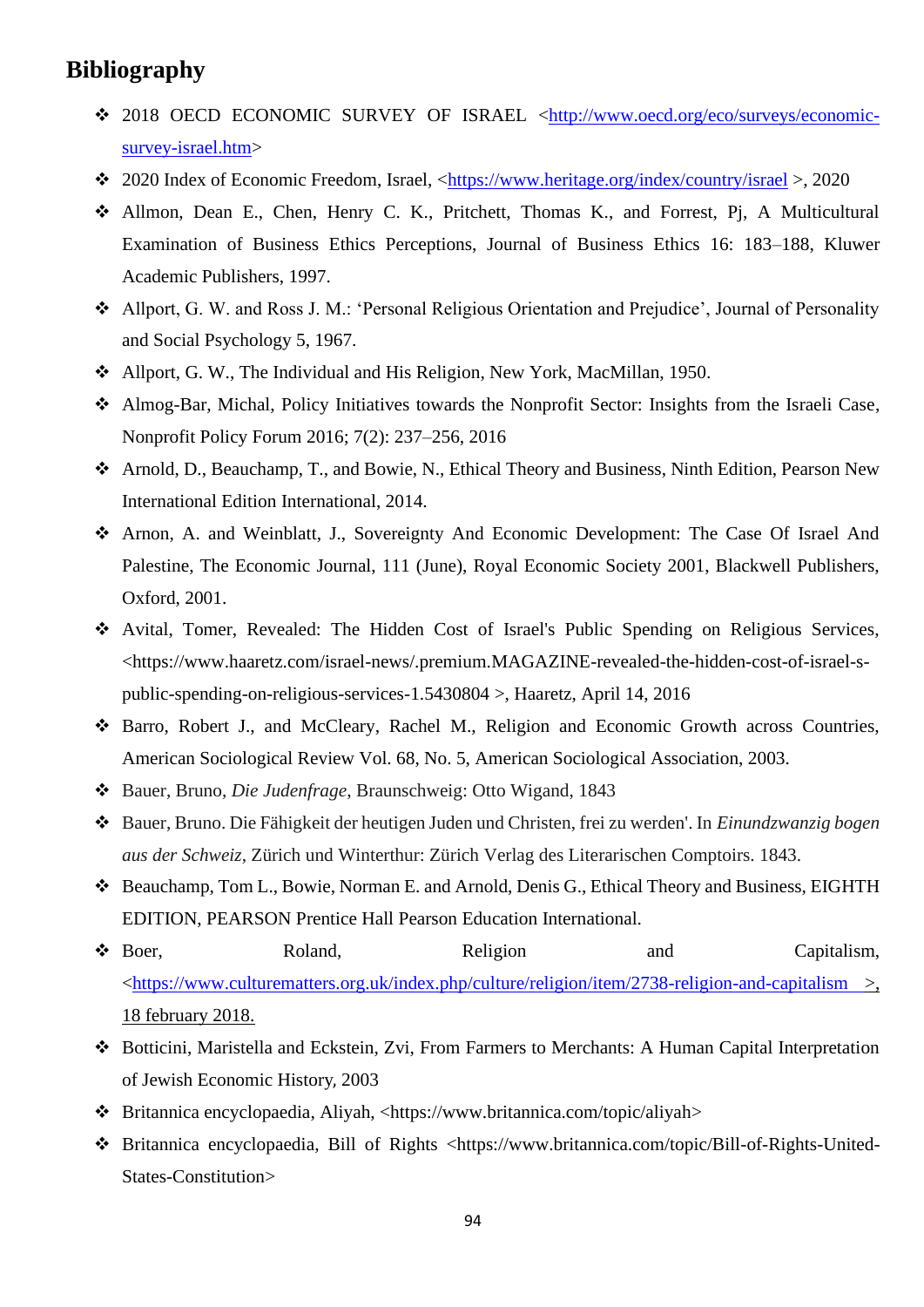- ❖ Britannica encyclopaedia, David Ben Gurion, [<https://www.britannica.com/biography/David-Ben-](https://www.britannica.com/biography/David-Ben-Gurion)[Gurion>](https://www.britannica.com/biography/David-Ben-Gurion)
- ❖ Britannica encyclopaedia, Dreyfus Affair, < [https://www.britannica.com/event/Dreyfus-affair>](https://www.britannica.com/event/Dreyfus-affair)
- ❖ Britannica encyclopaedia, Hebrew Bible, < [https://www.britannica.com/topic/Hebrew-Bible>](https://www.britannica.com/topic/Hebrew-Bible)
- ❖ Britannica encyclopaedia, Jewish Agency, [<https://www.britannica.com/topic/Jewish-Agency>](https://www.britannica.com/topic/Jewish-Agency)
- ❖ Britannica encyclopaedia, Knesset, [<https://www.britannica.com/topic/Knesset>](https://www.britannica.com/topic/Knesset)
- ❖ Britannica encyclopaedia, Sabbath, [<https://www.britannica.com/topic/Sabbath-Judaism>](https://www.britannica.com/topic/Sabbath-Judaism)
- ❖ Britannica encyclopaedia, Talmud, < [https://www.britannica.com/topic/Talmud>](https://www.britannica.com/topic/Talmud)
- ❖ Britannica encyclopedia, Mishna, [<https://www.britannica.com/topic/Mishna>](https://www.britannica.com/topic/Mishna)
- ❖ Butler Adler, Shannan, Israel's Haredim Effect: Theocracy In A Democratic State, A Thesis submitted to the Faculty of The School of Continuing Studies and of The Graduate School of Arts and Sciences in partial fulfillment of the requirements for the degree of Master of Arts in Liberal Studies, B.A. Georgetown University Washington, D.C. April 1, 2014
- ❖ Chiswick, Carmel U., Economics of American Judaism, Routledge, Oxon, 2008
- ❖ Clark, James W. and Dawson, Lyndon E., Personal Religiousness and Ethical Judgements" An Empirical Analysis, Journal of Business Ethics 15: 359-372, Kluwer Academic Publishers, 1996.
- ❖ Cohel, Bezalel, Hardship and Gainful Employment in Haredi Society in Israel An Insider's Perspective, Floersheimer Institute for Policy Studies, Shunamith Carin, 2006.
- ❖ Culliton, J. W., Business and Religion, Harvard Business Review 27(3), 1949.
- ❖ Di Porto Ariel, L'economia nella Bibbia Ebraica, Confronti quaderni: religioni ed economia, september 2015
- ❖ Encyclopedia.com, Eretz Yisrael Hebrew, meaning "land of Israel", [<https://www.encyclopedia.com/politics/dictionaries-thesauruses-pictures-and-press-releases/eretz](https://www.encyclopedia.com/politics/dictionaries-thesauruses-pictures-and-press-releases/eretz-yisrael-hebrew-meaning-land-israel)[yisrael-hebrew-meaning-land-israel>](https://www.encyclopedia.com/politics/dictionaries-thesauruses-pictures-and-press-releases/eretz-yisrael-hebrew-meaning-land-israel), 2020
- ❖ Epstein, Edwin M., Religious Resources for Business Ethics: A Jewish Perspective, Latin American Business Review, 4:4, 111-117, 2003
- ❖ Epstein, Edwin M., Religious Resources for Business Ethics: A Jewish Perspective, Latin American Business Review, 4:4, 111-117, 2003
- ❖ Fazio, Antonio, L'etica nell'Economia, Scuola Di Cultura Cattolica Bassano Del Grappa, 15 NOV 2003
- ❖ Feit, Galia, Nonprofit Law In Israel, < [https://www.cof.org/content/nonprofit-law-israel>](https://www.cof.org/content/nonprofit-law-israel), June 2019
- ❖ Focus Economics, Economic Forecast from the World's Leading Economists, [<https://www.focus](https://www.focus-economics.com/countries/israel)[economics.com/countries/israel>](https://www.focus-economics.com/countries/israel), September 8 2020
- ❖ Fort, Timothy L., Religion and Business Ethics: The Lessons from Political Morality, Journal of Business Ethics, Kluwer Academic Publishers, 1997.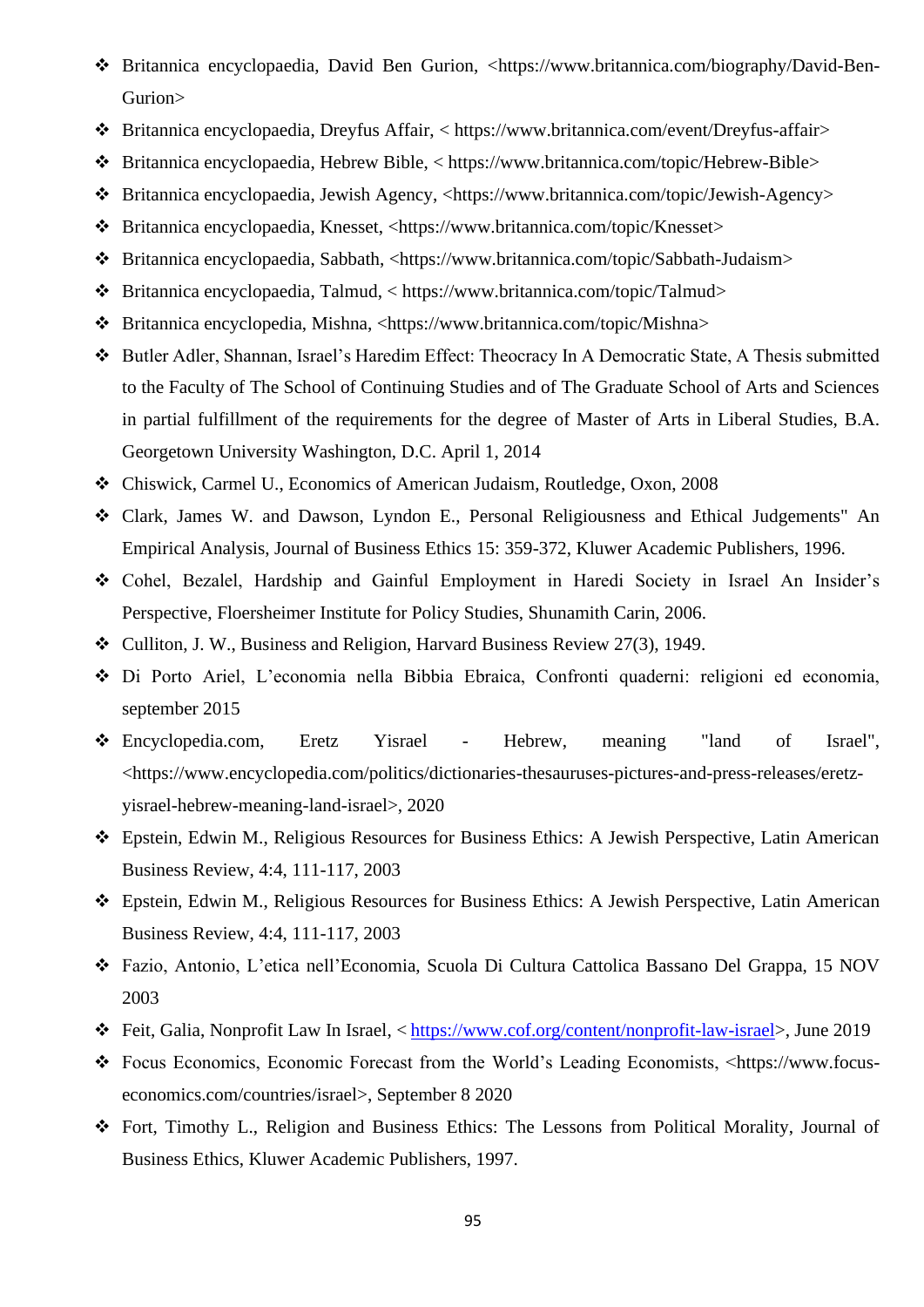- ❖ Friedman, Manachem, The Haredi (Ultra-Orthodox) Society Sources, Trends And Processes, The Jerusalem Institute for Israel studies, Research series n 41, 1991
- ❖ Gilad Kariv Rav, Democrazia e tradizione ebraica, Un popolo libero nella propria terra: democrazia e pluralismo in Israele, Israeli Embassy in Italy, 2005
- ❖ Gregg, Samuel, Culture, religion and Israel's economy, The Jerusalem Post, [<https://www.jpost.com/opinion/culture-religion-and-israels-economy-413748](https://www.jpost.com/opinion/culture-religion-and-israels-economy-413748) >, August 30, 2015
- ❖ Hall, John A., Religion and the rise of capitalism, European Journal of Sociology, Vol. 26, No. 2, pp. 193-223, Cambridge University,1985.
- ❖ Hanukoglu, Israel, A Brief History Of Israel And The Jewish People, Knowledge Quest Magazine, Israel Science and Technology, [https://www.science.co.il/israel-history/,](https://www.science.co.il/israel-history/) 1998
- ❖ Harrison, Richard K. Bibliography of planned languages (excluding Esperanto). <http://www.vor.nu/langlab/bibliog.html>, 1992, agg. 1997.
- ❖ Heilman, Samuel C. and Friedman, Menachem, The Haredim in Israel Who Are They and What Do They Want?, Institute On American Jewish-Israeli Relations The American Jewish Committee, 1991.
- ❖ Hejase, Hussin Jose, Hamdar, Bassam, And Raslan, Mohammad, Business Ethics And Religion In The Financial Business Sector: Case Of Syria, Journal of Business & Management, Centre of Excellence for Scientific & Research Journalism, Volume1 No 2, April 2013
- ❖ <https://embassies.gov.il/san-francisco/AboutIsrael/Economy/Pages/The-Israeli-EconomyToday.aspx>
- ❖ Huffman, Terry E., In the world but not of the world: Religiousness, alienation, and philosophy of human nature among Bible college and liberal arts college students, Iowa State University, Ames, Iowa, 1988.
- ❖ Karniel Yuval, Democrazia e rinascita della sovranità ebraica, Un popolo libero nella propria terra: democrazia e pluralismo in Israele, Israeli Embassy in Italy, 2005
- ❖ Karniel Yuval, Un popolo libero nella propria terra: democrazia e pluralismo in Israele, 2005
- ❖ Kennedy, Ellen J. and Lawton, Leigh, Religiousness and Business Ethics, Journal of Business Ethics, Kluwer Academic Publishers, 1998.
- ❖ Kishurim, Overview Of The Nonprofit Sector And Philanthropy In Israel, [<http://kishurim.com/nonprofit-sector-in-israel/>](http://kishurim.com/nonprofit-sector-in-israel/)
- ❖ Kleiman, Ephraim, "Just price" in Talmudic literature', History of Political Economy, Vol. 19, No. 1, pp. 23-45, 1987.
- ❖ Kleiman, Ephraim, "Just price" in Talmudic literature, History of Political Economy, Vol. 19, No. 1, pp. 23-45, 1987.
- ❖ Lester M. Salamon, Helmut K. Anheier, Regina List, Stefan Toepler S., Wojciech Sokolowski and Associates, Global Civil Society Dimensions of the Nonprofit Sector, The Johns Hopkins Center for Civil Society Studies, Baltimore, 1999
- ❖ Levine, Aaron, Economic Morality and Jewish Law, Oxford University Press, Oxford, 2012;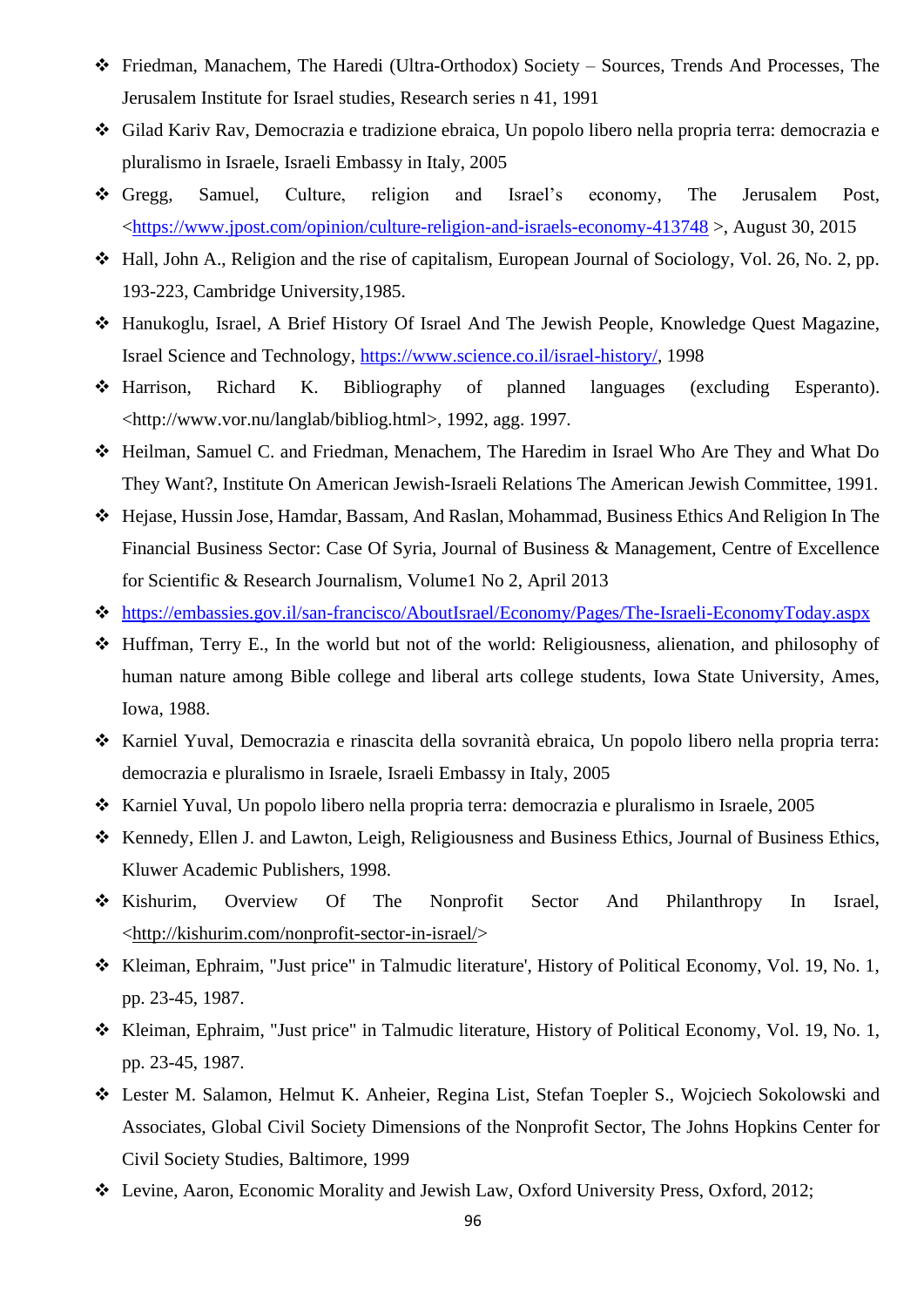- ❖ Lillo, Pasquale, Rilevanza pubblica delle comunità religiose nella dimensione giuridica europea, Stato, Chiese e pluralismo confessionale, n. 28, 2018
- ❖ Lipka, Michael, 7 key findings about religion and politics in Israel, Factank News in numbers, [<https://www.pewresearch.org/fact-tank/2016/03/08/key-findings-religion-politics-israel/](https://www.pewresearch.org/fact-tank/2016/03/08/key-findings-religion-politics-israel/) >, March 8, 2016
- ❖ Magill, Gerard, Theology in Business Ethics: Appealing to the Religious Imagination, Journal of Business Ethics 11, Kluwer Academic Publishers, 1992.
- ❖ Marcoux, Alexei, Business Ethics, The Stanford Encyclopedia of Philosophy, Fall 2008 Edition.
- ❖ Marx, Karl. On the Jewish Question, In Marx and Engels Collected Works, Vol. 3, 146-74. Moscow, Progress Publishers, 1844 [1975].
- ❖ McCleary, Rachel M. and Barro, Robert J., Religion and Economy, The Journal of Economic Perspectives, Vol. 20, No. 2 (Spring, 2006), pp. 49-72, American Economic Association, 2006.
- ❖ Mossetti, Paolo, God Bless America, Casa della Cultura, [<https://www.casadellacultura.it/384/god](https://www.casadellacultura.it/384/god-bless-america)[bless-america>](https://www.casadellacultura.it/384/god-bless-america), April 1st 2016
- ❖ Neusner, Jacob, Judaism and its Social Metaphors: Israel in the History of Jewish Thought, Cambridge University Press, 1989.
- ❖ Neusner, Jacob, The Economics of the Mishnah, University of Chicago Press, 1990.
- ❖ OECD, Israel Economic Snapshot, <<http://www.oecd.org/economy/israel-economic-snapshot/> >
- ❖ Ohrenstein, Roman A, Economic thought in Talmudic literature in the light of modern economies, American Journal of Economics and Sociology, Vol. 27, No. 2, pp. 190-2, 1968.
- ❖ Okpedia, Politica Economica,<https://www.okpedia.it/politica-economica>
- ❖ Paravati, Claudio, Religioni ed economia: la sfida globale, Confronti quaderni: religioni ed economia, september 2015
- ❖ Perelman Y., Yaish, M. and Bental, B., The price of religiosity: Enticing Young Haredi Men Into Secular Academic Studies, Rationality and Society, Vol. 31(2) 129–151, 2019.
- ❖ Pettinger, Tejvan, Key measures of economic performance, Economics Help [<https://www.economicshelp.org/blog/10189/economics/key-measures-economic-performance/>](https://www.economicshelp.org/blog/10189/economics/key-measures-economic-performance/), November 2019
- ❖ Pettinger, Tejvan, Key measures of economic performance, Economics Help [<https://www.economicshelp.org/blog/10189/economics/key-measures-economic-performance/](https://www.economicshelp.org/blog/10189/economics/key-measures-economic-performance/) >, November 2019.
- ❖ Pew Research Center Religion &Public Life, Israel's religiously divided society, [<https://www.pewforum.org/2016/03/08/religion-politics-and-public-life/](https://www.pewforum.org/2016/03/08/religion-politics-and-public-life/) >, March 8, 2016
- ❖ Putnam, Robert D. & Campbell, David E., American Grace: How Religion Divides and Unites Us, Edition February 2012, New York, Simon & Schuster Paperbacks, 2012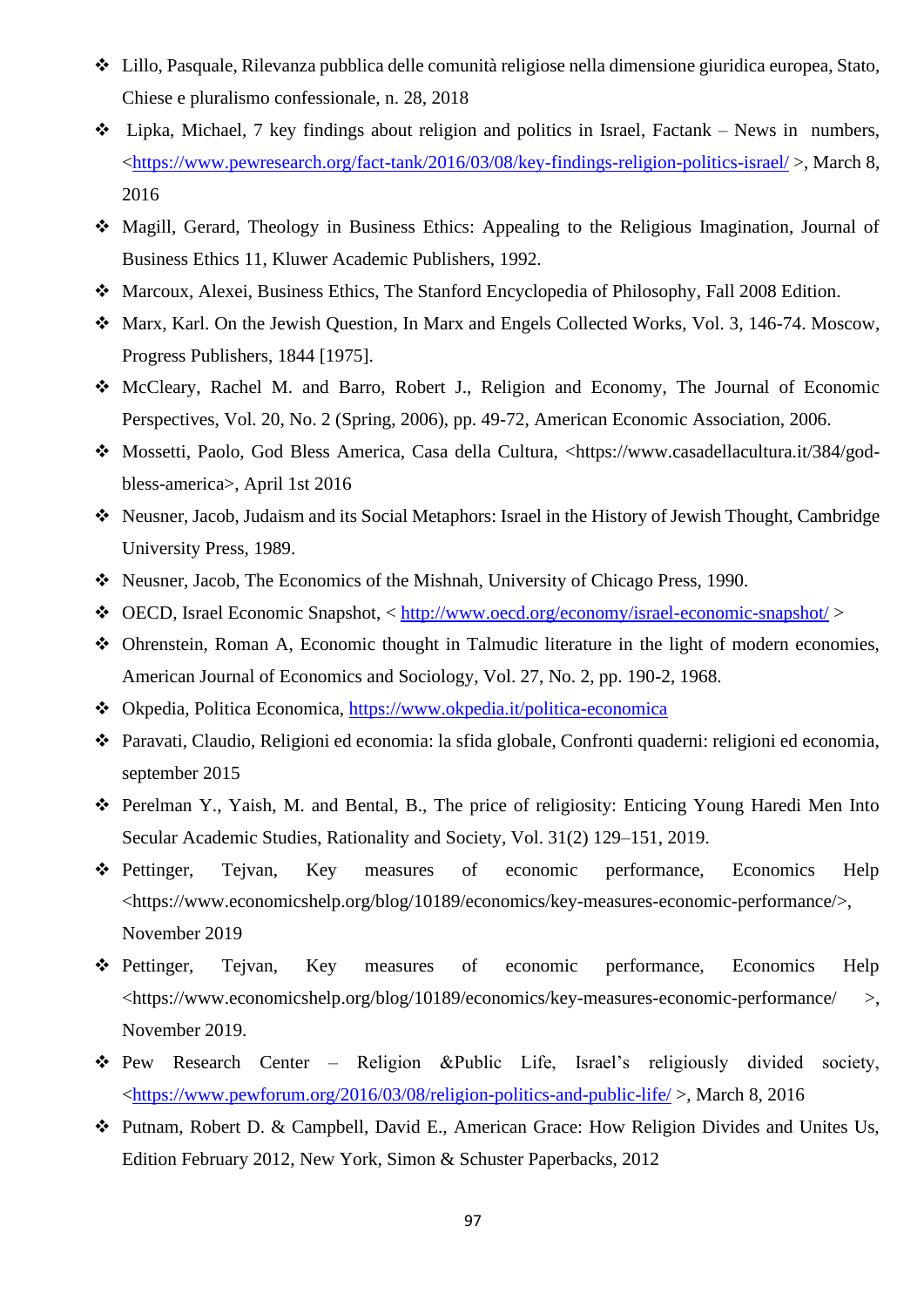- ❖ Rabin, Yoram, Welfare e diritti socio-economici in Israele, Un popolo libero nella propria terra: democrazia e pluralismo in Israele, Israeli Embassy in Italy, 2005
- ❖ Riflessioni.it, Ebraismo, [<https://www.riflessioni.it/enciclopedia/ebraismo.htm>](https://www.riflessioni.it/enciclopedia/ebraismo.htm), 2000, agg. 2020
- ❖ Robiati Bendaud, Vittorio, Ebraismo ed Economia, Confronti quaderni: religioni ed economia, September 2015
- ❖ Rodney, Wilson, Economics, Ethics and Religion Jewish, Christian and Muslim Economic Thought, Economics University or Durham, Macmillan, 1997
- ❖ Rubinstein, Amnon, State and Religion in Israel, Journal of Contemporary History, Vol.2., No. 4, Church and Politics pp. 107-121, Oct. 1967.
- ❖ Sabbatucci G., & Vidotto, V., Storia contemporanea: Il Novecento, Edition n.13, Bari, Editori Laterza, p.243-244, 2008
- ❖ Salvarani, Brunetto, Le domande che l'economia pone alle religioni, Confronti quaderni: religioni ed economia, september 2015
- ❖ Scott J. Vitell Joseph G.P. Paolillo and Singh, Jatinder J., Religiosity and Consumer Ethics, Journal of Business Ethics, 57: 175—18, Springer, 2005
- ❖ Sombart, Werner, The Jews and Modern Capitalism, Batoche Books Kitchener, first published 1911, 2001
- ❖ Stadler Nurit, Lomsky-Feder Edna and Ben-Ari Eyal, Fundamentalism's encounters with citizenship: the Haredim in Israel, Citizenship Studies, 12:3, 215-231, 2008
- ❖ Tamari, Meir, With All Your Possessions: Jewish Ethics and Economic Life, The Free Press, Macmillan, New York, 1987.
- ❖ The Jewish Agency for Israel, What exactly is a Kibbutz, [< http://archive.jewishagency.org/first-home](http://archive.jewishagency.org/first-home-homeland/program/16766)[homeland/program/16766](http://archive.jewishagency.org/first-home-homeland/program/16766) >, 2020
- ❖ The Knesset, Proclamation of Independence, [<https://www.knesset.gov.il/docs/eng/megilat\\_eng.htm>](https://www.knesset.gov.il/docs/eng/megilat_eng.htm), 2005
- ❖ The Knesset, The Existing Basic Laws: Full Texts, [<https://www.knesset.gov.il/description/eng/eng\\_mimshal\\_yesod1.htm>](https://www.knesset.gov.il/description/eng/eng_mimshal_yesod1.htm), 2005
- ❖ Tiberiu B., Calance, M., Chiper, S. and Plopeanu, A.P., The Jews, God And Economics, European Journal of Science and Theology, Vol.8, No.4, 107-117, December 2012.
- ❖ Treccani enciclopedia, Ashkenaziti, [<http://www.treccani.it/enciclopedia/ashkenaziti/>](http://www.treccani.it/enciclopedia/ashkenaziti/)
- ❖ Treccani Enciclopedia, Convergenza,<http://www.treccani.it/enciclopedia/convergenza/>
- ❖ Treccani enciclopedia, Sefarditi [<http://www.treccani.it/enciclopedia/sefarditi/>](http://www.treccani.it/enciclopedia/sefarditi/)
- ❖ Treccani Enciclopedia, Sionismo, < [http://www.treccani.it/enciclopedia/sionismo/>](http://www.treccani.it/enciclopedia/sionismo/)
- ❖ Tsironis, Christos, Sobrietà, frugalità e giustizia nell'ortodossia, Confronti quaderni: religioni ed economia, september 2015